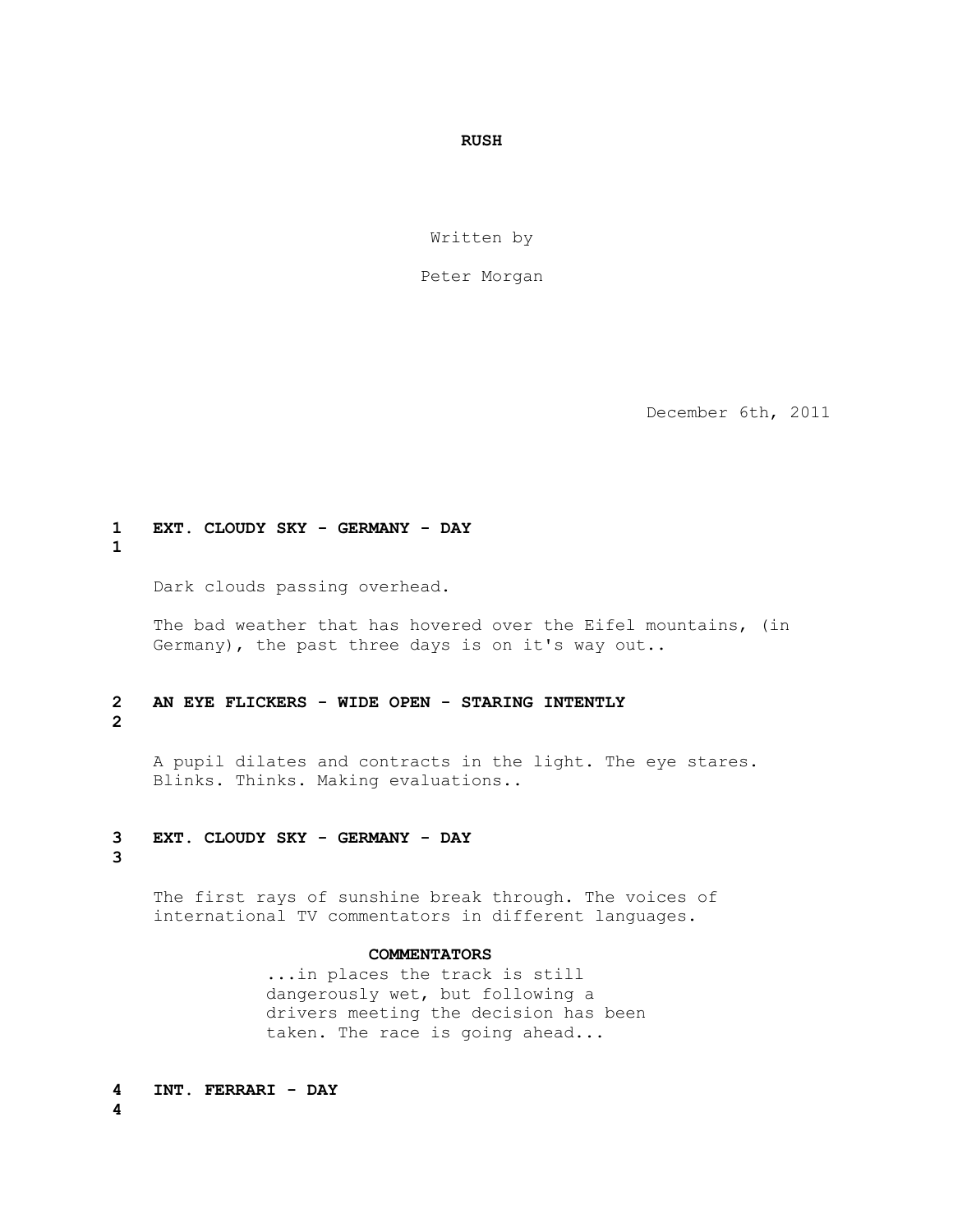The eye belongs to a 27 year old Formula 1 RACING DRIVER wearing a fireproof balaclava...

 Highly intelligent, he also happens to be World Champion. His name is painted on the side of his Ferrari. NIKI LAUDA.

# **NIKI (V/O)**

 My grandfather always said history is cruel and reductive and no matter how long we live, or how much we achieve we are remembered for very little. So make sure it's the right things.

 NIKI stares up at the clouds. His eyelids flicker. Thinking. Agonizing. Wrestling with an all important decision...

 Is it going to carry on raining? Or become dry? Should he be using slicks or wets?

# **5 EXT. STARTING GRID - DAY 5**

 We widen to find ourselves on the starting grid of a major Grand Prix. All around us...

#### **(CONTINUED)**

#### **2 5 CONTINUED: 5**

 Engines scream into life as DRIVERS start their cars. An OFFICIAL walks through the cars holding aloft a sign, "One Minute"...

Deafening, angry thunder as engines rev impatiently.

#### **NIKI**

 This is bullshit. We have no control over our legacy. We cannot choose what we are remembered for...

 A Ferrari MECHANIC rushes towards NIKI, and shouts in Italian above the noise, (we see sub-titles)...

#### **MECHANIC**

Mass usa slicks. Le vuoi cambiare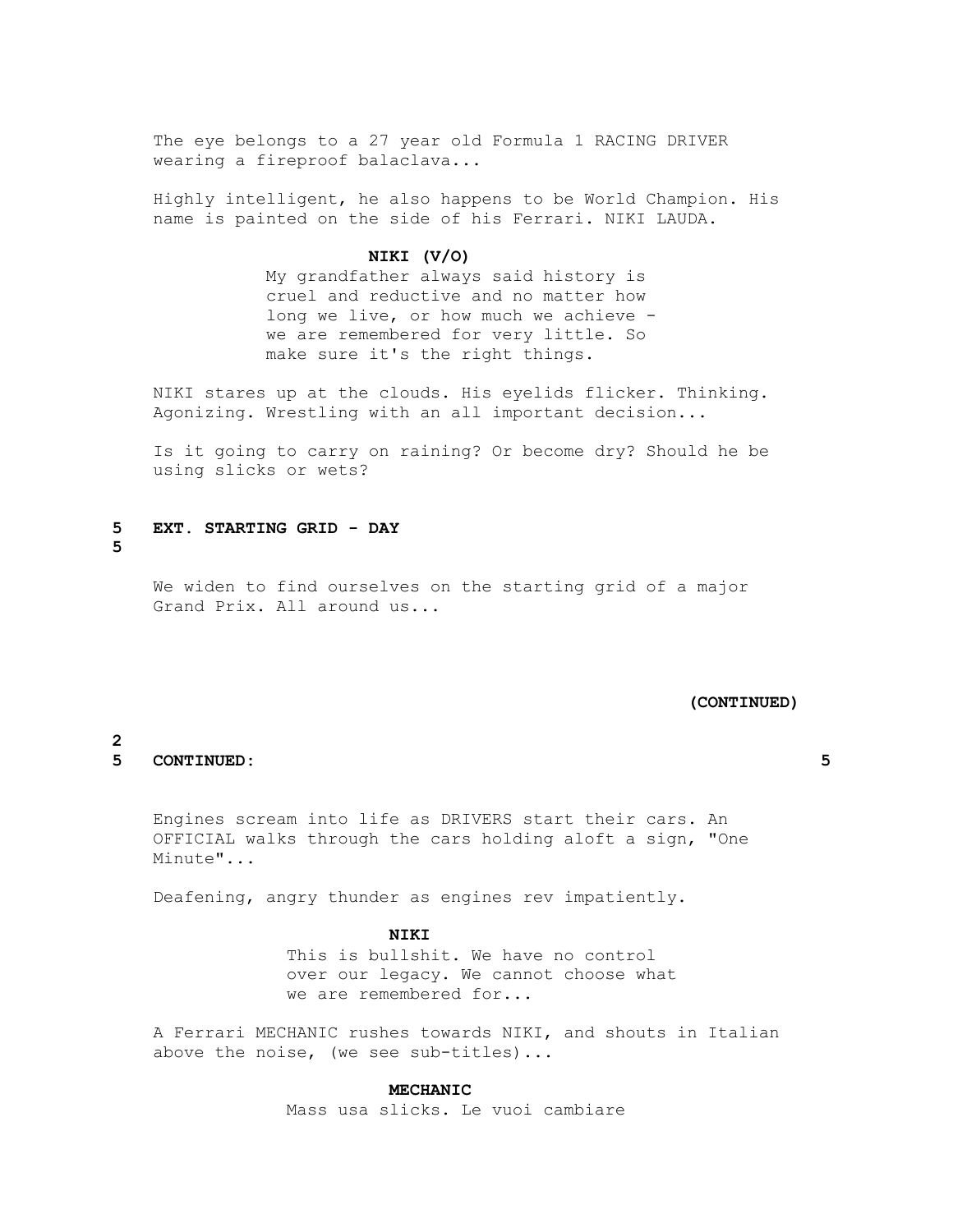anche tu? (Mass is going on slicks. You want to change?)

 NIKI looks in his wing-mirror back to see a red McLaren, white helmet, number 12, several rows behind him. A team of MECHANICS hastily changing the tyres to dry tyres.

# **NIKI**

 Otherwise I wouldn't be remembered for my rivalry with this asshole. And the 1976 season.

 NIKI then looks over at the car in pole position beside him. Another McLaren, but with number 11, and a Union Jack...

#### **NIKI**

What about Hunt? Has he changed?

#### **MECHANIC**

No, he's going on wets.

 The car in pole position: JAMES HUNT, surrounded by TV crews, mechanics, girlfriends, hangers-on..

 The Maclaren team is less than half the size of Ferrari's, but HUNT makes up for this with magnetism. The rock star of F1.

 NIKI's face: a stab of envy seeing a flash of his rival's glamorous long blonde hair disappearing into his balaclava, flirting with several hot-looking GIRLS..

# **NIKI**

 I don't know why it became such a big thing. We were just drivers. Busting each other's balls. To me this is perfectly normal. But other people saw it differently.

# **(MORE)**

 **(CONTINUED)**

**3 5 CONTINUED: (2) 5**

> NIKI (contíd) That whatever it was between us went deeper. And changed us both somehow. Forever.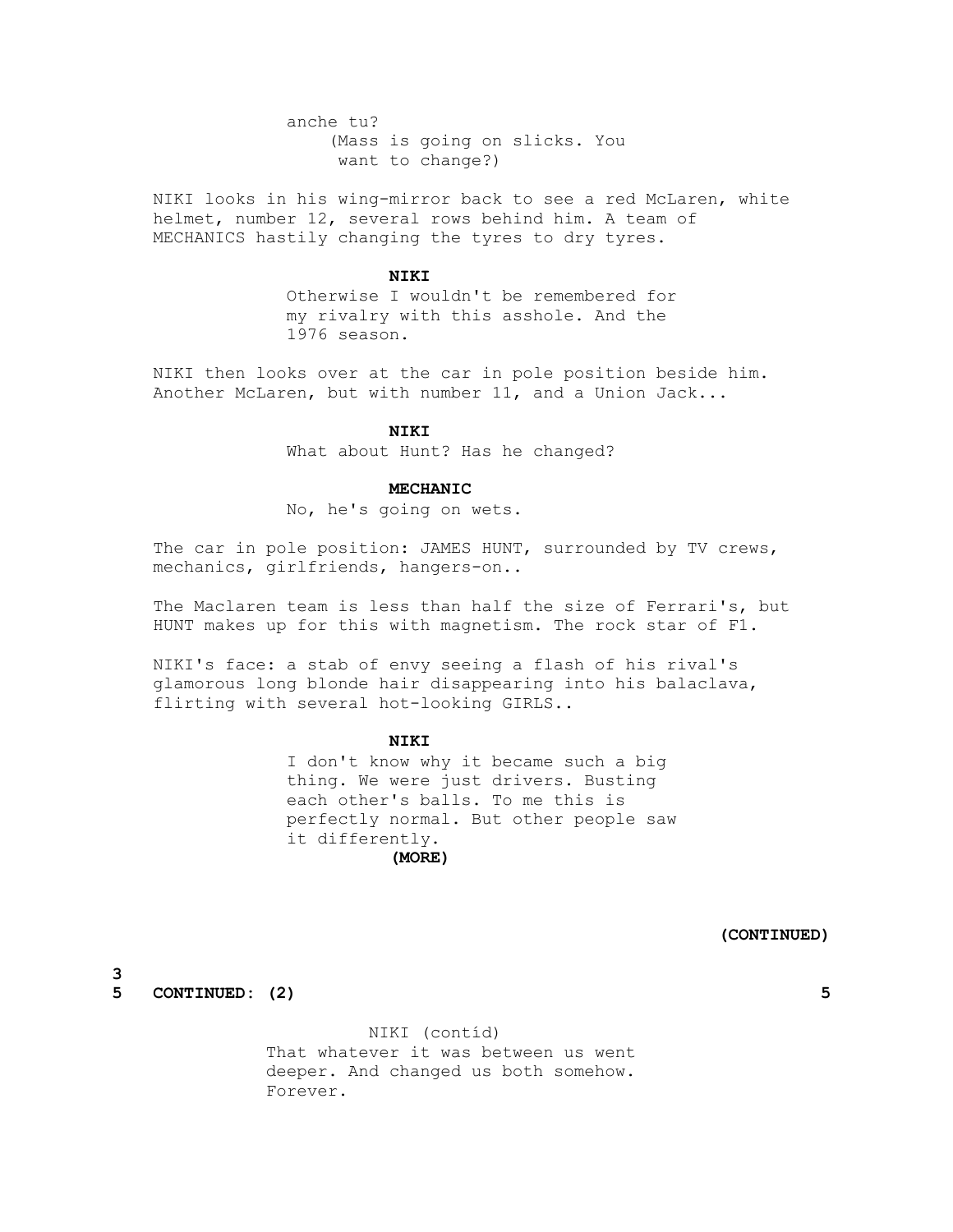NIKI stares, then...

 **NIKI** Be, allora usiamo anche noi quells da bagnato. (Then we go on wets, too.)

The ten-second board is held up.

 NIKI pulls down his visor...as he and HUNT's eyes meet for a split-second, eyes staring...

 NIKI selects second gear for the wet track and revs the engine. The dashboard needle climbs through 8000, 9000, 10000  **RPM.**

#### **NIKI**

 Maybe that explains the state of mind I was in. And why it happened. The other thing I'm remembered for. (a beat) On August 1st, that same year...

CAPTION: "AUGUST 1st, 1976".

 The STARTER waves the flag. NIKI's foot hits the floor - his engine screams that deafening, stomach rearranging high-pitch scream, drowning out the roar of the 180,000 crowd.

 NIKI's car is catapaulted forward violently, the wheel-spin leaving livid black scars on the asphalt..

 NIKI gets away first. A good start! But within seconds there's a McLaren car right behind him, breathing down his neck.

His arch-rival. HUNT.

 But as the McLaren roars past, NIKI sees a white helmet. Number 12. It's not Hunt. It's MASS. On his bald, slick tyres.

 NIKI curses under his breath. He screwed up. Made the wrong decision. Should have gone on slicks. He urgently needs to change tyres...

 NIKI swerves angrily into the pits. Ferrari's pit is right at one end...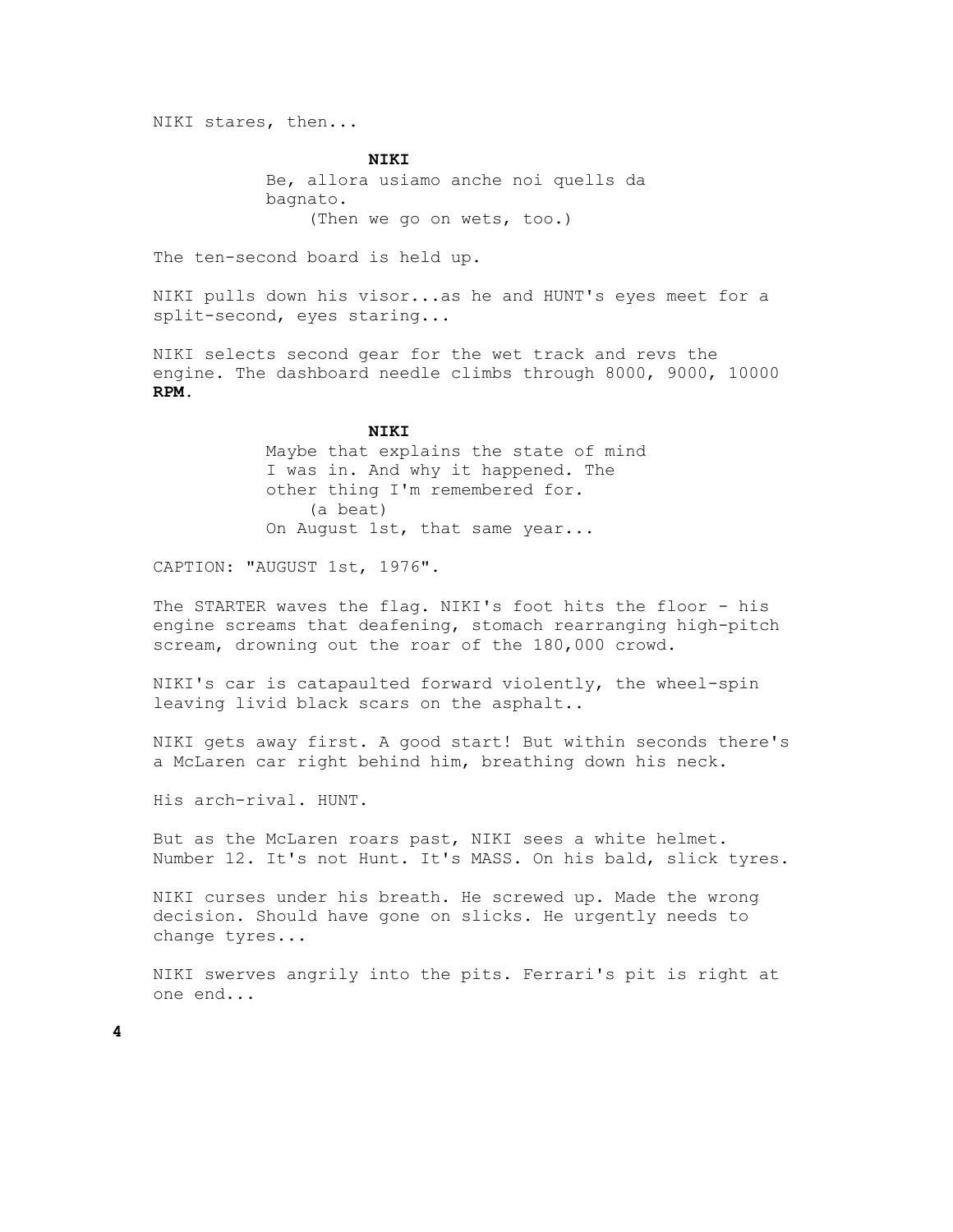#### **6 INT. PITS - DAY 6**

 Commentary from all the world's TV stations explaining the crazy, panicked situation as all the DRIVERS come into the pits to change to dry tyres.

It's chaos. A traffic jam of Formula 1 cars...

 The Ferrari team frantically work. Changing NIKI's tyres. Four men with air guns, two men with rapid-duty jacks. The same Italian MECHANIC appears, `plugs in' his headset to the car..

#### **MECHANIC**

 Hair visto? Ti aveto detto di usare le slicks! (See? I told you to go on slicks!!)

# **NIKI**

Bullshit. Where's Hunt?

# **MECHANIC**

There!

 NIKI looks up to see the name JAMES HUNT written on the black helmet roar out of the pits ahead, with new tyres on...

# **NIKI**

C'mon...!!

 NIKI screams at the MECHANICS, who are struggling. The airguns make a high-pitched noise...something's not right.

# **NIKI**

What's GOING ON???

 "Thump", new (slick) tyres hit the tarmac, engines scream, and NIKI exit the pits in pursuit of HUNT. But the delay has cost him dear...

**7 EXT. NUBURGRING - DAY** 

**7**

 Archive TV commentary from the world's race COMMENTATORS stations informs us of the positions.

MASS leading, HUNT in 3rd, LAUDA in 20th...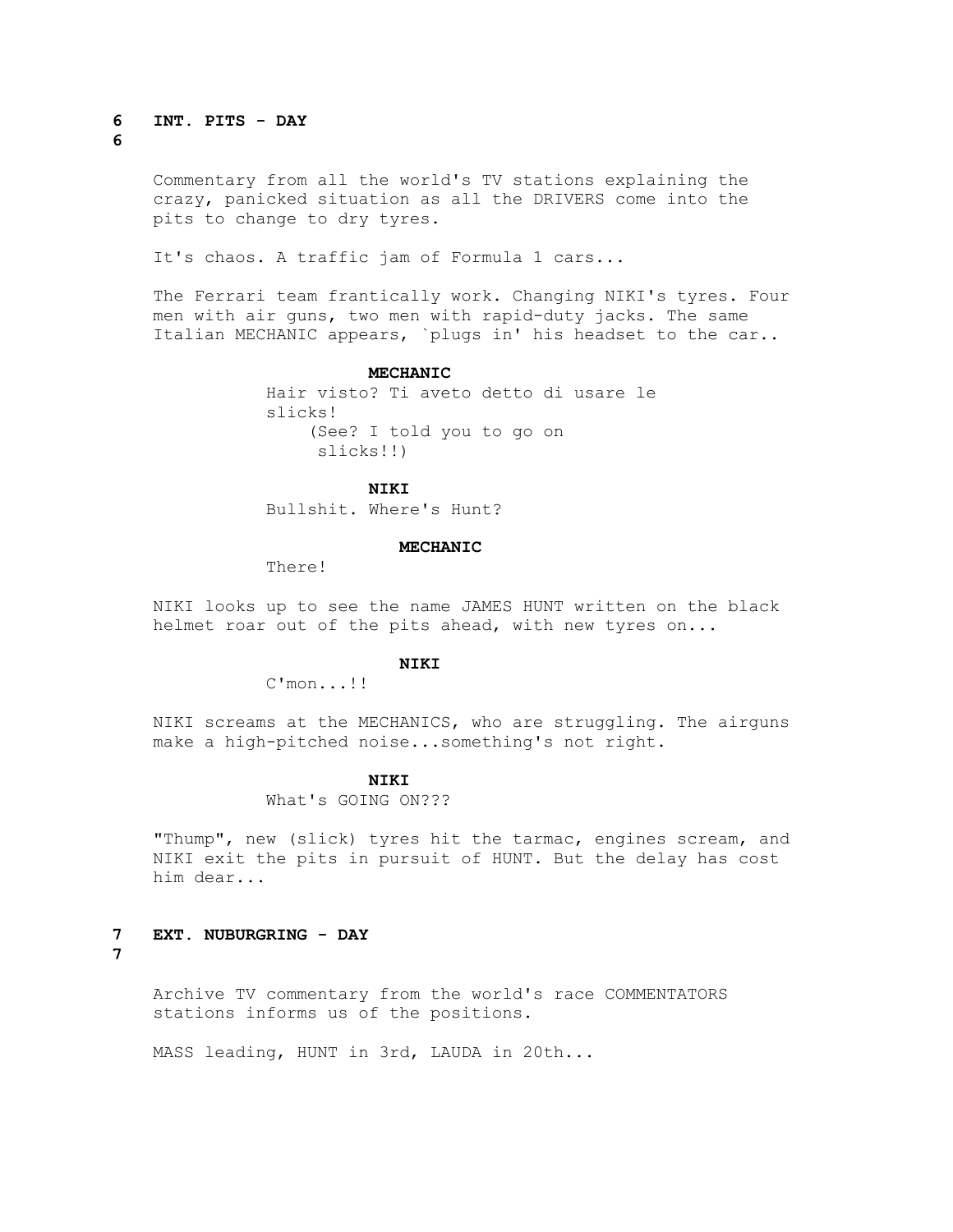# **8 INT. NIKI'S CAR - DAY**

**8**

 NIKI gives it everything he's got. Tearing through the gears, trying to catch JAMES HUNT, breaking as late as he can, engine screaming.

#### **(CONTINUED)**

# **5**

# **8 CONTINUED: 8**

 He flies over the take-off hump between Pflanzgarten and Swallowtail - passes one car after another. Into 13th place now. Pulling off outrageous manoeuvres.

 NIKI's P.O.V: the world flies past in a blur. The steering wheel shakes. The car is right on the edge. Cannot be driven any harder.

 NIKI approaches the Streckenteil Adenauer-Brucke section of the course...turns left at the Bergwerk corner. Crazy speed. And tight. Too tight. A mistake...

 "Thump", his wheels come into contact with the kerb on the inside. NIKI tries to counter-steer, but is travelling at 155 mph. The car jerks horribly to the right..

 "Crunch", hits the embankment, then "Bang", hits the barrier, and is thrown across the track..

 Fire breaks out in the engine. NIKI's eyes widen in horror, with another car bearing down upon him...

# **NIKI**

No...!

 The oncoming car crashes head-on into our car, "Crash", a sickening, terrifying impact.

 The car explodes. Seventy litres of burning high-octane gasoline, with NIKI strapped inside, unable to undo his seatbelt. Locked in a blast furnace.

 NIKI screams as the flames engulf him. 800 degrees temperature. Trapped inside his car.

Burning smoke fills his helmet, scarring his lungs...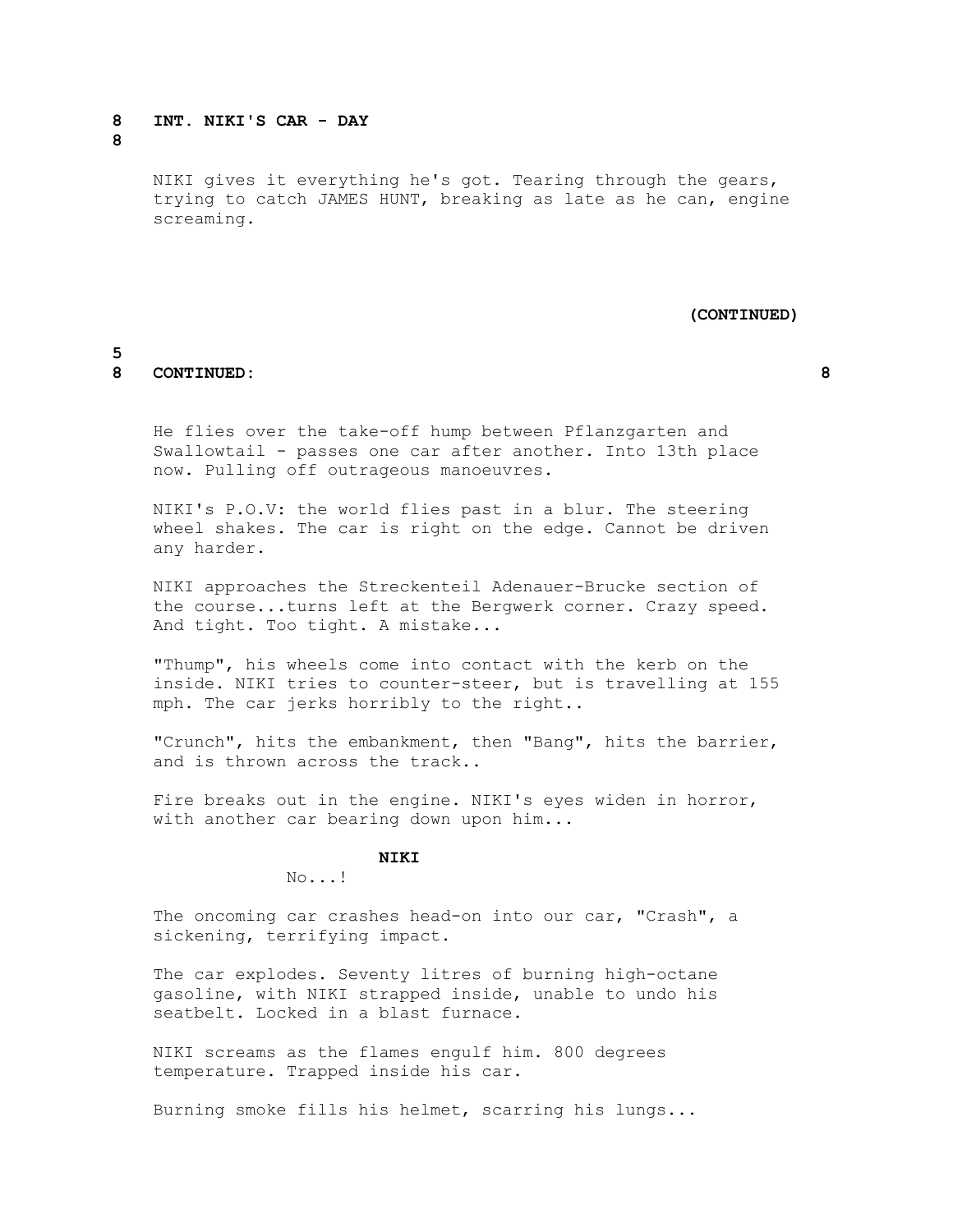Pandemonium: commentary in different languages as panicked TV commentators helplessly describe what's happening..

 NIKI's POV: he can just make out the barely recognizable figures of the other DRIVERS rushing towards NIKI..

 Their hands get burnt in the flames as they try unsuccessfully to undo NIKI's seatbelt..

 Fire extinguishers blast at the car. Dry powder extinguishers. Covering NIKI's helmet. Blurring his vision, as he cries out in agony, inhaling the powder..

 Screaming voices. Panicked reactions. On the side of the car, the painted name `Niki Lauda' blisters and melts.

 **(CONTINUED)**

# **6 8 CONTINUED: (2) 8**

Then sound fades. As NIKI blacks out - losing consciousness.

# **FADE TO BLACK:**

Over this: the sound of a ringing phone...

# **9 INT. HOSPITAL A&E UNIT - (ACCIDENT AND EMERGENCY) - DAY 9**

 We're in a busy hospital A&E unit. Noise. Crowds. A regular Saturday late afternoon. The phone continues to ring..

 Finally, an attractive station NURSE in her 20's, run-off-her feet, breathlessly picks up the phone.

#### **NURSE**

Emergency...

 She covers her ears, straining to hear, listening to what is being said. Then her expression changes...

#### **NURSE**

Okay...standing by!

The NURSE hangs up...then calls out to her NURSE and DOCTOR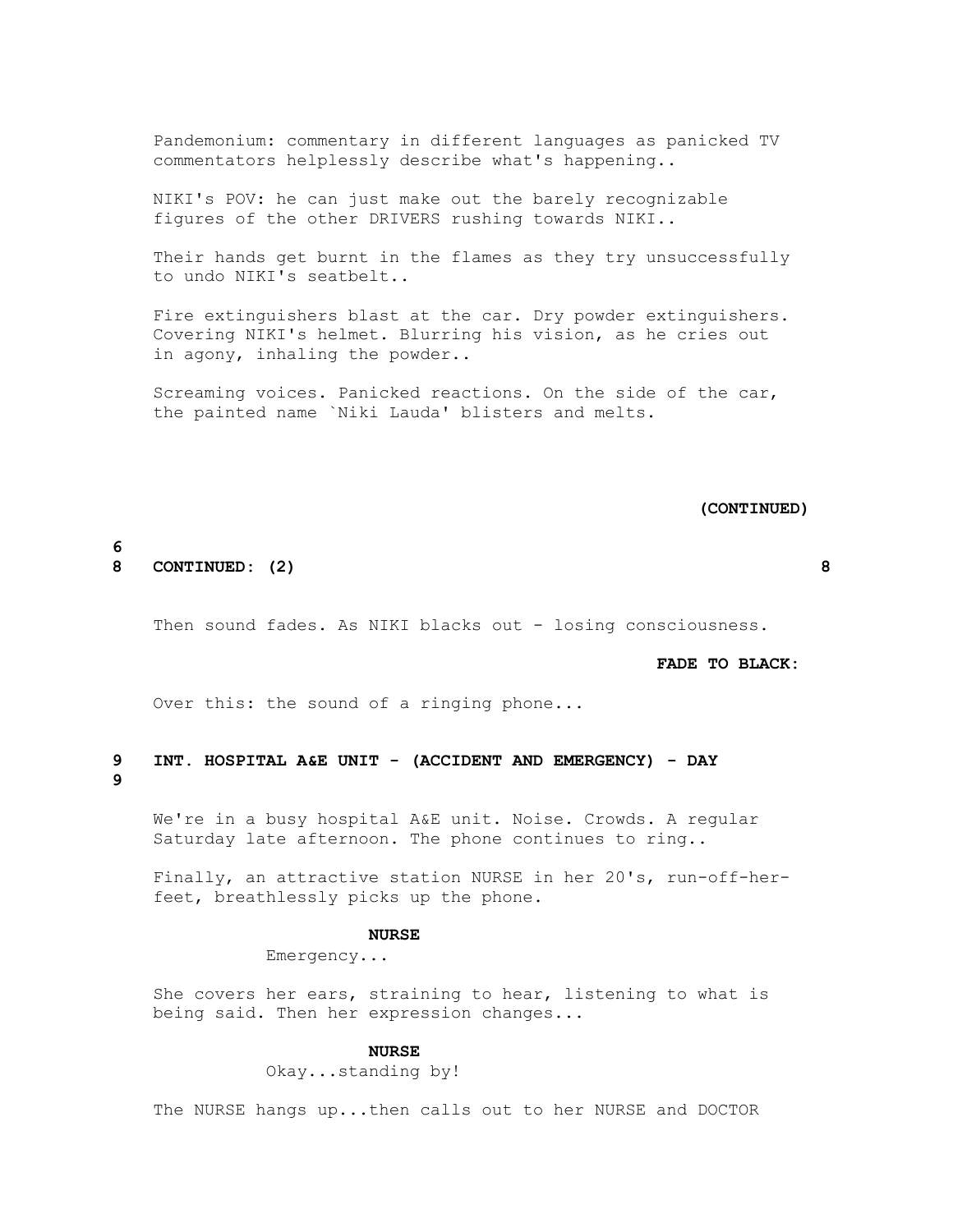colleagues...

# **NURSE**

 That was the race-track..! There's been an accident..! A driver's been injured and is on his way in..!

 Instantly the atmosphere changes. A hive of activity as DOCTORS and NURSES prepare themselves for a major trauma...

All PATIENTS with minor injuries are cleared out of the way.

 The NURSE rings upstairs to the operating theatres and consultant surgeons, telling them to stand by...

# **CAPTION: "EIGHTY-EIGHT RACES EARLIER"**

 Swing doors open, and a pair of shoeless, BARE FEET walks through and into the accident and emergency unit.

 Camera tilts up a pair of long legs in white racing overalls...to reveal a tall, good-looking driver, JAMES HUNT, (mid 20's), tanned, athletic, surfer long blonde hair...

 A man about whom a word comes to mind one would rarely use to describe an Englishman. SEXY.

 Blood trickles from his nose, there is bruising to his lip and the formation (already) of a nasty black eye, but make no mistake. He rocks. Drop-dead gorgeous..

# **(CONTINUED)**

**7 9 CONTINUED:** 

**9**

#### **JAMES**

 I think the racetrack telephoned ahead that I was coming? Hunt? James Hunt..?

JAMES notices all the NURSES staring..

#### **JAMES**

 What's the matter? No one seen a spot of blood before?

#### **NURSE**

Are you all right?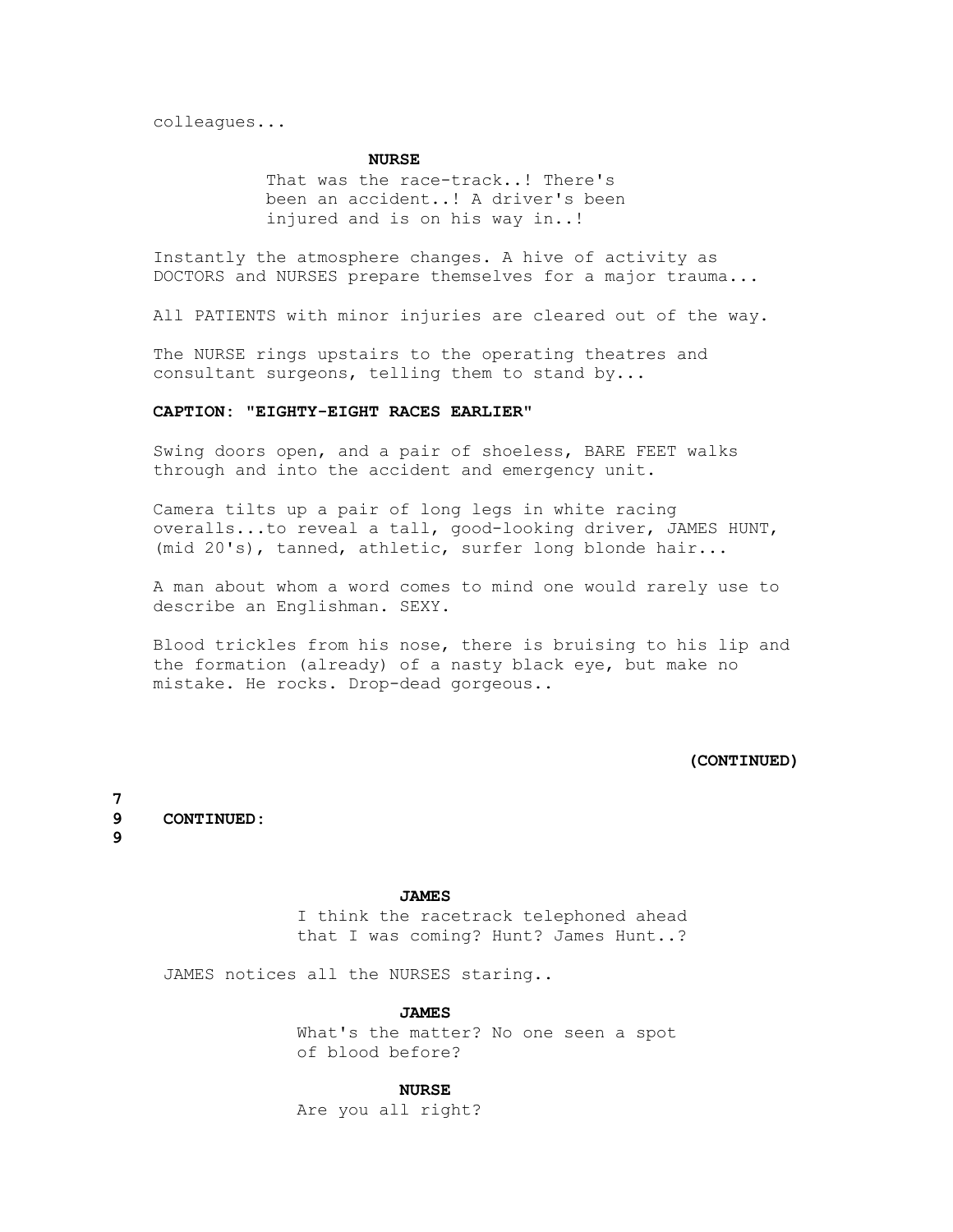# **JAMES**

Absolutely fine.

# **10 INT. A&E UNIT - DAY**

# **10**

 The attractive NURSE is examining JAMES, opening his overalls, checking for wounds, cuts and bruises...

# **NURSE**

 We all thought you'd been in an accident.

#### **JAMES**

 I have. If you call a friendly disagreement with another driver an accident.

# **NURSE**

What did you disagree about?

 **JAMES** None of your business. Ouch.

# **NURSE**

Sorry.

# **JAMES**

His wife.

# **NURSE**

 That's going to need a couple of stitches. It's a nasty cut.

# **JAMES**

 It was a nasty blow. Done with a bloody spanner.

# **NURSE**

Why? What did you do?

 **(CONTINUED)**

**8 10 CONTINUED: 10**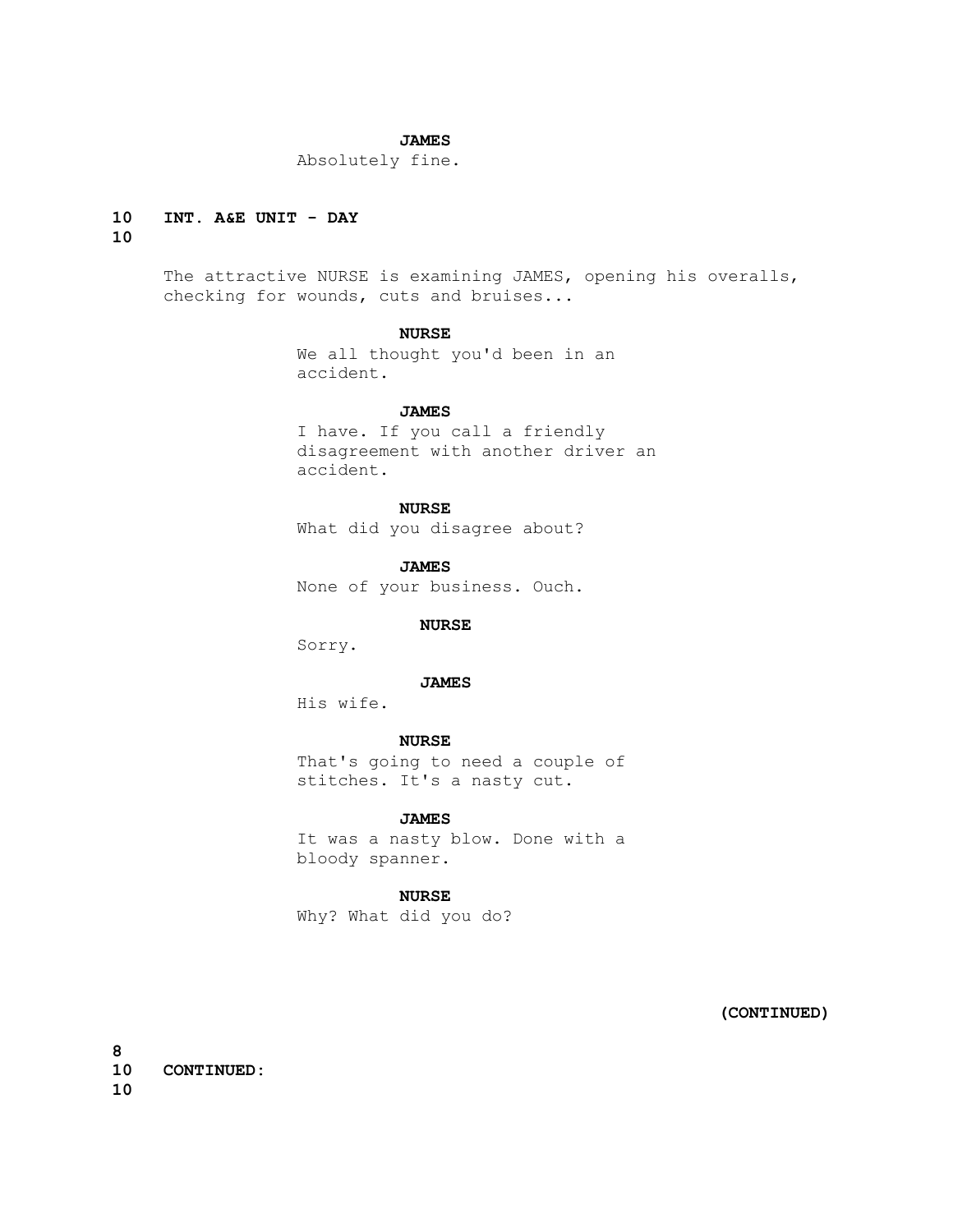#### **JAMES**

 Nothing! Only what she begged me to do.

The NURSE notices bruising on JAMES's chest...

#### **NURSE**

Which was..?

She examines him, testing his ribs for fractures, his chest..

JAMES looks up. Their eyes meet..

#### **JAMES**

Be happy to show you if you like.

# **11 INT. JAMES'S APARTMENT - NIGHT**

#### **11**

 `Crash', the door flies open as JAMES and the NURSE stumble through, mid-embrace, tearing at one another's clothes...

 The apartment is basic. Cramped. Messy. Like that of a poor student. Ashtrays filled with half-smoked joints. Empty beer cans. A toaster. A kettle. A stereo. A cage containing two budgerigars.

A mattress on the floor.

 Newspapers with headlines about the Dockers Strike, England's crumbling economy, Rolls Royce being bailed out by the government - subtle reminders of Britain in transition, leaving behind its strong, imperial past.

 JAMES and the NURSE stand against the wall, still half dressed, but already passionately making love...

# **JAMES (V/O)**

 I have a theory why women like racing drivers. It's not because they respect what we do...driving round and round in circles. Mostly they think that's pathetic. And they're probably right.. (a beat) It's our closeness to death.

 JAMES and the NURSE continue noisily, tirelessly making love in the shower...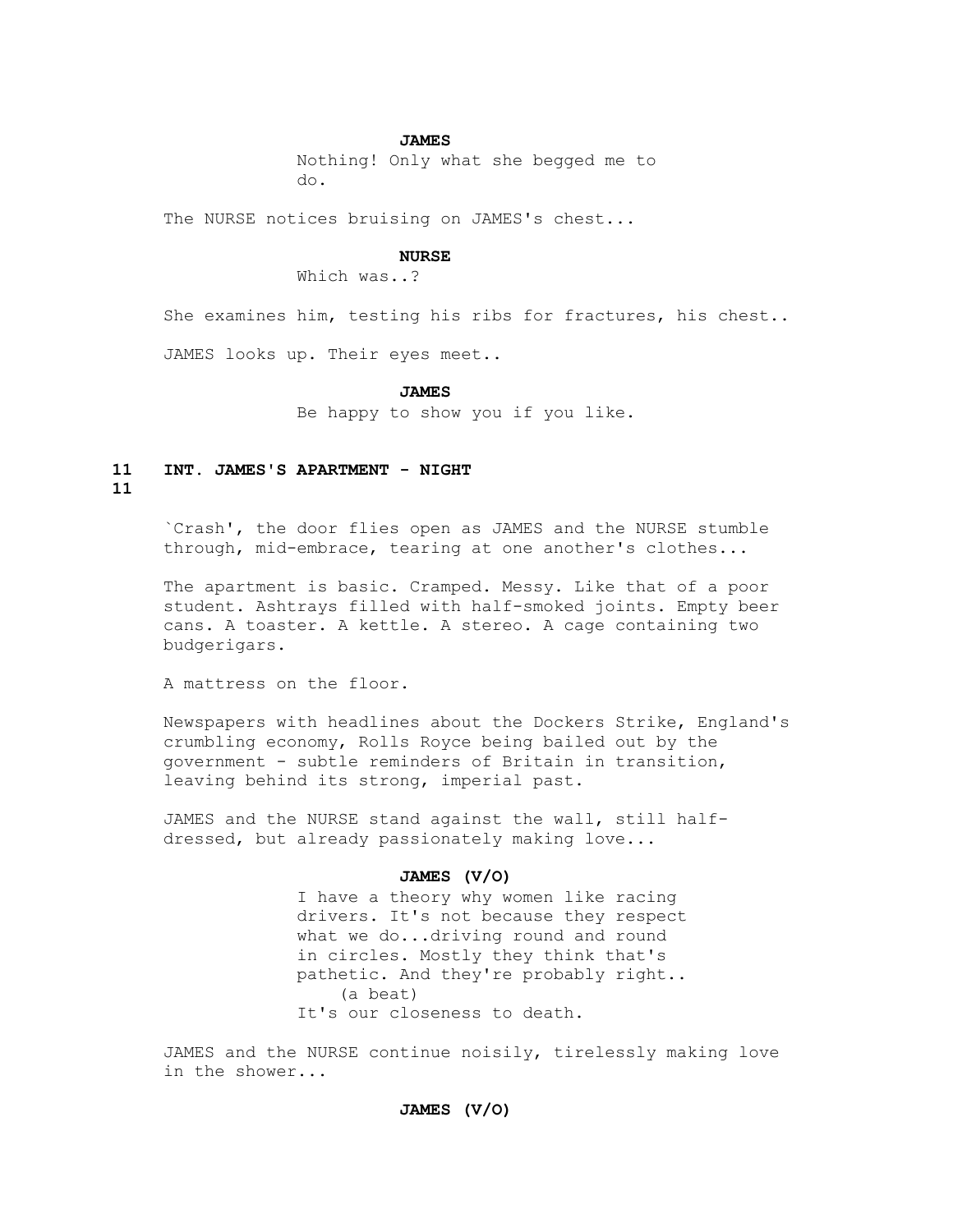The closer you are to death, the more alive you FEEL...the more alive you ARE. And they can see that in you. FEEL that in you. The way you live. Willing to risk everything.  **(MORE)**

 **(CONTINUED)**

# **9 11 CONTINUED: 11**

 JAMES (V/O) (contíd) With no thought for tomorrow...as if each day is your last. It's a wonderful way to live...and the ONLY way to drive. The only way to get that tenth of a second on everyone else...

The lovemaking becomes more intense...

# **JAMES (V/O)**

 To dare to be one step bolder...one step faster...

JAMES is covered in perspiration, out on the edge...

#### **JAMES (V/O)**

Sure one step closer to death...

JAMES and the NURSE, both screaming as they approach orgasm...

# **JAMES (V/O)**

But one step closer to victory, too...

 JAMES and the NURSE both climax together...and collapse on the bed. Exhausted.

# **12 EXT. CRYSTAL PALACE RACE TRACK - DAY 12**

A grotty old race track in South London.

 JAMES and the NURSE arrive at Crystal Palace race track in his battered old mini. They get out. She looks up, seeing the mechanics, the racing teams, the cars..

#### **NURSE**

 I've never been to a Grand Prix before.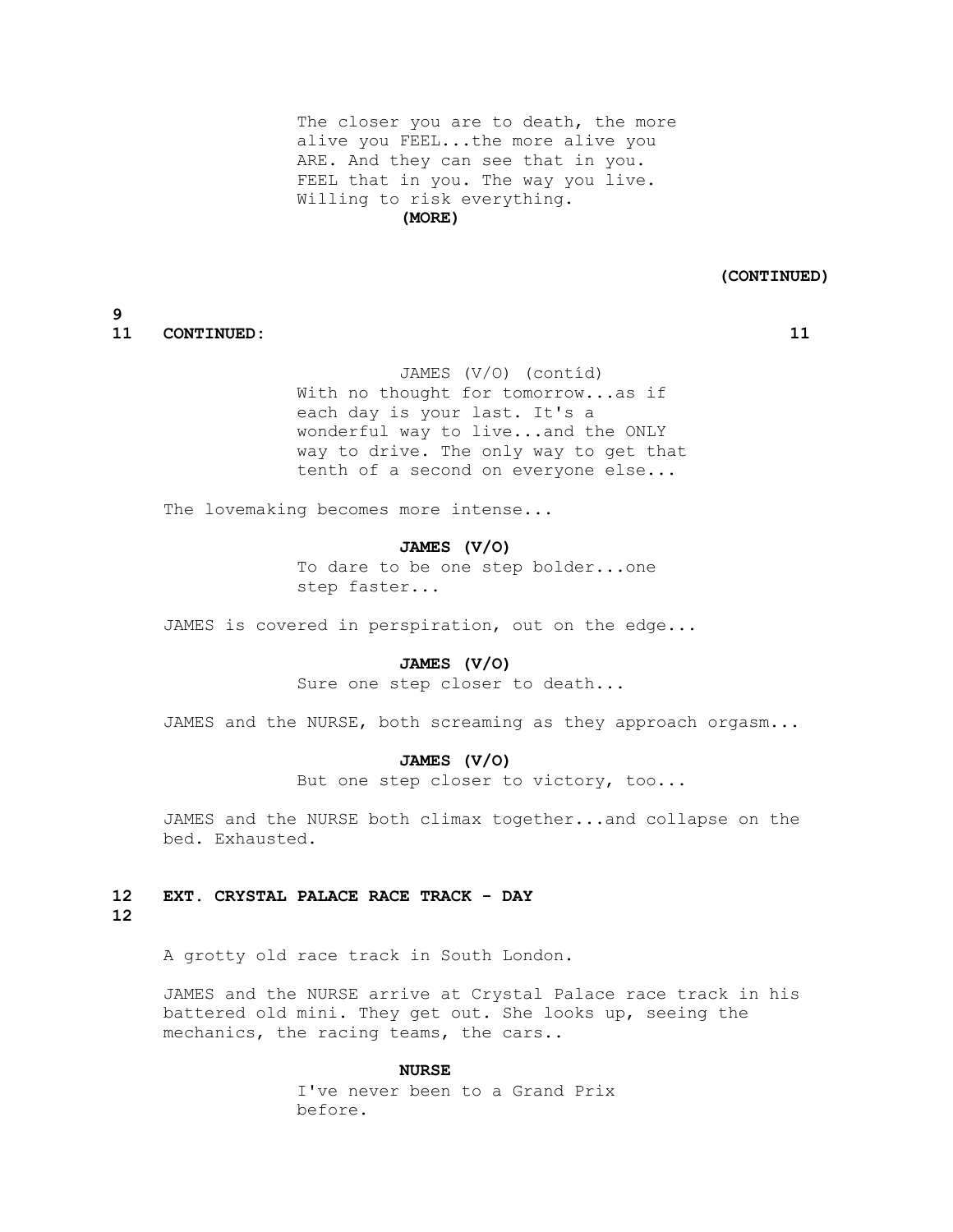# **JAMES**

You still haven't. This is Formula 3.

#### **NURSE**

What's that?

#### **JAMES**

 A lower division. Where people like me mess about in the hope of finding sponsors or being talent-spotted to race in Formula 1.

JAMES leads the NURSE into...

# **10**

# **13 THE PADDOCK - CRYSTAL PALACE - DAY**

**13**

The pits where JAMES introduces her to his team...

#### **JAMES**

Everyone, this is Nursie.

# **NURSIE**

 (correcting) Gemma...

#### **JAMES**

Nursie, this is Doc our designer...

*DOC* How do you do?

 **JAMES**

Bubbles, our chief mechanic.

#### **BUBBLES**

How do you do?

 **JAMES** Le Patron - Alexander, Lord Hesketh.

# **HESKETH**

How do you do?

# **NURSE**

 Fine, thanks. Blimey...is everyone in Formula 3 this posh?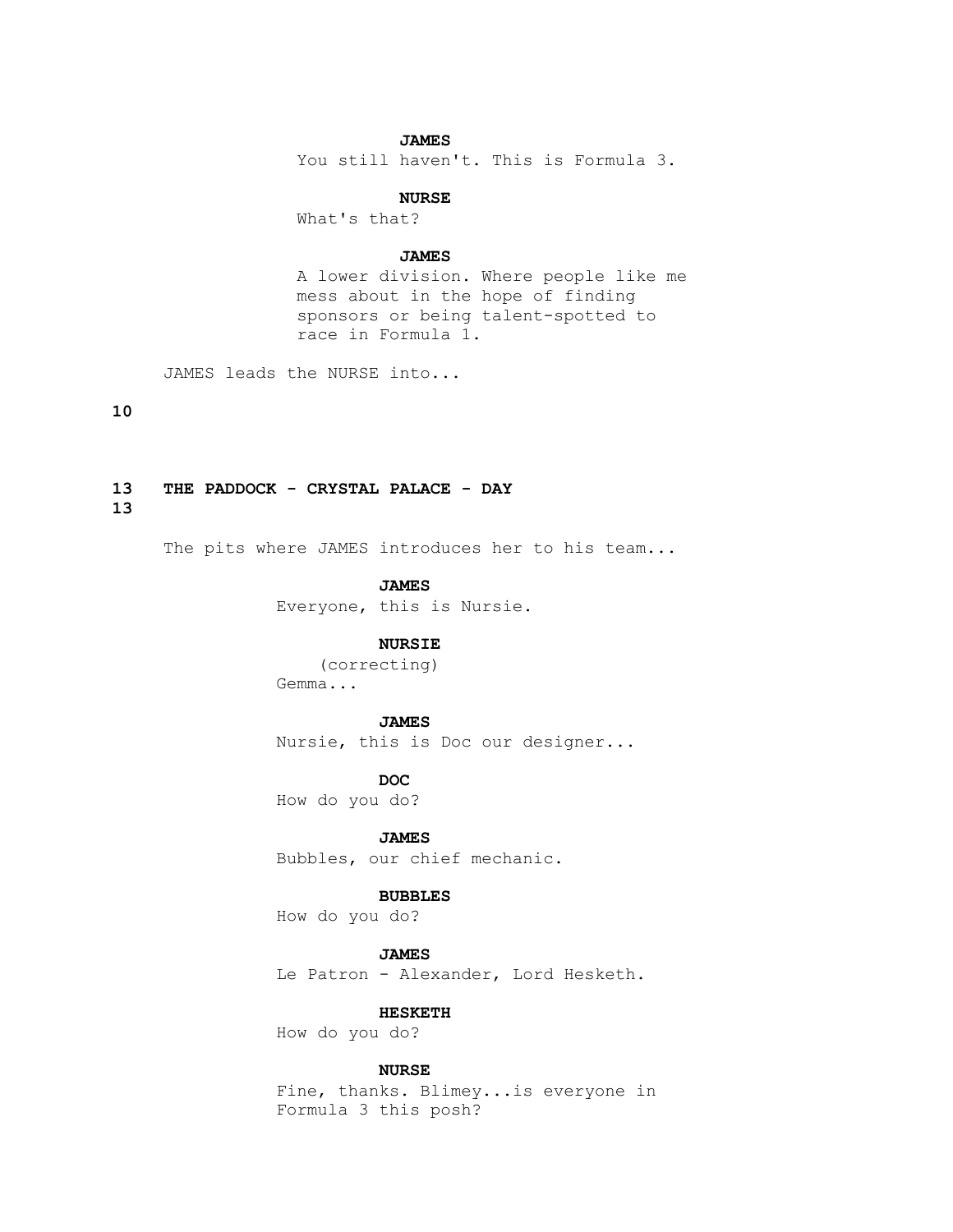# **HESKETH**

Glass of champagne, Nursie?

# **NURSE**

It's Gemma. No, thanks.

# **HESKETH**

You sure? It's Krug. Clos de Mesnil.

# **NURSE**

It's also ten in the morning.

# **HESKETH**

 Oh, dear. Superstar? You haven't brought us a bore, have you?

JAMES strips off, changing into his racing overalls.

#### **JAMES**

 Trust me. Nursie's anything BUT a bore..

# **(CONTINUED)**

# **11**

**13 CONTINUED: 13**

 The NURSE, meanwhile, drifts over to look at the car where BUBBLES is making last minute checks...

#### **NURSE**

That's the car?

#### **BUBBLES**

 That's her. The Dastle Mk 9...with the Lotus twin-cam sixteen hundred engine. She's no beauty. But goes like the clappers.

 An odd-looking car. A bit like a giant Go-kart, blue with yellow strips along the side and James's name in small letters. It looks small, dangerously fragile.

# **JAMES**

Uuuurrrrrkkkkkkggghghhhh.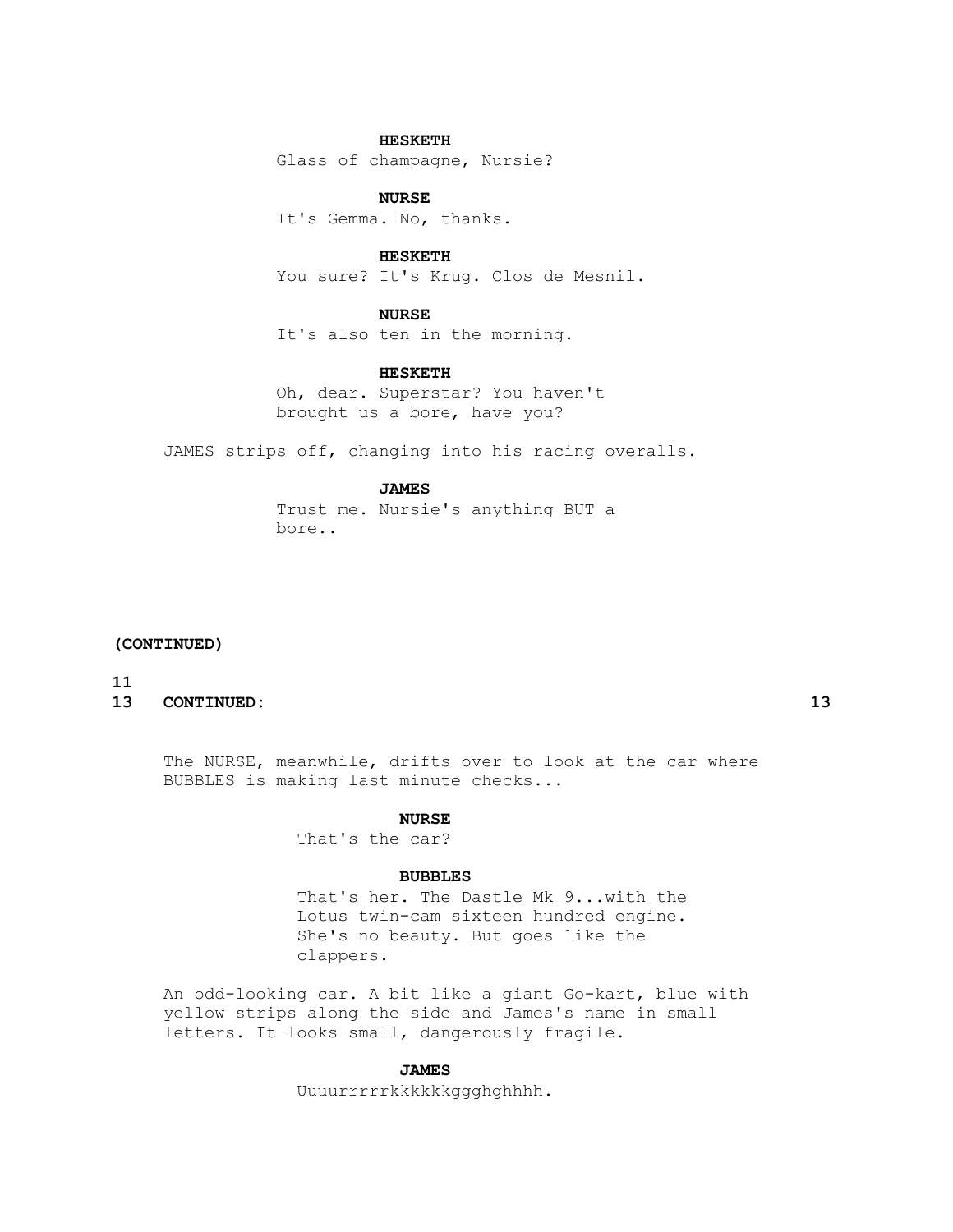The NURSE is shocked to hear a dreadful watery vomiting sound. She sees JAMES bent over behind the truck...

# **HESKETH**

Nothing to be worried about! Does it before every race! Good sign, actually. Means he's stoked!

#### **14 EXT. PADDOCK - SAME TIME**

**14**

JAMES continues vomiting...

# **JAMES (V/O)**

 There's a lie that all drivers tell themselves. "Death is something that happens to other people." That's how you find the courage to get in the car in the first place...

JAMES emerges, wiping his mouth...

#### **HESKETH**

All right, Superstar?

#### **JAMES**

Never better, Patron.

# **JAMES (V/O)**

 Because bad things only happen to others, right?

#### **HESKETH**

Have a gargle with this.

# **(CONTINUED)**

**12 14 CONTINUED: 14**

 JAMES takes a quick swig of the champagne...gargles, then swallows, puts on his balaclava...

# **JAMES (V/O)**

 Problem is deep down you know that's a lie. That it could happen to you at any moment.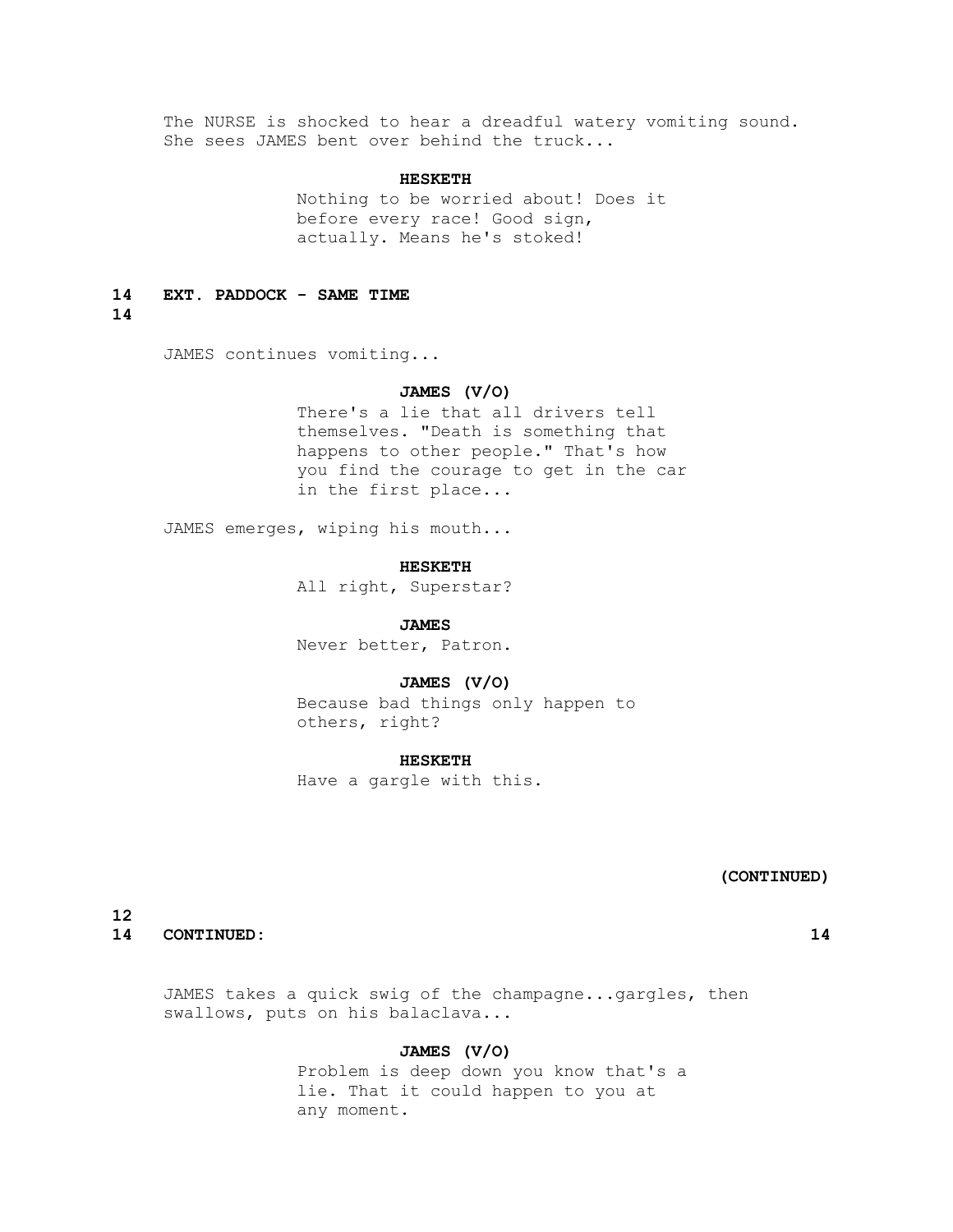# **HESKETH**

Quick toke of this...

 HESKETH passes over a joint, which JAMES inhales, taking a huge lungful from....

# **JAMES (V/O)**

 So how do you make that terror go away? Well, booze is good for that. And wacky baccy. But better than everything else is...sex.

 JAMES goes to the NURSE...and kisses her full on the lips, then puts on his helmet, and athletically vaults into the car.

 JAMES hits the ignition, and a deafening high-pitched SCREAM as the engine starts...

#### **HESKETH**

 Ahhhh! What music! They could never have predicted it, those pioneers that invented the automobile that it would possess us like this, in our imaginations, our dreams. Nursie, men love women...but even more than that, men love CARS...

# **15 EXT. PADDOCK - CRYSTAL PALACE - DAY 15**

 JAMES notices another driver (NIKI LAUDA), his car already unloaded, (number 35) and mechanics working on it..

> **JAMES** Who's that?

*DOC* 

He's new. Some German.

# **BUBBLES**

 (corrects) Austrian.

# **JAMES**

Is there a difference?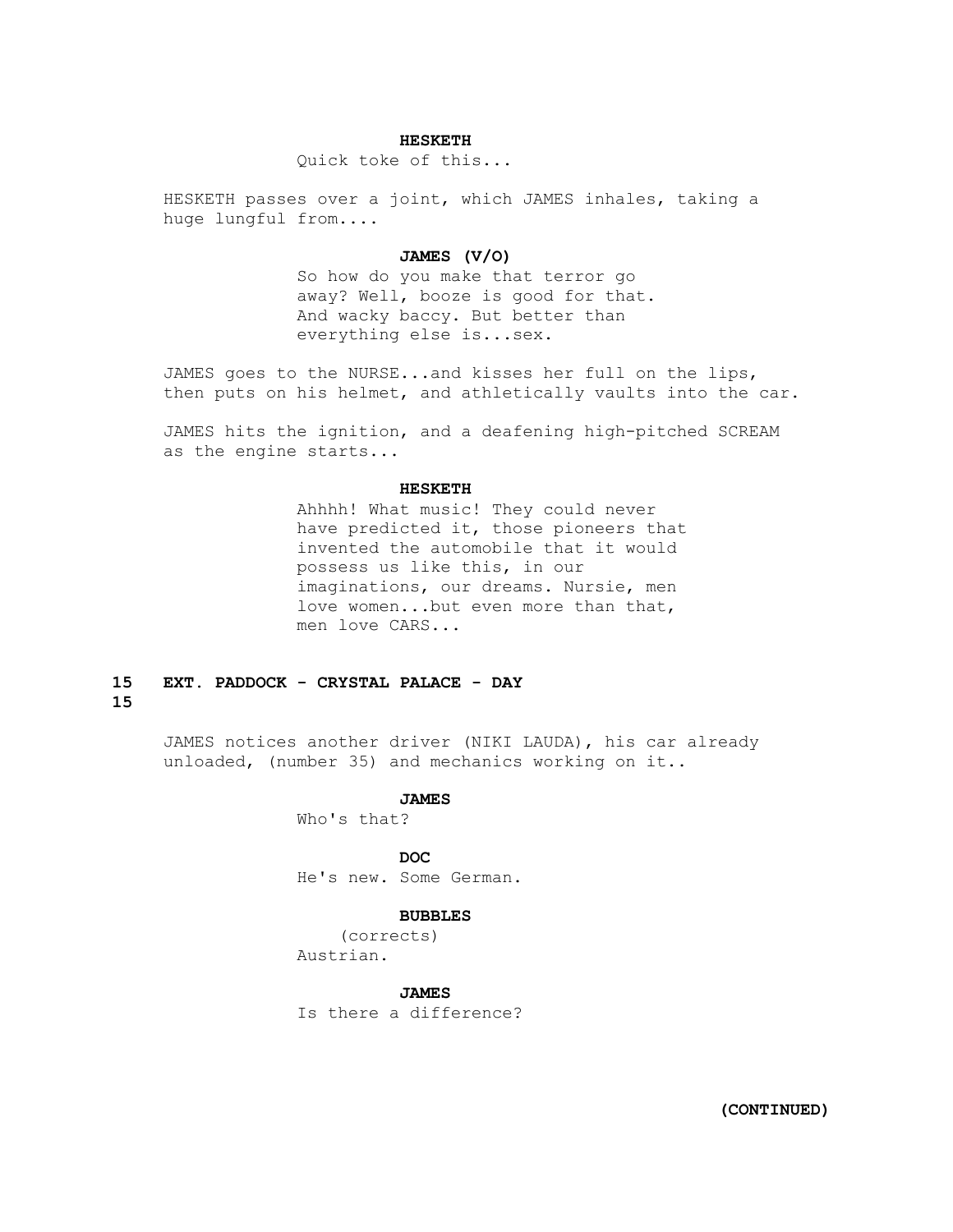# **13 15 CONTINUED: 15**

 JAMES looks over. On the side of the car, painted markings, in the form of a signature, "Niki Lauda".

#### **JAMES**

All bloody Goosesteppers.

# **16 EXT. RACE TRACK - CRYSTAL PALACE - DAY 16**

JAMES is neck and neck with NIKI. They go into a corner.

 NIKI gets there first. Up ahead though, approaching the second bend...JAMES sees the tiniest, slimmest crack to overtake. No right-minded driver would risk it. Only a suicidal maniac.

Which just happens to describe JAMES perfectly..

 JAMES goes for it. Daringly. Brilliantly. And forces NIKI to slam on his brakes to prevent a certain crash...

# **17 EXT. PITS - SAME TIME**

# **17**

 HESKETH, BUBBLES, DOC and the NURSE watch from the sidelines...

#### **BUBBLES**

That move was suicide!

#### **HESKETH**

 It was also quite brilliant!! God he's got balls!!

# **18 EXT. RACE TRACK - DAY 18**

JAMES carries on driving. Flat out.

 But on the flat, NIKI suddenly comes out of nowhere. As if his car has 50 bhp more.

 And overtakes JAMES. NIKI begins to pull away. And has the Englishman beaten..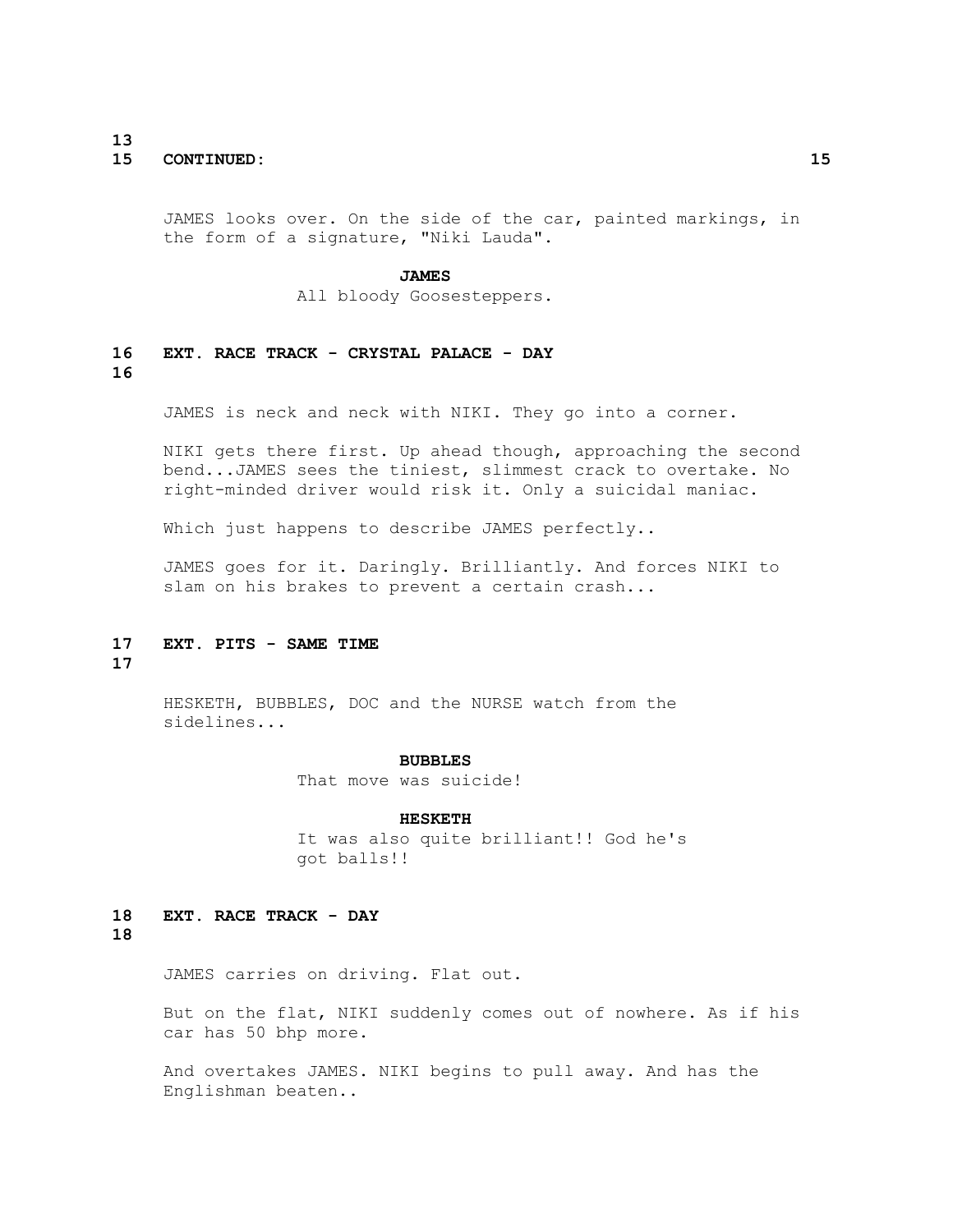JAMES sees red mist...and in an act of do-or-die vengeful madness, JAMES goes into a corner far too fast...

 ...yanks his steering wheel. And outrageously shunts NIKI's car. An unforgivable act of unsportsmanlike vindictiveness.

 NIKI and JAMES's cars both veer off...go into wild, lethal spins..but luckily for JAMES he ends up facing the right way...

#### **(CONTINUED)**

**14 18 CONTINUED: 18**

 ...and despite being badly shaken, dizzy, JAMES is able to change gears, and continue driving...

 NIKI's car, by contrast, has stalled...and now ends up facing THE WRONG WAY on the track...

 NIKI's eyes look up to see all the cars coming over a brow, like a herd of Wildebeest, heading towards him...

# **NIKI**

Umgotteswillen...

 NIKI rips open his seat-belt, is about to get out of his car, when one car shoots straight over the nose of his car.

NIKI ducks, then bravely leaps for cover, as....

 "SMASH", one of the oncoming cars shunts into his car, (it would have killed him instantly).

"WHAM", another car narrowly misses him...

"CRASH", another car forces NIKI into an evasive dive...

Cars scream past him on all sides as the race continues...

 NIKI, battered, shaken, has had an unbelievably close escape. He rips off his helmet, furious...

 And now we see NIKI LAUDA's face for the first time. Sharp featured. Intelligent eyes. Dark hair. Protruding teeth.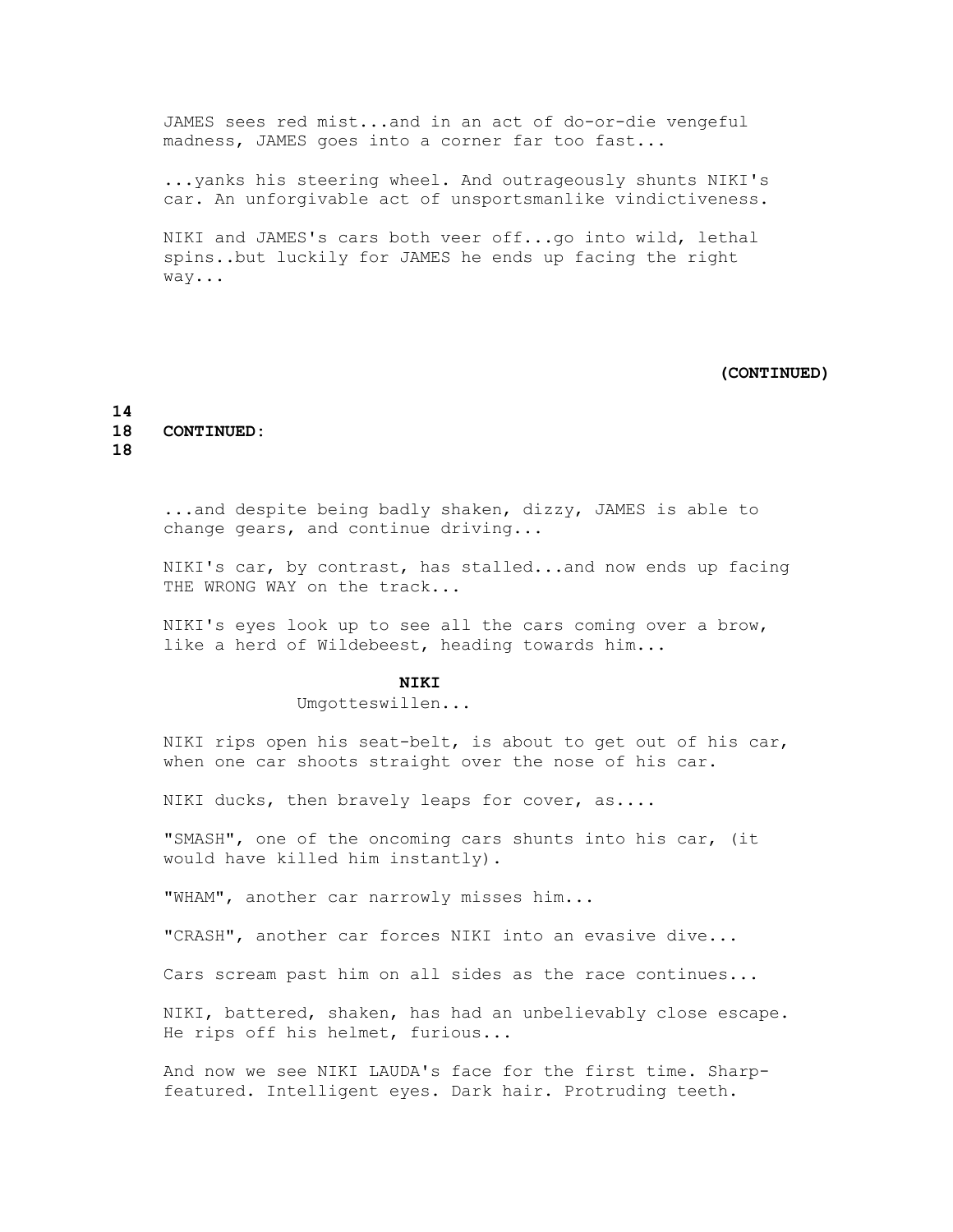Something unmistakably rat-like about him.

# **19 EXT. CRYSTAL PALACE RACE TRACK - LATE AFTERNOON 19**

 JAMES is on the podium, having won. He's with the NURSE, and HESKETH and BUBBLES and his team, spraying them with champagne..

 NIKI walks past the podium, holding his blue helmet, and shouts out, still incandescent...

# **NIKI**

 Hey...asshole! That was my line! I had that corner...

# **JAMES**

 You mean the one you spun out of? And finished facing the other way? I think that corner had you.

Laughter.

 **(CONTINUED)**

# **15**

# **19 CONTINUED: 19**

 **NIKI**

 That move was total suicide. What if I hadn't braked? We'd have crashed..!!

#### **JAMES**

 But we didn't, did we? Thanks to your impeccable `survival' instincts...

JAMES makes chicken noises...

 **NIKI**

Fuck you! What's your name?

# **HESKETH**

 James Simon Wallis Hunt. Remember it, my little Jerry friend. Because one day he will be World Champion.

#### **JAMES**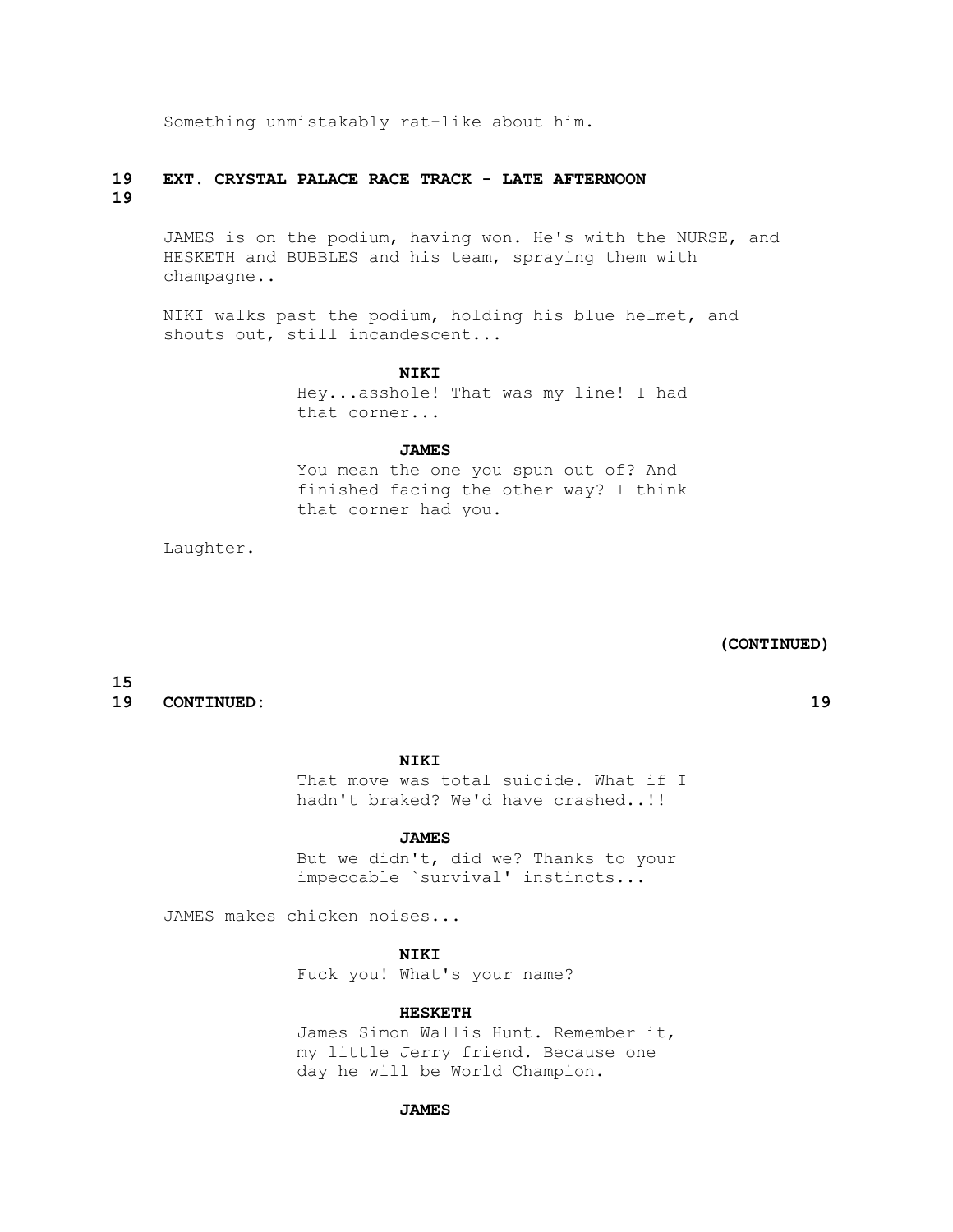Jawohl. Remember ze name. Very simple. "Hunt". It rhymes with....

 "BEEEEP", a car horn hoots nearby, blocking out JAMES's c-word insult...

#### **JAMES**

 ...a word that happens to describe you perfectly.

 Laughter. NIKI gives JAMES the finger, "Screw you, asshole". The NURSE watches NIKI go..

#### **NURSE**

Who was that?

#### **JAMES**

 No one. Chippy little Kraut. Bad loser. Forget him.

NIKI continues to walk off, middle finger raised..

# **20 EXT. VIENNA SKYLINE - DAY**

# **20**

 To establish: the Austrian capital. OVER THIS: the sound of NIKI's voice...

# **NIKI (V/O)**

 In my home town, Vienna, my family is famous for one thing. Business. My grandfather was a businessman, my father, too...

**16**

# **21 INT. NIKI'S APARTMENT - DAY**

# **21**

 NIKI is in front of a mirror, and dresses smartly in a jacket, and open necked shirt, evidently a little nervous...

# **NIKI (V/O)**

 So when they heard I wanted to race cars for a living, they had a few things to say...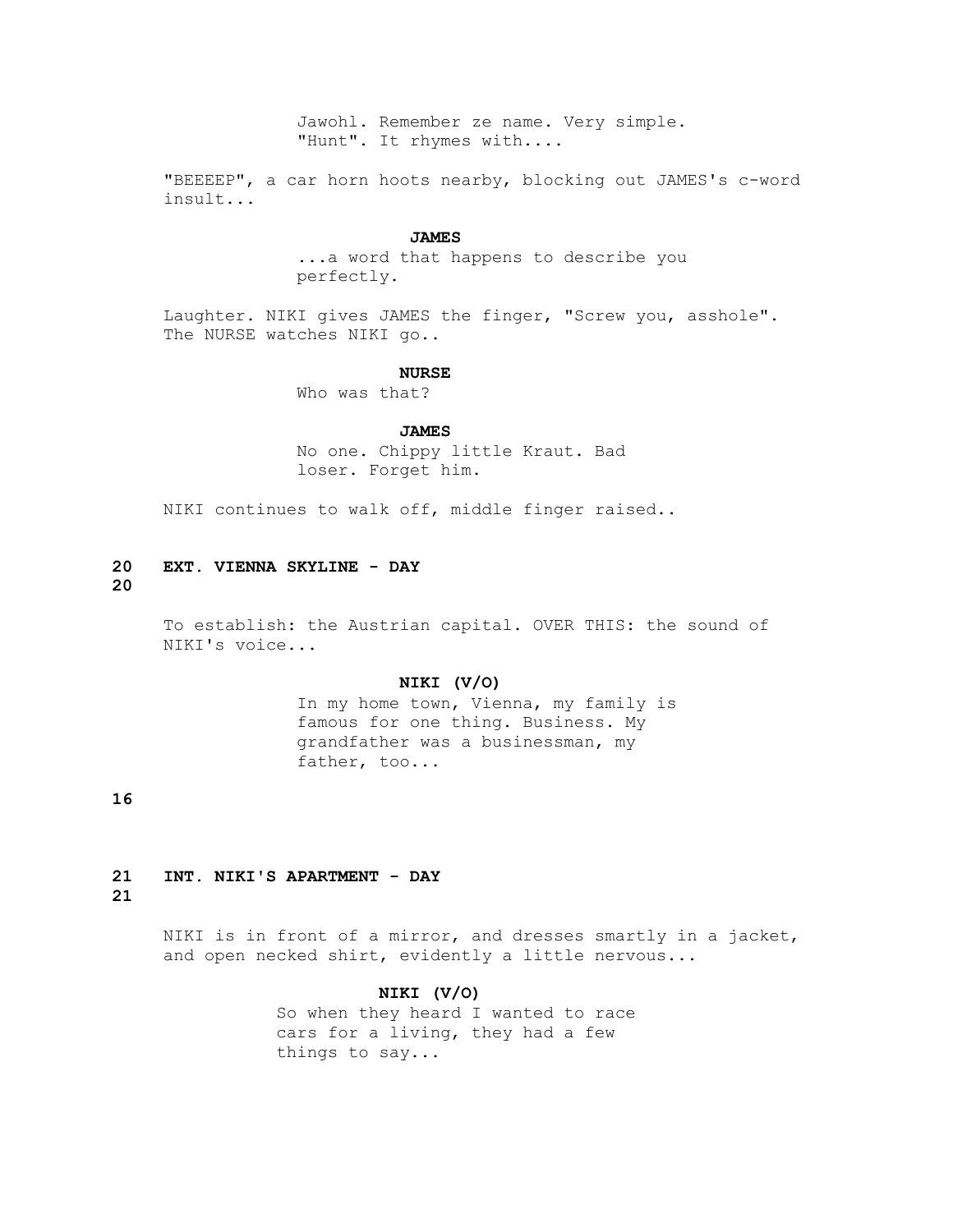# **22 INT. LAUDA GRANDFATHER HOUSE - NIGHT 22**

 A large, forbidding dining room. NIKI's FATHER and terrifying GRANDFATHER, are eating supper. GRANDFATHER shakes his head, clearly disapproves and barks in German...(we see subtitles)

#### **GRANDFATHER**

 Never! Racing is for playboys and dilettantes. Frivolous amateurs with nothing in their heads. The name `Lauda' appears on the front pages, with politicians and economists, not on the back pages with... (gestures in contempt) ...footballers and skiers. If you want my money, you do as I say and follow me into my business..

NIKI stares at his GRANDFATHER..

# **NIKI (V/O)**

 It's in moments like this that you discover who you really are..

 ...and in a move that he knows will rupture the family for ever, NIKI gets to his feet..

# **NIKI**

 Fine. Keep your money. Don't invest in me. But when I'm World Champion, and I have the trophy, and my name is not just on the back pages, but on the front too, you will regret it.

NIKI walks out, the old man's insults ringing in his ears...

#### **GRANDFATHER**

 You dare sit at my table and lecture me on what I will or won't regret? Get out! Impertinent wretch! Consider yourself disowned!

# **17**

**23 INT. RAIFEISENKASSE - BANK - DAY 23**

> NIKI is in a meeting with visibly concerned BANKERS and LAWYERS. They speak in German...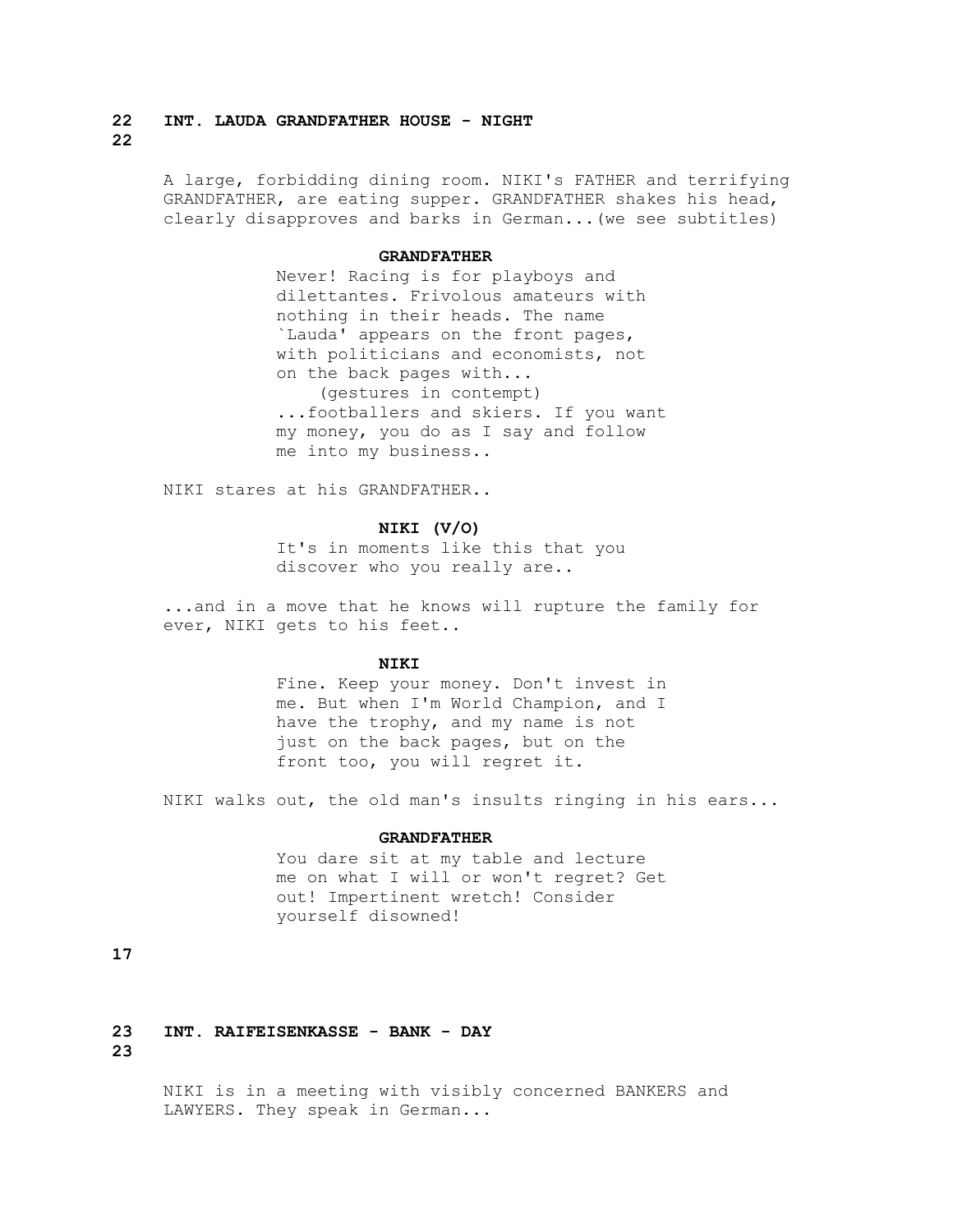#### **BANKER**

 Another loan? Herr Lauda, you still haven't repaid the other...

#### **BANKER 2**

Three..

# **BANKER**

 Totalling millions of Schillings. Plus your Grandfather called to inform us he will no longer be offering security.

# **NIKI**

 I know. There is no room for failure. I understand that.

# **NIKI (V/O)**

But I was still a Lauda...

# **24 INT. NIKI'S CAR/ ROAD TO VIENNA AIRPORT - DAY 24**

 NIKI is driving his car. Beside him, is the attache case on his lap. His car passes under a motorway sign reading "Flughafen". (Airport)...

# **NIKI (V/O)**

 ...which meant I was still a businessman above everything else.

# **25 EXT. VIENNA AIRPORT - DAY 25**

 A private jet. A balding, blazered Englishman in late middle age (LOUIS STANLEY), owner of BRM racing, disembarks onto the tarmac...

#### **NIKI (V/O)**

 It just so happens that the business I deal in is speed.

# **26 INT. VIENNA AIRPORT - CAFE**

**26**

NIKI sits with LOUIS STANLEY in an airport cafe.

Contracts are open on the table. NIKI is signing. LOUIS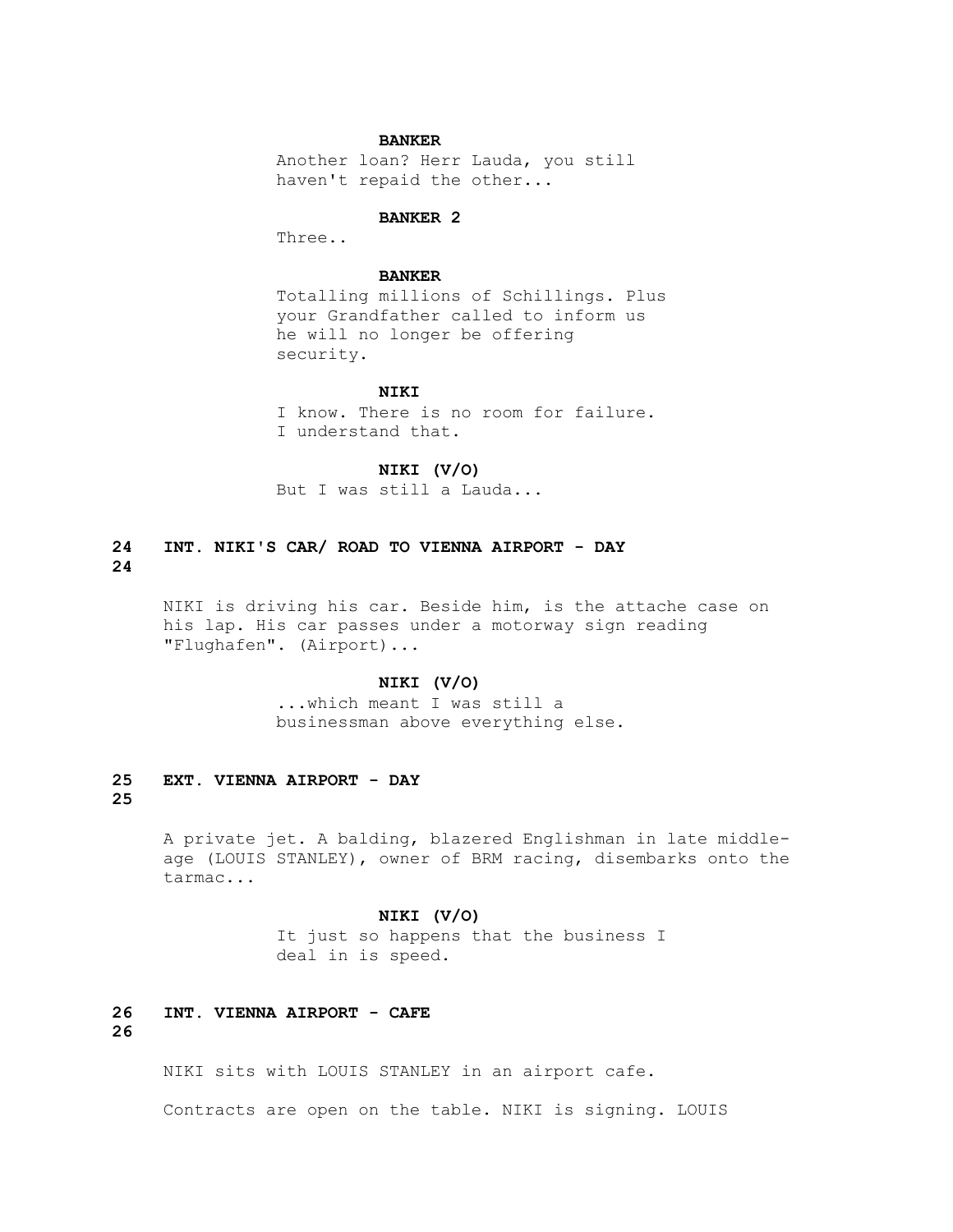# **(CONTINUED)**

# **18 26 CONTINUED: 26**

# **STANLEY**

 In return for your money you get a car, mechanics and a place on the team. Plus fifty per cent of starting fees and bonuses for podium finishes.

# **NIKI**

Who's the number one driver?

#### **STANLEY**

 Clay Regazzoni and you will defer to him at all times.

NIKI takes out his cheque book and pen. He looks up...

# **NIKI**

 Why would I defer to him if I am paying his wages?

NIKI writes the cheque. STANLEY's smile fades..

# **STANLEY**

 Because he's a proven winner at the highest level, a good guy, and someone who quite frankly, could teach you a thing or two.

NIKI ignores this, continues scrutinizing the contract...

# **NIKI**

OK. There is one clause missing.

#### **STANLEY**

The one about mechanics' exclusivity? Sorry. We have a cardinal rule at BRM. All information is shared between ALL our drivers..

# **NIKI**

 And I made it perfectly clear that my mechanics work for me. No one else.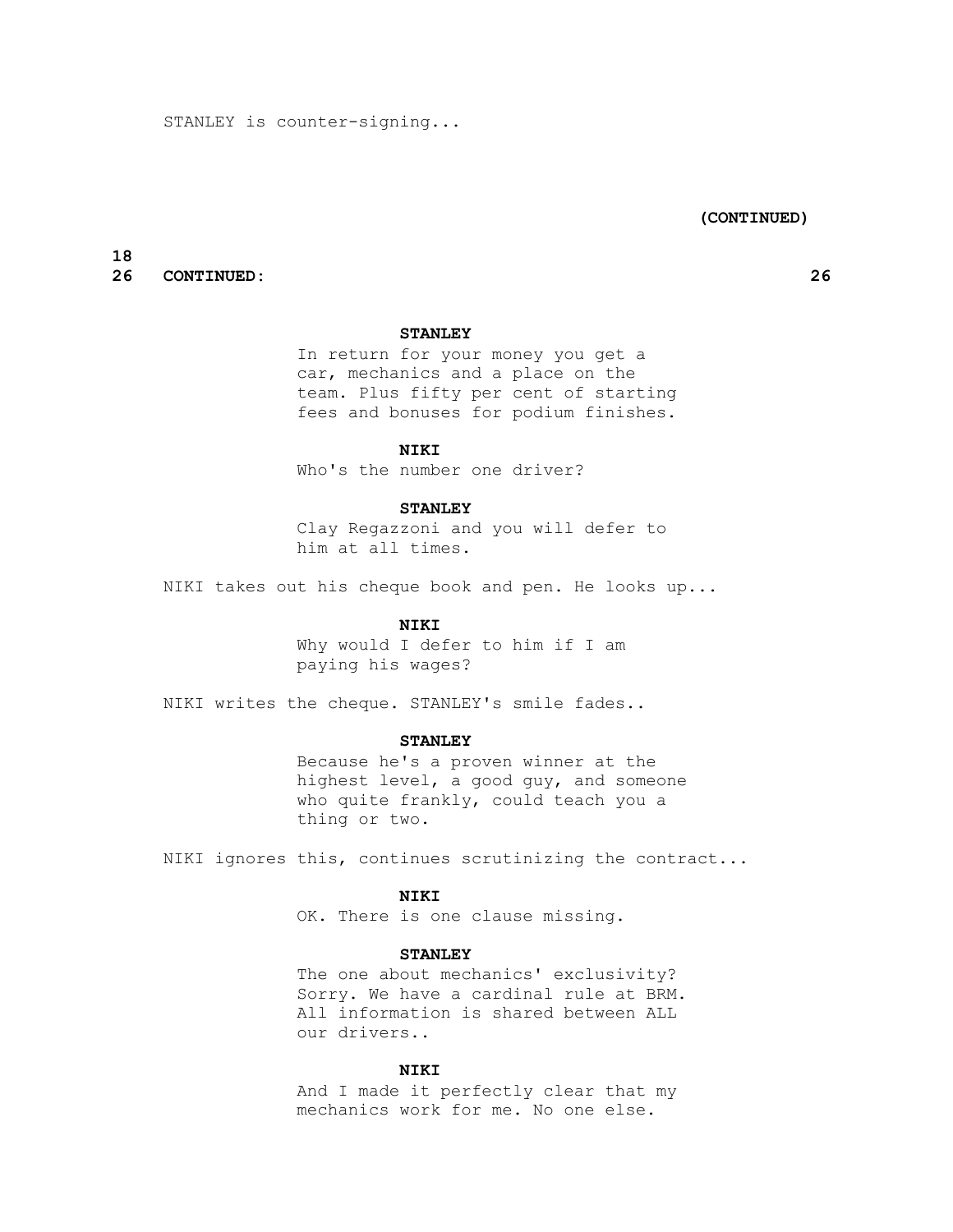This is something I cannot sign.

NIKI takes back the cheque. STANLEY stares...

 **STANLEY**

 All right. I'll have the lawyers amend it.

#### **NIKI**

 While you're at it you can tell them to amend the clause for podium finishes. Podium is first THREE places, not just wins.

 **(CONTINUED)**

**19 26 CONTINUED: (2) 26**

> NIKI puts the cheque in his attache case. Snaps it shut, taking it with him..

#### **NIKI**

You'll get the money on signature, as agreed. See you at winter testing.

 NIKI gets to his feet, and leaves. STANLEY watches the attache case disappear.

# **STANLEY**

 If that little git drives half as well as he negotiates, we're going to be fine.

 **CUT** 

**TO:**

**27 OMITTED 27**

**28 INT. AWARD CEREMONY - NIGHT 28**

> An awards ceremony is in progress. The room is thick with cigar and cigarette smoke. A presenter on stage, wearing black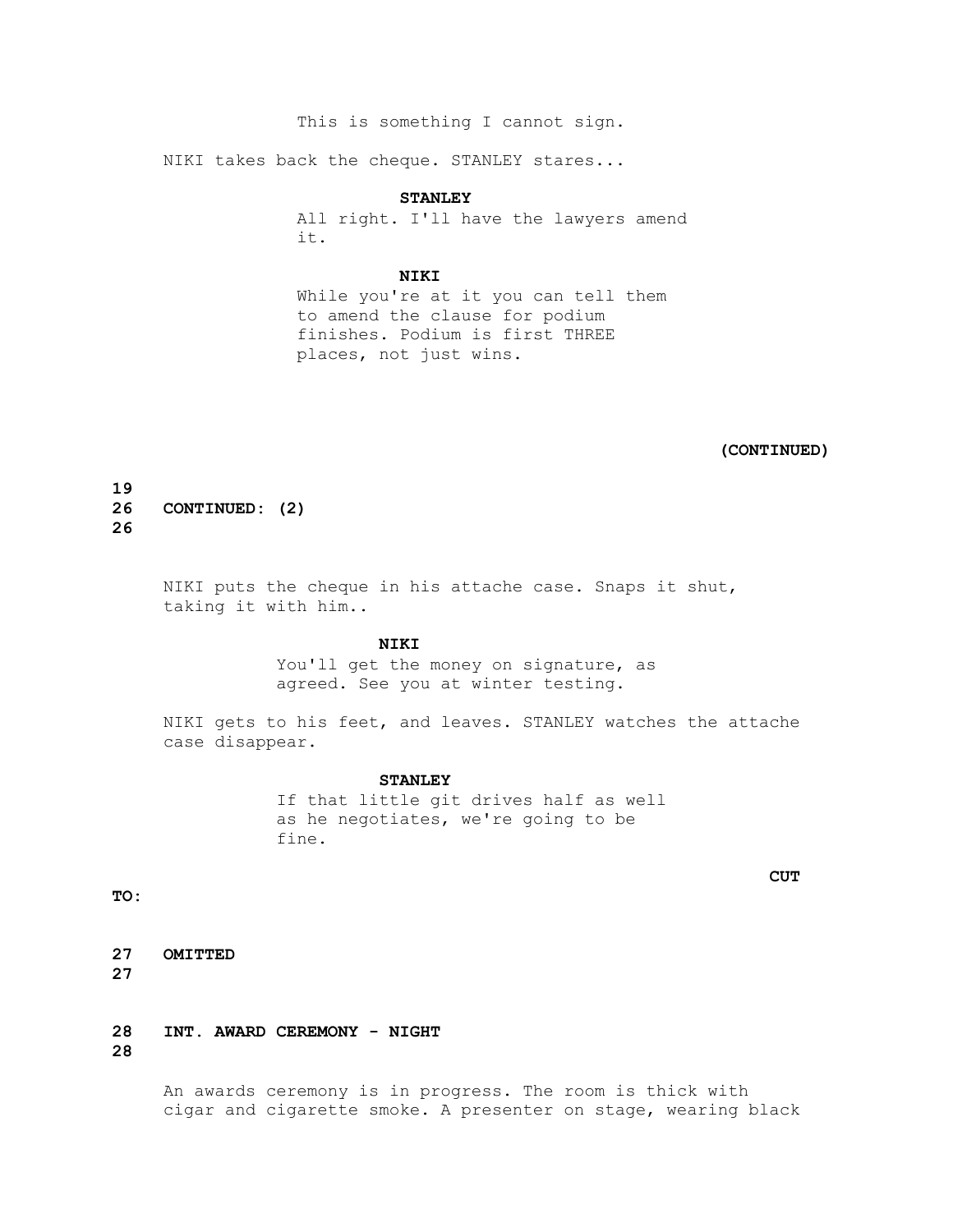#### **PRESENTER**

 I'm delighted to say the winner of the British Guild of Motoring Writers award for the `Most Promising Driver of the Year' is James Hunt...

A loud, boisterous cheer goes up at the Hesketh Racing table.

 JAMES turns to a (new/different) girlfriend beside him, gives her a lingering kiss on the lips, then gets to his feet, shakes hands with HESKETH, and BUBBLES and skips up to the podium...

# **JAMES**

 Thank you. My parents always wanted me to be a doctor, or stockbroker, and gave me a first class education...but to no avail. My brothers are the success stories. I get bored easily. I have a hot head, an inability to tolerate discipline. I fall out with people left and right. I'm quick to settle matters with my fists. The only creatures I've ever loved and treated well, are budgerigars. In any normal area of life, I'd be...or AM...a total liability. All I've got going for me is I'm quick in a car.

 **(CONTINUED)**

# **20 28 CONTINUED: 28**

A good-looking woman calls out..

#### **WOMAN**

That's not all!

Laughter.

#### **JAMES**

 So thank you for acknowledging that. And giving me this... (indicating trophy) I'm going to give it to my Dad, and tell him to put it on the mantle-piece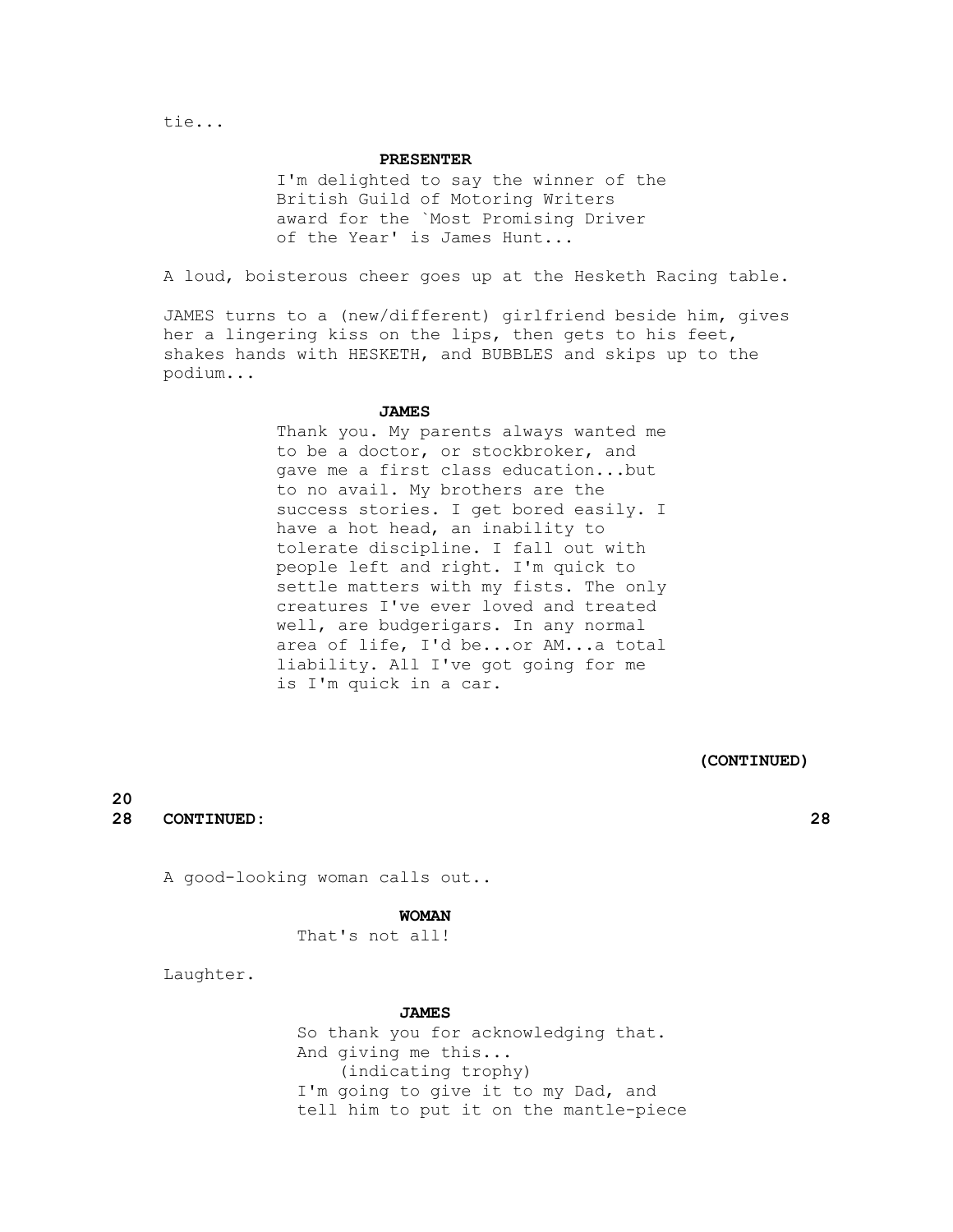and imagine it's a first class degree in medicine.

# **29 INT. AWARDS CEREMONY - LATER**

# **29**

 Afterwards: everyone is celebrating. Thanks to JAMES, every pretty woman in the club is around. The trophy is perched beside bottles of champagne...

# **HESKETH**

 Well done, Superstar. One more season in F2 then I'll move you up. To the big time.

#### **JAMES**

You don't think I'm ready now?

#### **HESKETH**

You are! I'm not! I've got to find you a car first. And the money. The economics of Formula 1 are terrifying.

#### **BUBBLES**

 Hurry up. You don't want him to do what Lauda did.

`Pop', HESKETH opens a bottle of champagne...

 BUBBLES (contíd) The Goosestepper. Remember him?

JAMES makes the chicken noises again..

#### **BUBBLES**

 Said he no longer wanted to risk his life with "a bunch of crazy amateurs and losers..."

# **JAMES**

Is that what he called us?

 **(CONTINUED)**

**21 29 CONTINUED: 29**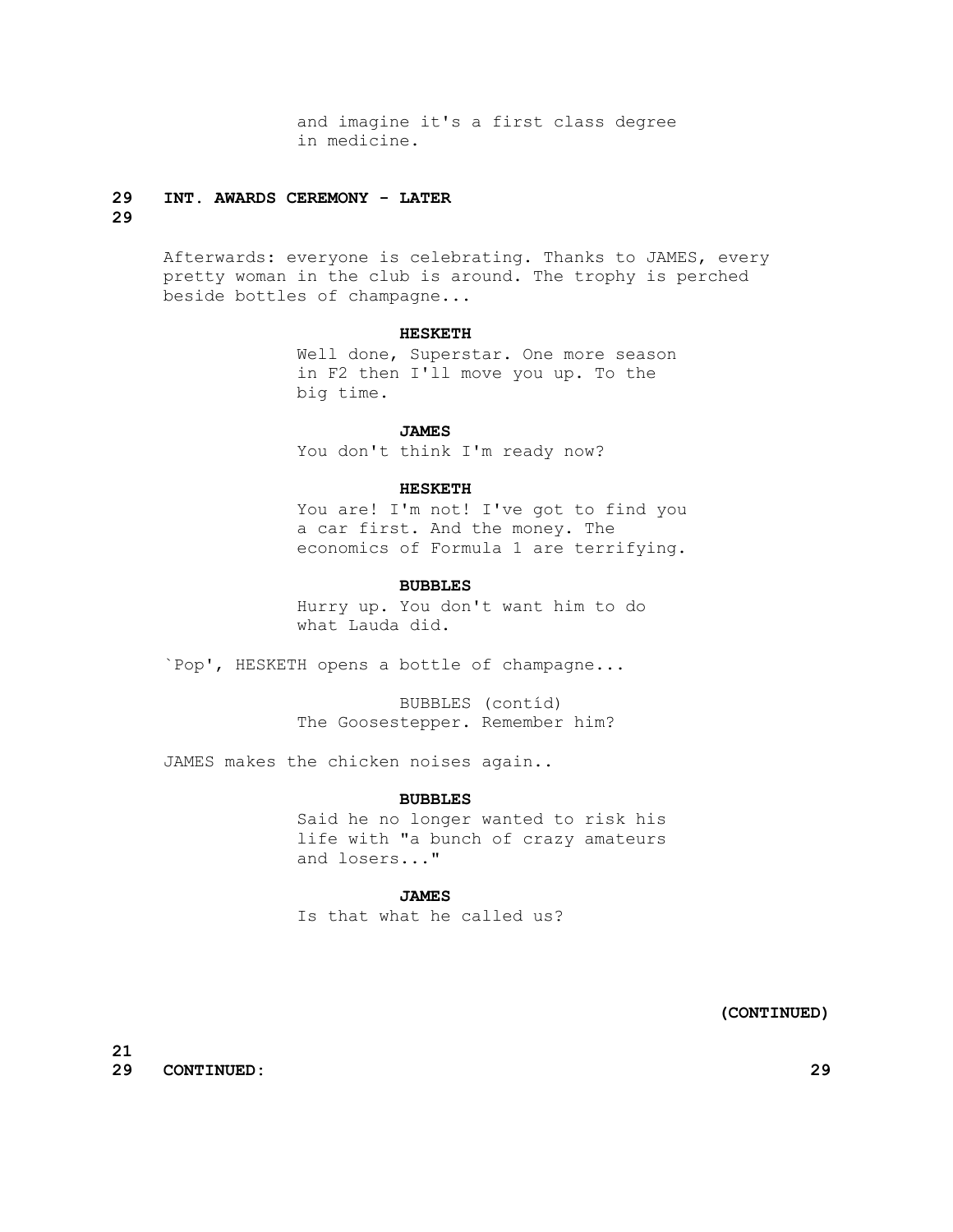# *DOC*

Charming!

# **HESKETH**

Nothing wrong with being an amateur!

#### **BUBBLES**

 Said if he was going to risk his life, he would only do so on the big roulette table. Formula 1. So he got himself a drive with BRM.

#### **JAMES**

 What? How? He never won a thing! Not a single bloody race.

#### **HESKETH**

 Amateurs are what made this country great.

#### **BUBBLES**

 Took out a loan, apparently. Paid for it himself.

# **HESKETH**

 "In war, as in lovemaking, amateurs are invariably better than professionals." Napoleon Bonaparte.

# **BUBBLES**

A hundred and fifty grand!

# **JAMES**

A hundred and fifty grand?

JAMES stares. Already sick with envy.

# **JAMES**

That's either an act of utter lunacy, or the ballsiest thing I ever heard.

 **CUT TO:**

# **30 INT/EXT. RECEPTION PAUL RICARD CIRCUIT - FRANCE - DAY 30**

 The PAUL RICARD circuit near Marseilles in the South of France. Where all winter training and testing is done.

NIKI arrives. An attractive woman (AGNES) greets him...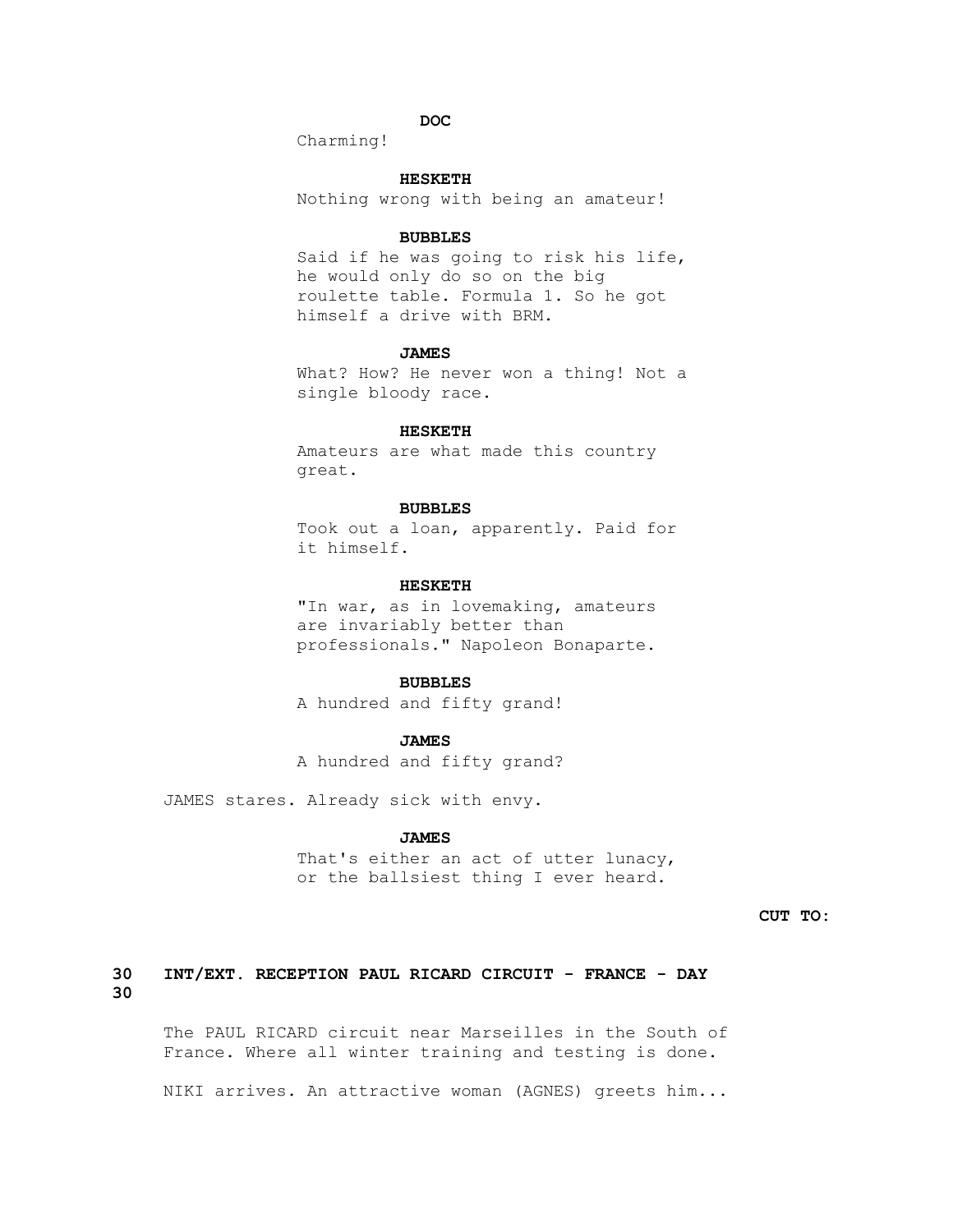Niki Lauda. Here for pre-season testing. BRM?

 **(CONTINUED)**

**22 30 CONTINUED: 30**

# **AGNES**

 Take a seat, please. I'll get someone to come and collect you...

NIKI watches as she telephones the BRM workshops...

#### **AGNES**

Hi. There's someone here for you?

# **NIKI**

 (prompting) Lauda.

# **AGNES**

 (misunderstanding, speaking louder)  **SOMEONE HERE TO SEE YOU.**

She hangs up. NIKI decides against pointing out her mistake.

#### **AGNES**

They'll be right here.

# **NIKI**

Thank you.

 A silence. The RECEPTIONIST continues with her work. NIKI watches her, unsure what to say, (small-talk not his forte)...

# **NIKI**

Worked here long?

# **AGNES**

Excuse me?

#### **NIKI**

 Just wondered if you've worked here long?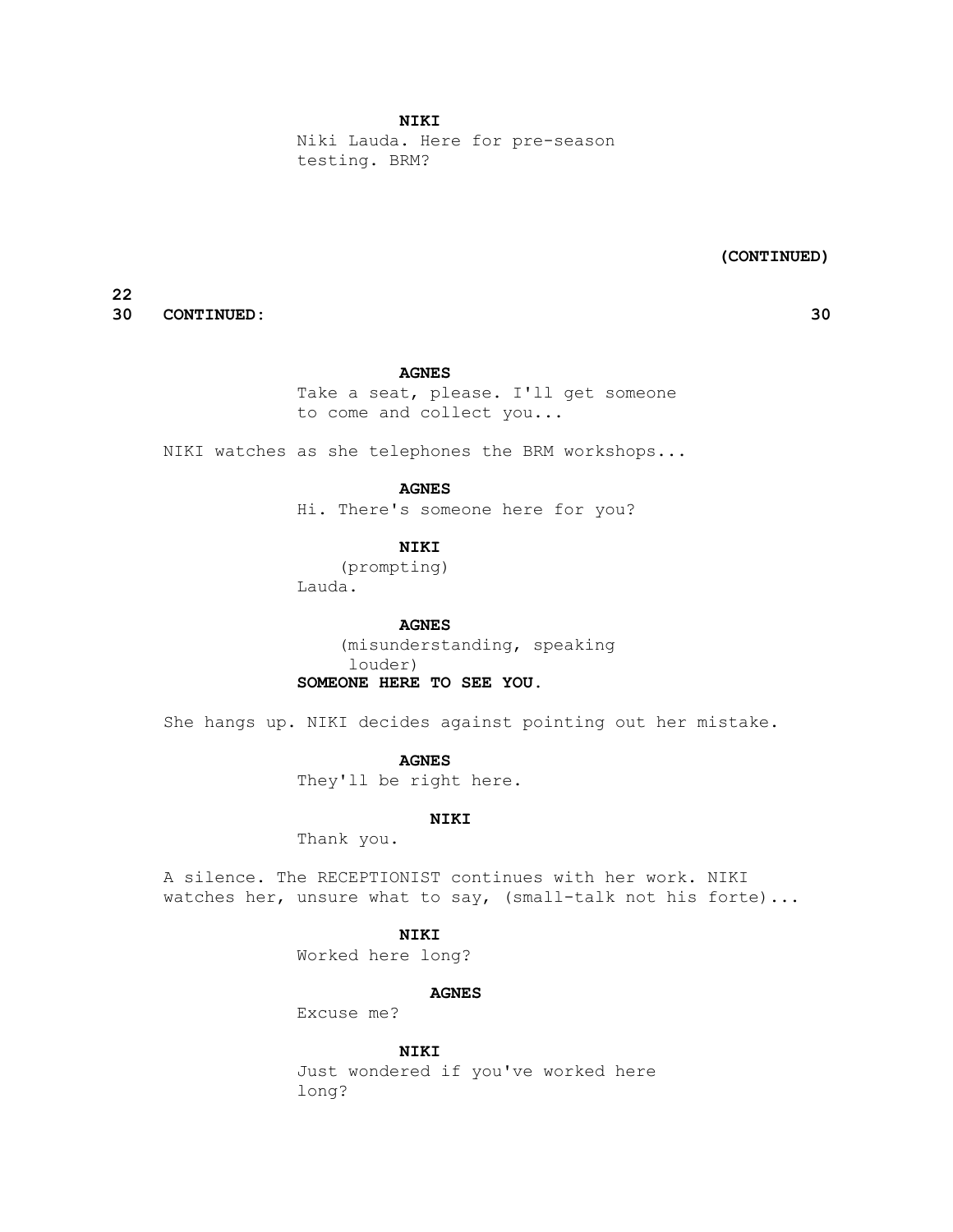# **AGNES**

Almost eight years.

 **NIKI**

 That long? And they didn't promote you yet?

# **AGNES**

 Yes, several times. I am the AGNES. Agnes Bonnet. If you're looking for the receptionist, she's on her lunch.

 NIKI is thrown. Feels humiliated. A total jerk. He is about to say something when the door opens, and...

Two other F1 DRIVERS walk in..

# **(CONTINUED)**

# **23 30 CONTINUED: (2) 30**

 Glamorous, long-haired, tanned, fashionable - like rock stars, they talk effortlessly and flirt confidently with AGNES.

What are you doing answering the phones? New haircut! Like it. What have you done to the weather?

They make her laugh. And smile.

 NIKI feels invisible. Embarrassed. Awkward. Inadequate. He gets to his feet. And goes to the car that has come to collect him.

 As he goes, (unseen by NIKI), AGNES watches him. Ignoring the other DRIVERS. Intrigued.

He's different. Interesting. Intense. Intelligent eyes.

# **31 EXT. BRM WORKSHOPS - DAY**

**31**

 The car pulls up outside the workshops. NIKI gets out of the car, and is greeted by LOUIS STANLEY, and the BRM team...

#### **STANLEY**

Niki, let me introduce you to our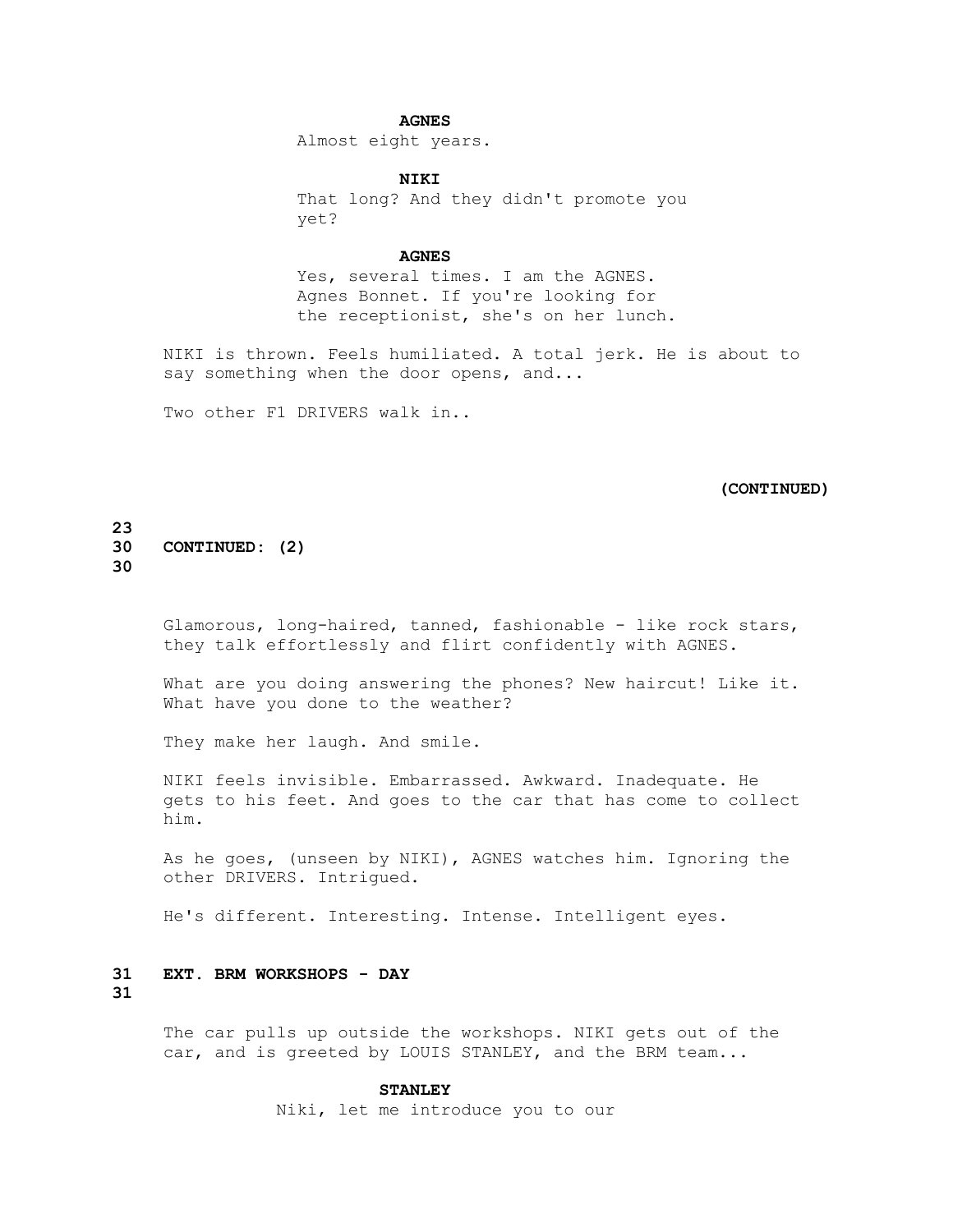number 1 driver, Clay Regazzoni..and our number 2, Jean Pierre Beltoise..

 The intimidating, muscular, moustachioed figure of CLAY REGAZZONI, the Swiss driver. NIKI and CLAY shake hands.

#### **STANLEY**

 And these are your mechanics, reporting exclusively to you. As per contract...

 REGAZZONI, BELTOISE and STANLEY exchange looks as NIKI shakes hands, ad-libbed greetings with his MECHANICS.

# **MECHANIC**

You want to see the car?

# **32 INT/EXT. BRM WORKSHOPS - DAY**

**32**

 NIKI is led into the workshop to see a red and white Marlboro sponsored car, number 21, with a tall air-intake duct just above the driver's helmet...

#### **MECHANIC**

There she is. The P160..

# **NIKI**

Same as Regazzoni's?

 **(CONTINUED)**

**24 32 CONTINUED: 32**

# **MECHANIC**

Identical in every detail.

NIKI scrutinizes the car...

 **NIKI**

 She looks heavy. How much does she weigh?

# **MECHANIC**

540 kilos.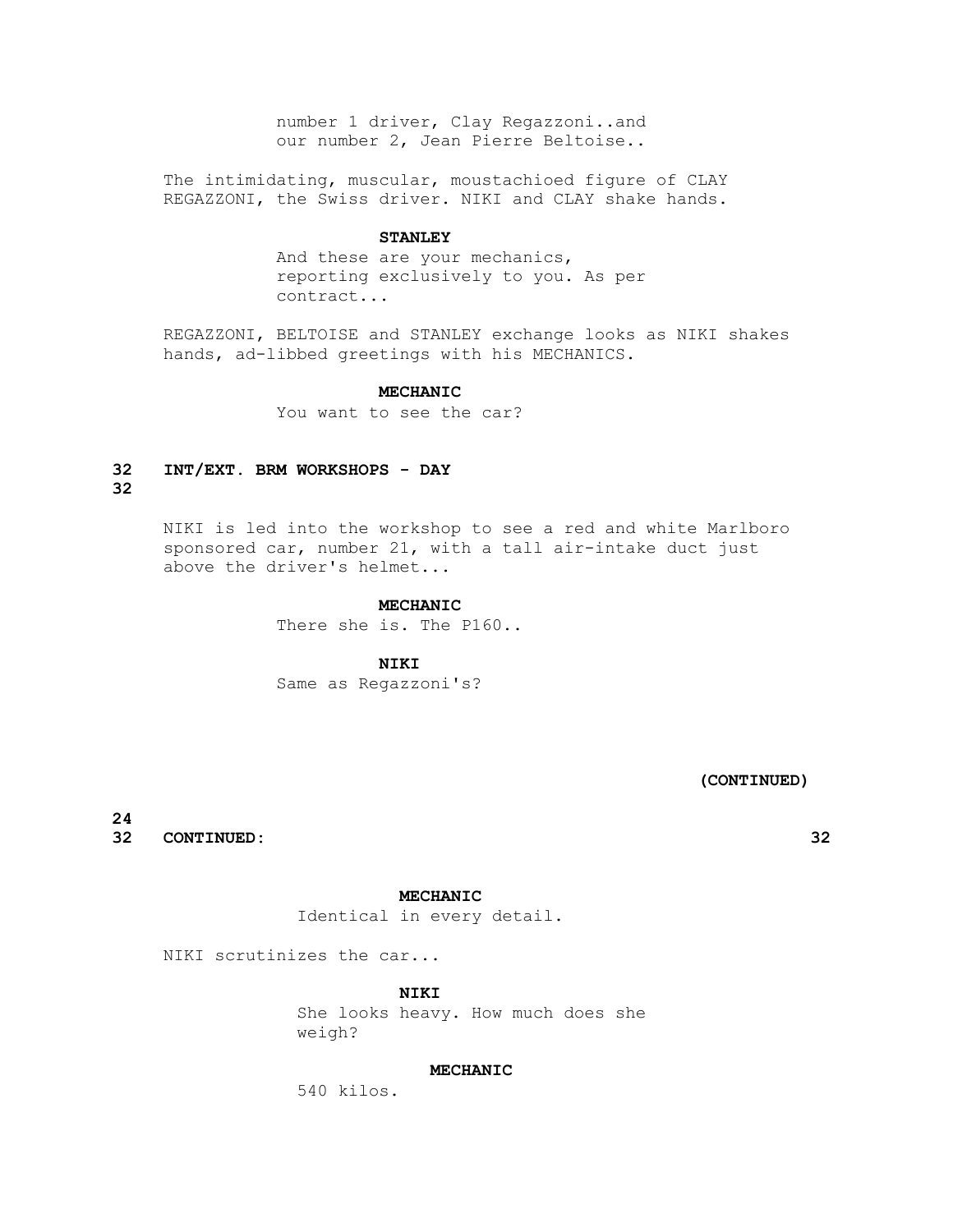# **NIKI**

That's crazy. Why so heavy..?

# **MECHANIC**

 It's a 3 litre, V12 engine, that thing weighs 190k alone.

#### **NIKI**

 What horsepower are you getting out of it?

# **MECHANIC**

 **450.**

# **NIKI**

 Not enough. Needs to be 500 and the engine needs to be 20k lighter.

#### **MECHANIC**

We already tried...

# **NIKI**

Did you use magnesium parts?

The MECHANICS look at one another skeptically...

# **33 INT. BRM WORKSHOPS - NIGHT**

# **33**

Shooting from above:

 The entire car has been stripped to a thousand pieces. Now spread all over the workshop floor.

 NIKI's team of mechanics reluctantly work through the night making the adjustments which NIKI is suggesting...

# **NIKI**

Any solid plate, strip it out...

 More disbelieving, skeptical looks. The car is in pieces on the floor. NIKI brews coffee to keep people alert. Focused.

#### **(CONTINUED)**

**25 33 CONTINUED: 33**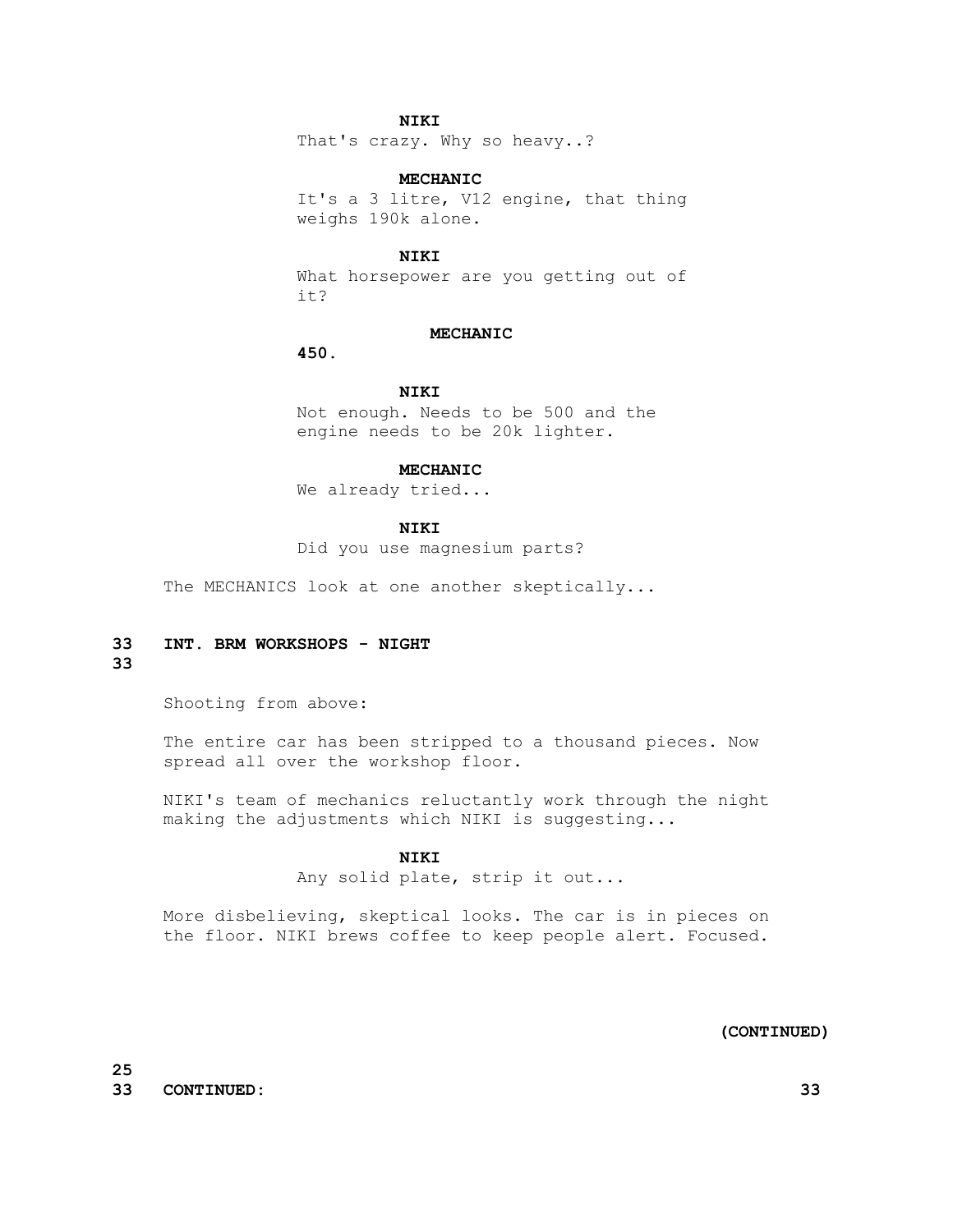# **NIKI**

 And when we've done that, we need to look at the aerodynamics. Front and rear wing..

More mutinous looks. "Who is this asshole?"

#### **34 EXT. BRM WORKSHOPS - FIRST LIGHT**

# **34**

 Daylight breaks over the race-track. The doors to the workshop open, and the MECHANICS and NIKI emerge - their work done.

NIKI goes to shake hands with the MECHANICS...

# **NIKI**

OK. Thank you. Good night..

But they're exhausted. Refuse to shake hands with this nut.

# **35 EXT. PAUL RICARD CIRCUIT - DAY**

# **35**

LATER: one of the BRM cars screams round the race-track...

 NIKI watches on the sidelines as CLAY REGAZZONI is time testing his car. He walks over to where LOUIS STANLEY and several MECHANICS are doing the timings...

# **NIKI**

What was his time?

 **STANLEY**

Two minutes six seconds.

#### **NIKI**

 OK. Now put him in my car, and he'll go round under two minutes.

# **STANLEY**

Six seconds faster? Impossible.

 NIKI looks up to see AGNES, the attractive TRACK MANAGER again on the other side of the track.

 NIKI waves hi. AGNES waves back. Smiles. NIKI raises his eyebrow. Surprised.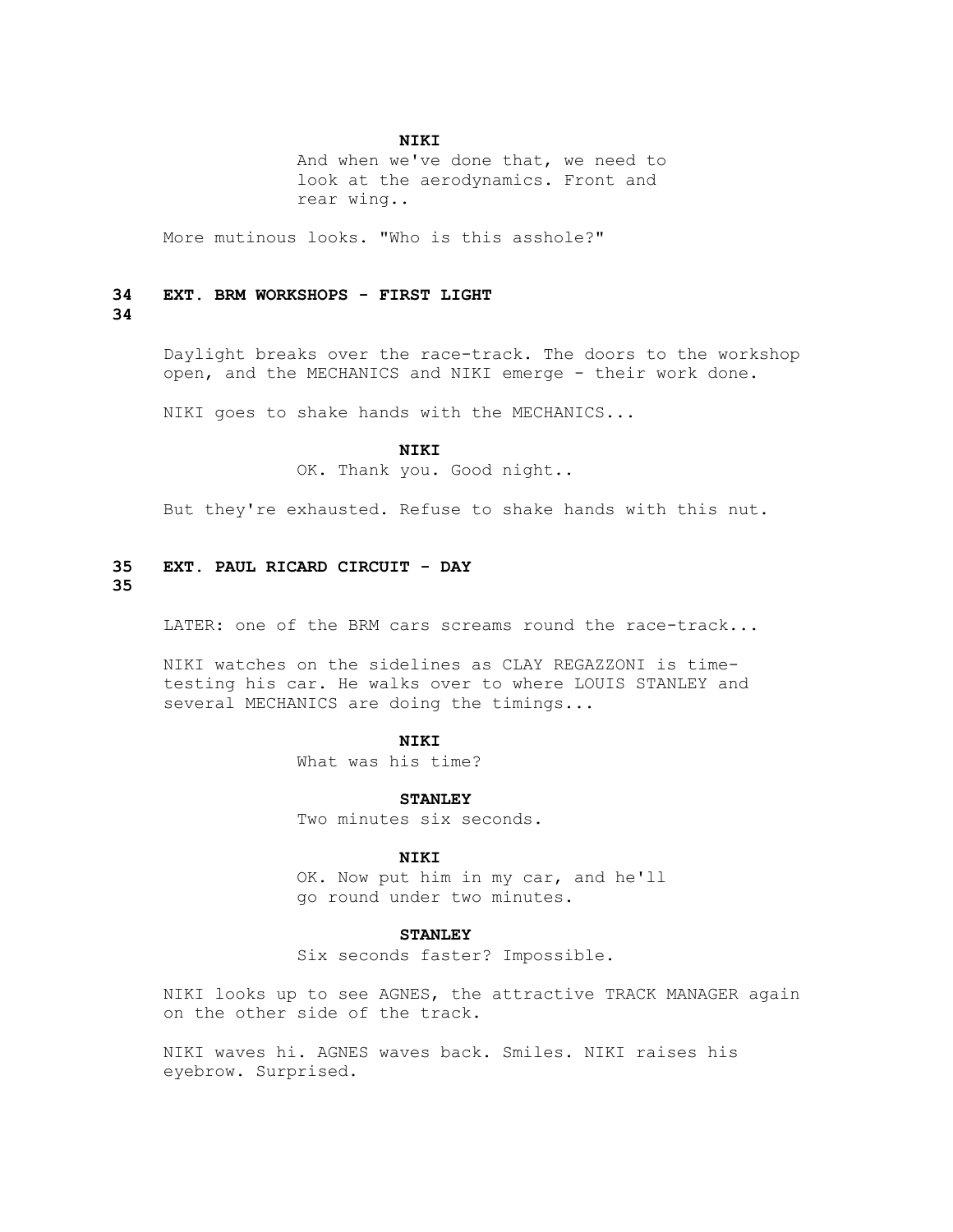**36 EXT. PAUL RICARD CIRCUIT - DAY 36**

REGAZZONI gets into NIKI's car.

#### **26**

# **37 EXT. PAUL RICARD CIRCUIT - DAY 37**

REGAZZONI races round the track at full speed.

 REGAZZONI roars past the finishing line in NIKI's car. LOUIS STANLEY looks at the stop watch..

His expression changes.

# **38 INT. PAUL RICARD CIRCUIT - DAY 38**

 STANLEY comes into the workshop where NIKI and his MECHANICS are in conversation, getting changed...

#### **STANLEY**

All right. What did you do to the car?

#### **NIKI**

 That's information I will share with you under certain conditions only.

STANLEY stares, bracing himself..

#### **STANLEY**

Go on...

#### **NIKI**

 A guaranteed place in the team, and a paid contract on equal terms with Regazzoni for two years.

#### **STANLEY**

 Are you crazy? Clay's a senior figure in Formula One...you're a rookie. The only reason we took you ON was because you were paying us.

# **NIKI**

 Well, as of now, if you want me to stay, we rip up the contract. I don't pay you a cent.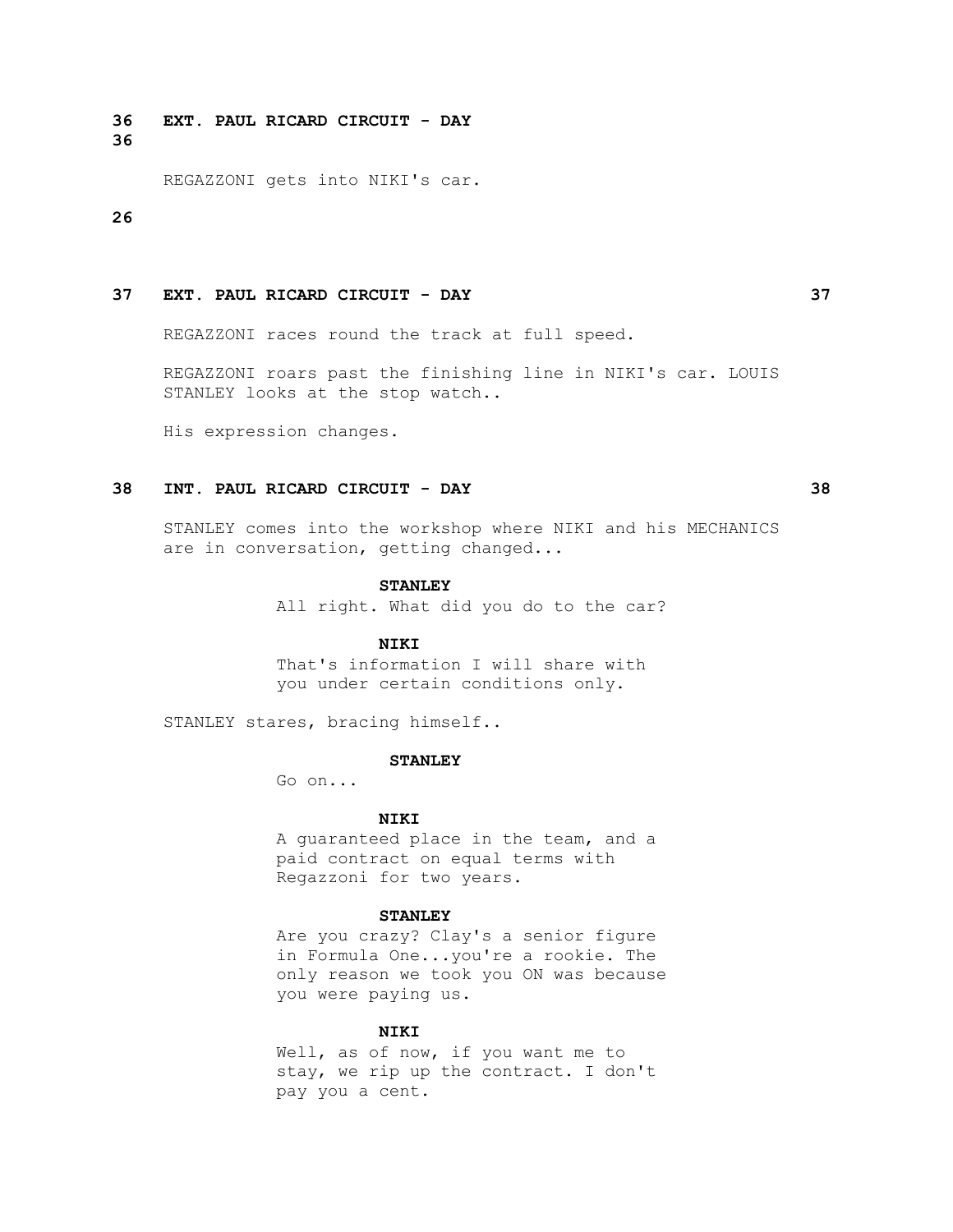# **STANLEY**

It's outrageous.

 **NIKI** Was he quicker in my car? He was, wasn't he?

STANLEY stares...

 **NIKI** Did he go under two minutes?

 **(CONTINUED)**

**27**

**38 CONTINUED: 38**

 **STANLEY**

 (quiet) One fifty-six.

 **NIKI**

 So have a think, work out your priorities, and get back to me.

NIKI turns, and goes. STANLEY stares...

 **STANLEY**

 Not even my WIFE speaks to me like that.

# **39 EXT. PAUL RICARD CIRCUIT - DAY 39**

 CLAY REGAZZONI emerges from testing his car. Still amazed by the improved performance. Talking to his MECHANICS. In awe.

He removes his helmet, then stops.

 In the distance he sees NIKI talking to AGNES the attractive TRACK MANAGER. They are clearly hitting it off..

# **40 INT. PAUL RICARD CIRCUIT - WORKSHOPS - LOCKER-ROOM - DAY 40**

NIKI is in the showers, then getting changed for his date with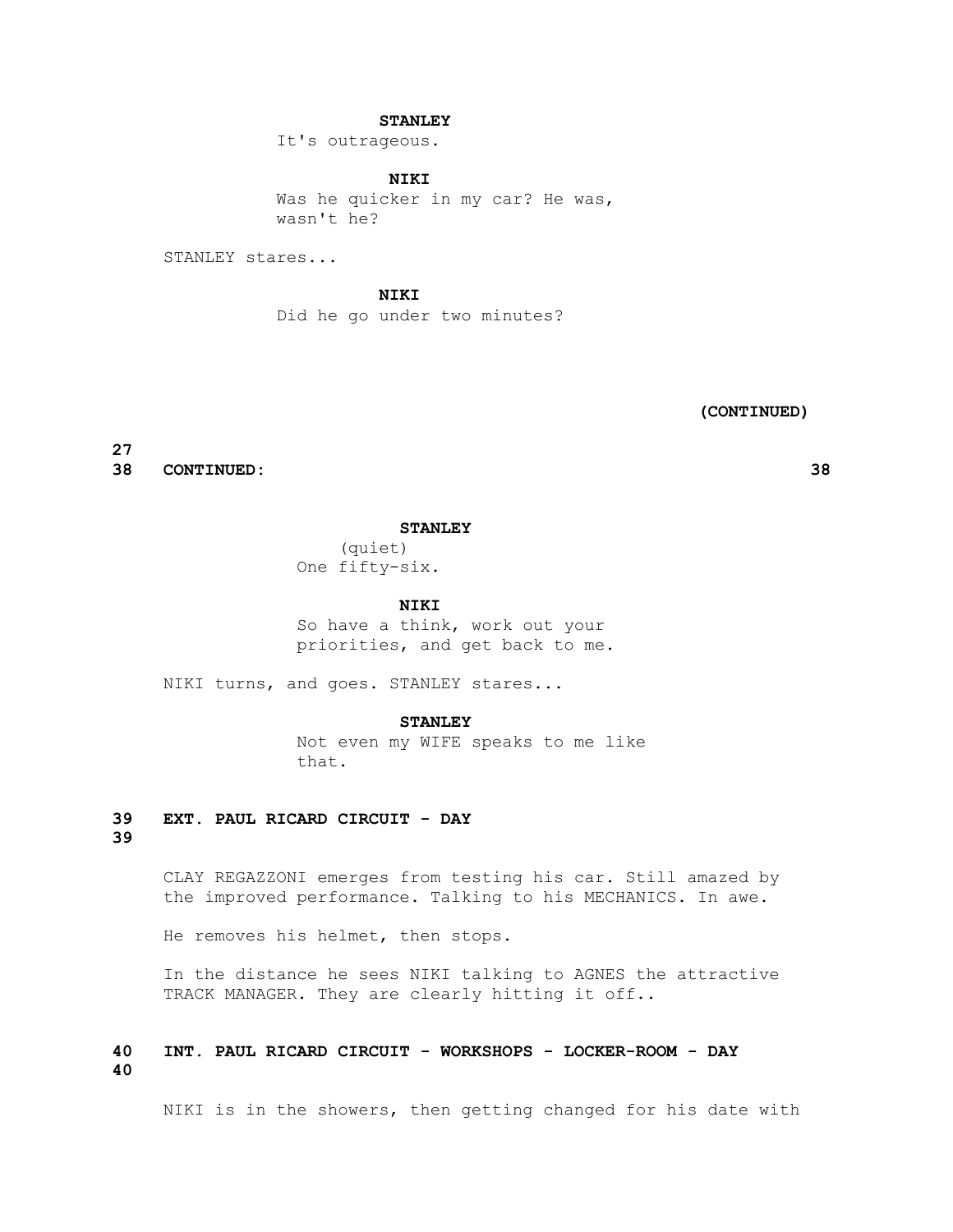AGNES. He is about to go, when he stops, and sees...

 CLAY REGAZZONI getting undressed, looking at NIKI. CLAY speaks English with an Italian accent..

#### **REGAZZONI**

 I know what you're going to say. That it's none of my business...

#### **NIKI**

What?

#### **REGAZZONI**

 If it's the Track Manager you're taking on your date tonight?

NIKI immediately becomes defensive...

# **NIKI**

It's none of your business.

# **REGAZZONI**

 Okay, but if you want my advice...I'd let this one go. I'm not questioning your taste. She's a great girl.  **(MORE)**

 **(CONTINUED)**

**28 40 CONTINUED:** 

# **40**

 REGAZZONI (contíd) But Agnes's last boyfriend was a British Formula 2 driver, who has a reputation for two things. For being a suicidal jerk on the track, and for going all night, and all day afterwards...and all night again in bed. He's an OK driver, but an IMMORTAL fuck, apparently. I don't know about you, but that's not an act I'd like to follow. (shrugs) But if that doesn't bother you...

# **NIKI**

What's his name? The driver?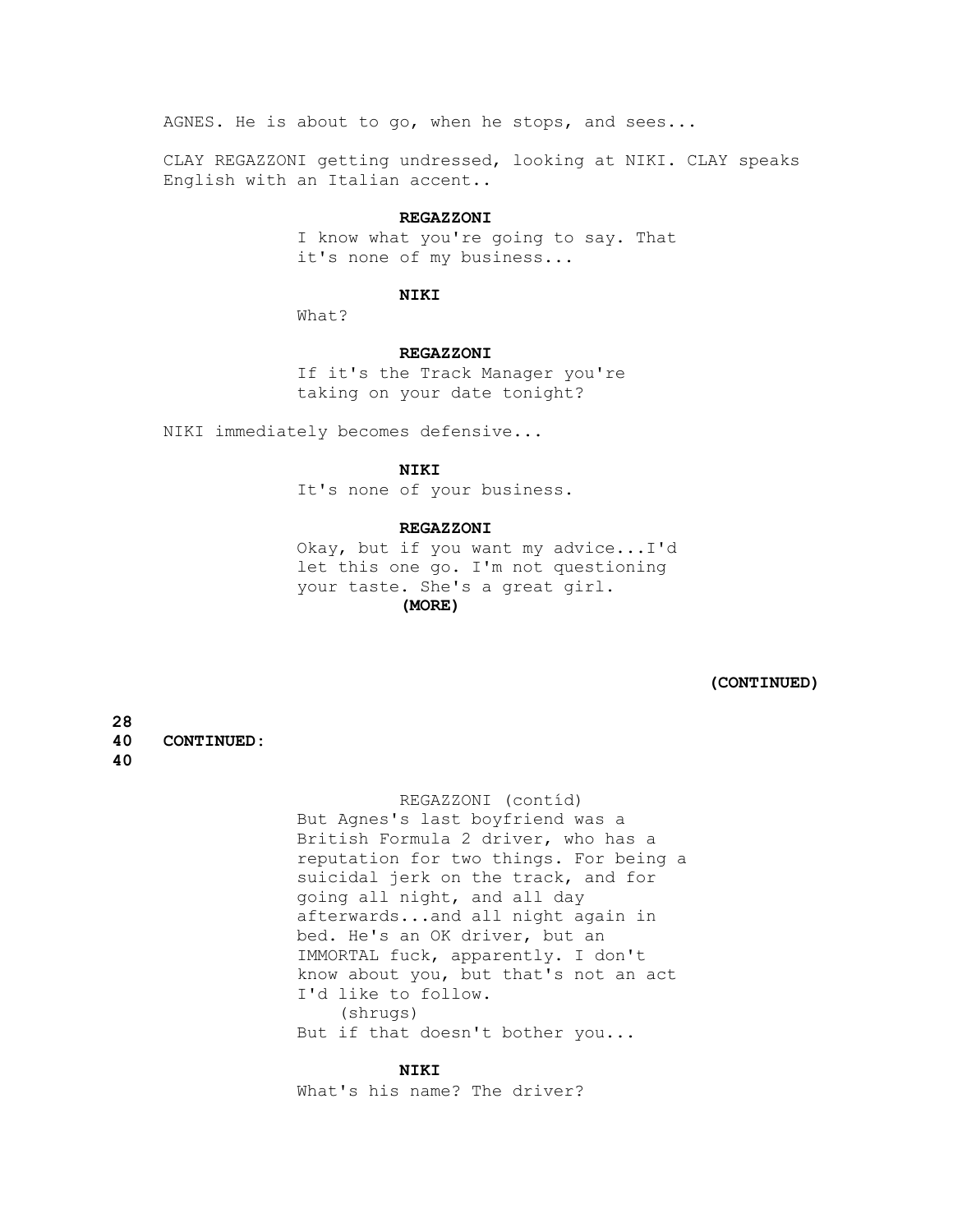# **REGAZZONI**

Hunt. James Hunt.

NIKI stares. Can hardly believe it.

#### **REGAZZONI**

 See? You share information, I share information.

CLAY slaps NIKI on his back, and goes into the showers..

#### **REGAZZONI**

That's what team-mates are for.

# **NIKI**

 (quiet/defeated) Thanks.

# **41 EXT. RESTAURANT - NIGHT**

# **41**

 A restaurant in Marseilles. Through the window we can see AGNES, the attractive TRACK MANAGER sitting at a table alone. Waiting for NIKI.

Reverse angle to reveal:

# **42 INT. NIKI'S CAR/ MARSEILLES STREET - SAME TIME 42**

 NIKI is sitting in a car across the street. He stares at AGNES in the restaurant. Then starts his car, and drives off.

#### **FADE TO BLACK:**

#### **29**

# **43 EXT. EASTON NESTON - HESKETH RACING HQ - DAY**

# **43**

 Easton Neston. Set in 3,300 acres, one of England's great country houses. Home to the Fermor-Hesketh family since 1700.

 JAMES and a new GIRLFRIEND drive up the gravel drive in his anything but grandiose Mini. It splutters to a stop, just in time.

They are greeted by uniformed STAFF who take his tatty bags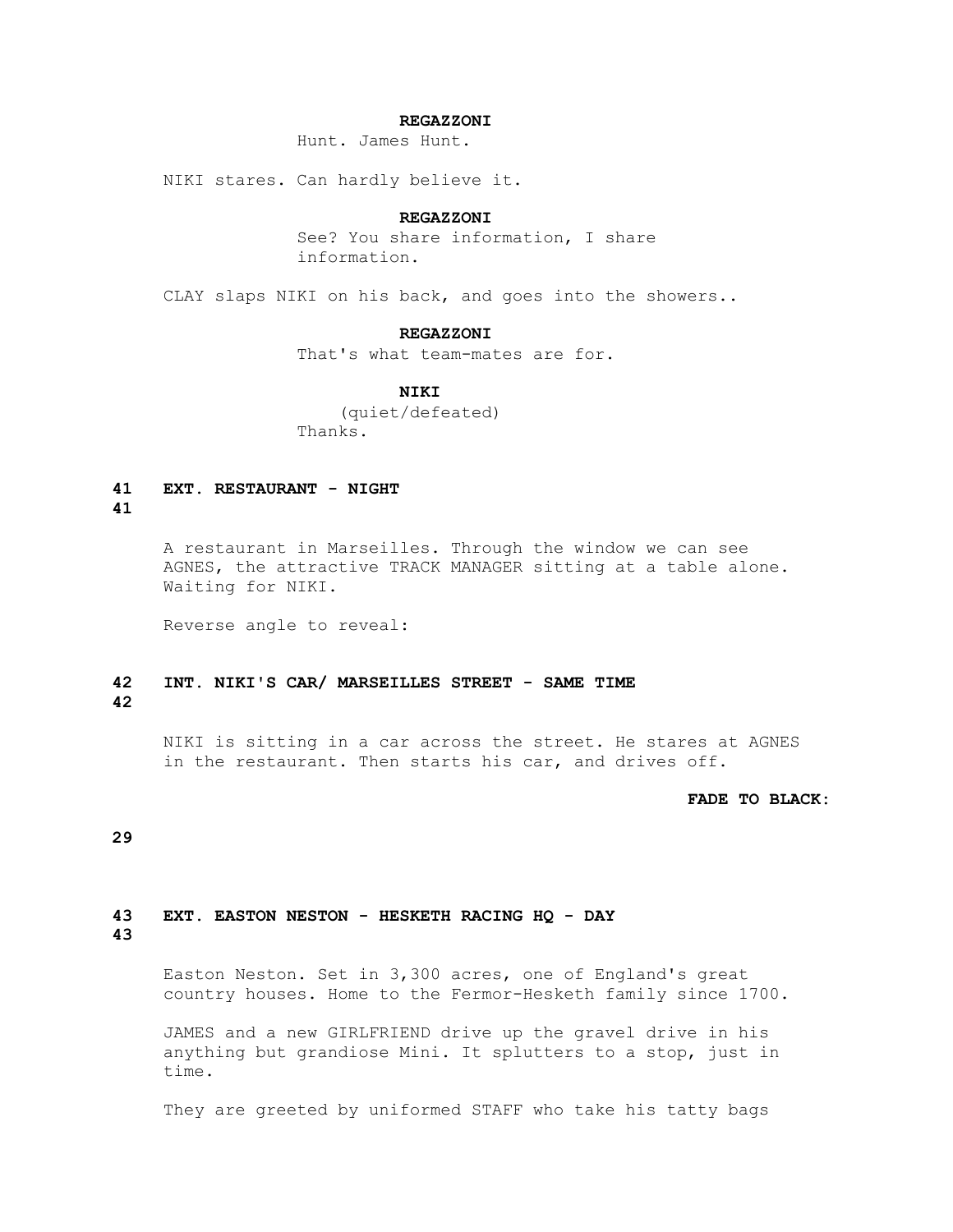from his filthy car.

# **44 INT. HESKETH RACING WORKSHOPS - EASTON NESTON - DAY 44**

 The Hesketh Racing workshops, situated in the converted stables on the estate. HESKETH leads a blindfolded JAMES in...

#### **HESKETH**

 Keep them closed...! Wait for it, wait for it...

HESKETH removes JAMES's blindfold...

#### **HESKETH**

There! What do you say?

 JAMES opens his eyes to see a gorgeous F1 racing car, plain white, no stickers...

# **HESKETH**

 Isn't she a beauty? The March 731. Converted by the brilliant Doc..!

 DOC POSTLETHWAITE takes a modest bow. JAMES shakes hands with everyone, including his brother, (and manager), PETER..

# **JAMES**

 She is a beauty. But...haven't you made a mistake?

#### **HESKETH**

What?

 **JAMES** That's not a Formula 2 car. She's F1.

#### **HESKETH**

 She is, Superstar. Why? Because I got together with the beancounters, and it turns out that the economics of F1 are not so significantly different to the economics of Formula 2...

BUBBLES clears his throat, dutifully bites his tongue..

 **(CONTINUED)**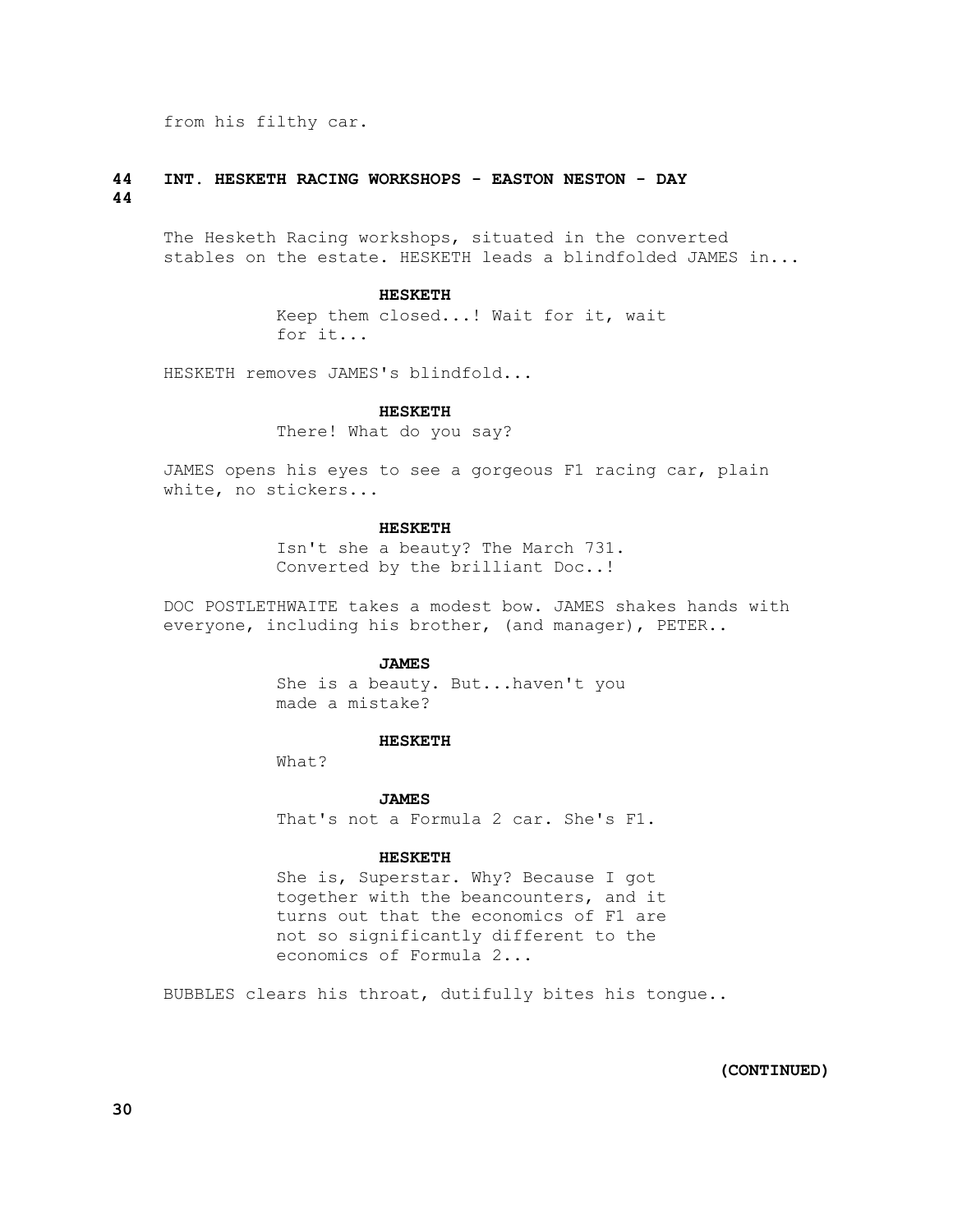# **44 CONTINUED: 44**

# **HESKETH**

 So we thought if we were going to be messing about losing money we might as well be doing it with the big boys.

#### **JAMES**

Are you serious?

#### **HESKETH**

Never been more serious in my life!

JAMES embraces HESKETH in excitement, kisses him...

#### **HESKETH**

 Actually, I got the idea after what you said about the Austrian chap who bought his way in rather than waste his time in the lower divisions. I thought, "Bloody hell, he's right!"

JAMES slips into the cockpit...

#### **JAMES**

Well done the Goosestepper!!

#### **HESKETH**

 (indicates car) No sponsorship, Superstar! I hope you approve.

#### **JAMES**

I do, Patron.

#### **HESKETH**

 No vulgar logos for cigarettes, or condoms. Just plain white. With the Union Jack. And racing overalls which read...

HESKETH indicates JAMES's hanging racing overalls...

#### **HESKETH**

 "Sex. Breakfast of Champions." Unless it's me, of course, in which case it's two kippers, porridge, boiled eggs, and half a dozen slices of toast...

Laughter.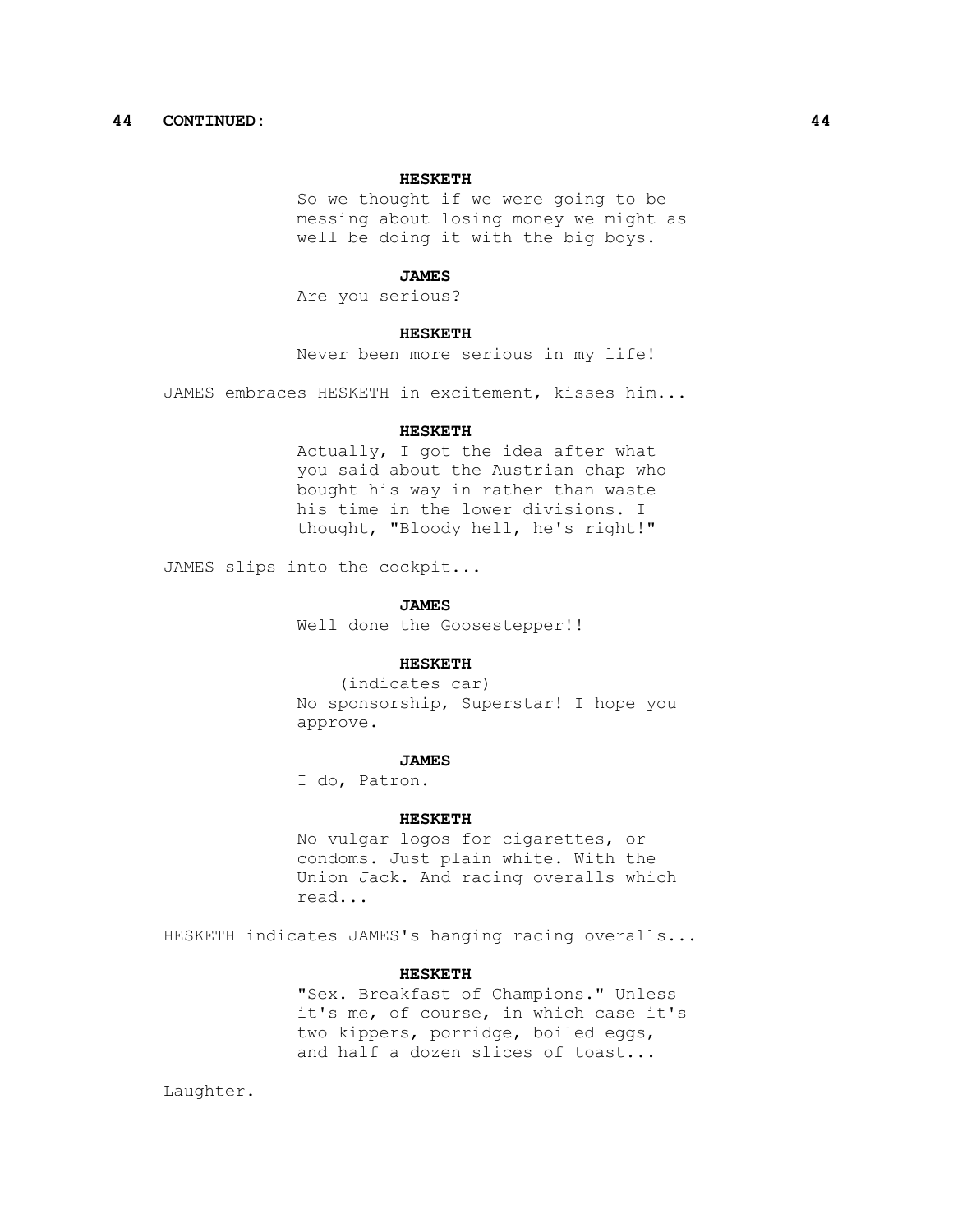# **JAMES**

So when do we start?

# **HESKETH**

Soon as you're ready.

 **(CONTINUED)**

**31 44 CONTINUED: (2) 44**

 **JAMES**

I'm ready now.

#### **HESKETH**

That's my boy!

HESKETH pops champagne...

#### **HESKETH**

They won't know what's hit them!

### **45 EXT. SPANISH GP - RACE TRACK -27 APRIL 1975- DAY 45**

To establish: a Formula 1 race track on Grand Prix week-end..

A helicopter comes in to land.

 The Hesketh Racing Team makes a grand entrance with a retinue of BUTLERS, GIRLS, ROLLS' ROYCE's, oysters, champagne...

 A famous ex-champion TV REPORTER is there (Stirling Moss) providing skeptical commentary about Hesketh's debut...

# **STIRLING MOSS**

 ...hard to tell whether Lord Hesketh and his team of upper class enthusiasts is bringing glamour to the racing community, or just comedy...

 They walk around in their own branded clothing. Alexander's jacket reads, "Le Patron". He speaks to MOSS.

 Rolled eyes among other racing teams who express surprise, curiosity (and frequently disapproval) at these new arrivals..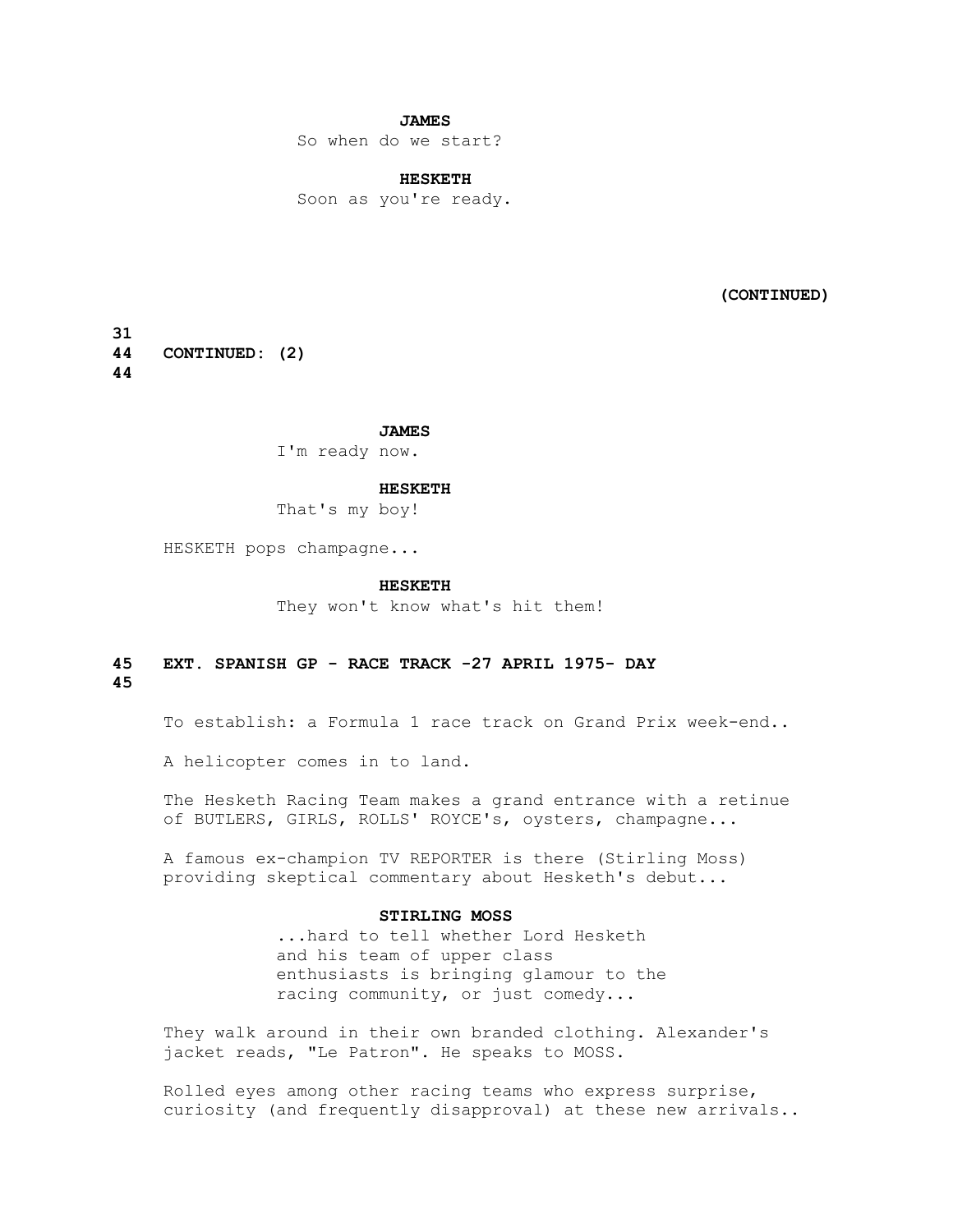## **STIRLING MOSS**

 It's certainly the first time I can remember seeing a butler serving caviar and oysters in the pits...

 Suddenly pandemonium breaks out. Screams. Something has happened. A bad accident on the track. During testing...

#### **STIRLING MOSS**

 (holding ear-piece) ...reports are reaching me of a serious accident that has just taken place in qualifying....

 All smiles fade. The party atmosphere changes in a flash. Panic breaks out.

 The sound of sirens. Ambulances rushing to the scene of the accident. All the JOURNALISTS and TV CREWS rush off, too.

#### **(CONTINUED)**

# **45 CONTINUED: 45**

 HESKETH, BUBBLES and JAMES look at one another, put down their champagne glasses, and follow...

# **46 EXT. RACE TRACK - SPAIN - DAY 46**

**32**

 Mangled wreckage. A car has crashed into (badly installed) Armco guard rails, splitting the railing in two...

 The DRIVER has been decapitated. His helmeted HEAD lies cleanly severed on the ground...

A goldfish-bowl of blood.

 It's a horrific accident. People SCREAM and look away. Even hardened medical professionals...

 JAMES, HESKETH, BUBBLES arrive on the scene of the accident. But they are kept away, at a distance...

### **STIRLING MOSS**

...it seems the driver...just twenty-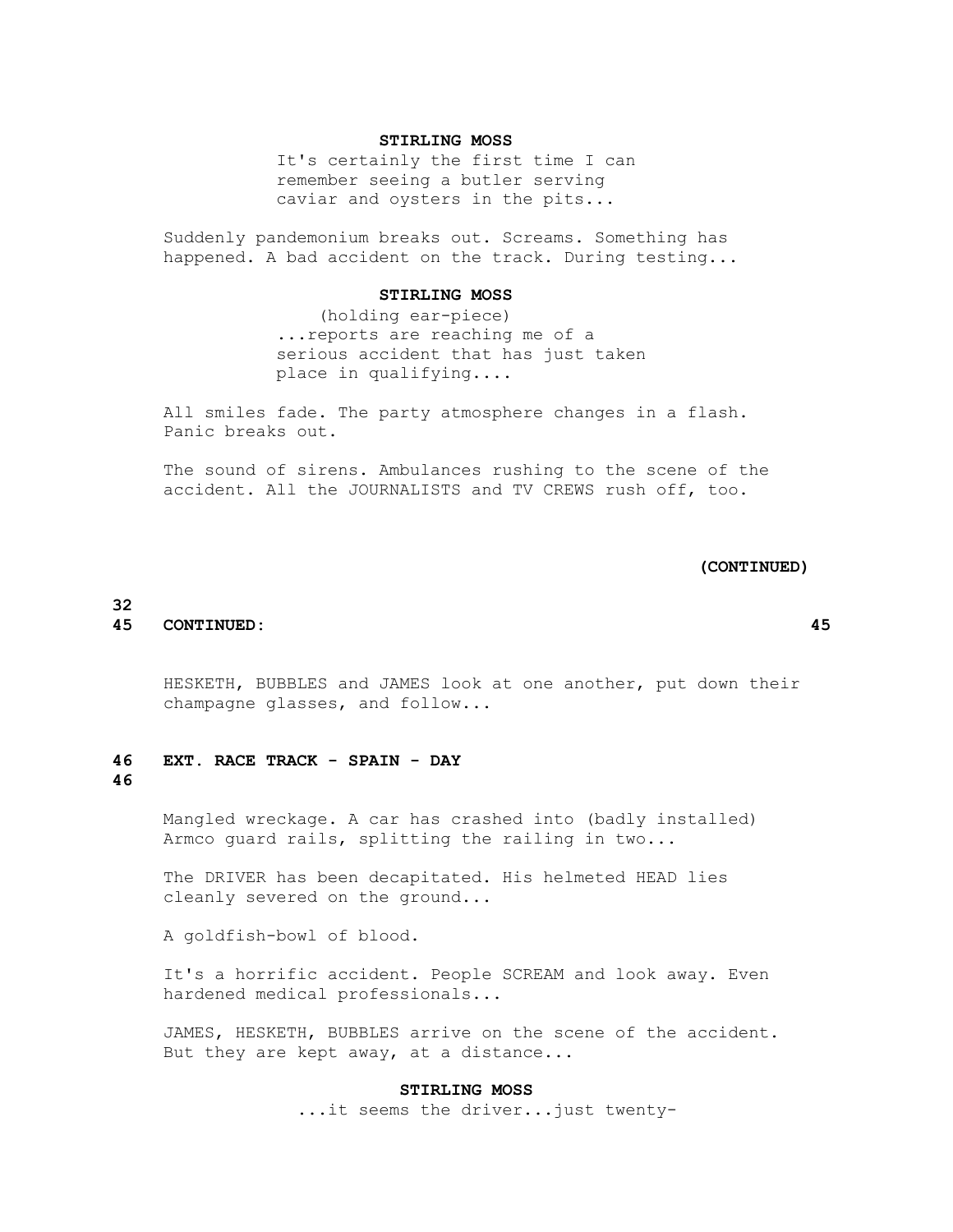six years old....was killed on impact...and the death toll in Formula 1 shows no sign of slowing down...

# **47 INT. HESKETH PITS - SPANISH GRAND PRIX - DAY**

**47**

 JAMES, dressed in his overalls, is violently retching. Sick with nerves. A TV plays in the pits...

#### **COMMENTATOR**

 ...in the last five years alone Formula 1 has lost Piers Courage, Jo Siffert, Peter Revson, Jochen Rindt, Francois Cevert, Roger Williamson...

 ON TV: quickfire clips of the terrible, violent deaths. BUBBLES hastily switches off the TV as JAMES walks past...

# **48 EXT. PADDOCK - DAY**

**48**

 JAMES walks out of the paddock, towards his car. Other DRIVERS gathered in concerned groups, talking...

#### **DRIVER (O.S.)**

It's terrible.

# **JAMES**

They should cancel the race.

Then, a distinctive Austrian accent..

# **(CONTINUED)**

**33 48 CONTINUED: 48**

 **NIKI**

 Why? No one came to see him anyway. He made a mistake. Went into the corner too fast.

# **JAMES**

 Is that right? So says the nobody who had to pay for his own drive. How's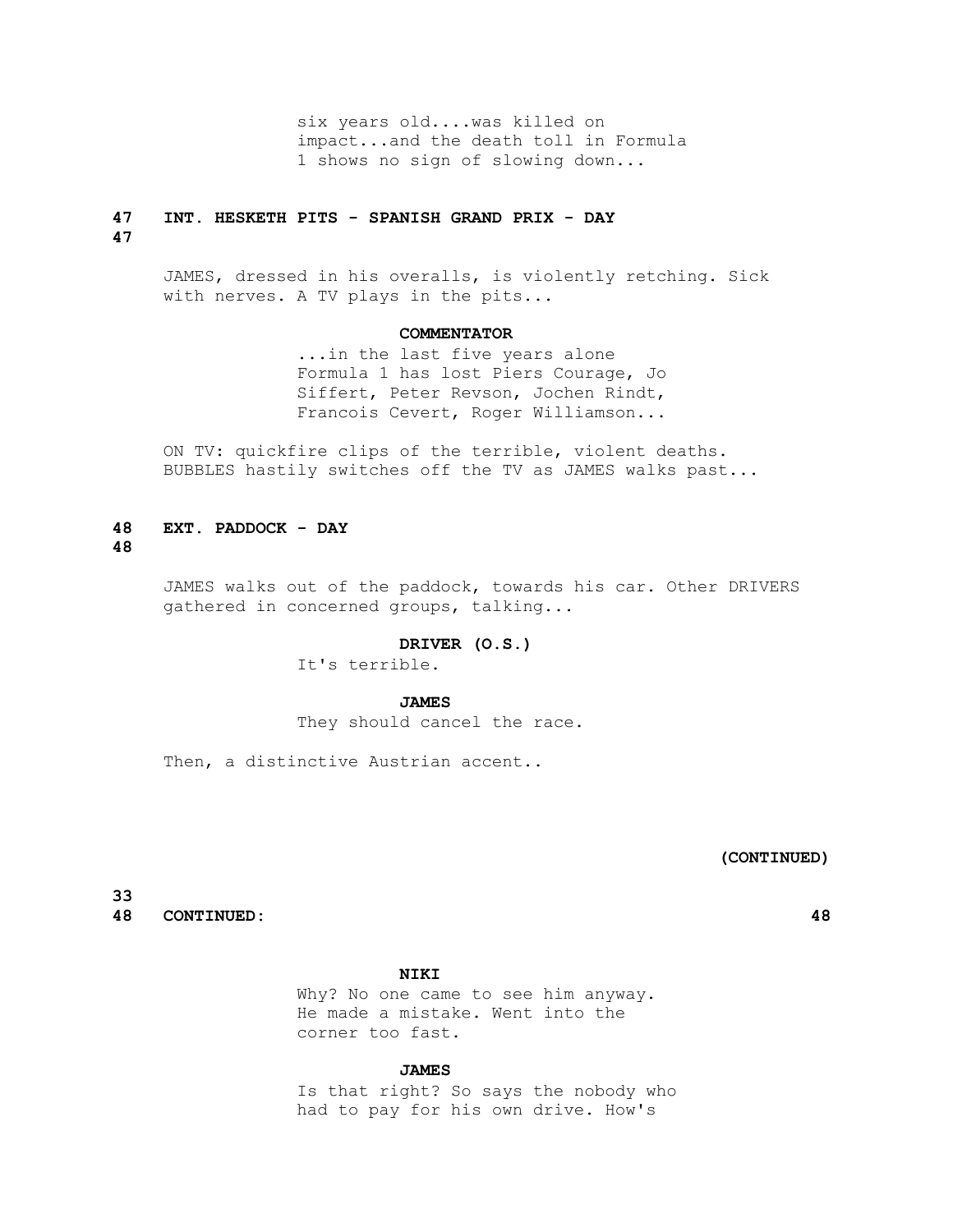that working out, by the way?

 **NIKI**

Fine. How's it at the back?

 **JAMES**

Not planning on being there for long.

## **NIKI**

 Good. Look forward to you showing me the way today.

#### **JAMES**

 `Be happy to. I'll have you inside lap one.

#### **NIKI**

Yeah right.

JAMES walks off to his car, shaking his head..

# **JAMES**

Asshole.

NIKI walks to his car, putting on his helmet.

# **NIKI**

Asshole.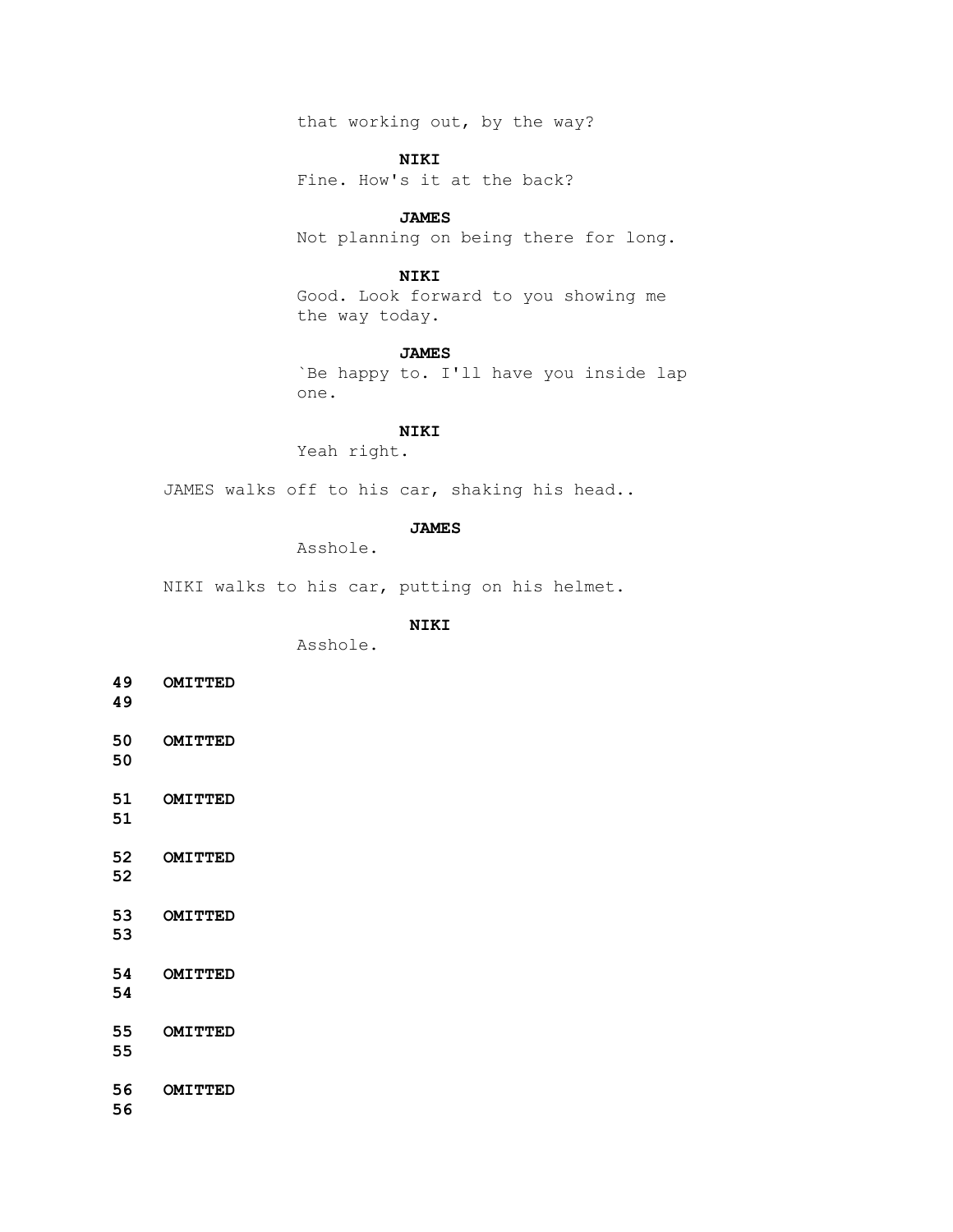**57 OMITTED** 

**57**

 **(CONTINUED)**

**48 CONTINUED: (2) 48**

# **58 OMITTED**

**58**

**34**

# **59 EXT. SPANISH GRAND PRIX PADDOCK/ PODIUM - DAY**

**59**

 NIKI is on the podium, spraying champagne. He is wearing the victor's garland...

 Meanwhile: JAMES's car is embarrassingly being brought back by a tow-truck. NIKI watches from the podium..

His eyes meet JAMES's..

### **60 INT. BAR - HOTEL - NIGHT 60**

 JAMES and BUBBLES and PETER HUNT (JAMES's blazer-wearing manager and elder brother), sit together at a table in the corner. It's late. A frank post-mortem. Drinking and talking..

#### **JAMES**

 Niki humiliated me today. He lapped me three times.

# **BUBBLES**

He lapped Carlos Pace six times.

 **JAMES** That's supposed to console me? What do I need to do?

#### **PETER**

Grow up.

 **JAMES**

Shut up, Moneyman. `Didn't ask you..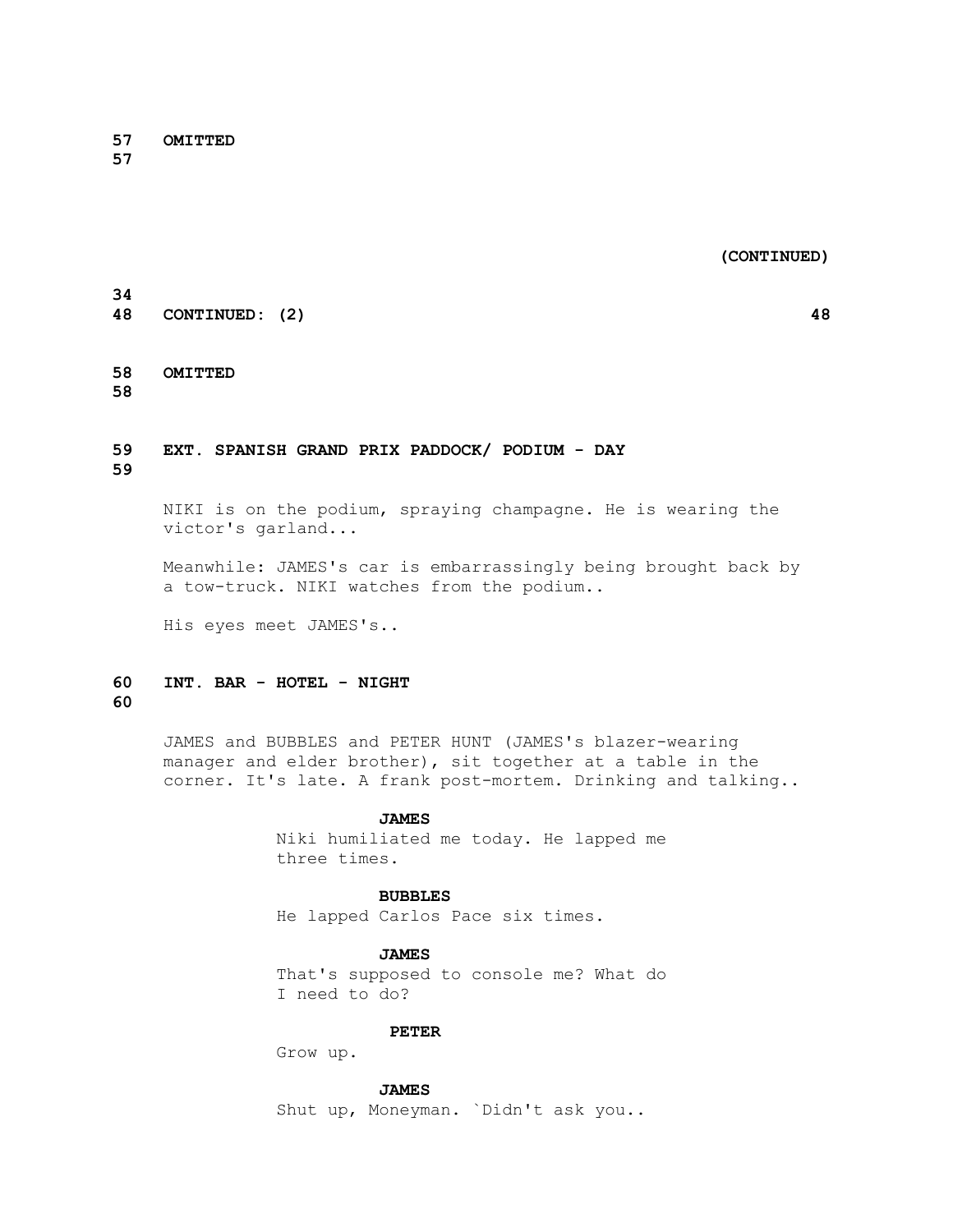#### **BUBBLES**

 Your brother's right. You've got to change your attitude. We all do. And match it with a whole different mental approach. Professionalism. Maturity. Like Niki.

#### **PETER**

 Bet he doesn't go out every night, drink and screw himself stupid.

#### **JAMES**

So speaks the jealous married man..

#### **PETER**

 No. So speaks the manager who's wasting his time, making ten per cent of absolutely nothing.

# **(CONTINUED)**

**35 60 CONTINUED: 60**

# **BUBBLES**

 You've just got to take it more seriously. Yourself more seriously.

# **PETER**

Something he's never done.

 **JAMES** Don`t patronize me, Pete...

#### **BUBBLES**

 We need you to spend less time in bars and nightclubs...

#### **PETER**

Make that NO time...

# **BUBBLES**

 And more time with the mechanics, setting up the car. That's what Lauda does. 24 hours a day.

JAMES rolls his eyes...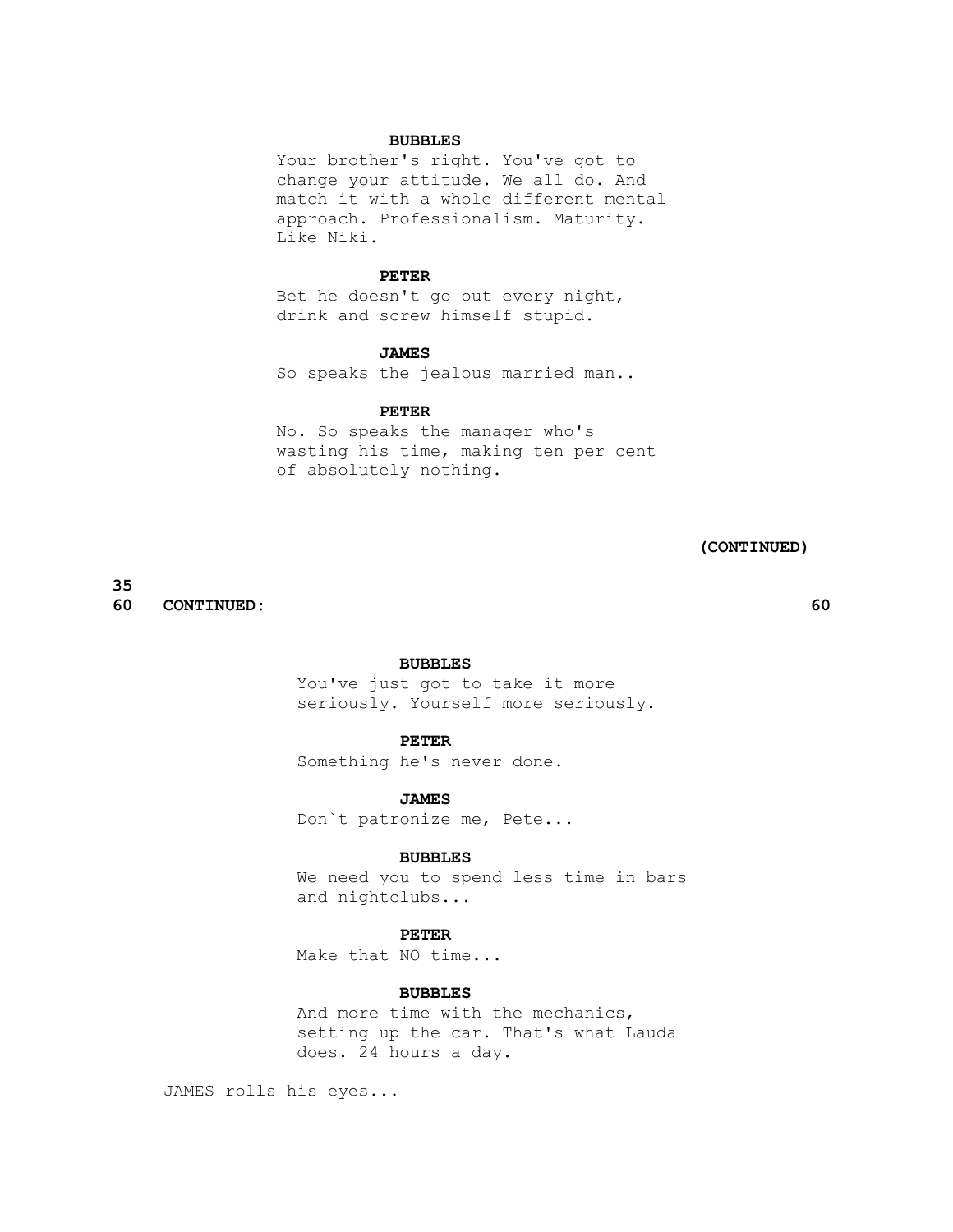# **BUBBLES**

 God knows there's nothing wrong with your talent. Or courage. It's purely a character issue right now.

#### **JAMES**

 And the good news is I've got Sigmund Freud Horsely, failed driver par excellence, and a washed-up accountant to lecture me on it.

### **PETER**

 (closes eyes) Jesus, James...

BUBBLES walks off. PETER HUNT walks off. JAMES calls out..

#### **JAMES**

 Bubbles? I'm sorry..! I didn't mean that! Come back..!

**61 OMITTED** 

**61**

**62 OMITTED** 

**62**

**63 OMITTED** 

**63**

**64 OMITTED** 

**64**

**65 OMITTED** 

**65**

 **(CONTINUED)**

**36 60 CONTINUED: (2) 60**

**66 OMITTED 66**

**67 EXT. EASTON NESTON - DAY 67**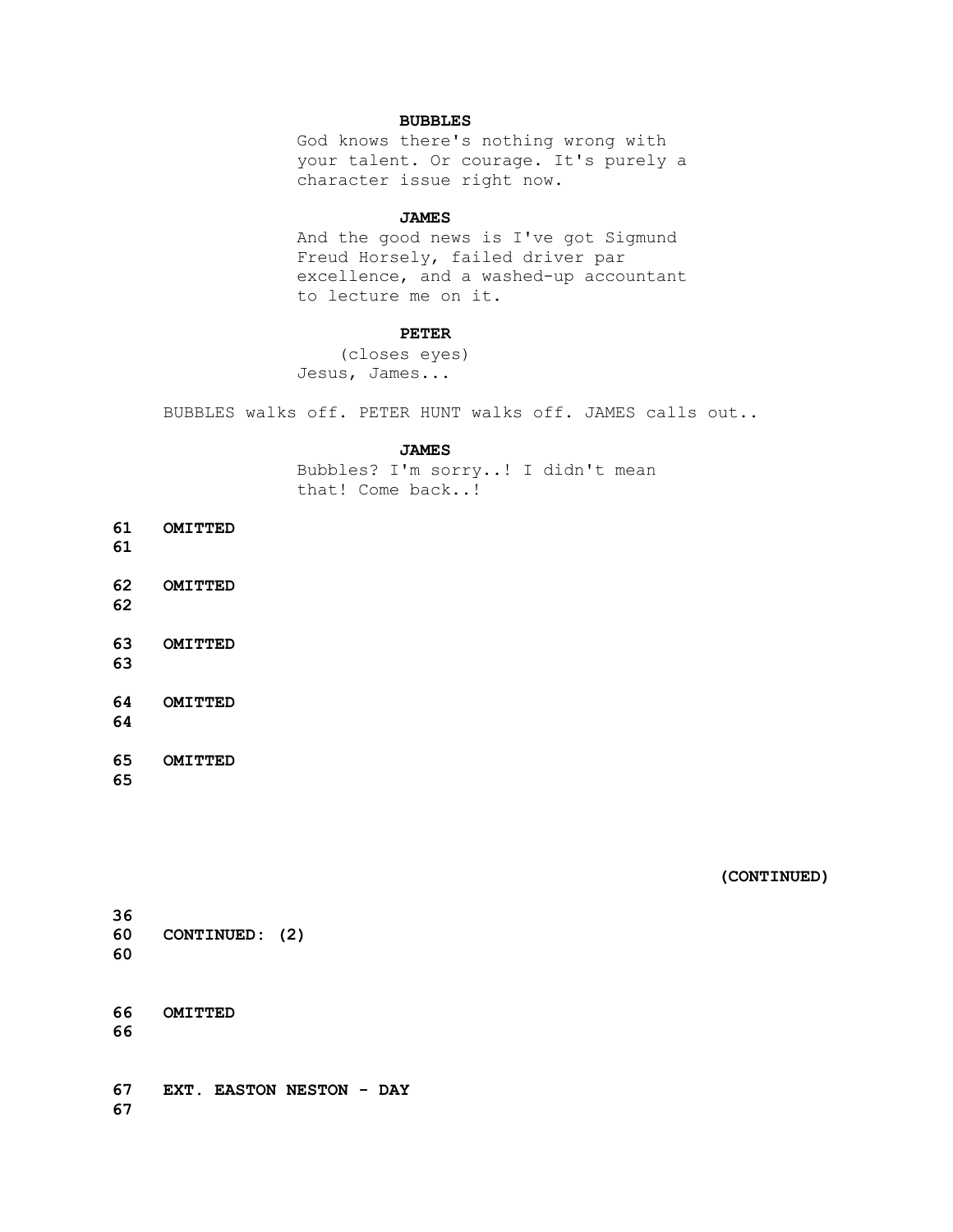The grand Hesketh estate in the Northamptonshire countryside.

# **68 INT. HESKETH RACING WORKSHOPS - EASTON NESTON - DAY 68**

 JAMES is in the workshops, his hands and arms filthy, he's been working on the car - but now his eyes are closed. Memorizing tracks. Around him people are working on the car..

#### **JAMES**

 ....along the Beau Rivage, long left into Massenet, into the short right of Casino. Sharp right into Mirabeau, then sharp left into Loews, mind the guard rails...

# **VOICE**

Is Alexander around..?

 JAMES opens his eyes to see an endless pair of legs, a drop dead gorgeous figure, and the beautiful smiling face of SUZY MILLER, the most successful model of the day.

#### **JAMES**

 He was. Then went to the house to take a call. He'll be back shortly.

#### **SUZY**

 Only he wanted to show off his pride and joy...

SUZY indicates the car...

#### **SUZY**

 ...rhymes with `boy' if you ask me. And `toy'. I can't believe what I'm seeing.

# **JAMES**

Why?

#### **SUZY**

 It's just so small! For something that costs so much. And so flimsy. There's no comfort. No protection. Nothing.

#### **JAMES**

 No. Just a little coffin, surrounded by high-octane fuel, being driven round at 170 miles per hour..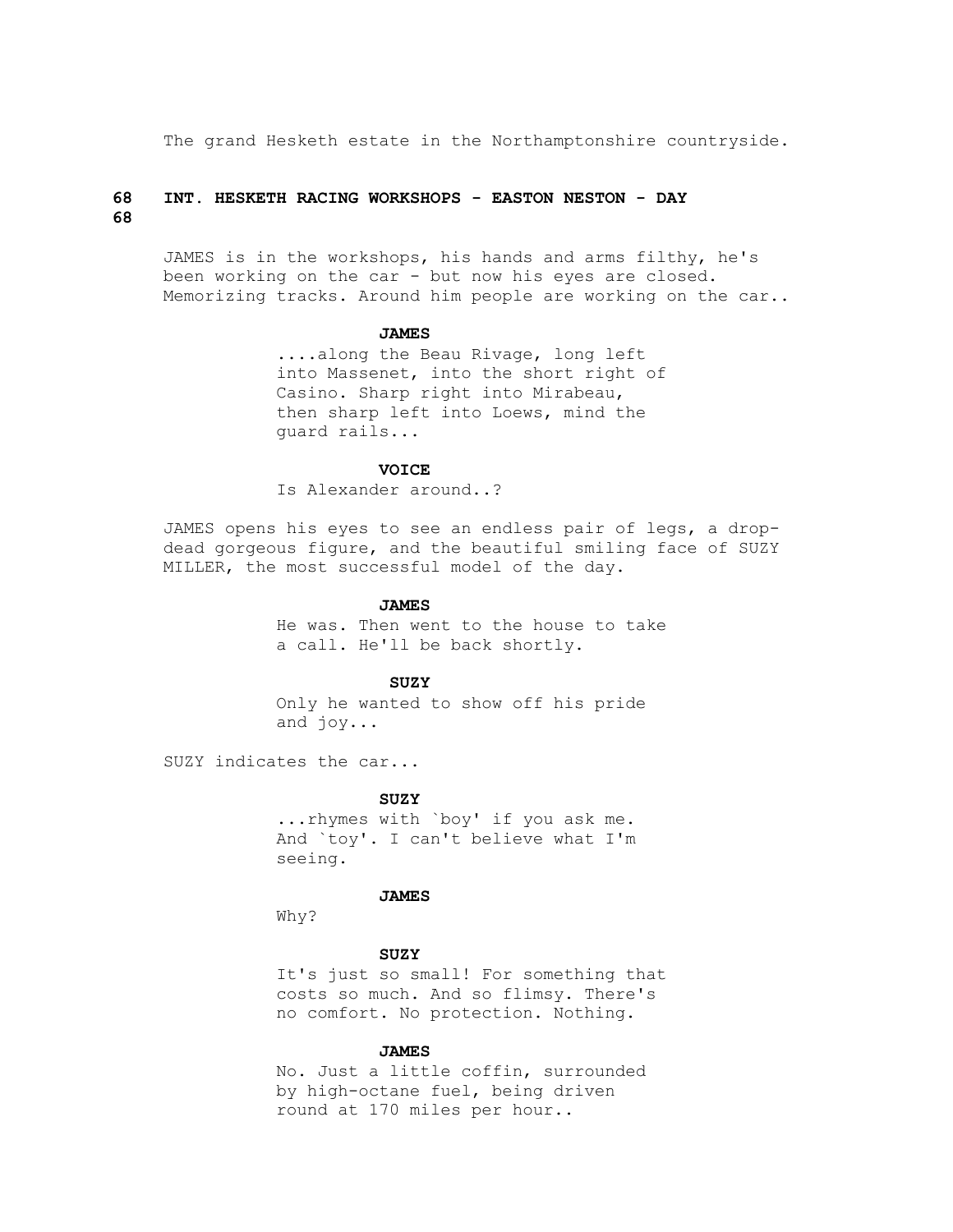**(MORE)**

 **(CONTINUED)**

**37 68 CONTINUED: 68**

 JAMES (contíd) (becoming grave) To all intents and purposes a bomb. On wheels.

#### **SUZY**

Why don't they make it safer?

#### **JAMES**

 No one wants it to be. It's like saying why not make bullfighting safer? It's a blood sport. The risk of death turns people on. Without it, I guess, it'd be half the fun. Which is fine for the voyeurs, fine for TV, fine for everyone.. (a beat) ...except us drivers.

 SUZY looks JAMES up and down. Sees the bare feet, the rock star good looks...

#### **SUZY**

You're James, aren't you?

#### **JAMES**

Yes.

#### **SUZY**

 Thought so. You fit the description. (shaking hands) Suzy. Friend of Alex's.

#### **JAMES**

I know exactly.

 In the background: one of the MECHANICS shows DOC a picture of SUZY from a tabloid newspaper. She's clearly the most famous model in Britain, and a star in her own right...

#### **JAMES**

What was the description?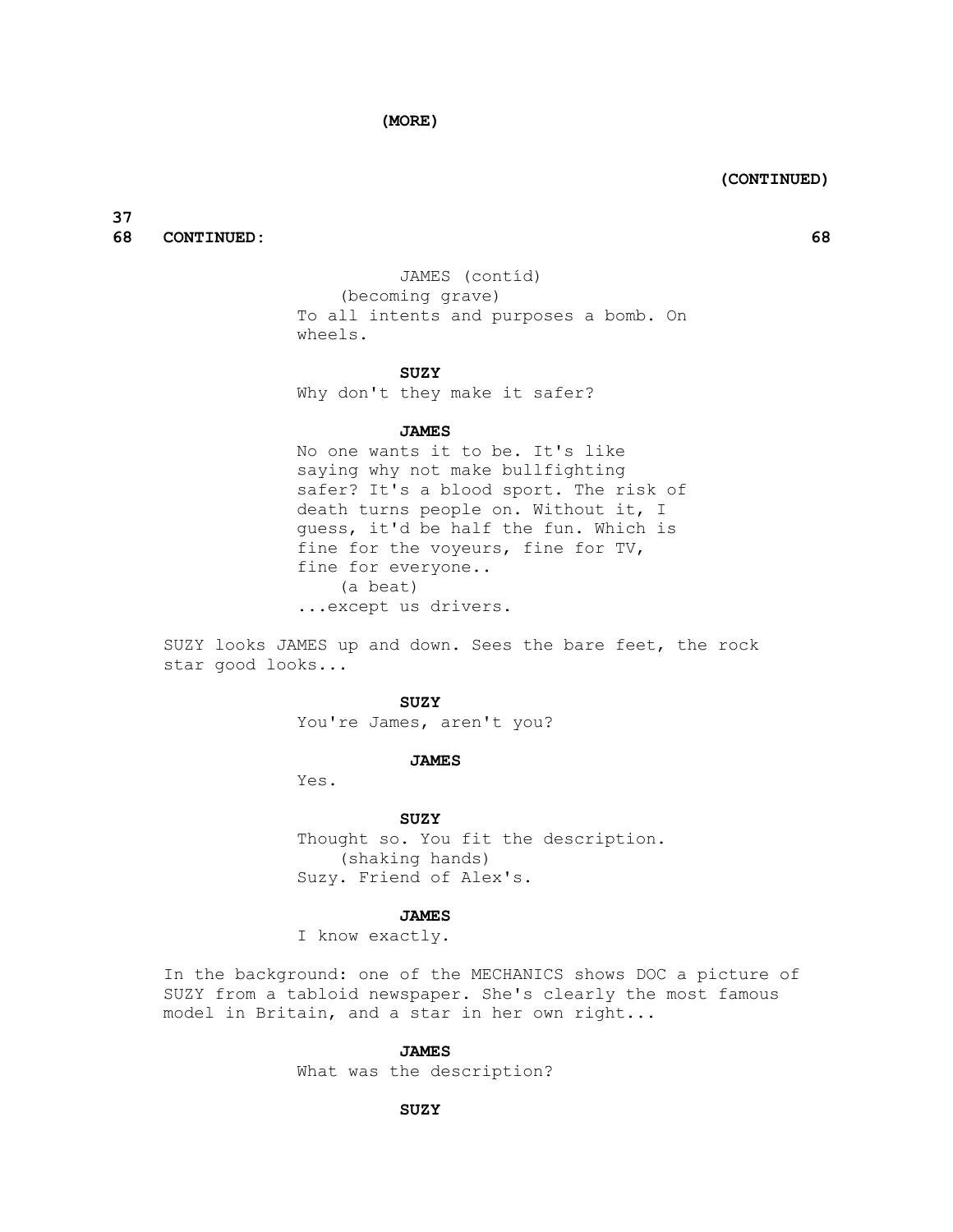Mostly positive in terms of appearance. Negative only in terms of character. I've been told to avoid you.

#### **JAMES**

By whom?

 **SUZY**

Alex. He says you're a bad boy.

# **(CONTINUED)**

**38**

**68 CONTINUED: (2) 68**

# **JAMES**

 Was. Not any more. New me very professional. Early to bed. Early to rise. All very dull.

 **SUZY**

Really?

 **JAMES**

 Round-the-clock work, practise and focus. Tedious, but apparently the only way to vin against ze Goosestepper..

#### **SUZY**

 Is that what you were doing when you came in?

# **JAMES**

 Visualization techniques. Memorizing the circuit, in this case Monaco, which is next up. Eyes closed, know your way round in your sleep... (a beat) I know...I've always been a great believer in getting there on the day, putting the old foot down and playing chicken with everyone else.

SUZY laughs..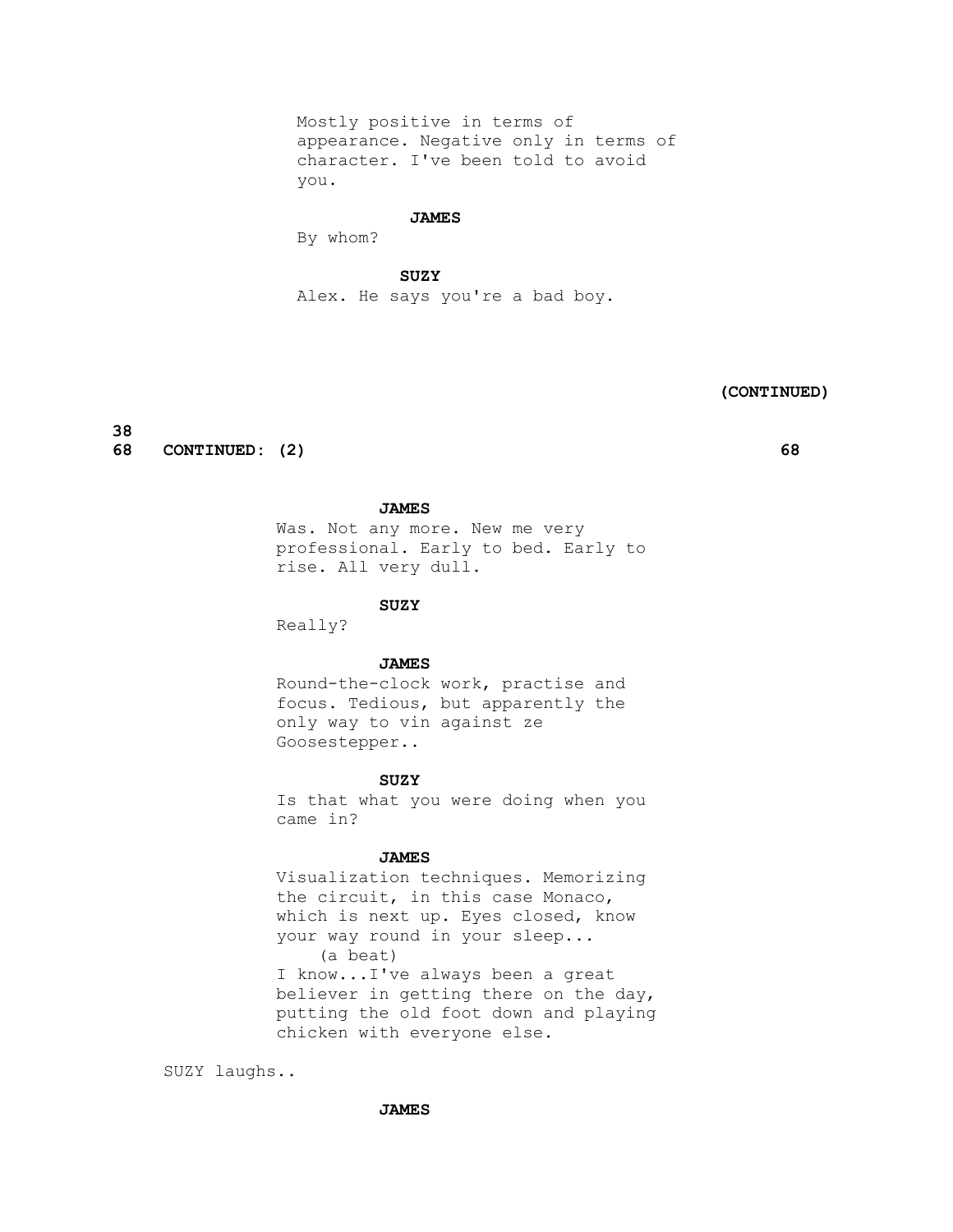But they don't want me to do that anymore...they want my body like a temple. My mind like Monk.

 **SUZY**

And your soul? Your heart?

## **JAMES**

What does that mean?

# **SUZY**

 You can't be so disciplined in all areas of your life, can you..?

## **JAMES**

They want me to stop messing around, get married and settle down with the next nice girl I meet. They think it would be good for me.

#### **SUZY**

What do you think?

 **(CONTINUED)**

**39 68 CONTINUED: (3) 68**

#### **JAMES**

Sounds bloody awful.

SUZY laughs again...

#### **JAMES**

 But since they're right about most things, they're probably right about that, too.

JAMES looks SUZY up and down...

# **JAMES**

 You don't fancy getting married, do you?

**69 EXT. BROMPTON ORATORY CHURCH - LONDON - DAY 69**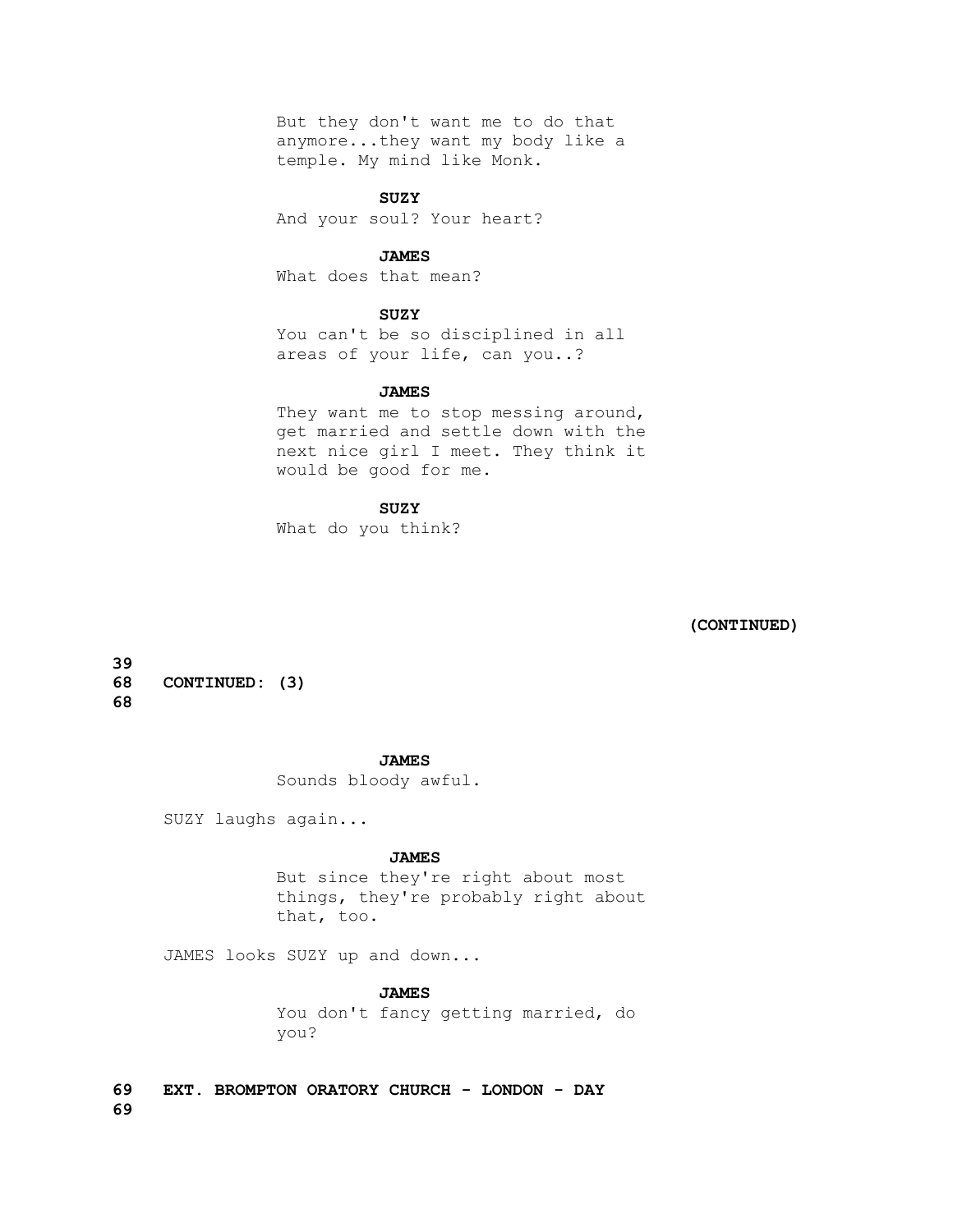The sound of ringing bells. London's grandest Catholic church in the heart of Knightsbridge..

## **70 OMITTED**

**70**

# **71 EXT. BROMPTON ORATORY CHURCH - DAY**

# **71**

 JAMES and SUZY, top hat and tails, flowing white wedding dress, looking ravishing, emerge from the church.

 JAMES and SUZY fall into a passionate, sexy embrace for the paparazzi cameras. Loud cheers go up, led by HESKETH and  **BUBBLES.**

They make their way to the waiting convoy of cars...

 On his way: JAMES spots a serious-faced HESKETH and DOC POSTLETHWAITE in conversation with some Formula 1 types in the crowd..

 SUZY is pulled away for photos. Clearly a bigger star even than JAMES. JAMES turns to BUBBLES, indicates HESKETH...

#### **JAMES**

What's up?

#### **BUBBLES**

 Nothing. I don't want to ruin your day.

BUBBLES stares, then reluctantly...

**(CONTINUED)**

**40**

**71 CONTINUED: 71**

#### **BUBBLES**

 It seems your revenge against the Goosestepper might have to wait a little longer than you'd hoped. (a beat)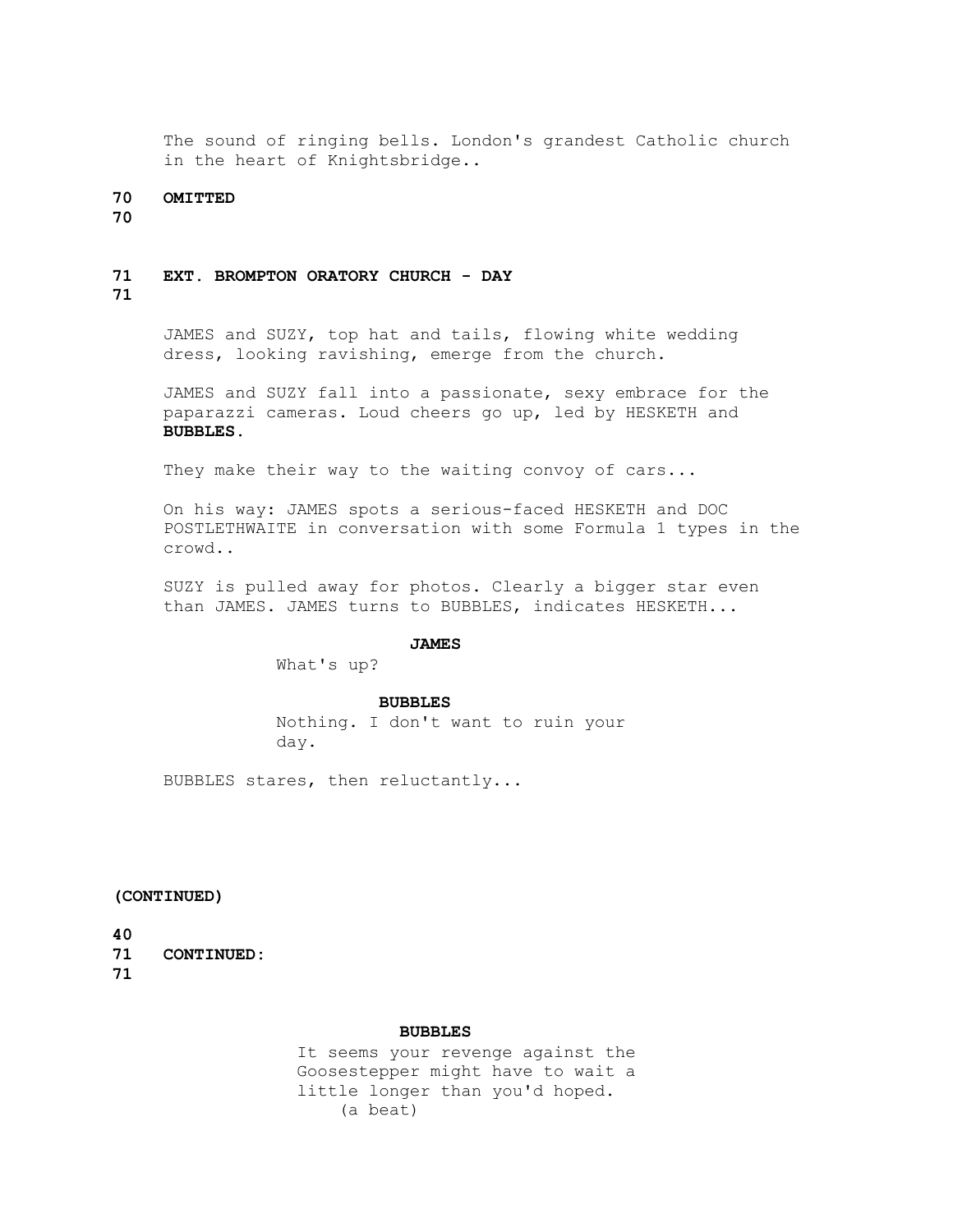He's just been signed by Ferrari.

#### **JAMES**

 WHAT??? But that's the best team in the world. They could have ANYONE. Did he pay his way in there, too?

#### **BUBBLES**

 Apparently they took back Regazzoni and he insisted they give Lauda a trial. Thinks he's a genius. Setting up the cars...

 JAMES stares...then is pulled away to pose in photographs with SUZY and her FAMILY.

# **72 EXT. FIORANO - NORTHERN ITALY - DAY 72**

 FERRARI's state-of-the-art practise facilities and private test-track in Northern Italy.

# **72A INT. FERRARI CONTROL ROOM 72A**

 Closed circuit television, with 10 cameras and a complex track timing system and computers....

# **72B EXT. FIORANO - TRACK SIDE 72B**

 ENZO FERRARI himself, the Commendatore, a formidable white haired patriarch in Onassis dark glasses, reads newspapers, sitting by the race tracks, barely looking up as two red Ferrari's roar round the track...

 LUCA DI MONTEZEMOLO, the young, dynamic, aristocratic manager of the Scuderia, by contrast, watches eagle-eyed..

# **72C EXT. FIORANO - TRACKSIDE - LATER 72C**

 The two cars stop, and NIKI and CLAY REGAZZONI gets out. NIKI talks (in a mix of Italian and English) to his MECHANIC, giving them typically blunt feedback...

 **NIKI**

It's terrible! Drives like a pig!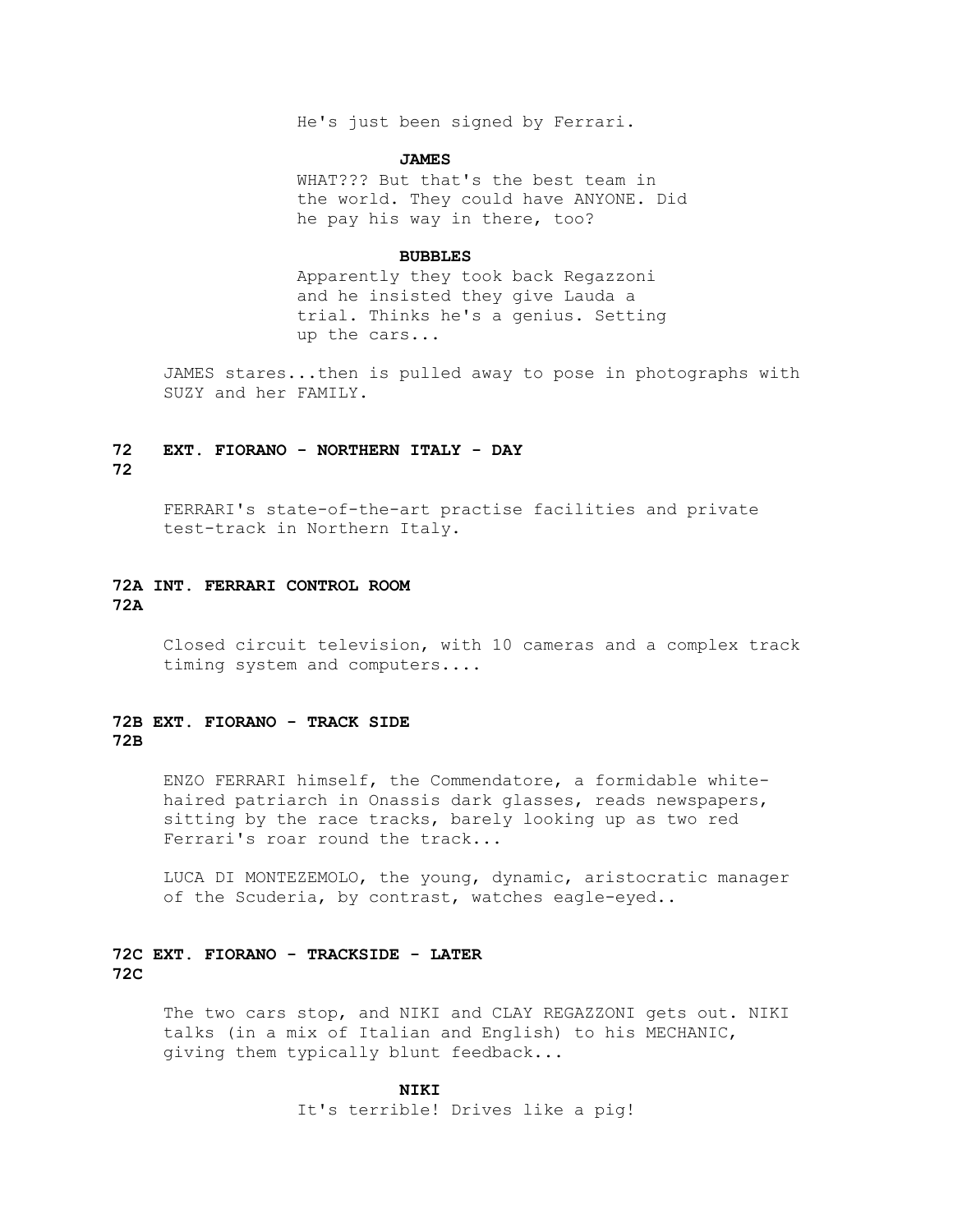**(CONTINUED)**

**41 72C CONTINUED: 72C**

# **MECHANIC**

Sssshhh! You can't say that!

#### **NIKI**

Why not?

#### **MECHANIC**

It's a Ferrari!

#### **NIKI**

 I've driven better milk floats. It understeers like crazy and the weight distribution is a disaster...

 The MECHANIC gulps, then walks over to where the terrifying COMMENDATORE and LUCA DI MONTEZEMOLO are sitting, and passes on the information...

#### **MECHANIC**

 He says the car is magnificent, a masterpiece, but he has suggestions for one or two minor refinements...

# **73 INT. FERRARI PRESS CONFERENCE - DAY**

# **73**

 A large press conference, with motoring JOURNALISTS and television CREWS from all over the world attending...

 ENZO FERRARI and LUCA DI MONTEZEMOLO addresses the conference (in Italian) which is translated by a translator...

# **ENZO**

 We are happy to welcome back to the Ferrari family our good friend, Clay Regazzoni...and also to introduce, from Austria Niki Lauda..

 A burst of flash photography. NIKI and REGAZZONI sit side by side.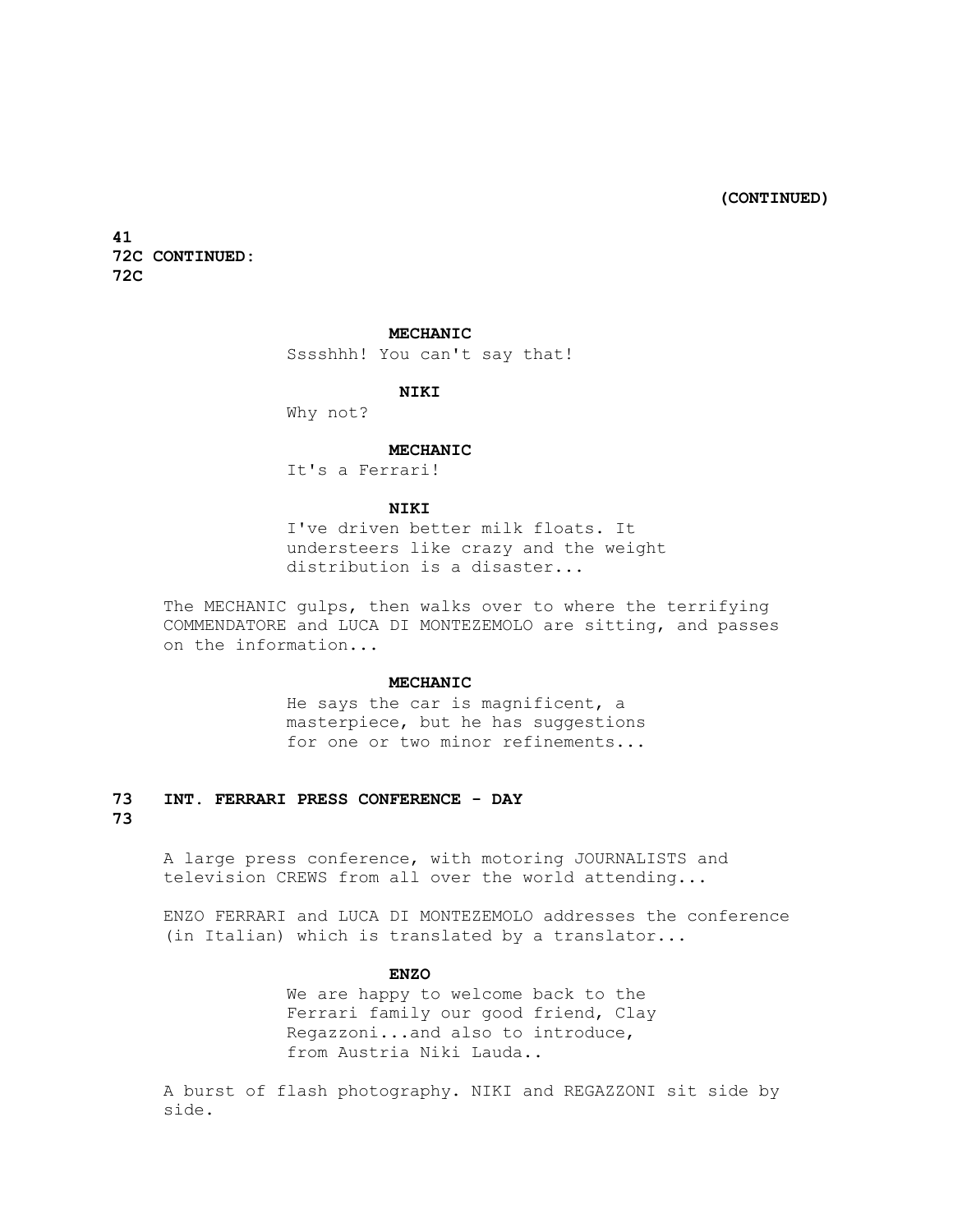**74 EXT. ITALIAN COUNTRY ROADS - DAY 74**

A car drives fast on country roads in Northern Italy...

# **75 INT. CAR - SAME TIME**

**75**

CLAY REGAZZONI is driving, NIKI is in the passenger seat...

 **REGAZZONI** "Ferrari Family". "Our good friend, Clay Regazzoni".  **(MORE)**

#### **(CONTINUED)**

**42**

**75 CONTINUED: 75**

 REGAZZONI (contíd) You're friend and family to the Commendatore as long as you win. The minute you don't.. (mimes execution)

#### **NIKI**

 I understand. It's business. I would be the same.

#### **REGAZZONI**

 But it isn't just business, is it? What we do? It's passion. Love. Which is why we're prepared to risk our lives for it.

#### **NIKI**

 Not me. If I thought I had more talent and could earn better money doing something else, I would.

# **REGAZZONI**

 But how do you know you will make money here? You haven't yet.

# **NIKI**

Not yet. But I will.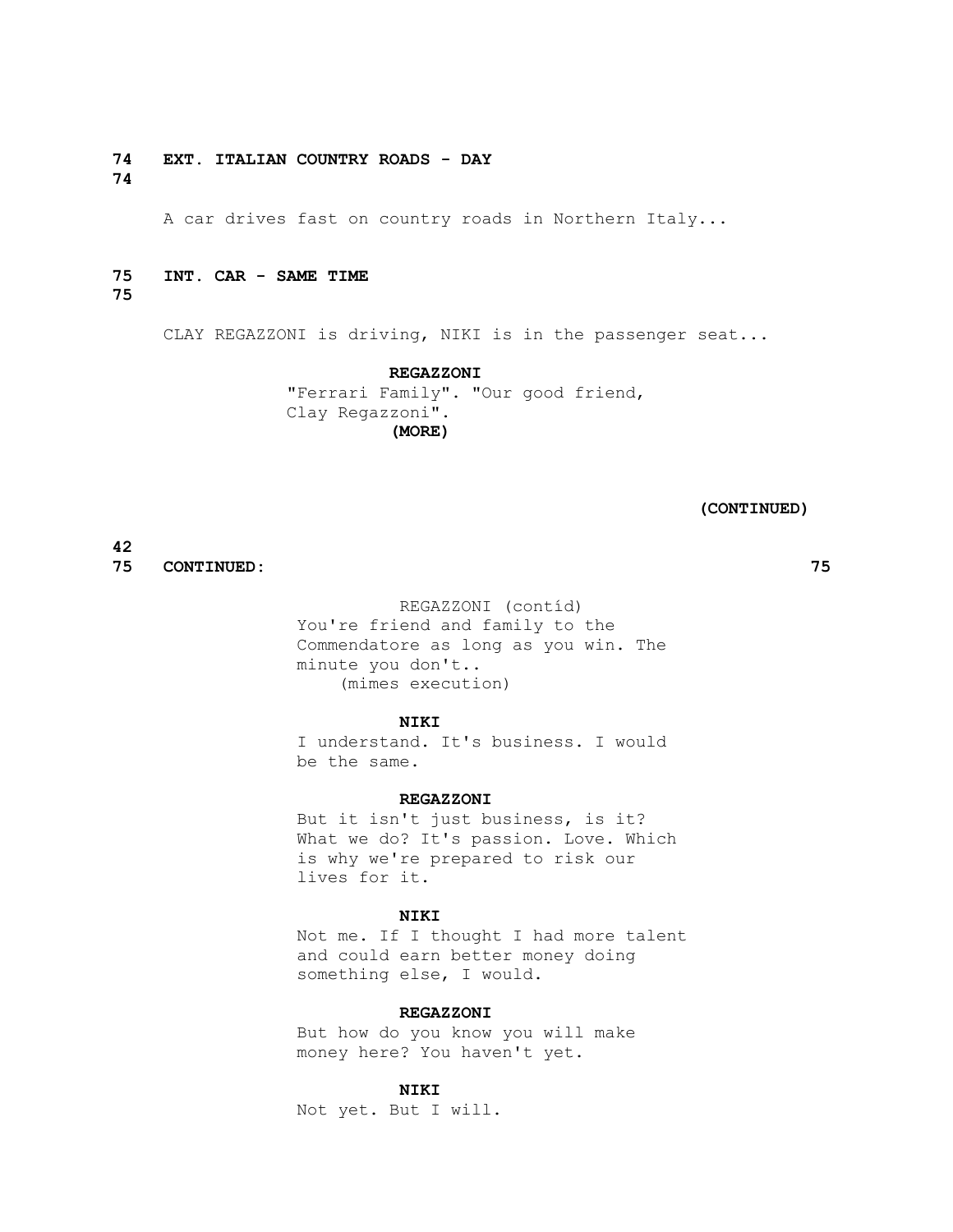(smiles) If you can, I can.

REGAZZONI shakes his head, can't help smiling...

#### **REGAZZONI**

You know, are you ever NOT an asshole?

NIKI laughs...

#### **NIKI**

 Why am I an asshole? You know by now I'm both quicker than you and better at setting up the car. You can't deal with that, then you're the asshole.

#### **REGAZZONI**

Screw you.

REGAZZONI pulls up outside the house...

 REGAZZONI (contíd) I brought you along today because you seem like a lonely kind of guy. I thought if I introduce you to some nice people, it'd be good for you. Forget it. Make your own friends.

#### **(CONTINUED)**

# **43**

**75 CONTINUED: (2) 75**

 REGAZZONI walks ahead, disappears through the front door, where he is warmly welcomed, and invited into a party.

NIKI calls after him...

### **NIKI**

I'm sorry. C'mon, Clay...

# **76 EXT. COUNTRY HOUSE - NORTHERN ITALY - DAY 76**

 NIKI stares through the window. Inside: a very appealing looking bunch - young, good-looking, cool, sexy GUESTS - all having a good time..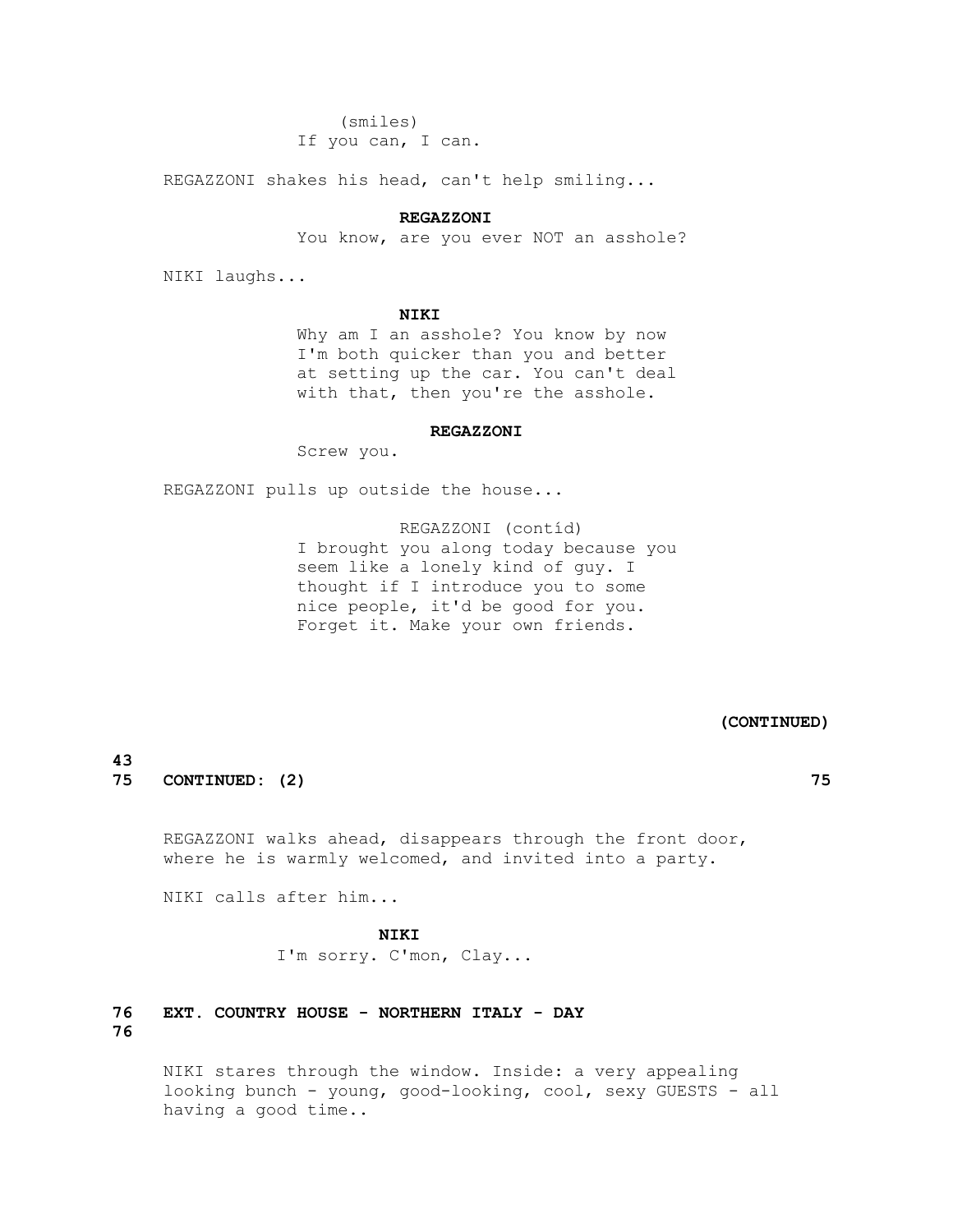By contrast: NIKI catches his own reflection in the glass reflection. Pale. Intense. The outsider.

 Inside: REGAZZONI is surrounded by friends, telling a story. Everyone laughs.

 NIKI watches. Then turns to walk away. As he goes, the front door opens...

 And a beautiful dark-haired woman (MARLENE) emerges loading several BAGS into a car. Brunette, tan. Wearing a white dress.

#### **NIKI**

Are you leaving?

#### **MARLENE**

Yes.

# **NIKI**

 Can you give me a lift to the nearest town? Anywhere with a train station.

#### **MARLENE**

 Sure. Nearest town is half an hour's drive. Get in.

**77 OMITTED** 

**77**

**78 EXT. ROAD - DAY 78**

> The car drives. The radio plays. Marlene sings along. NIKI can't help noticing something. He turns down the music. MARLENE's smile fades..

#### **MARLENE**

What are you doing?

 **(CONTINUED) 44**

**78 CONTINUED: 78**

 **NIKI** You hear that noise when you accelerate?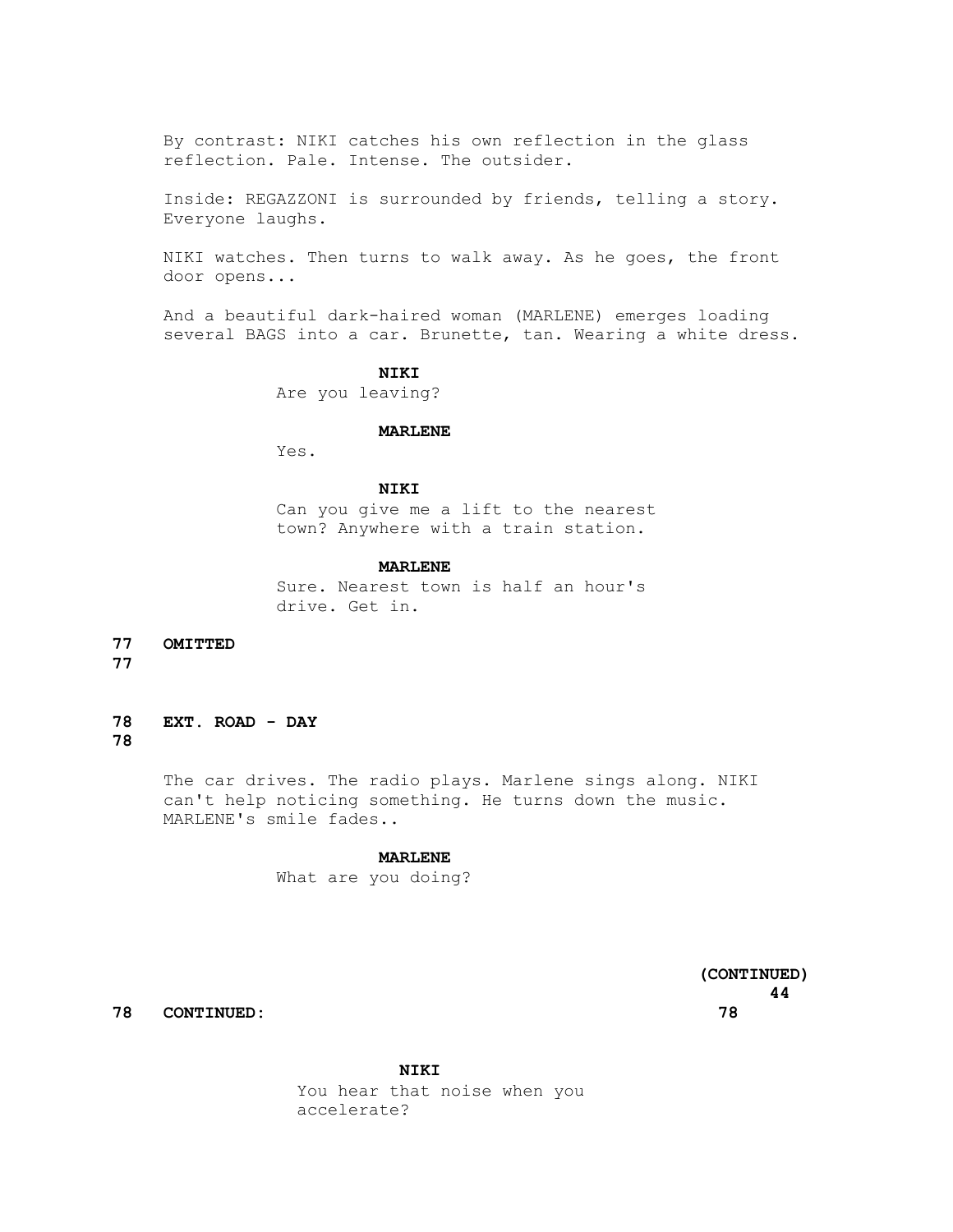#### **MARLENE**

No.

 **NIKI** Your drive belt is loose.

#### **MARLENE**

My what?

# **NIKI**

 Alternator. And when you brake, your foot goes all the way down. Means there's air in the system.

#### **MARLENE**

Anything else?

# **NIKI**

 No. Apart from the rear brakes are imbalanced. The front right wheel is flat, and it feels like a crack in the engine block...which explains why you're drifting so much.

# **MARLENE**

How can you tell?

# **NIKI**

My ass.

#### **MARLENE**

What?

#### **NIKI**

 God gave me an OK mind, but a really good ass, which can feel everything in a car.

#### **MARLENE**

 You don't know what you're talking about. The car is fine. And it just had a service a week ago.

# **NIKI**

Not a good one.

### **MARLENE**

 A very good one. From a proper garage. It cost a fortune. This car is good as new. Relax.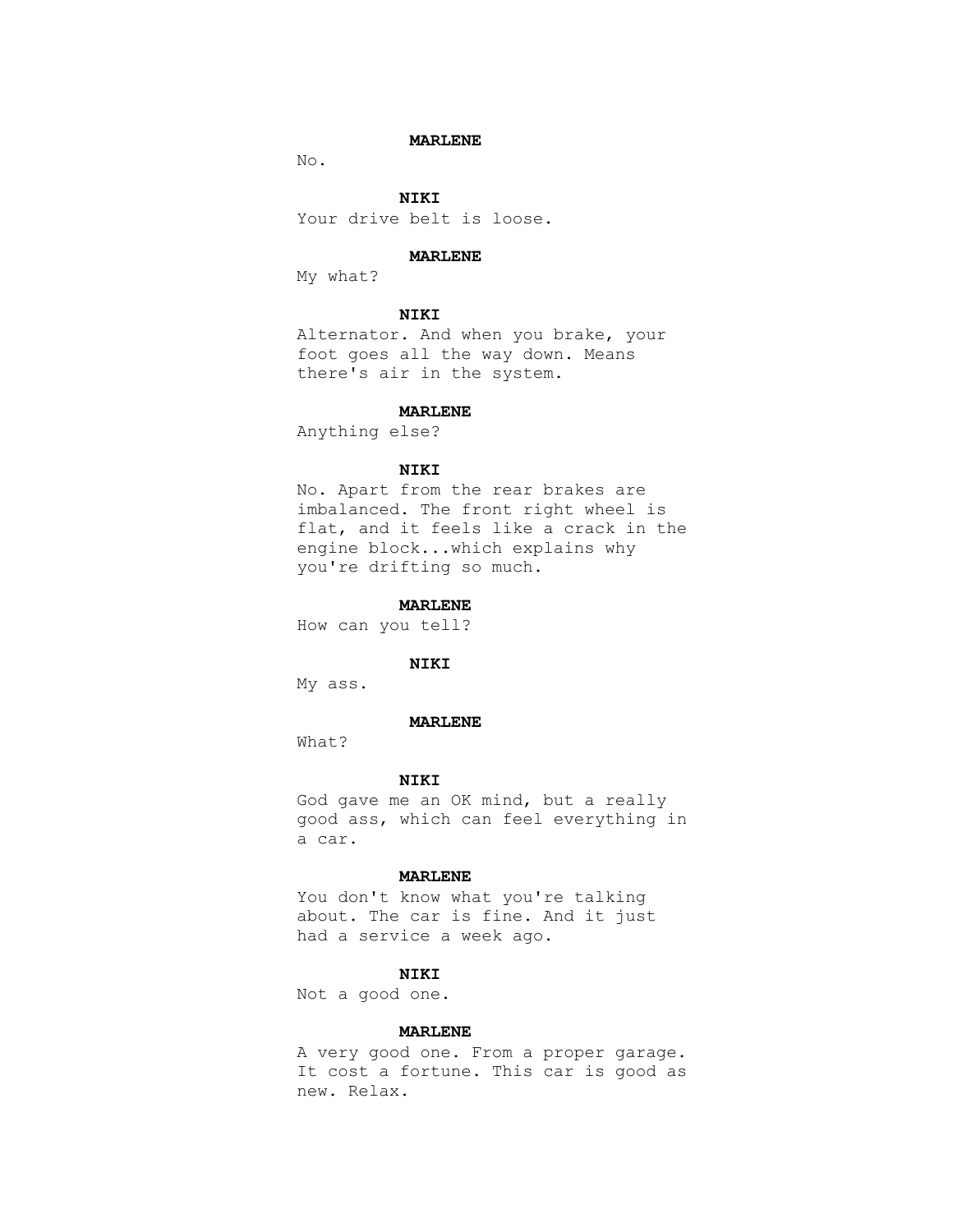# **79 EXT. MOTORWAY - HARD SHOULDER - DAY**

**79**

 White smoke pours from the engine. The car has broken down. Bonnet up. NIKI has tried fixing it, but to no avail.

 NIKI has a fan belt in his hand, but it's all but disintegrated under the heat of the over-worked engine.

 NIKI's hands are covered in oil. He is pushing a pen into a large crack in the engine, slick with oil and grease.

# **NIKI**

 Nothing I can do here. The car needs a garage.

#### **MARLENE**

 I'm sorry. You're not in a hurry, are you?

# **NIKI**

 No. As long as I'm back in Maranello by Monday morning.

NIKI walks out into the road. Sticks out his thumb...

#### **MARLENE**

So who are you anyway?

MARLENE breaks into GERMAN...(we see sub-titles)...

#### **MARLENE**

 You're from Vienna, aren't you. We can speak German. How do you know Curd?

#### **NIKI**

Who's Curd?

### **MARLENE**

 Curd Jurgens. The actor. It's his house. He is, or was until yesterday, my boyfriend. I must have been mad! There is something very attractive about an older man when they behave like one. But when they behave like a frightened child..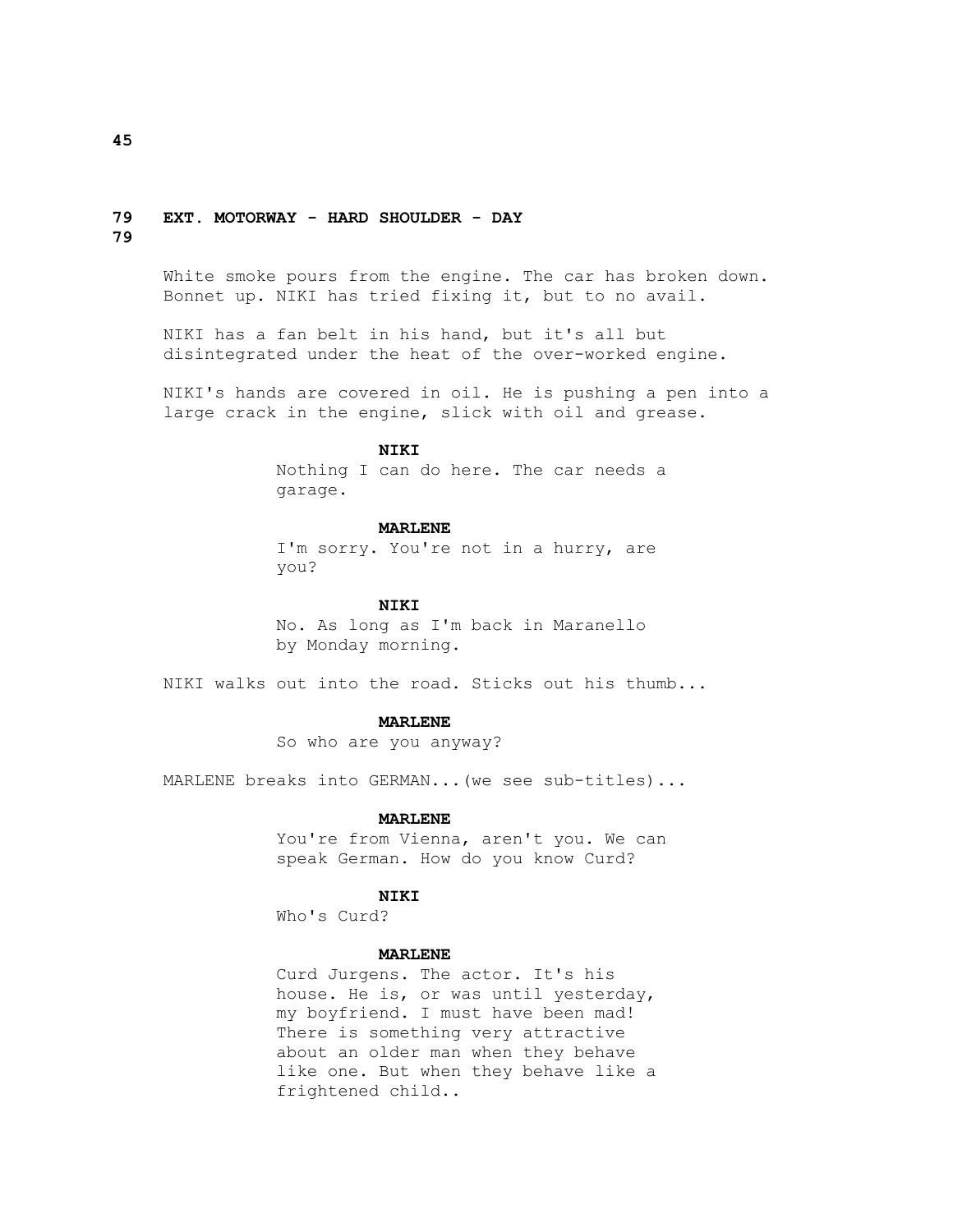MARLENE gets to her feet...

#### **MARLENE**

 C'mon, let me do this. Otherwise we'll never get out of here. We're in Italy, after all.

 MARLENE indicates that NIKI should take a back seat, hitches up her skirt, showing long, tanned legs..

# **(CONTINUED)**

**46 79 CONTINUED: 79**

#### SSSCCCREEEEEEEEECCCCCHHHHHHH!!!!!

 Immediately a passing car screeches to a halt, then reverses noisily to pull level. MARLENE smiles at NIKI...

#### **MARLENE**

 Not bad, eh? Three seconds. Admit it, you're impressed..!

 MARLENE smiles flirtatiously at the handsome, young Italian MEN driving the open-topped sports car..

#### **MARLENE**

Ciao, Regazzi...!

 But the Italian MEN walk right past her, not seeing her, as if she's invisible, and stare at NIKI...

#### **ITALIAN MAN**

 (in Italian) Excuse me...are you Niki Lauda?

#### **NIKI**

Yes.

### **ITALIAN MAN**

 (in Italian) Oh, my God...!!! I told you it was him..!!! (blown away) Do you need a ride?

### **NIKI**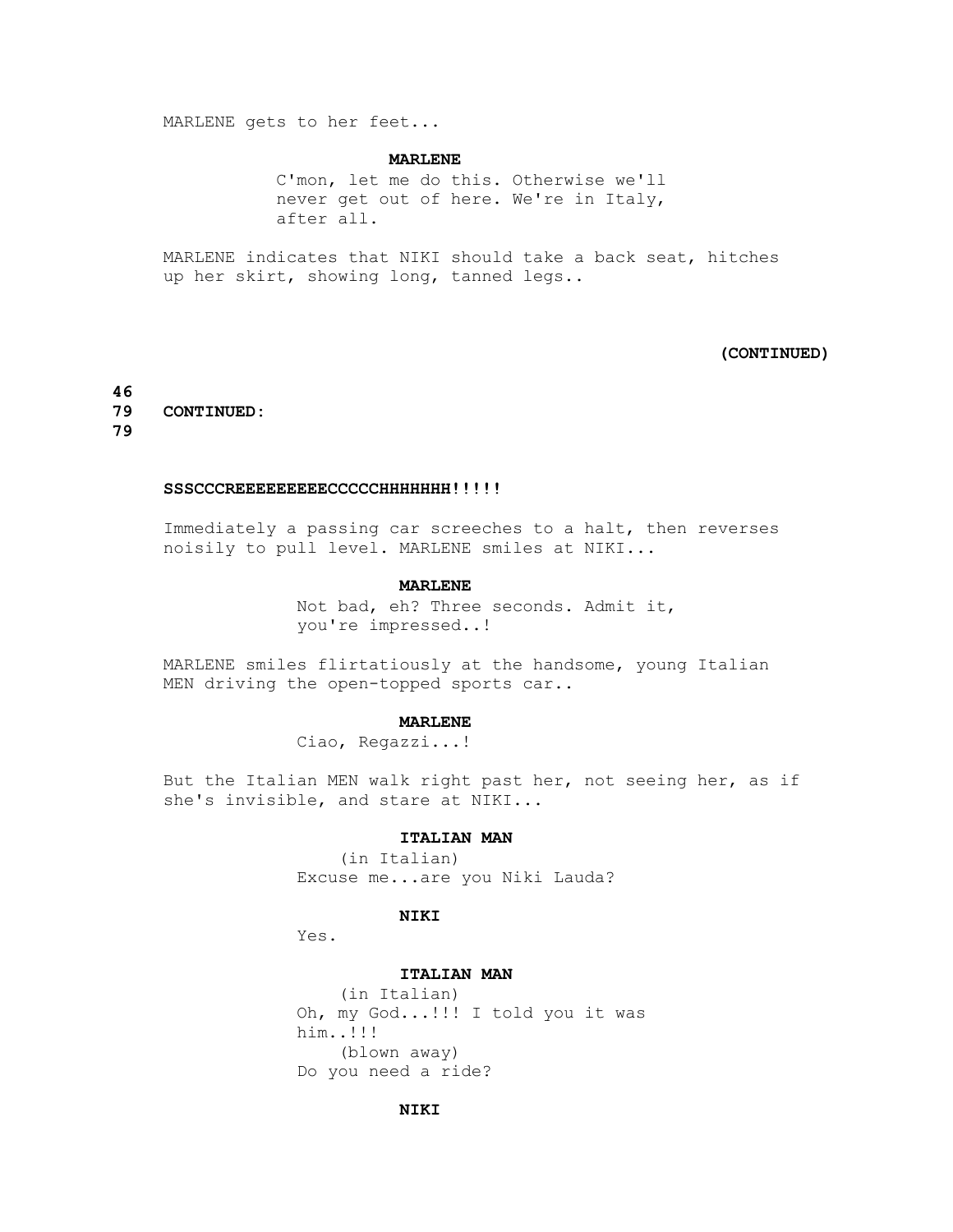Yes, we do...

 The ITALIAN MAN gestures to his car, as his friend loads MARLENE's luggage inside...

## **ITALIAN MAN**

 An honour, please!!! But on one condition..

 The ITALIAN MAN whisper in NIKI's ear. MARLENE stares, not understanding, as NIKI protests, but then slowly, reluctantly gets into the car. He starts the engine.

 MARLENE watches as the ITALIAN MEN strap themselves in with the seat-belts, tightening them...giggling like schoolboys..

#### **MARLENE**

 Will someone please tell me what's going on?

MARLENE turns to NIKI...

 **(CONTINUED)**

**47**

**79 CONTINUED: (2) 79**

#### **MARLENE**

Who are you, anyway? What do you DO?

 **ITALIAN MAN**

 You don't know? He's a Formula I driver. Who just signed for Ferrari!

#### **MARLENE**

Him? Never. Impossible!

# **ITALIAN MAN**

Why?

#### **MARLENE**

 Formula 1 drivers have long hair, are sexy, have shirts open to here..

MARLENE indicates...

#### **MARLENE**

Anyway, look at the way he's driving!!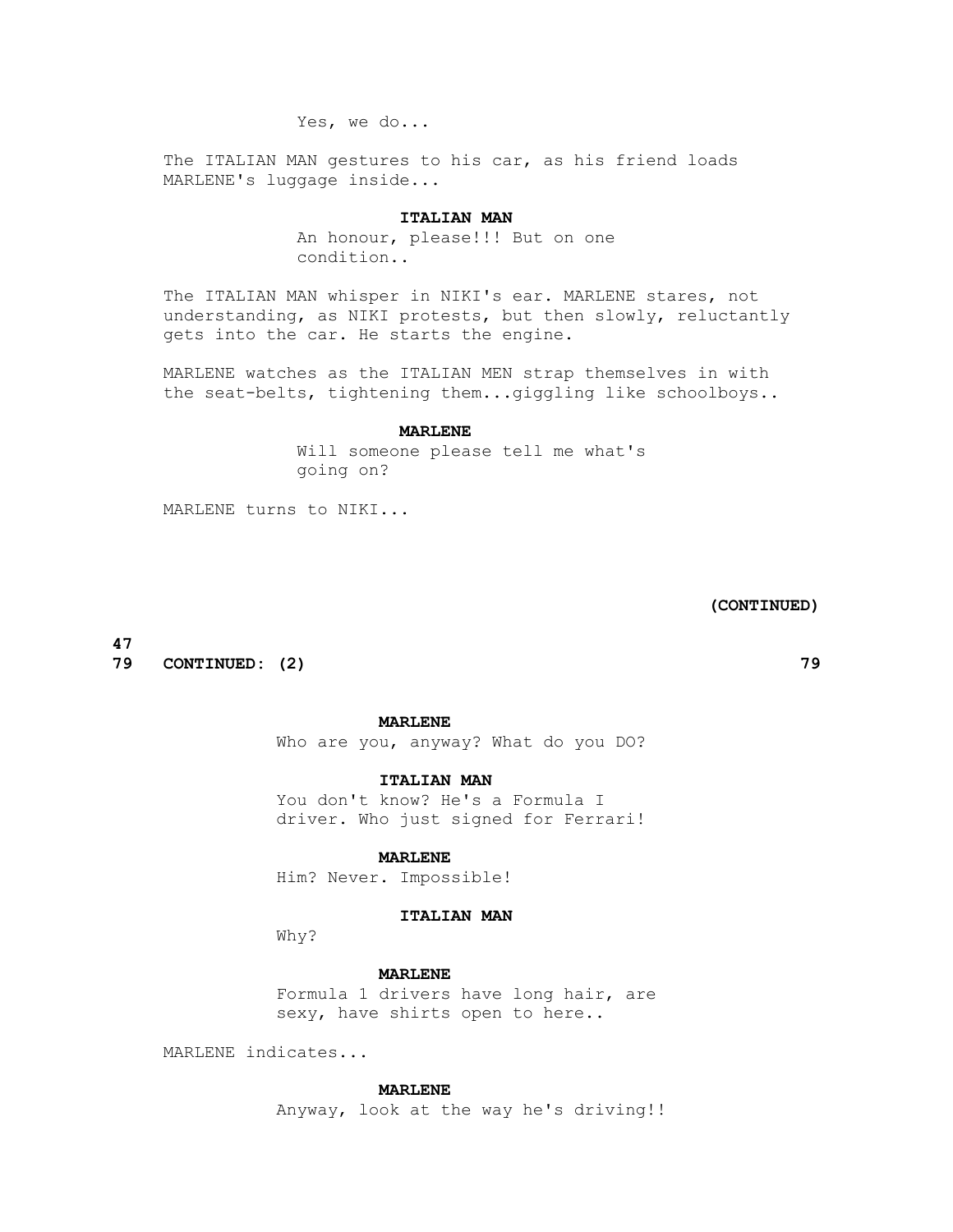# Like an old man!!

It's true. NIKI is driving in the slow lane. Like a pensioner.

# **NIKI**

 No need to drive fast. It only increases the percentage of risk. We're not in a hurry. No one is paying me. Right now, with zero incentive or reward, why would I drive fast?

MARLENE looks at him with her dark green eyes...

#### **MARLENE**

 (in German) Because I'm asking you to.

# **NIKI**

 (in German) And do you always get what you want?

#### **MARLENE**

 (in German) Usually.

 NIKI stares, trying to resist...but cannot. He does a lightning double-declutch...

 "SLAM", NIKI's foot hits the floor, the engine screams, the rev counter flies to the right...

And the open-topped sports car lurches into warp-drive...

# **(CONTINUED)**

**48 79 CONTINUED: (3) 79**

> MARLENE is thrown back hard in her seat, "Jesus", her eyes widen in terror and amazement..

# **MARLENE**

Oh, my God...!!

 The ITALIAN MEN scream in excitement, holding on for dear life as NIKI, his heart not a beat over 60, takes the car to breaking point, in a way it's never been driven before...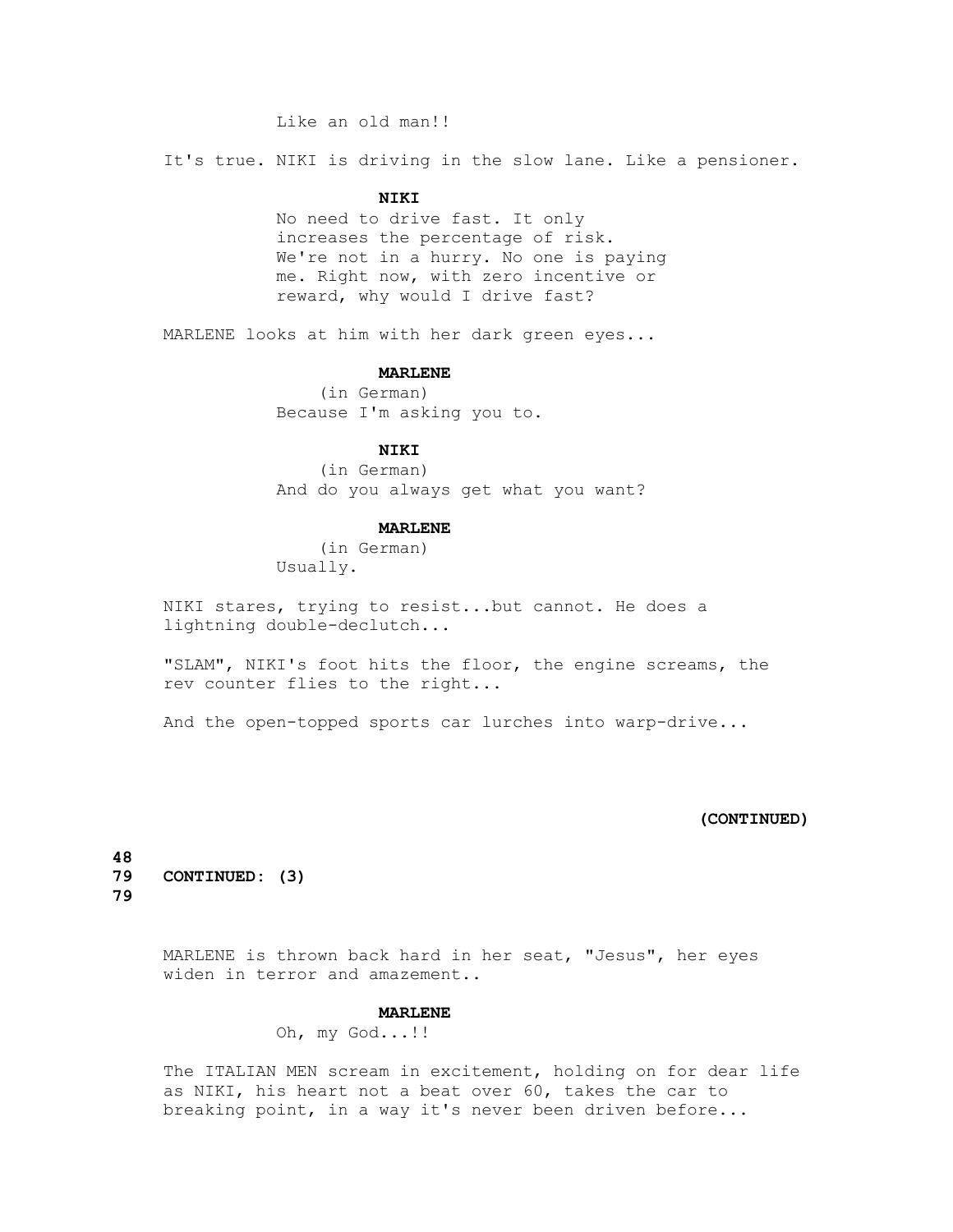NIKI overtakes everyone on the motorway, fearlessly weaving between cars at twice their speed..

We CLOSE on NIKI's eyes, remaining dead calm as his passengers scream all around him, as he accelerates through the other cars on the motorway...

His EYES remain calm, his WHEELS a blur of speed, and we...

 **MATCH CUT TO:**

# **80 EXT. USA GP - WATKINS GLEN - 5TH OCTOBER 1975 - TRACK - DAY 80**

 Calm EYES, and WHEELS moving in a blur of speed. We're in the middle of a Grand Prix, and NIKI is driving at the limit...

#### **CAPTION: "1975".**

 Ahead of him: a familiar sight. The back of JAMES HUNT's Hesketh..

### **81 EXT. PITS - DAY 81**

 MARLENE watches on TV in the pits as NIKI is engaged in an epic tussle with JAMES...

 Commentators note the improvement in JAMES's technique, maturity and performance. But then, "Puff", a plume of smoke comes out of JAMES's engine. The engine has blown...

 Immediately JAMES loses speed, and NIKI sails past, overtaking effortlessly. Taking the chequered flag.

 Television commentary in various languages tells us: NIKI LAUDA has become world champion...

### **82 EXT. FERRARI PITS/USA GP TRACK SIDE - DAY 82**

 NIKI's car pulls in, to be mobbed by jubilant MECHANICS as he gets out of his car, removing his helmet, embraced by a delighted LUCA DI MONTEZEMOLO...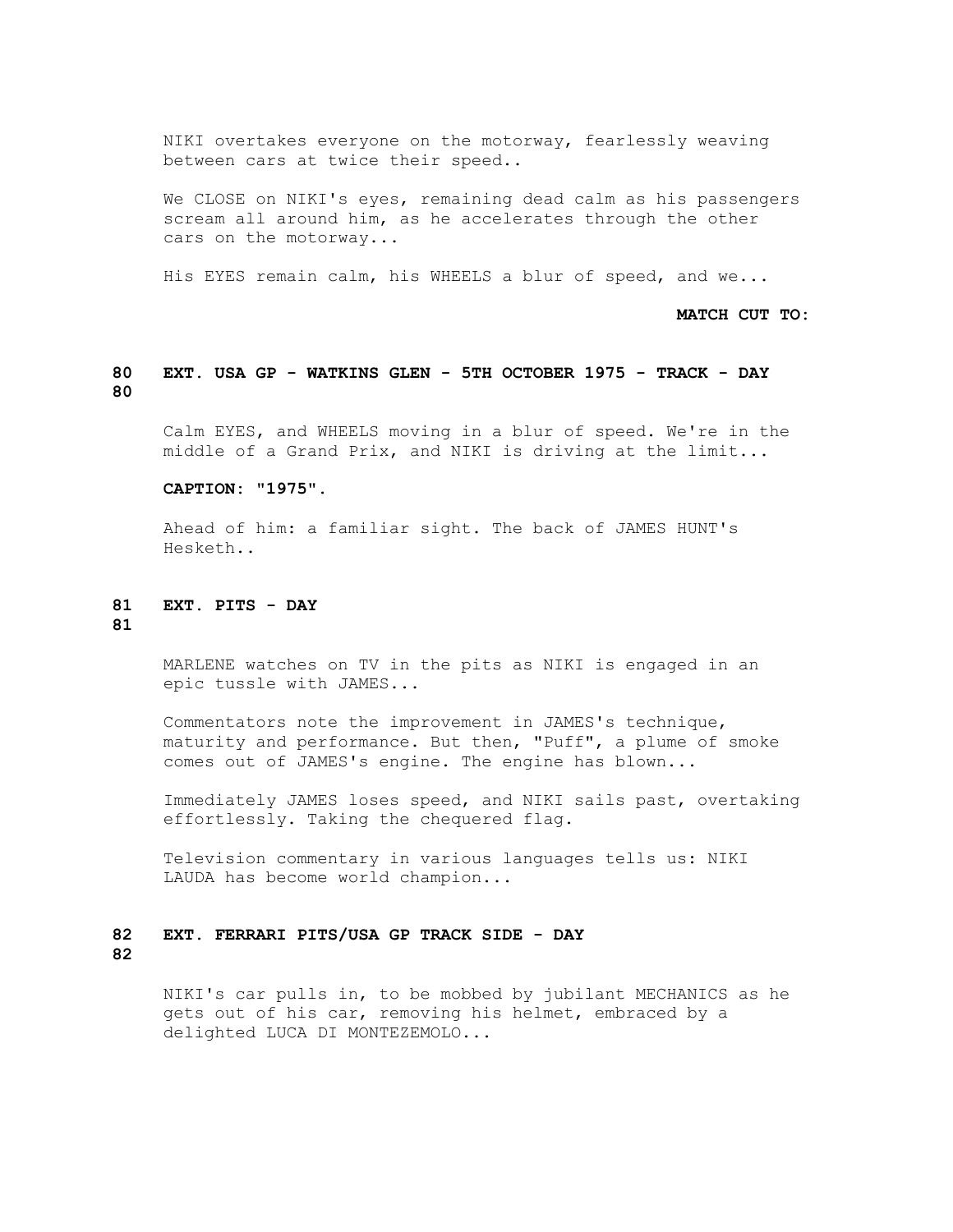# **49 82 CONTINUED: 82**

...then falling into a passionate kiss with MARLENE...

 Champion of the World, he is immediately swallowed up by REPORTERS who are demanding interviews in Italian, German, English...

### **83 EXT. USA GP/PADDOCK - DAY 83**

 An impromptu party in the paddock area. The victor's garland still round his neck, proudly holding the FIA World Champion trophy, his hair matted with champagne, NIKI passes through the crowds, accepting everyone's congratulations..

 He runs into JAMES, who's in bare feet as usual. MARLENE is pulled away to talk to someone else..

#### **JAMES**

Congratulations.

# **NIKI**

Thank you.

#### **JAMES**

Though with a car like that, the rest of us never stood a chance...

#### **NIKI**

 Maybe the fact the car is so good might have something to do with me.

#### **JAMES**

 You're still in a Ferrari. And I'm still in a Hesketh. On equal terms, the way it was in Formula 3, I'd beat you, and you know it.

# **NIKI**

 Never. You might get lucky and win one race. Maybe two. Because you're aggressive. But in the long run, over the course of a season, no chance.

#### **JAMES**

Why's that?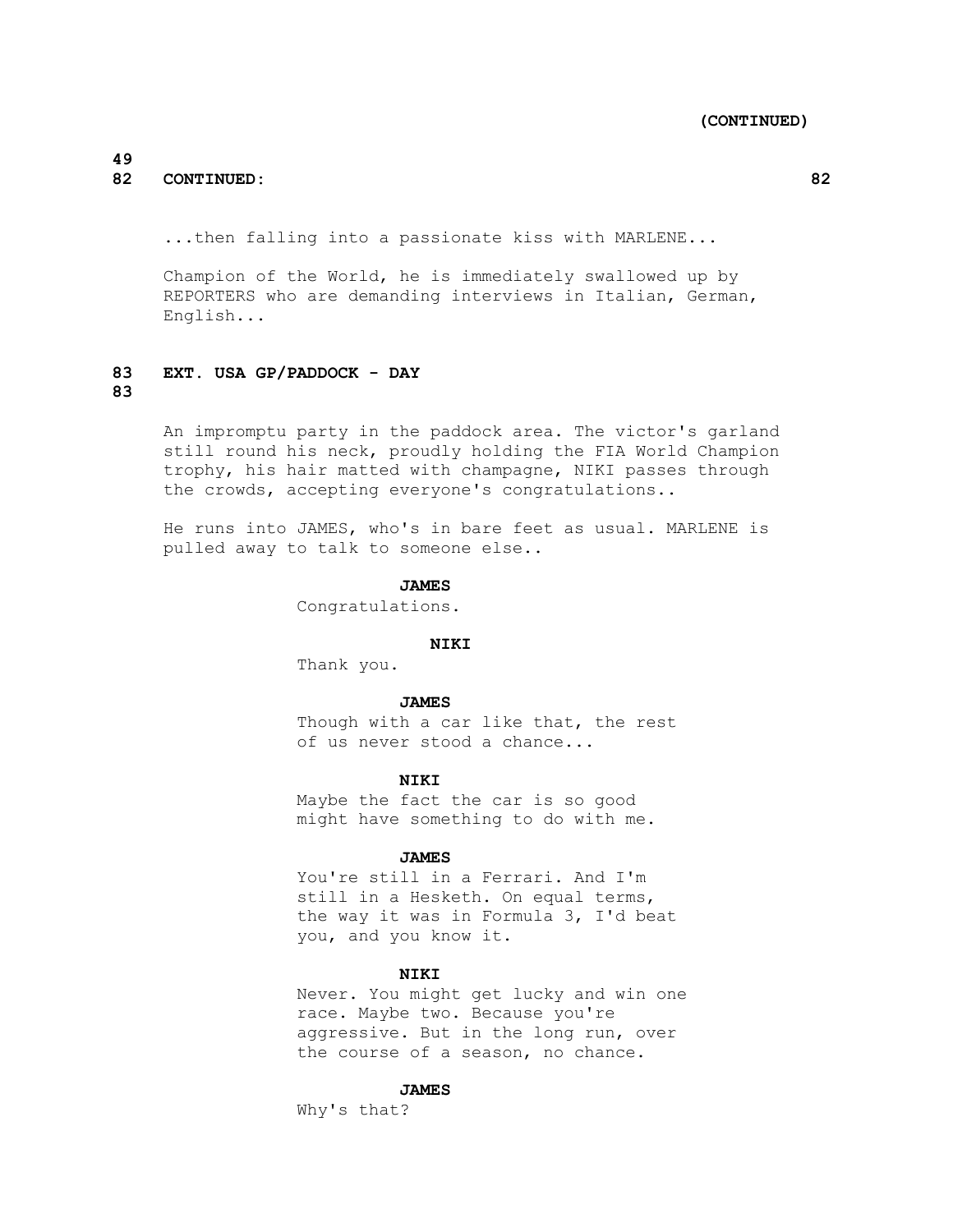# **NIKI**

 Because you're not serious. You're just a party guy. Which is why everyone likes you.

#### **JAMES**

 Now try saying that and tell me you're not jealous.

#### **(CONTINUED)**

**50 83 CONTINUED: 83**

## **NIKI**

 But all that affection, all those smiles is also a sign of their disrespect! They don't fear you. Whereas compare that to me...

# **JAMES**

Whom no one likes...

# **NIKI**

Right..

#### **JAMES**

Not even his own team-mates..

# **NIKI**

 Right! Because I'm relentless. I don't screw up. I go to bed early. I look after myself, look after my car. And then, soon as the race is finished, I go home. You should go home more often, too. I heard you got married.

# **JAMES**

I did.

 **NIKI**

So where is she?

#### **JAMES**

In New York. Working.

# **NIKI**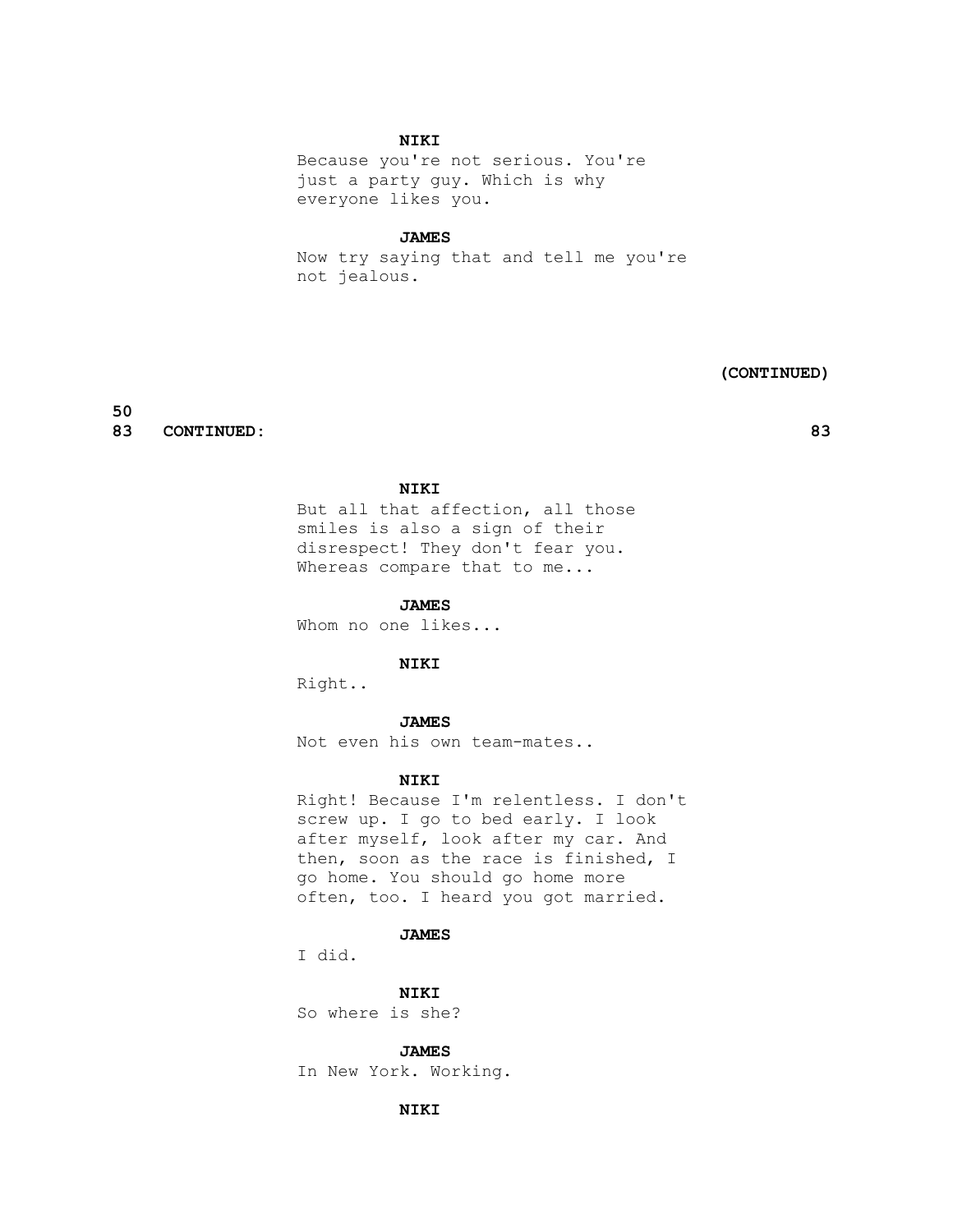You know I've never seen you with her, once...

NIKI turns to MARLENE, "Let's go"..

# **84 EXT. EASTON NESTON - DAY**

# **84**

 JAMES's Mini roars furiously up the long gravel driveway towards Easton Neston. Screeches to a halt.

 JAMES gets out of the car. Is greeted by staff, whom he uncharacteristically ignores, storming past...

#### **85 INT. EASTON NESTON - WORKSHOP - DAY**

**85**

 JAMES walks into the workshops where BUBBLES HORSLEY is busy doing something...

#### **(CONTINUED)**

#### **51 85 CONTINUED: 85**

#### **JAMES**

 Right, whatever it takes to beat Lauda, just say it, your word is my command. I'll do it. There are no lengths to which I will not go. And I mean it this time...

JAMES stops, noticing BUBBLES's expression...

### **JAMES**

What's the matter?

Then JAMES notices what BUBBLES is doing. He's packing.

 **JAMES**

What are you doing?

 Then JAMES notices the lack of activity in the workshops. None of the usual mechanics, or engineers..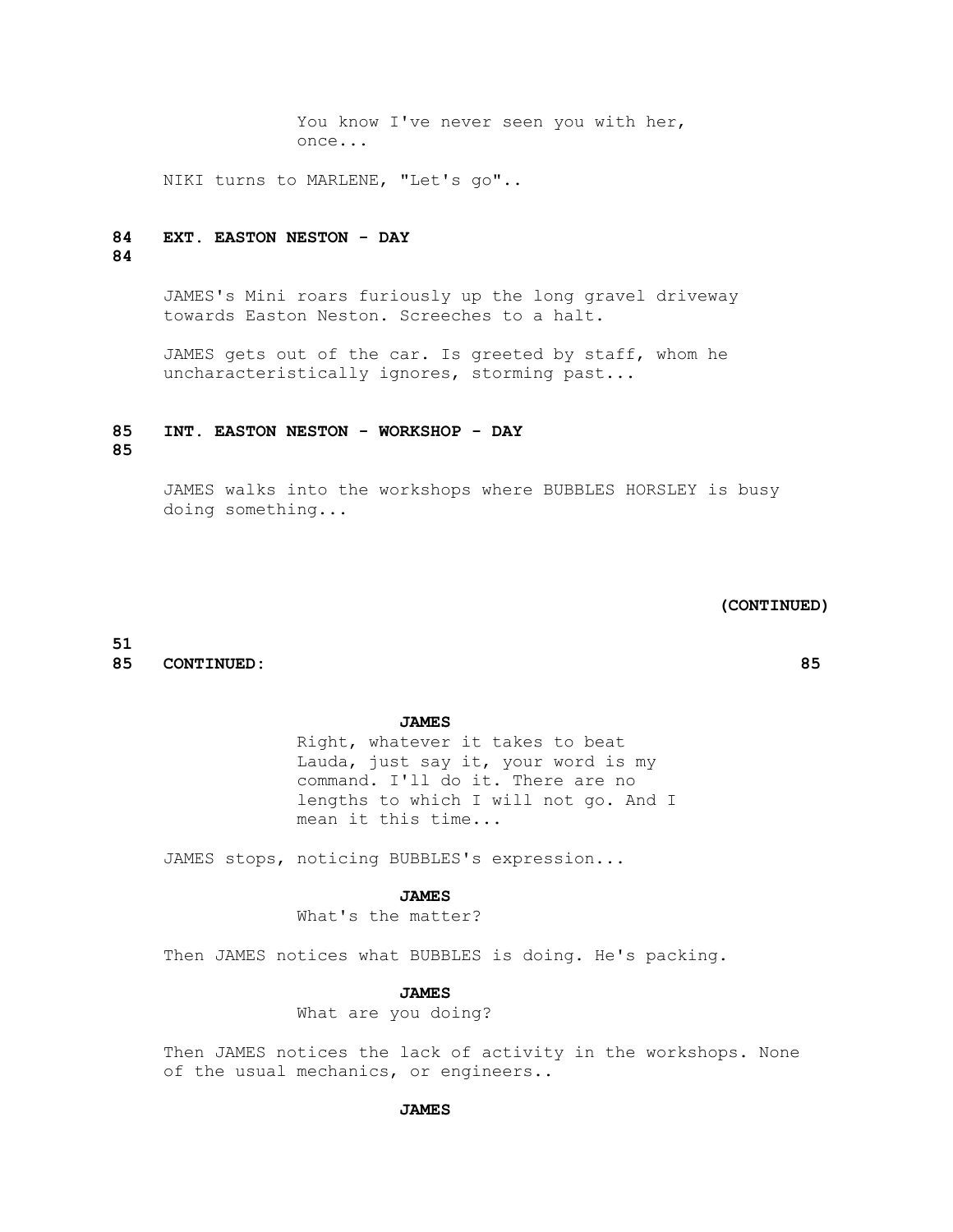### Where is everyone?

BUBBLES looks up. Unsure how to break it to him.

#### **86 INT. DRAWING-ROOM - EASTON NESTON - DAY**

## **86**

 An old drawing-room. The open fire roars. But HESKETH is uncharacteristically quiet. Defeated..

#### **HESKETH**

Do you know what the date is today?

#### **JAMES**

November 14th.

#### **HESKETH**

 Do you have any idea of the significance of that date?

## **JAMES**

 I'm assuming it refers to some animal you are allowed or no longer allowed to slaughter on your estate.

#### **HESKETH**

 Actually it's the deadline for securing sponsorship for the forthcoming Formula 1 season. (a beat) Which elapsed at midnight last night. And we didn't attract any.

 **(CONTINUED)**

**52 86 CONTINUED: 86**

#### **JAMES**

 So? We aren't looking for sponsorship. Condoms and cigarettes. Vulgar, right?

### **HESKETH**

 Right. Except we are. Or were. I've made something of a miscalculation. The economics. Formula 1. Reality thereof. Turns out not like the lower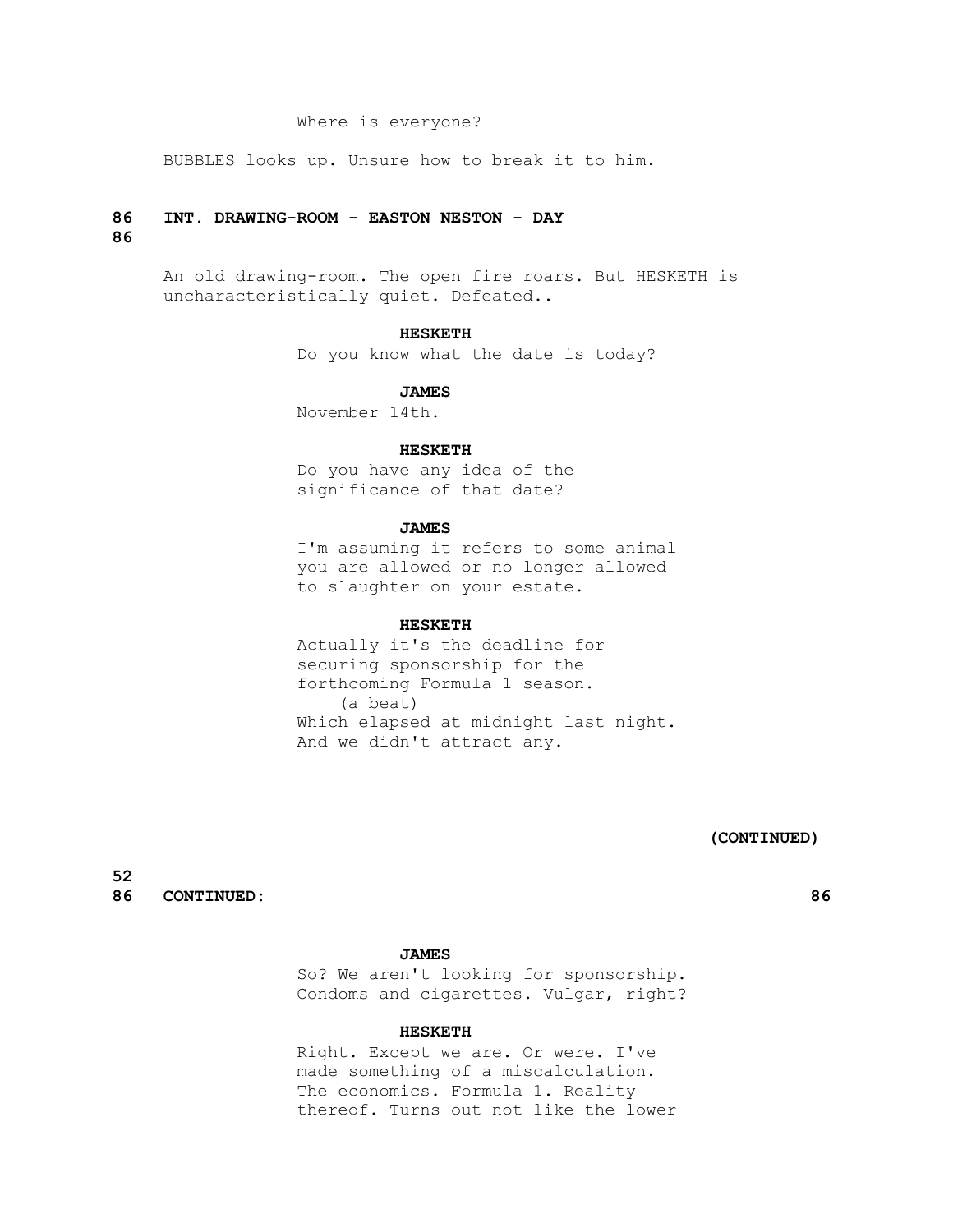divisions at all.

#### **JAMES**

What are you saying?

#### **HESKETH**

 I'm saying it's over, Superstar. The banks have stepped in. Read me the riot act. Started laying everyone off. Probably have to sell this place. Fun while it lasted, would do it all again and all that... (ashen) I daren't tell you the actual figures.

JAMES stares at a devastated HESKETH...

#### **JAMES**

Christ.

# **87 INT. JAMES'S FLAT - LONDON - NIGHT 87**

 JAMES is on the phone to his brother PETER, while playing Scale-electrix cars on a track alone, barefoot...

#### **JAMES**

 I need a drive, Pete. Need you to find me a drive. (listens) What does that mean? "My reputation precedes me?"

"Crash", the electric toy car crashes...

#### **JAMES**

 (listens) Really? Is that what they said? (a beat) Did they at least say a "Quick arsehole?" (listens) Bollocks to Lotus. Find me someone else. I'll go mad otherwise.

"Click", JAMES hangs up. SUZY walks in. Sees his mood..

 **(CONTINUED)**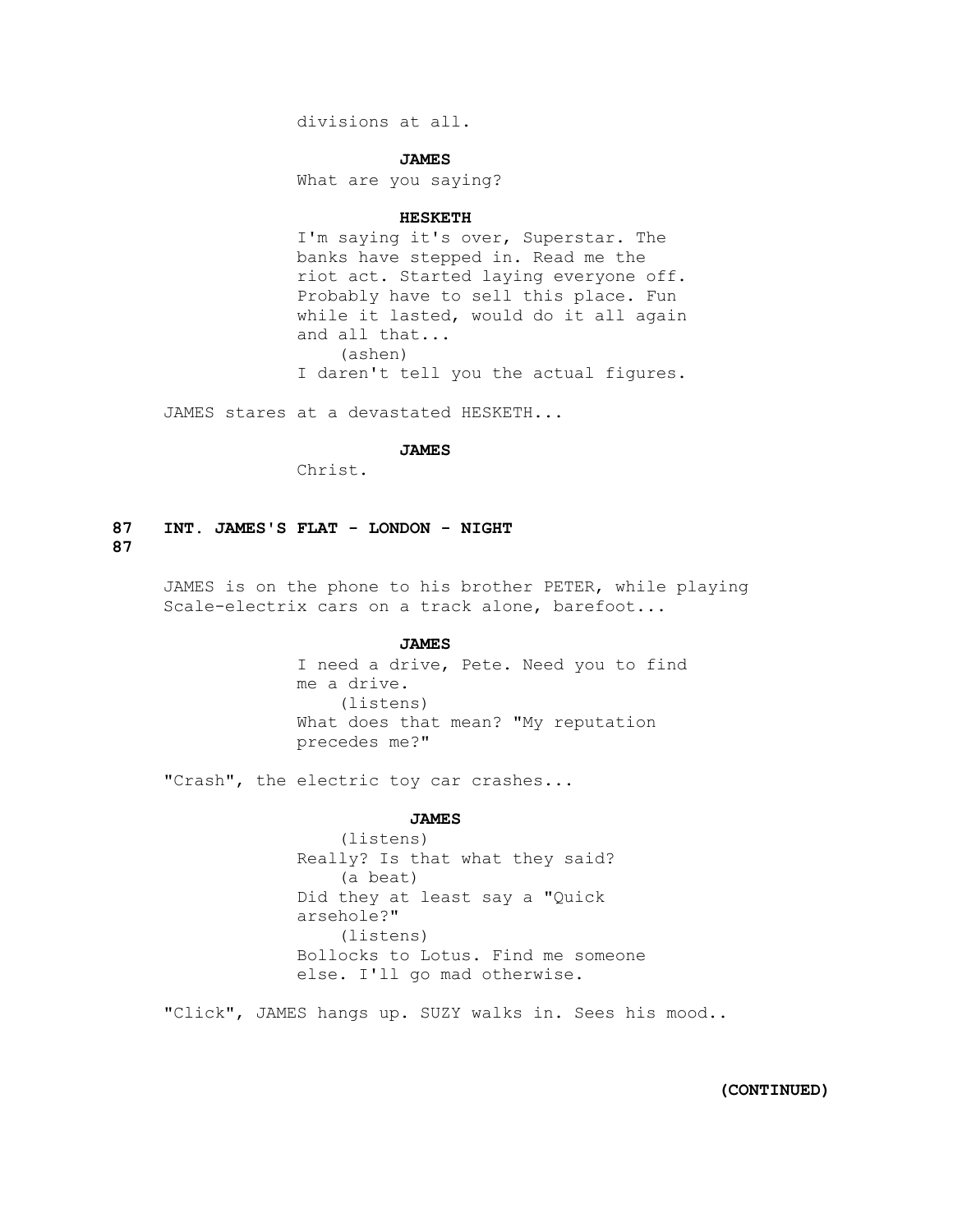**53 87 CONTINUED: 87**

#### **SUZY**

Don't worry. Something will turn up.

JAMES opens a bottle of Scotch, pours himself a drink...

 **SUZY**

 But I doubt that will help in the meantime.

JAMES knocks back the drink...

 **SUZY**

 Why don't we go away for the week-end? Before I leave again for New York?

JAMES carries on drinking..

 **SUZY**

 Talk to me, James. Don't make a stranger of me.

JAMES doesn't react...

**SUZY** 

I can't watch this.

SUZY picks up her coat, and bag..

#### **JAMES**

 What were you hoping for? A welladjusted knight in shining armour?

 **SUZY**

No danger of that....

# **JAMES**

Let me give you some advice.

### **SUZY**

I'm all ears...

# **JAMES**

 Don't go to men who are willing to kill themselves driving in circles looking for normality.

# **SUZY**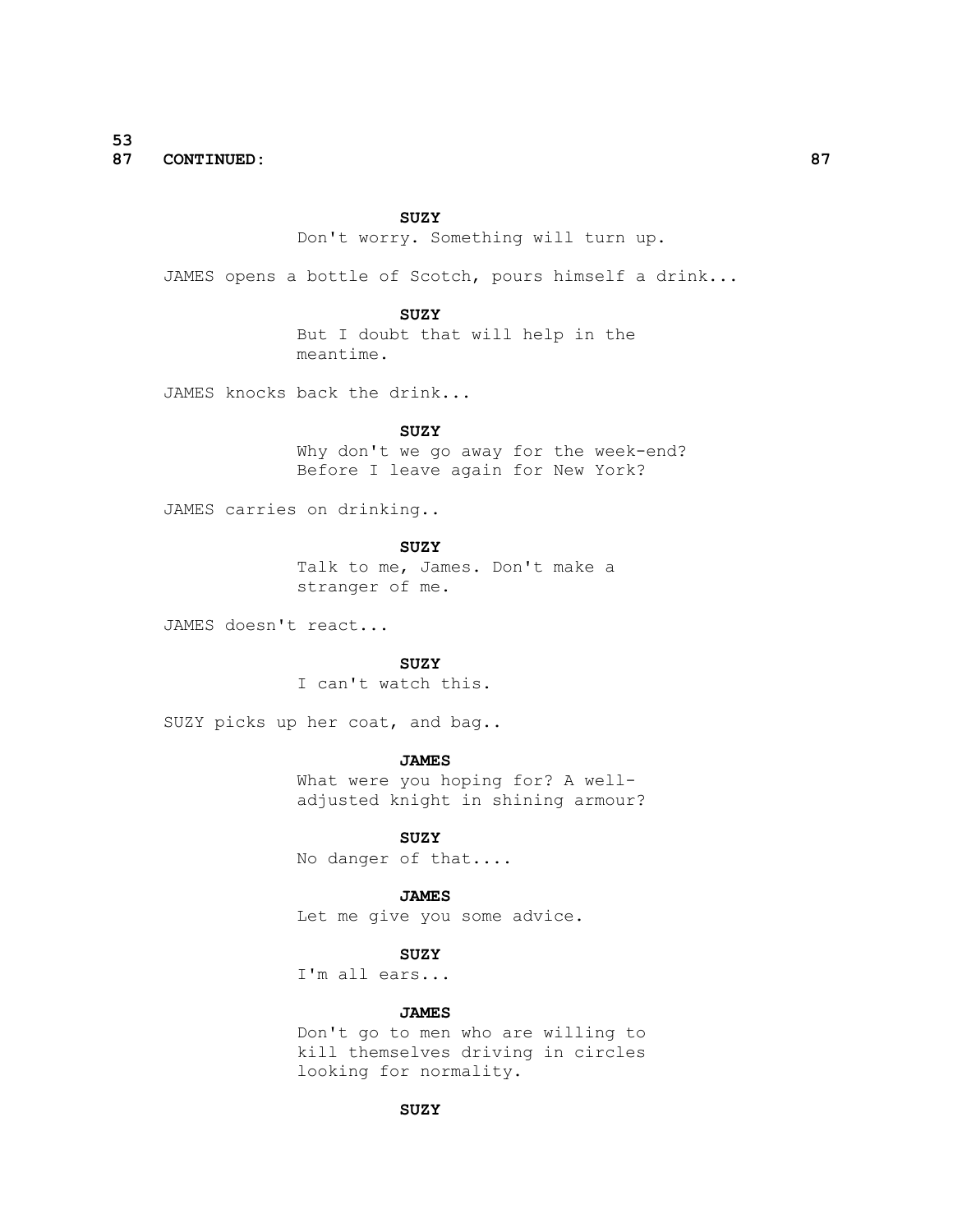# Well, I certainly didn't get that...

#### **JAMES**

 Should have gone for one of my brothers.

 **(CONTINUED)**

# **54**

**87** CONTINUED: (2) 87

# **SUZY**

 There goes that self-pity again. How striking it is -

# **JAMES**

What's that? Tell me..

# **SUZY**

 The gulf between appearance and reality. Look at you, all sunshine blonde beauty and smiles...yet the reality is...a frightened, immature, depressed, self-pitying child...

#### **JAMES**

 At least there's SOMETHING behind the facade.

# **SUZY**

With a nasty temper..

#### **JAMES**

 Fuck off to New York, dear. There must be a moisturizer or eye shadow somewhere that needs your vapid mush to flog it.

# **SUZY**

How quickly beauty can turn ugly.

# **JAMES**

Agreed. Repellent.

SUZY stares...and goes. JAMES carries on drinking.

# **88 OMITTED**

**88**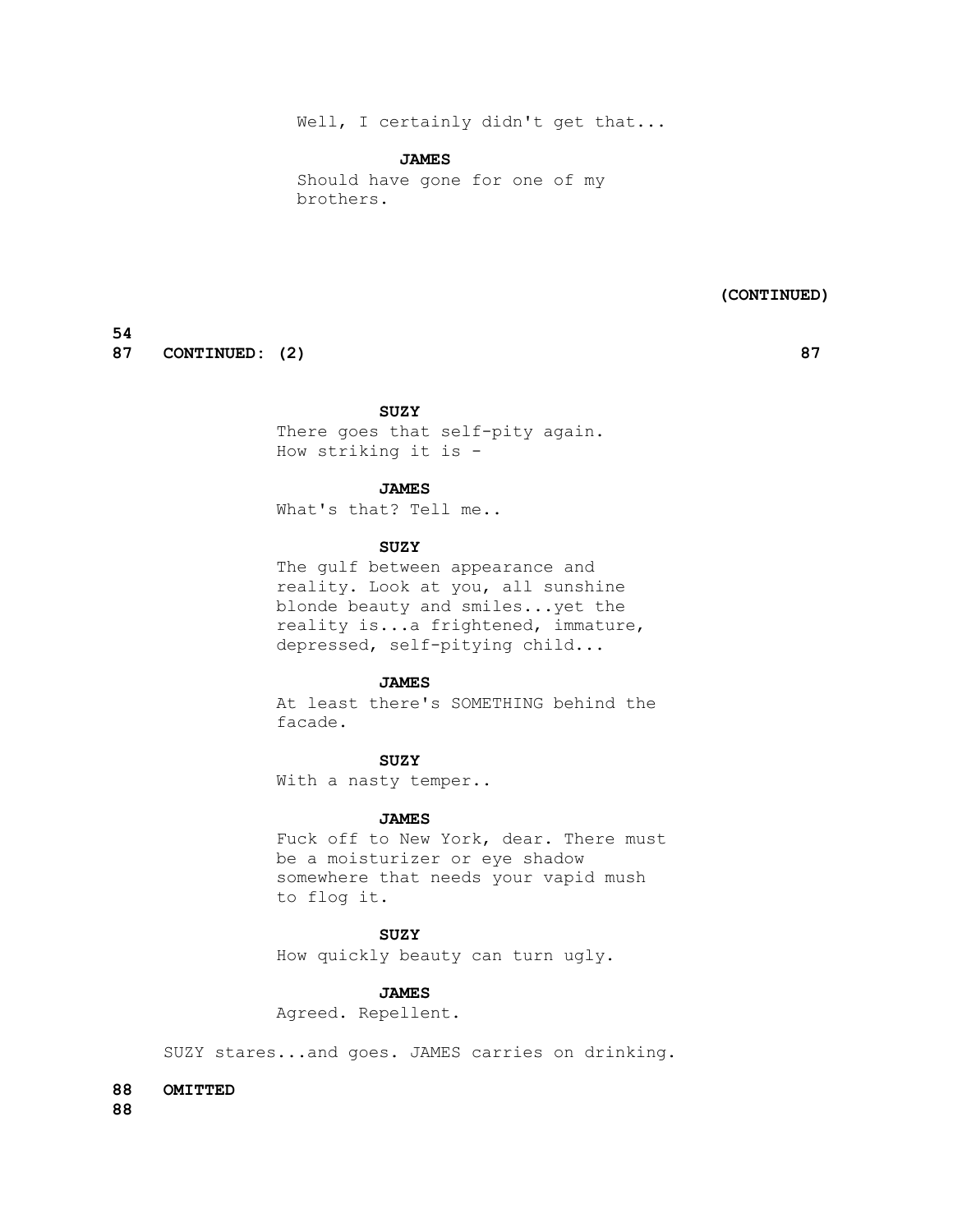**89 OMITTED** 

**89**

# **90 INT. JAMES'S FLAT - FOLLOWING MORNING**

**90**

 The following morning. The phone rings. Piercing the darkness. JAMES, clearly the worse for wear, is talking to his beloved budgies...

#### **JAMES**

Good girl...

 A surprising vulnerability, and childlike innocence about JAMES. He strokes the birds with real tenderness..

The phone continues ringing. JAMES picks it up...

 **(CONTINUED)**

**55 90 CONTINUED: 90**

# **JAMES (INTO PHONE)**

Hello?

 JAMES listens, then hears something on the phone that makes him sit up...

### **JAMES (INTO PHONE)**

Who? McLaren?

JAMES is waking rapidly now..

# **JAMES (INTO PHONE)**

 Just get me in a room with them, Pete. Say anything. Today? Yes, I can do today. (checks watch) I can be there in an hour.

JAMES starts scribbling down the address.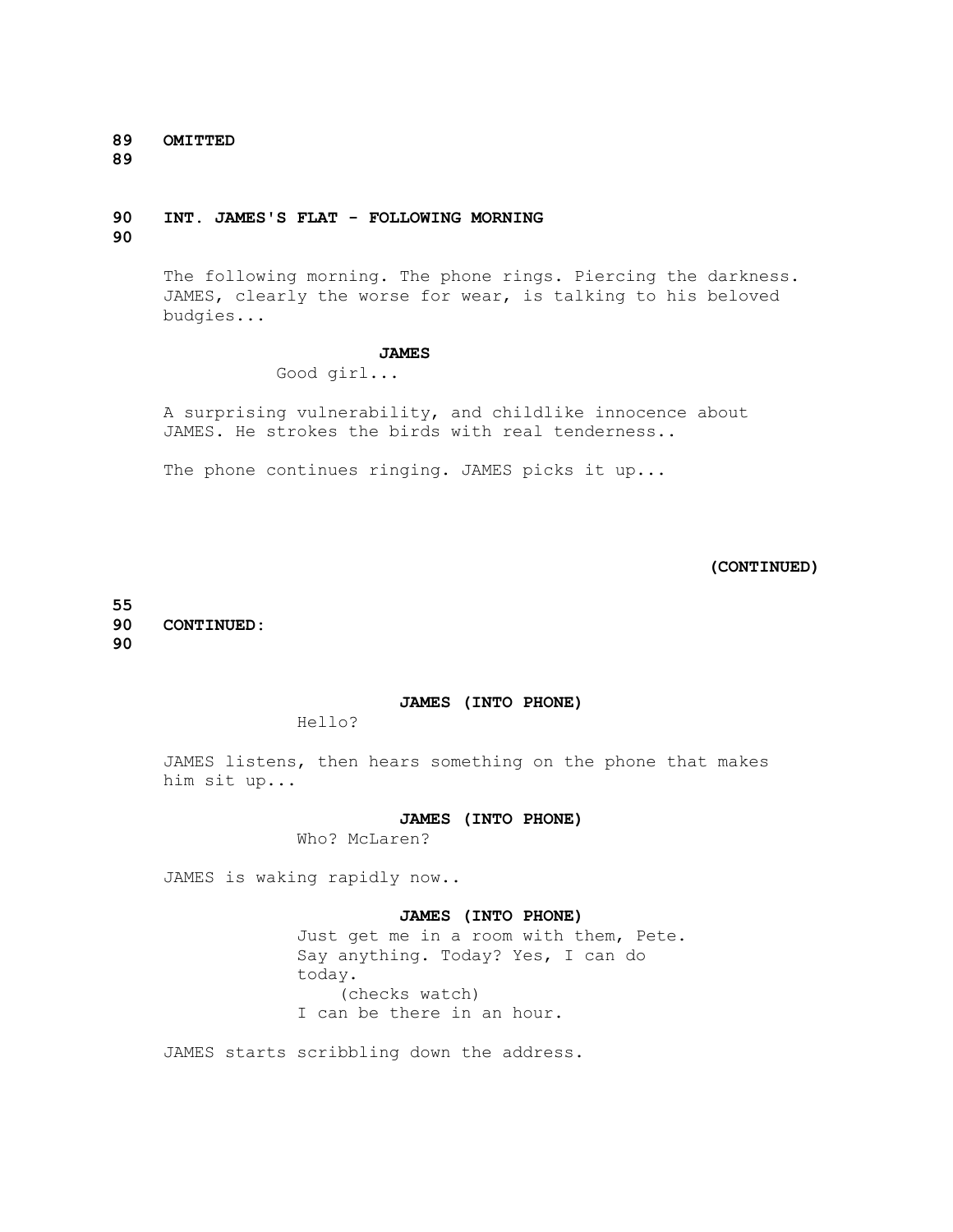# **91 EXT. MCLAREN HQ - TO ESTABLISH**

# **91**

The headquarters of McLaren Racing in Colnbrook, Bucks.

 A small, unassuming building on the Poyle Trading Estate. Bare brickwork surrounds a brash yellow facade, with the words `MCLAREN RACING' in large white letters.

# **92 INT. MCLAREN HQ - BOARDROOM - DAY**

# **92**

 A large boardroom. Team Director TEDDY MAYER (American, from Pennsylvania, short, lawyerly, 50's - hair turning grey) sits at the head of the table.

 Next to him is Aussie Marlboro spokesman JOHN HOGAN and McLaren Team Manager and chief mechanic ALASTAIR CALDWELL.

The atmosphere is tense, uncomfortable...

#### **MAYER**

 I'll come straight to the point. Our esteemed lead driver...

#### **CALDWELL**

Fitti-fucking-paldi..

#### **MAYER**

 Has ditched us for another team at the last minute..

#### **CALDWELL**

In November. Fucking outrageous.

 **(CONTINUED)**

**56 92 CONTINUED: 92**

#### **MAYER**

 And we need a replacement. Asap. Thankfully a few hands have already gone up. Good people...

### **CALDWELL**

Like Jackie Ickx.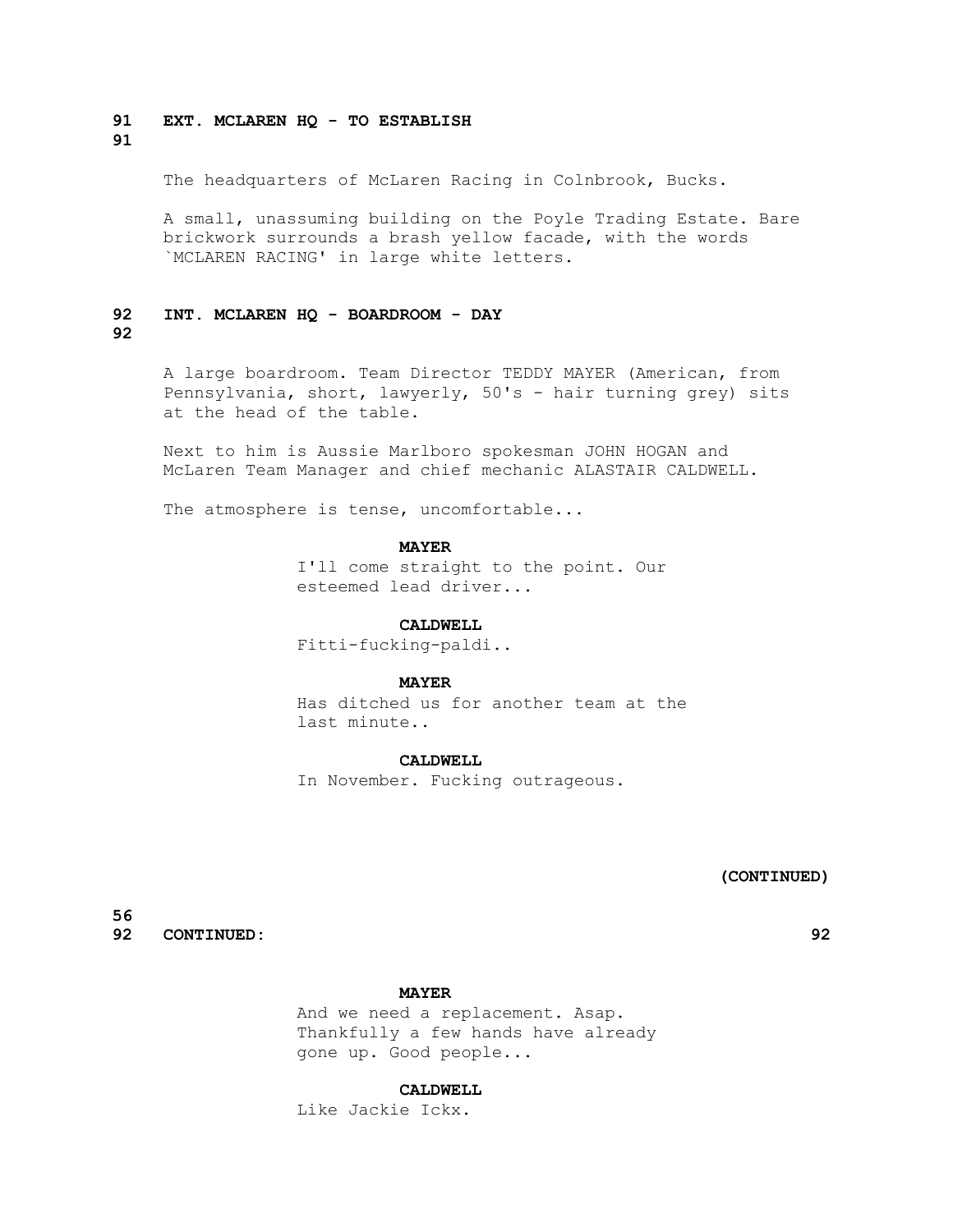# **JAMES**

I'm quicker than Jackie.

# **MAYER**

 But he's consistent, dependable. Sponsor friendly. He'll dress up nice. Say the right things.

#### **JAMES**

 What do you want? A driver or a brushes salesman?

#### **MAYER**

We want to be successful.

#### **JAMES**

 So do I. But I measure that in podium finishes and beating Niki Lauda not being a show pony for sponsors.

# **MAYER**

 I've heard about this thing with Lauda.

#### **CALDWELL**

 (rolls eyes) Everyone has..

#### **MAYER**

 You really think you can beat him? He's World Champion.

#### **JAMES**

I beat him in Formula 3.

#### **CALDWELL**

 This season alone he's had eight podiums, five wins, you've had what?

# **HOGAN**

One.

#### **JAMES**

 Only because I've been in the wrong car. I beat him when the playing field was level. I'd beat him again in a McLaren.

 **(MORE)**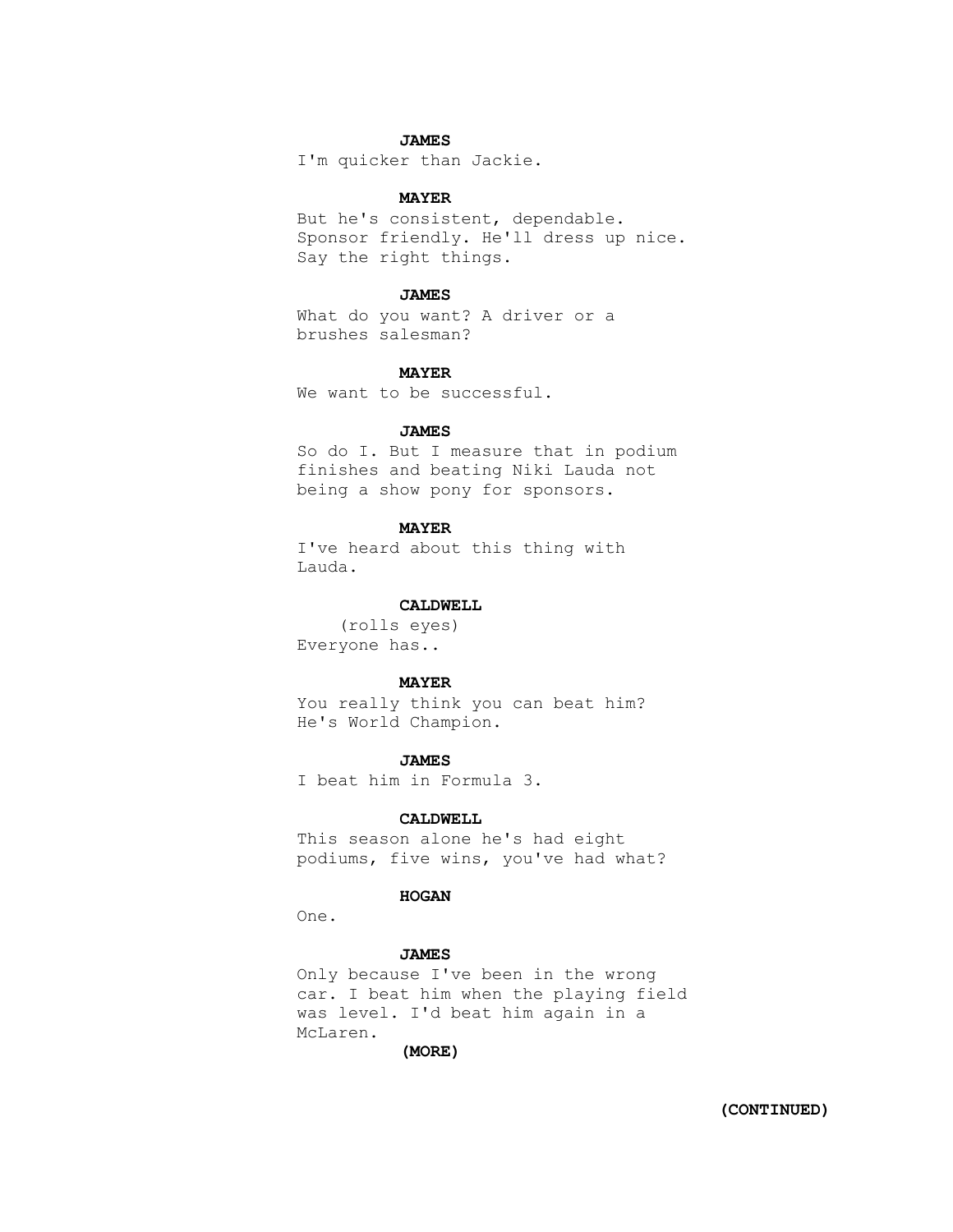**57 92 CONTINUED: (2) 92**

> JAMES (contíd) It's the only car out there as good as the Ferrari. Which is why I'm here, begging.

JAMES stares imploringly..

#### **JAMES**

 I'll do whatever you ask. Even put on a suit, talk to sponsors and say the right thing. I promise. (a beat) Just give me the drive...

CALDWELL, HOGAN and MAYER look at one another...

**93 OMITTED** 

**93**

**94 OMITTED** 

**94**

- **95 OMITTED**
- **95**
- **96 OMITTED**
- **96**

**97 OMITTED 97**

# **98 EXT. SOUTH AFRICA GRAND PRIX - KYALAMI - 6TH MARCH 1976- DAY 98**

 Various shots, to establish. South Africa in the apartheid era. We notice black race FANS unable to get into the track..

# **CAPTION: "THE 1976 FORMULA 1 SEASON"**

### **COMMENTATOR**

 ...welcome to the Kyalami Racetrack where the big news is..

**99 EXT. SOUTH AFRICA - KYALAMI RACE TRACK - DAY 99**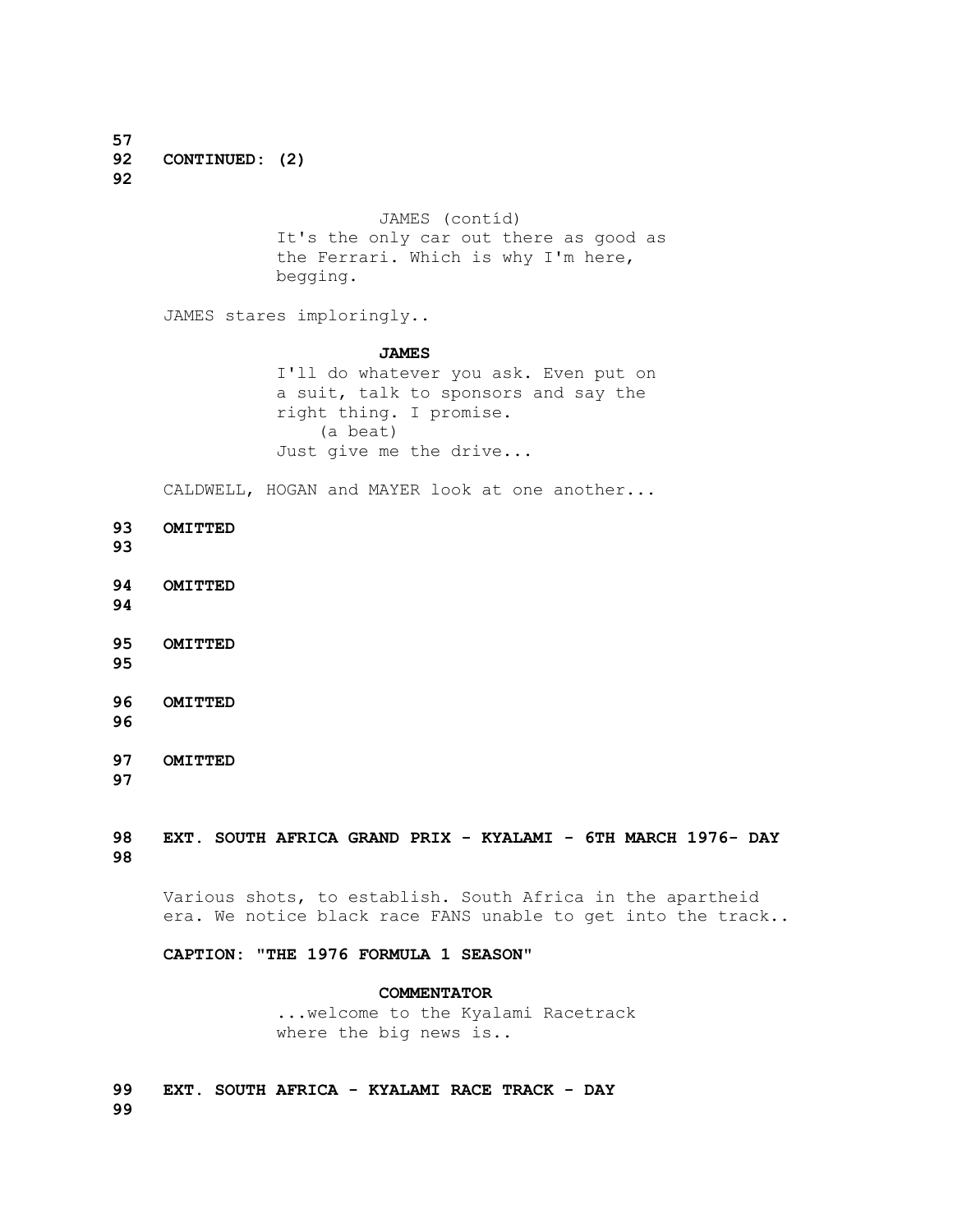Crowds flood to the spectator stands. The pit lane stretches into the distance, filled with cars, drivers and mechanics...

## **COMMENTATOR**

 ...that Britain's James Hunt in his first race for Mclaren has qualified fastest, beating Niki Lauda's Ferrari to pole by two hundredths of a second. In the crowds to watch the race none other than movie stars Richard Burton and Liz Taylor...

 We pick out RICHARD BURTON and LIZ TAYLOR waving to screaming  **FANS.**

**58**

#### **100 EXT. STARTING GRID - KYALAMI - DAY 100**

 NIKI and JAMES's cars lined up in positions 1 and 2 on the starting grid. JAMES proudly indicates to NIKI...

#### **JAMES**

New car.

#### **NIKI**

I noticed.

#### **JAMES**

Pole position.

 **NIKI**

I noticed that, too.

# **JAMES**

 Level playing field now, my ratty little friend.

#### **NIKI**

 Let's see where we are at the end of lap one.

NIKI calls after JAMES as he walks to his car...

### **NIKI**

 Let's see where we are in six races time!!

JAMES turns, makes a ratty face at NIKI. Protruding teeth.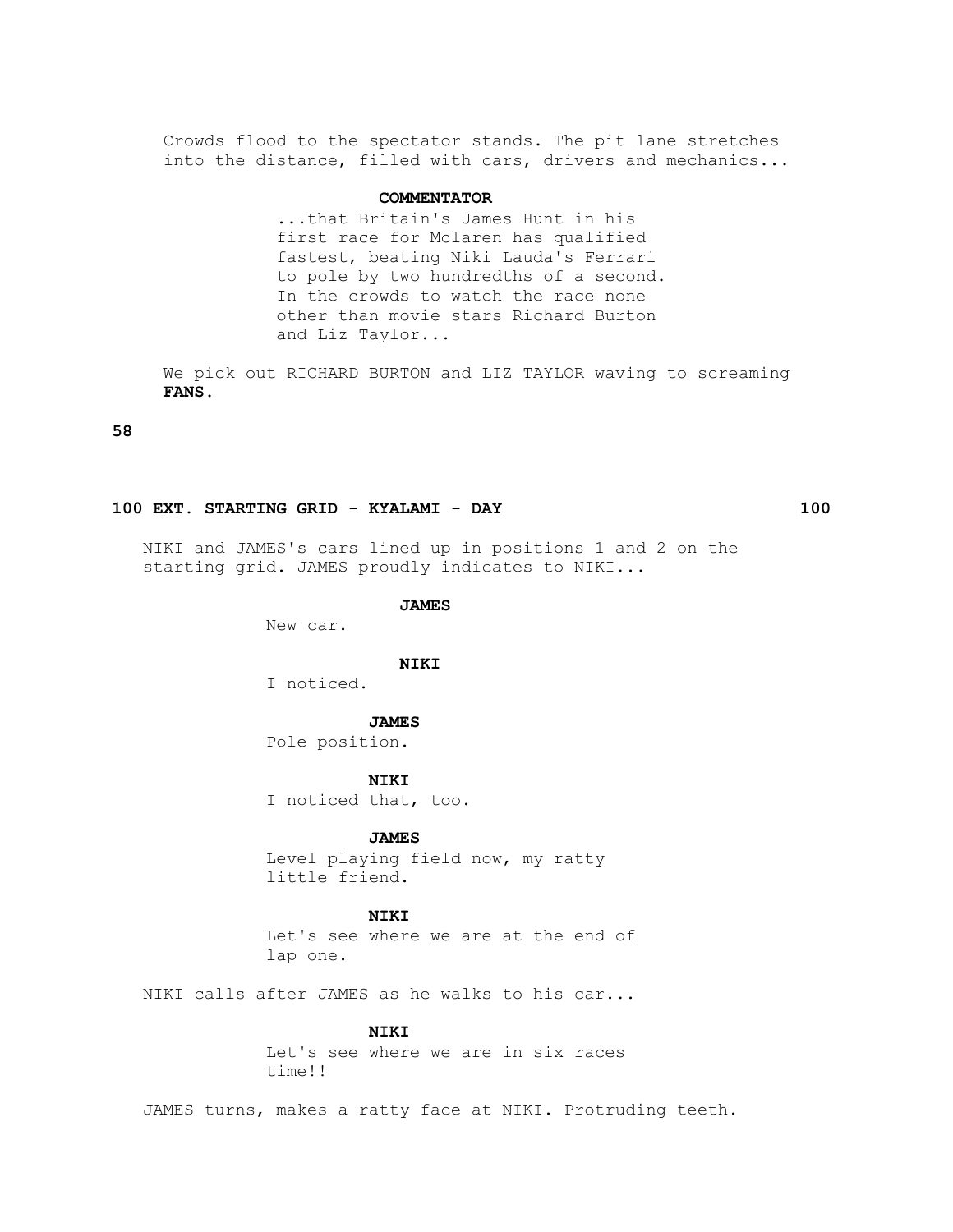# **101 EXT. VIP GRANDSTAND - DAY 101**

 RICHARD BURTON and LIZ TAYLOR are shown into the VIP area of the paddock. They take their seats.

# **LIZ TAYLOR**

 (bored already) Will this take very long?

 An OFFICIAL introduces BURTON to various people - among them  **SUZY HUNT...**

# **OFFICIAL**

 Richard Burton...Suzy Miller, also known as Mrs. James Hunt.

#### **BURTON**

Who?

There it is. The deep, dark, sonorous Welsh baritone voice...scarred by alcohol and cigarettes...

# **(CONTINUED)**

**59 101 CONTINUED: 101**

**SUZY** 

James Hunt. One of the racers.

# **BURTON**

 Forgive me. Richard. (extending hand) Also known as Mr. Elizabeth Taylor.

He indicates LIZ who is deeply bored..

# **LIZ TAYLOR**

 What does a girl have to do to get a drink around here?

 SUZY smiles. Their eyes meet. And no eyes are more beautiful than SUZY's. An immediate connection between them.

Their hands hold a fraction too long as they shake...

#### **102 OMITTED 102**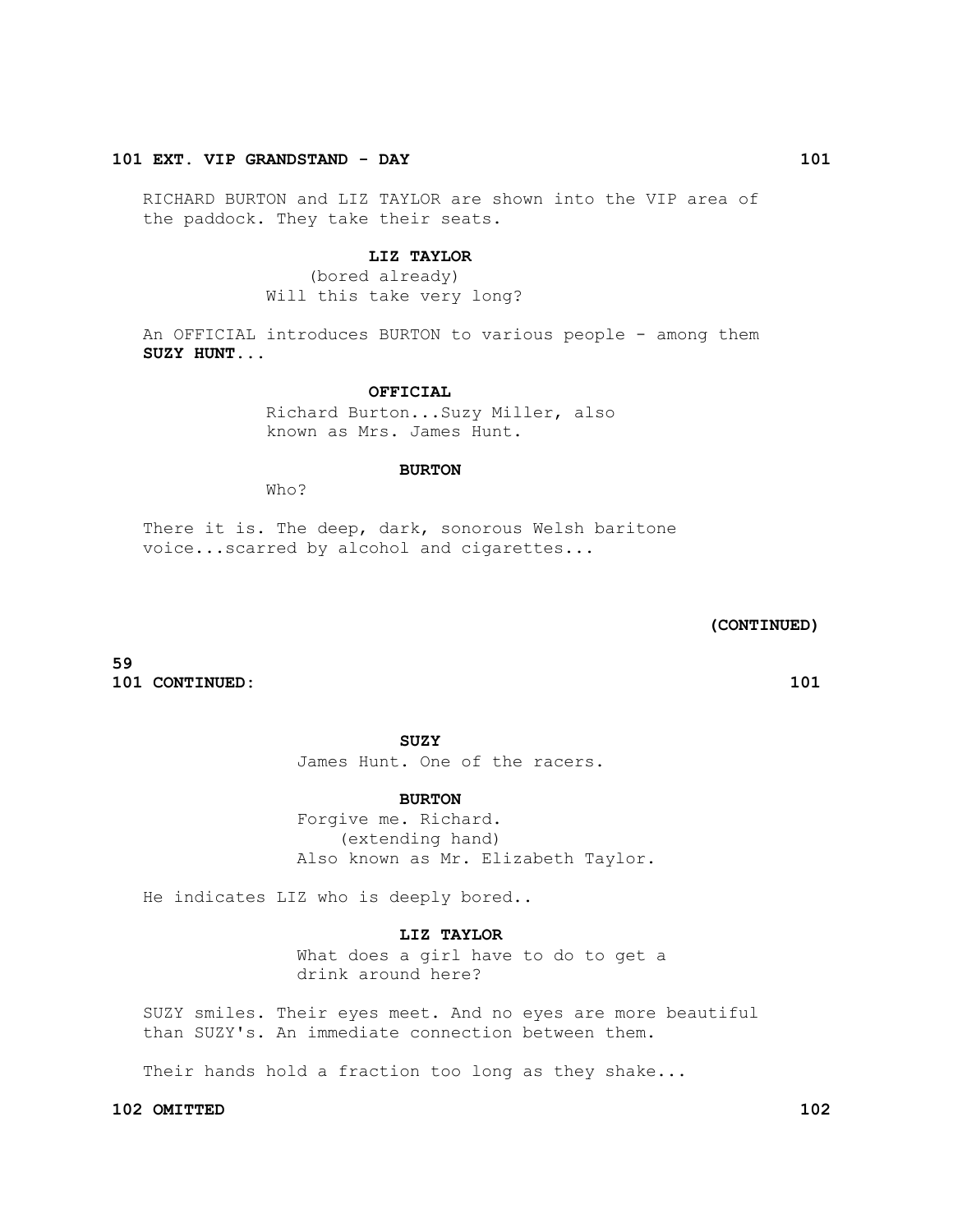#### **104 EXT. RACE TRACK - DAY 104**

 NIKI's car roars past the finishing line first. JAMES closely behind...

 **CAPTION: "SOUTH AFRICA. LAUDA WINS. HUNT SECOND."**

**104AEXT. PODIUM - KYALAMI - DAY 104A**

JAMES and NIKI are on the podium together...

#### **JAMES**

 My car wasn't right today. Next time I'll have you..

#### **NIKI**

Yeah, yeah...

| 105 OMITTED | 105 |
|-------------|-----|
| 106 OMITTED | 106 |
| 107 OMITTED | 107 |

**108 EXT. SPANISH GRAND PRIX - JARAMA, 2ND MAY 1976- DAY 108**

JAMES's car takes the chequered flag, finishing first!!!

**60**

# **108AINT/EXT. MCLAREN PITS 108A**

 In the pits: TEDDY MAYER, ALASTAIR CALDWELL and JOHN HOGAN leap to their feet in delight. Punching the air. Victory..

 **CAPTION: "RACE 3. SPAIN. HUNT WINS..."**

# **108BEXT. SPANISH GRAND PRIX PODIUM/ PITLANE 108B**

Afterwards: JAMES and NIKI are on the podium together...

 **JAMES**

What did I tell you? Car fixed. Equal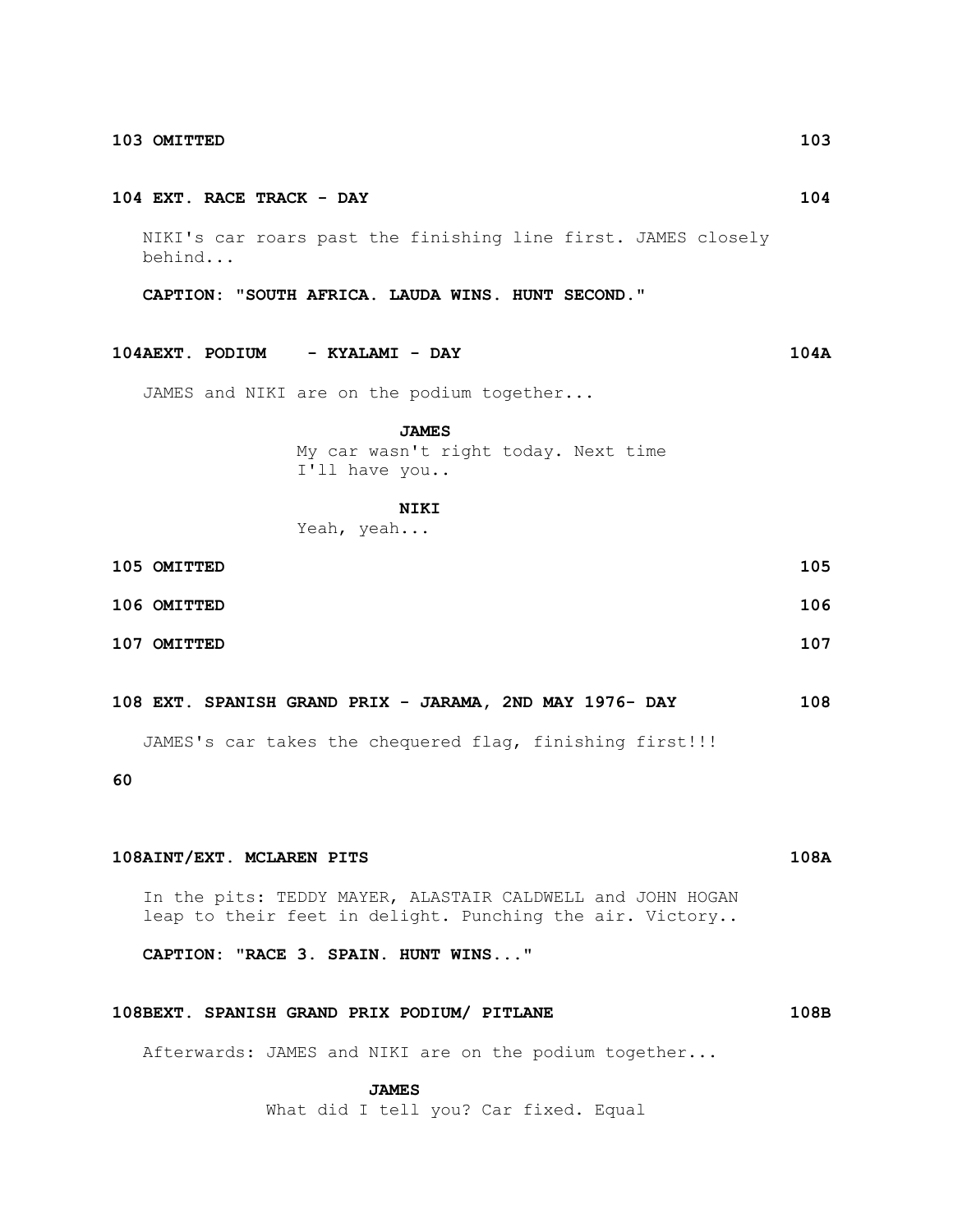terms. You'd better get used to this.

JAMES walks off, to celebrate with the McLaren team...

NIKI stares darkly - threatened - watching JAMES go..

 ...then goes to talk to LUCA DE MONTEZEMOLO and the FERRARI team.

 **CAPTION: "...BUT IS THEN DISQUALIFIED".**

#### **109 EXT. SPANISH GP PADDOCK/ PARC FERME- DAY 109**

 A huge furore as several OFFICIALS and FERRARI TEAM MEMBERS, and TV CREWS surround JAMES's car...

 Raised voices debating the width of the car, HUNT furious, people almost coming to blows...

#### **OFFICIAL**

The car is too wide..

#### **JAMES**

Five eighths of an inch..!

### **OFFICIAL**

 Which makes it illegal! If you want to compete, you have to change it.

#### **JAMES**

 What? You can't just `change it'. That means rebuilding the car. Who lodged the complaint? It was Ferrari, wasn't it?

 The two rival PIT CREWS, (McLaren and Ferrari), scream abuse at one another in Italian and English - a highly charged and explosive atmosphere....

 **CAPTION: "LAUDA GETS MAXIMUM POINTS"**

# **(CONTINUED)**

# **61 109 CONTINUED: 109**

NIKI watches from the inside of the FERRARI TRAILER.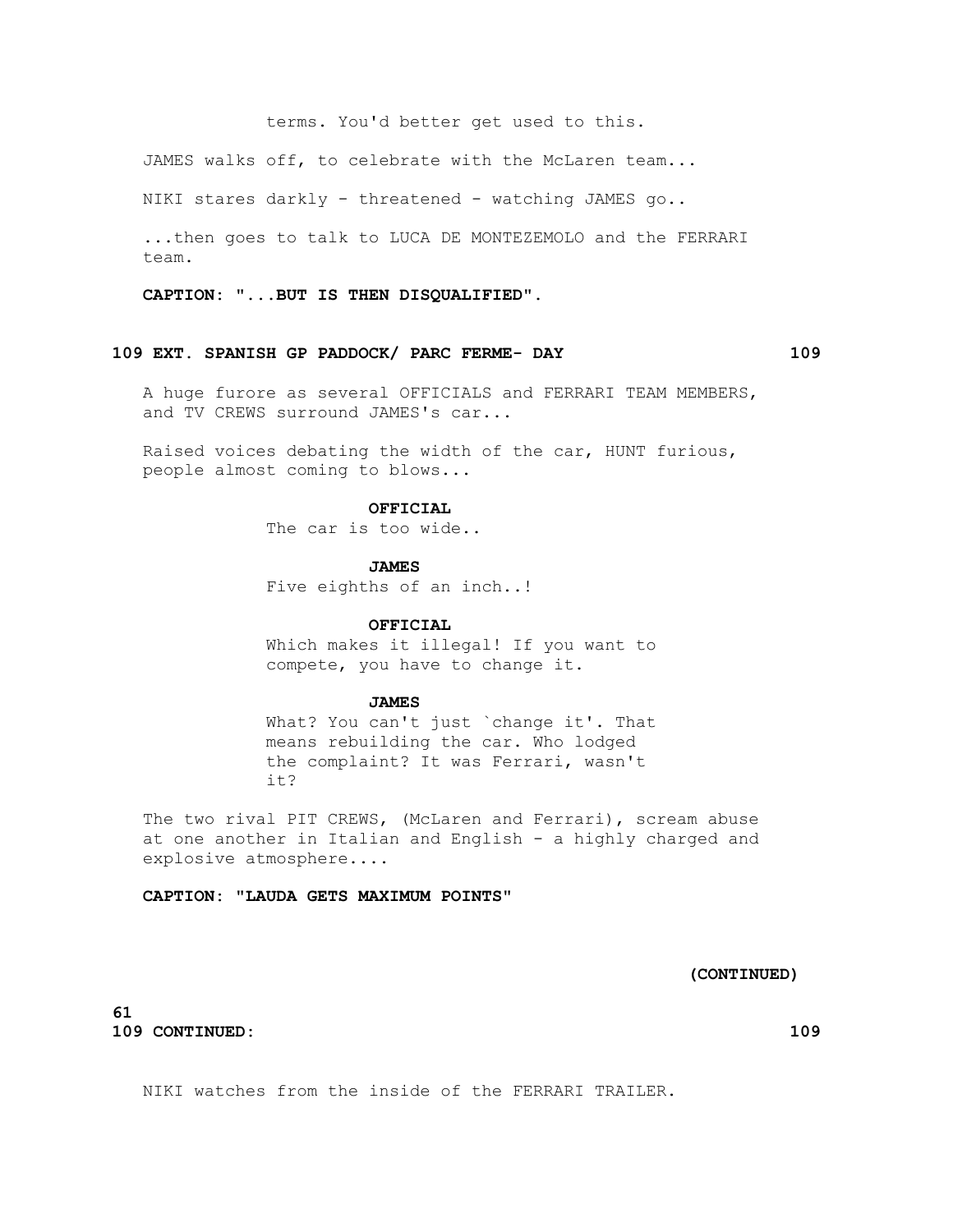# **110 INT. MCLAREN WORKSHOP - NIGHT 110**

 The McLaren MECHANICS, supervised by Alastair Caldwell, are making adjustments to the car to make it `legal'..

#### **MAYER**

... we have to move the wing forward. To make it legal...

#### **CALDWELL**

 But that'll have a knock-on effect on the oil coolers..

 JAMES watches - already fearing the worst - as the car is stripped down, effectively being rebuilt...

# **111 OMITTED 111 OMITTED** 111

### **111AEXT. WATKINS GLEN 1976 - DAY 111A**

 "BANG", JAMES's car shudders violently, the wheels shake as the drive shaft snaps...

 **CAPTION: "RACE 4. LAUDA WINS. HUNT RETIRES."**

### **111BEXT. MONACO GRAND PRIX 1976- DAY 111B**

 "BOOM", a loud explosion. A thick plume of black smoke billows from the engine...

# **JAMES**

No! No! No!

 **CAPTION: "RACE 5. LAUDA WINS AGAIN. HUNT RETIRES."**

# **111CEXT. BELGIUM GP 1976 - ZOLDER - DAY 111C**

 "CRASH" - JAMES spins out...and a tyre bounces along the track...JAMES's car has crashed into a wall...

#### **JAMES**

I can't stand it...

The tyre continues bouncing, people diving out of it's path, before the tyre finally smashes into a hot-dog stand...

 **CAPTION: "RACE 6. LAUDA WINS AGAIN. HUNT RETIRES."**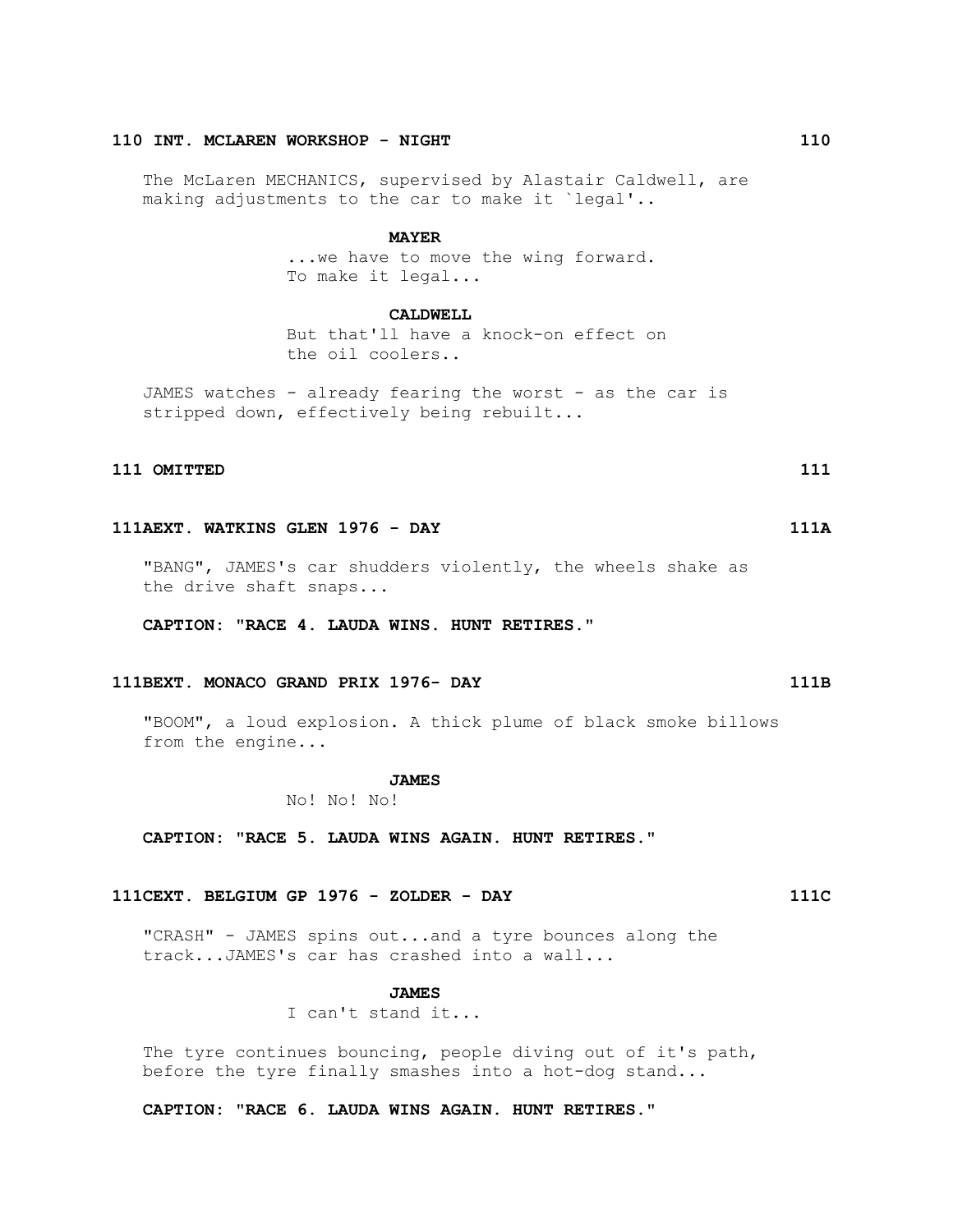**(CONTINUED)**

**62 111CCONTINUED: 111C**

#### **112 OMITTED 112** 112

#### **113 EXT. BELGIUM GRAND PRIX - ZOLDER - PITLANE - DAY 113**

 JAMES storms back into the pits, screaming at MAYER, CALDWELL and the MECHANICS...

 **JAMES**

 What's happened? What have you DONE?? The car's evil! It's undriveable..!

# **CAPTION: "LAUDA 56 POINTS, HUNT 6"**

### **113AINT. PADDOCK/PRESS TENT - DAY 113A**

 Later: the victorious NIKI, wearing the garland, is all smiles, giving `winner' interviews, surrounded by MARLENE and a delighted LUCA DI MONTEZEMOLO.

 JAMES is also giving interviews, but in a total fury. Vibrating with anger. Still complaining about the disqualification. Complaining about a conspiracy. Complaining.

 NIKI finishes talking to JOURNALISTS, and walks off, through crowds, and bumps into JAMES..

#### **NIKI**

 So...six races in. How's it going so far?

# **JAMES**

 Fine! Just got a little problem with a bad loser rat and his team of Italian saboteurs who've destroyed my car.

 **NIKI**

What are you talking about?

#### **JAMES**

I won that race in Spain. And you know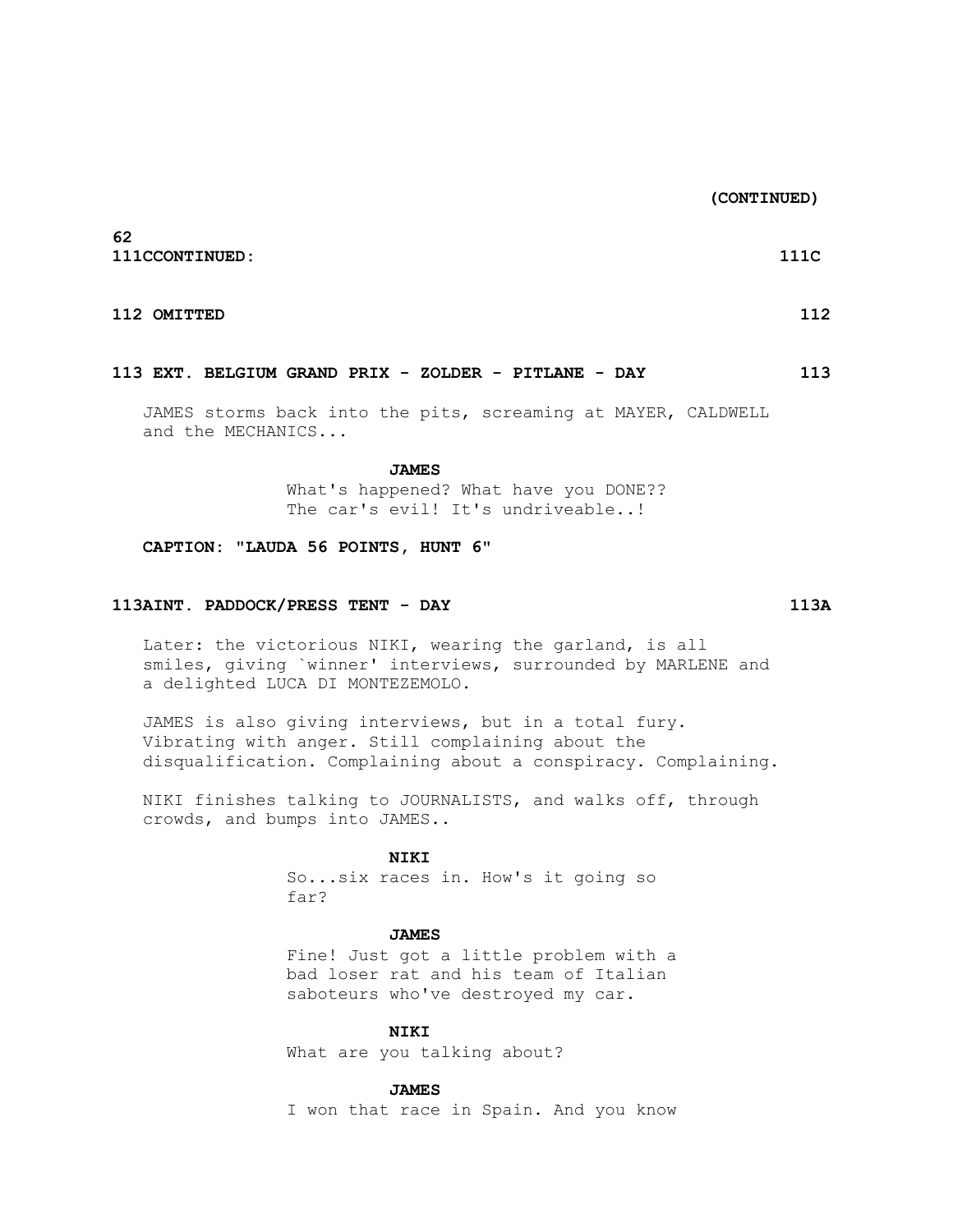it.

#### **NIKI**

In an illegal car.

#### **JAMES**

 The aerofoil was five eighths of an inch too long!! Something that doesn't have the slightest effect on car speed. You complained. Now we've had to totally rebuild the car and it's become a monster.

 **(CONTINUED)**

**63 113ACONTINUED: 113A**

# **NIKI**

At least it's a LEGAL monster.

#### **JAMES**

 A car that was beating you week in week out, so you have to resort to this. Cheating.

## **NIKI**

 He drives in an illegal car and he calls ME the cheat? Let me tell you: two weeks before that race in Spain, we put 20-inch rims on the rear wheels. We get an extra half second speed on each lap!! But the Old Man tells me we can't use those rims, they make the car too wide. Against the rules. So we go back to 19-inch rims making the car slower again. Rules are rules. For all of us. You're just a bad loser who can't accept that. (tapping head, to MARLENE) Komm, he's crazy. Sick in the head.

NIKI turns to MARLENE, speaks in German...

#### **NIKI**

 Den Trottel lassen wir alleine.. (Let's go. Leave this jerk alone.)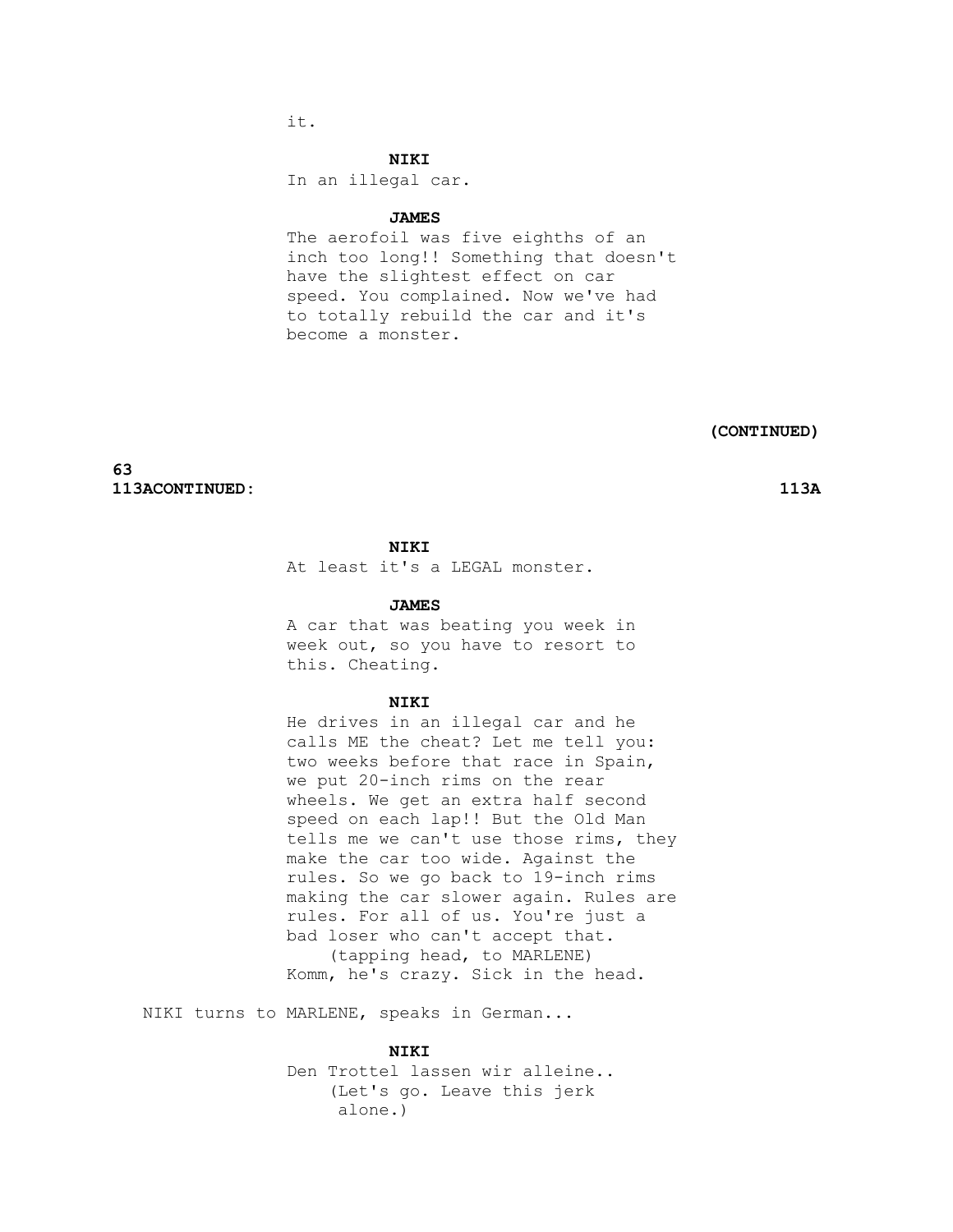NIKI and MARLENE go. JAMES is left staring. Not understanding.

# **114 INT/EXT. ZOLDER PADDOCK/ MCLAREN TRUCK - DAY 114**

 JAMES walks into the crowded MCLAREN pits. Sees TEDDY MAYER and ALASTAIR CALDWELL...

# **JAMES**

 Is there something I should know about Suzy? Where is she? Wasn't she supposed to be here today?

CALDWELL nervously indicates the Sunday newspapers...

#### **CALDWELL**

 We kept it from you. Didn't want to tell you before the race...

JAMES looks at the newspapers, then his expression changes.

# **(CONTINUED)**

# **64 114 CONTINUED: 114**

 Lurid headlines about SUZY HUNT in New York with RICHARD BURTON. Pictures all over the front pages of RICHARD BURTON, ELIZABETH TAYLOR, SUZY and JAMES. JAMES's face falls..

#### **JAMES**

Jesus.

# **115 EXT. RUNWAY - DAY 115**

A jumbo jet roars down the runway and takes off...

# **116 OMITTED 116**

# **117 EXT. MANHATTAN - DAY 117**

 The unmistakable skyline. Among the ten thousand craggy rooftops and skyscrapers...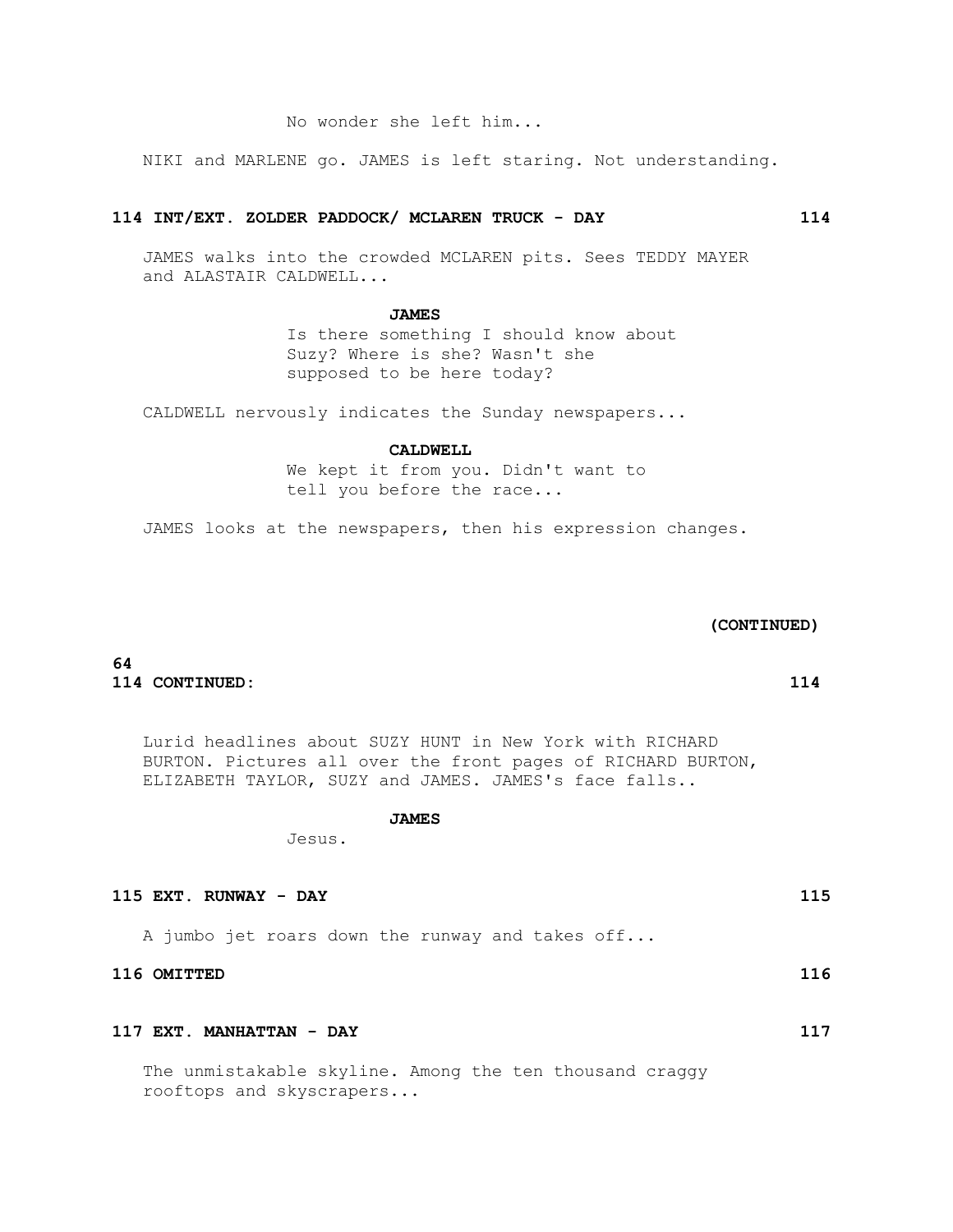A grand, five-star hotel overlooking Central Park in Manhattan's mid-town district...

# **118 EXT. HOTEL - MANHATTAN - DAY 118**

 A huge collection of paparazzi SNAPPERS and Journalist HACKS is camped outside the hotel.

Immediately a surge of activity, "Here he is"...

 A burst of flashlights and a volley of questions from the JOURNALISTS as JAMES - gets out of the taxi and runs the gauntlet of humiliation...

...into the hotel..

# **119 OMITTED 119 CONTRACTED 119**

### **120 OMITTED 120**

# **121 INT. HOTEL SUITE - DAY 121**

 A large hotel suite. There are flowers everywhere. Newspapers are all over the table.

 JAMES sits opposite SUZY. He sees an expensive gift; recently opened. A diamond necklace..

#### **JAMES**

That from him?

 SUZY nods. Even the uninitiated eye can tell: it's worth a fortune.

#### **(CONTINUED)**

**65 121 CONTINUED: 121**

#### **SUZY**

Why have you come here, James?

#### **JAMES**

To get you back.

# **SUZY**

You don't want me back...you never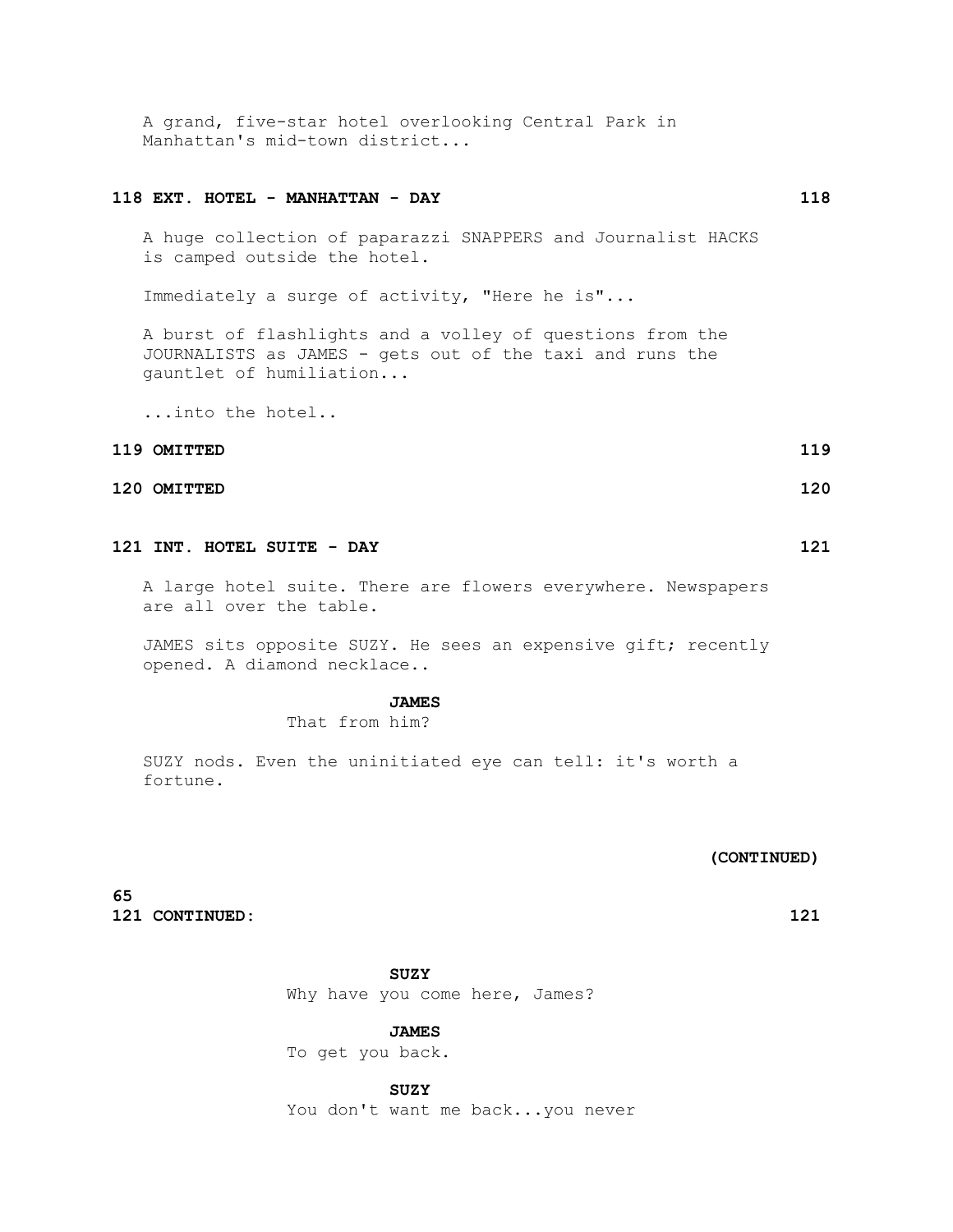wanted to be married in the first place. You did it because you hoped it might change you...settle you down... help with the racing. Not because you loved me. And who knows, if it had been just the drinking, or the dope, or the infidelity, or the moods...it might even have worked...but when it's all of them?

#### **JAMES**

I know. I'm terrible.

#### **SUZY**

 No, you're not terrible. You're just...who you are...at this point in your life. And God help anyone that wants more.

### **JAMES**

 Will he be able to give you more? He has quite the bad boy reputation himself.

#### **SUZY**

 What's important is how it feels to me. And it feels like he adores me.

A flicker behind JAMES's eyes. Failure.

#### **JAMES**

Right.

#### **SUZY**

 He's aware of the delicacy of the situation, and how it looks. Having raided your larder. Plundered your safe. Smash and grab, and so forth. So he's assured me he'll take care of the financial side. And will be very generous.

JAMES manages a brave smile.

# **JAMES**

Fine. I'll give him a call.

 **(CONTINUED)**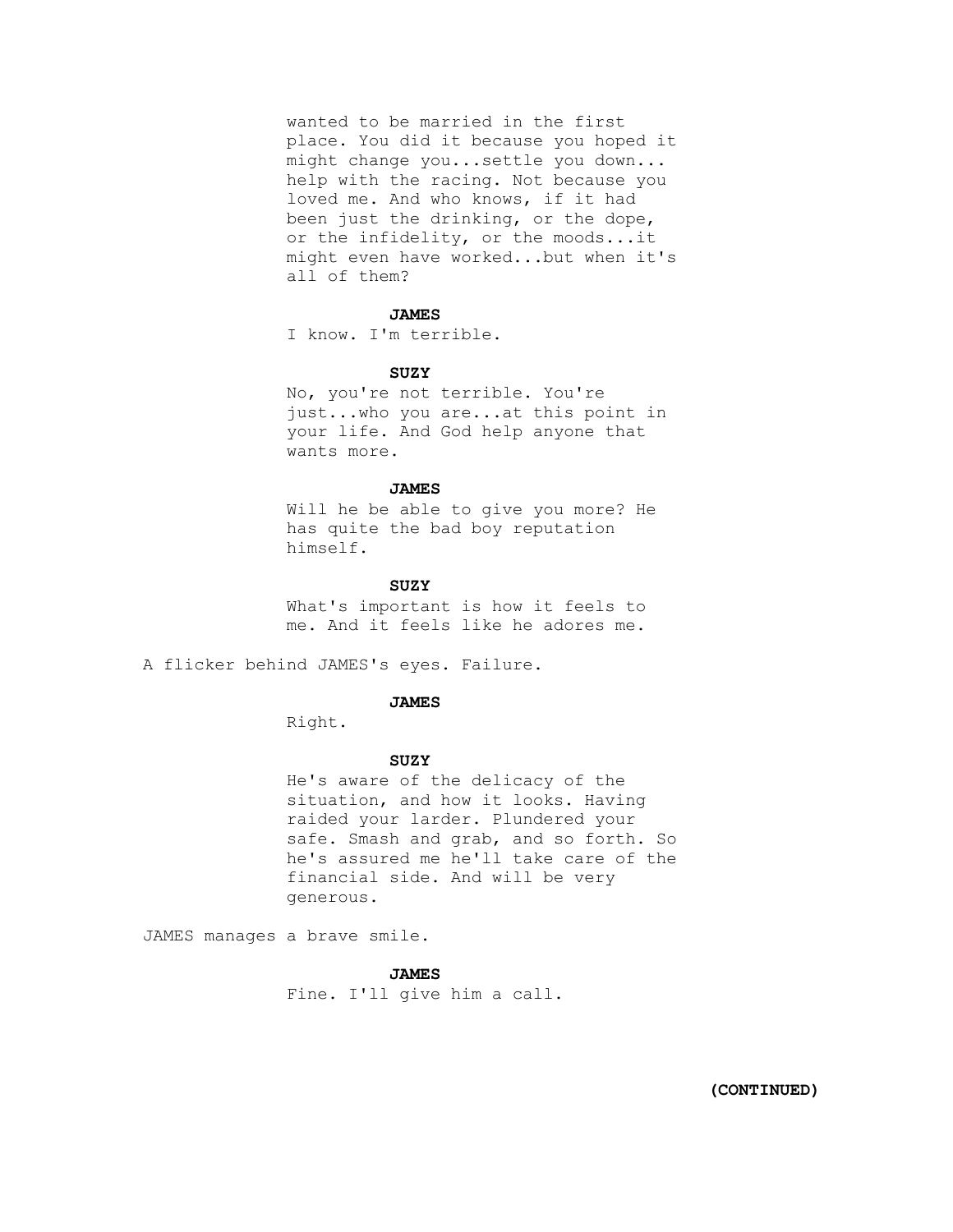# **SUZY**

No. His lawyers will contact you.

 JAMES notices the vast unmade bed. Where, until recently, two people had slept.

#### **121AEXT. HOTEL - MANHATTAN - DAY 121A**

 JAMES emerges from the hotel - into the storm of paparazzi again. He manages a brave smile...

#### **JAMES**

 It's all very amicable. My wife has found herself a new backer...I mean lover...which makes her happy.. (laughter) Mr. Burton has found a way of feeling young again...let's hope his pockets are deep...they'll need to be... (laughter) And I've found a way to be single again without it costing me a penny, which has to go down as the biggest win of my career.

 Laughter from the JOURNALISTS who are hungrily writing down the copy. But JAMES's hollow smile fools no one...

# **122 INT. JUMBO JET - FIRST CLASS - DAY 122**

 JAMES sits alone in the first class section. A loser on the track, and a loser in love, too. Being played out in the full glare of publicity. On the front pages. Being read by everyone on the plane.

A STEWARDESS looks over, catches his eye. Smiles.

# **123 INT. JUMBO JET - WC - DAY 123**

JAMES and the STEWARDESS fucking. Hard.

Nothing to do with pleasure. An analgesic  $-$  a way of blocking out the pain. JAMES catches his own reflection in the mirror. Teeth clenched. Eyes burning with anger and self-loathing...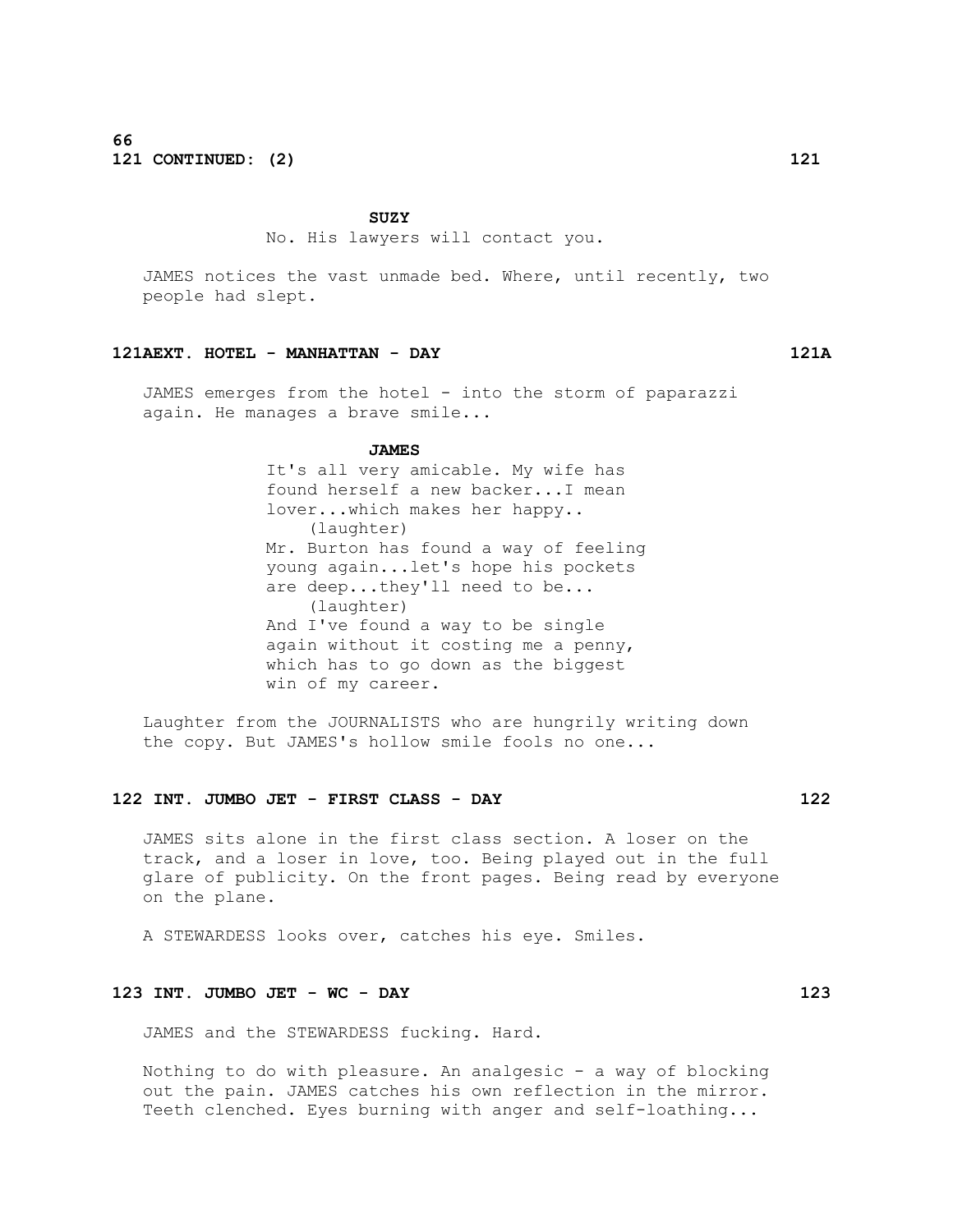OVER THIS: we fade in the ROAR of car engines...

#### **123AINT. FRENCH GP 1976 - PAUL RICARD - 4TH JULY 1976 123A**

 JAMES's teeth still clenched. Eyes still burning with anger. Driving flat out. At the limit.

 **(CONTINUED)**

# **67 123ACONTINUED: 123A**

Suzy's words still ringing in his ears.

 Make that beyond the limit. At the point of no return. The car shaking. Weaving recklessly through other cars...

Where death has become a real option.

 Because he doesn't care anymore. Because it's all he deserves anyway...

 And in that moment, in reaching his lowest point, JAMES has unwittingly stumbled on the one thing that gives him an advantage over everyone else...

 The fact that he doesn't care. The fact that death has become an option. The fact that there is no risk he is not prepared to take...

 So every corner is tighter, every braking point later, every gap is an opening, no matter how tiny...

# **124 EXT. FRENCH GRAND PRIX 1976 - PAUL RICARD - DAY 124**

 The chequered flag waves as JAMES's car roars across the finish line...

JAMES screams with released rage....

CAPTION: "RACE 7. HUNT WINS. LAUDA's ENGINE BLOWS UP"

# **125 INT. MCLAREN PITS - PAUL RICARD - DAY 125**

Afterwards: TEDDY MAYER, ALASTAIR CALDWELL and JOHN HOGAN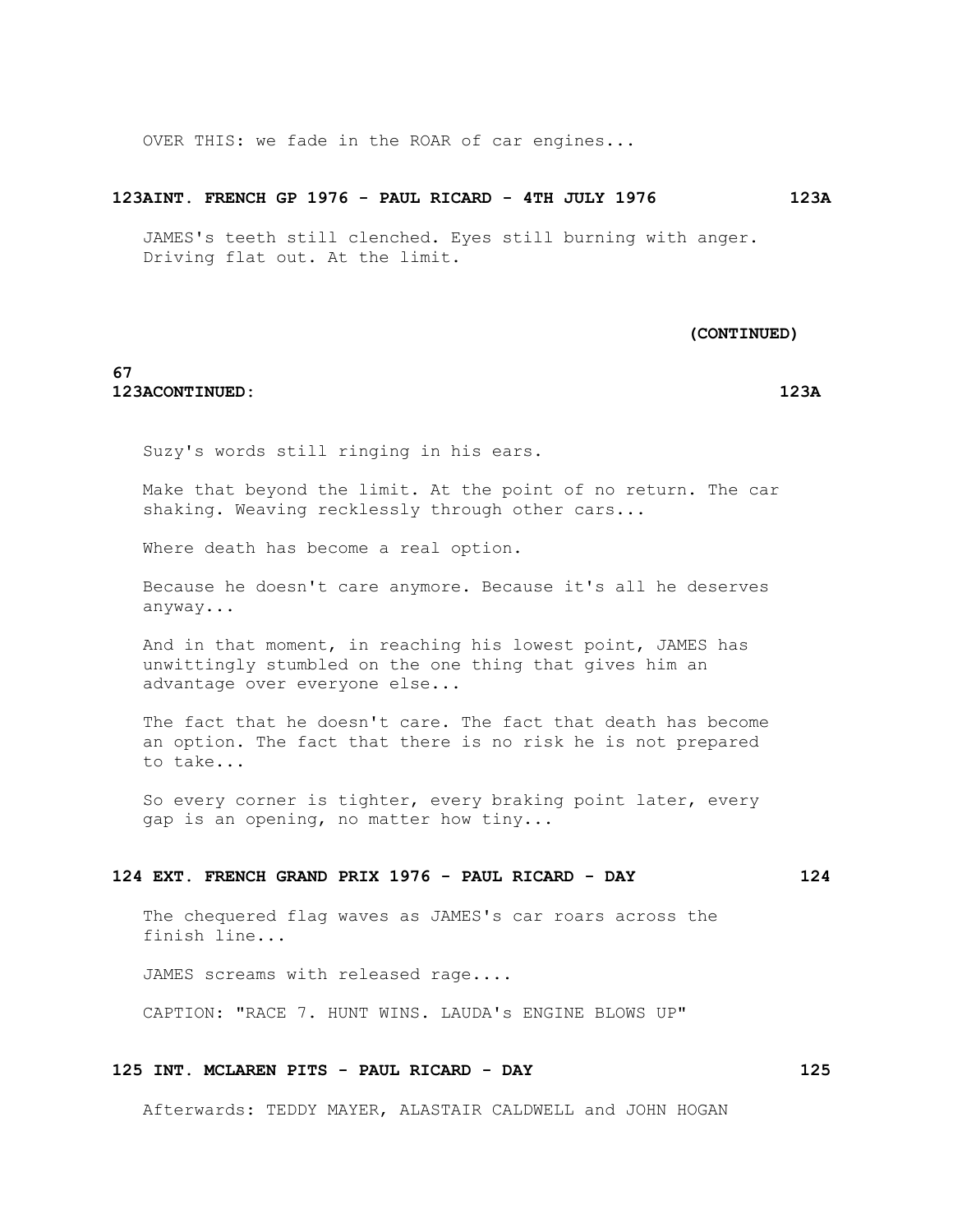celebrate in delight...cheering...

# **126 OMITTED 126**

#### **126AEXT. BRITISH GRAND PRIX - 18TH JULY 1976- DAY 126A**

 NIKI's car is pursued by JAMES's. They disappear behind a copse of trees. Out of sight.

When they re-emerge, JAMES is ahead of NIKI, having overtaken him - to the delight of the partisan crowd.

 The chequered flag waves again as JAMES's car roars across the finish line...

CAPTION: "RACE 8. HUNT WINS. LAUDA 2nd."

 JAMES screams in catharsis and triumph. Teeth clenched. Eyes wide and staring with concentration.

 **(CONTINUED)**

# **68 126ACONTINUED: 126A**

We notice SCREAMING GIRL FANS cheering him now.

### **127 OMITTED 127**

# **128 EXT. FIA HEADQUARTERS - DAY 128**

 A blazer-wearing FIA OFFICIAL addresses a room full of sports and motoring JOURNALISTS, TV CREWS, etc...

#### **FIA OFFICIAL**

 Following an inquiry into the disqualification of driver James Hunt from the Spanish Grand Prix, it has been decided to overturn this disqualification...and to restore his victory, and reinstate his points..

# **129 INT. MCLAREN HQ - BRANDS HATCH -DAY 129**

 JAMES, TEDDY MAYER, ALASTAIR CALDWELL, and all the MECHANICS are watching on TV...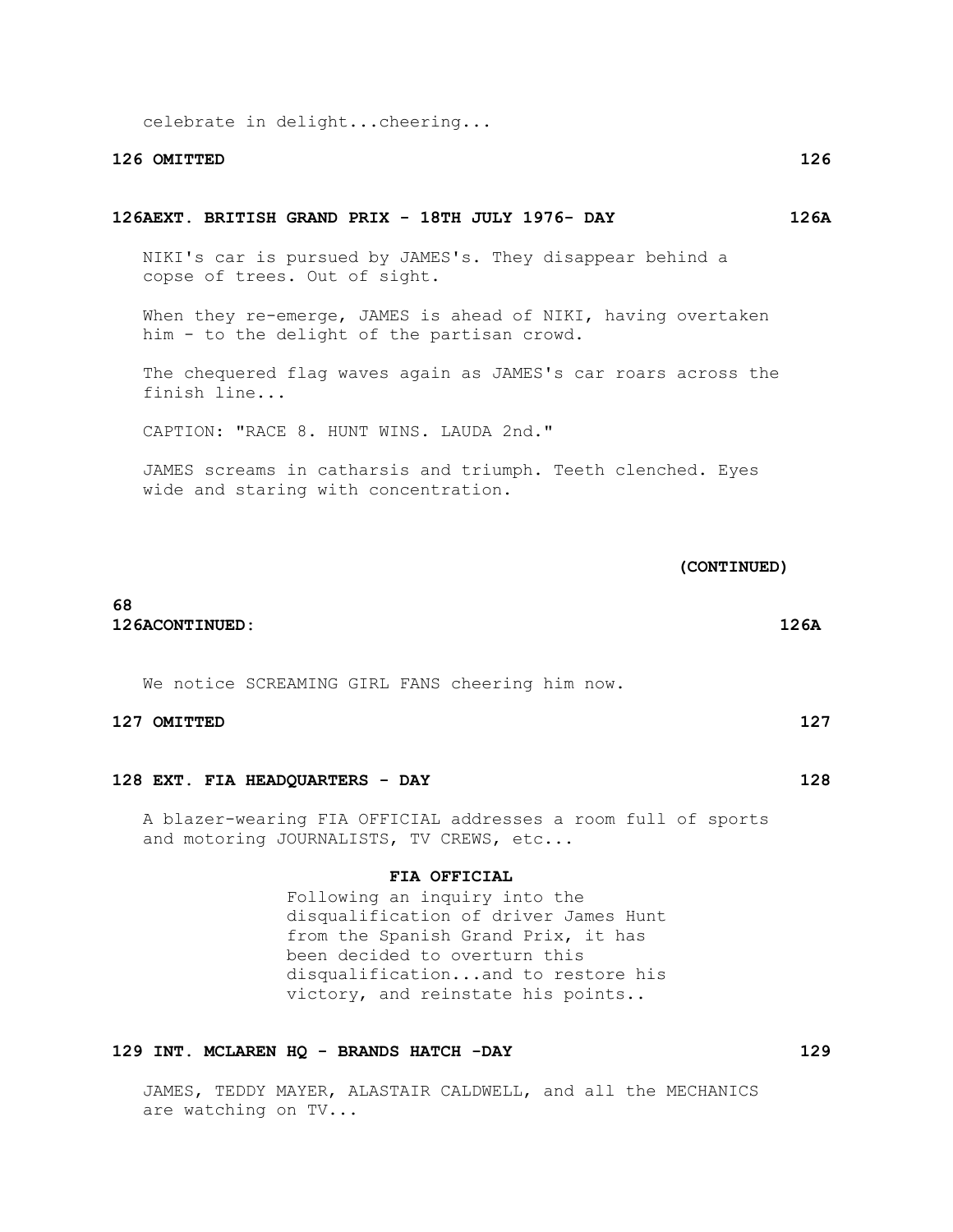Huge celebrations. Cheering and whooping. SCREAMING GIRLS.

# **130 OMITTED 130**

# **131 EXT. BRAND'S HATCH - PRESS TENT - DAY 131**

 A crowded PRESS room. In opposite corners of the room, JAMES and NIKI are giving interviews to different PRESS and TV journalists. Stirling Moss is talking to JAMES...

#### **STIRLING MOSS**

 ...James, a few weeks ago, you were out of the running for this season completely, now you're right back in it. What's changed...?

 Screaming GIRLS in the background, shouting "James, we love you." JAMES stares across the room at NIKI...

### **JAMES**

 A combination of factors, not all of which I'm prepared to discuss here. Justice being done re: the disqualification in Spain helps, and having my old car back of course...

 In the other corner: NIKI is doing his interviews in German, (we see sub-titles)...

 **(CONTINUED)**

**69 131 CONTINUED: 131**

# **JOURNALIST**

 Mathematically in theory it's now possible for Hunt to catch you. Are you worried?

# **NIKI**

 Not at all. For him to catch me, he'd have to win all the remaining races, and I'd have to lose them. And pigs would have to fly.

Laughter among the confident GERMANS.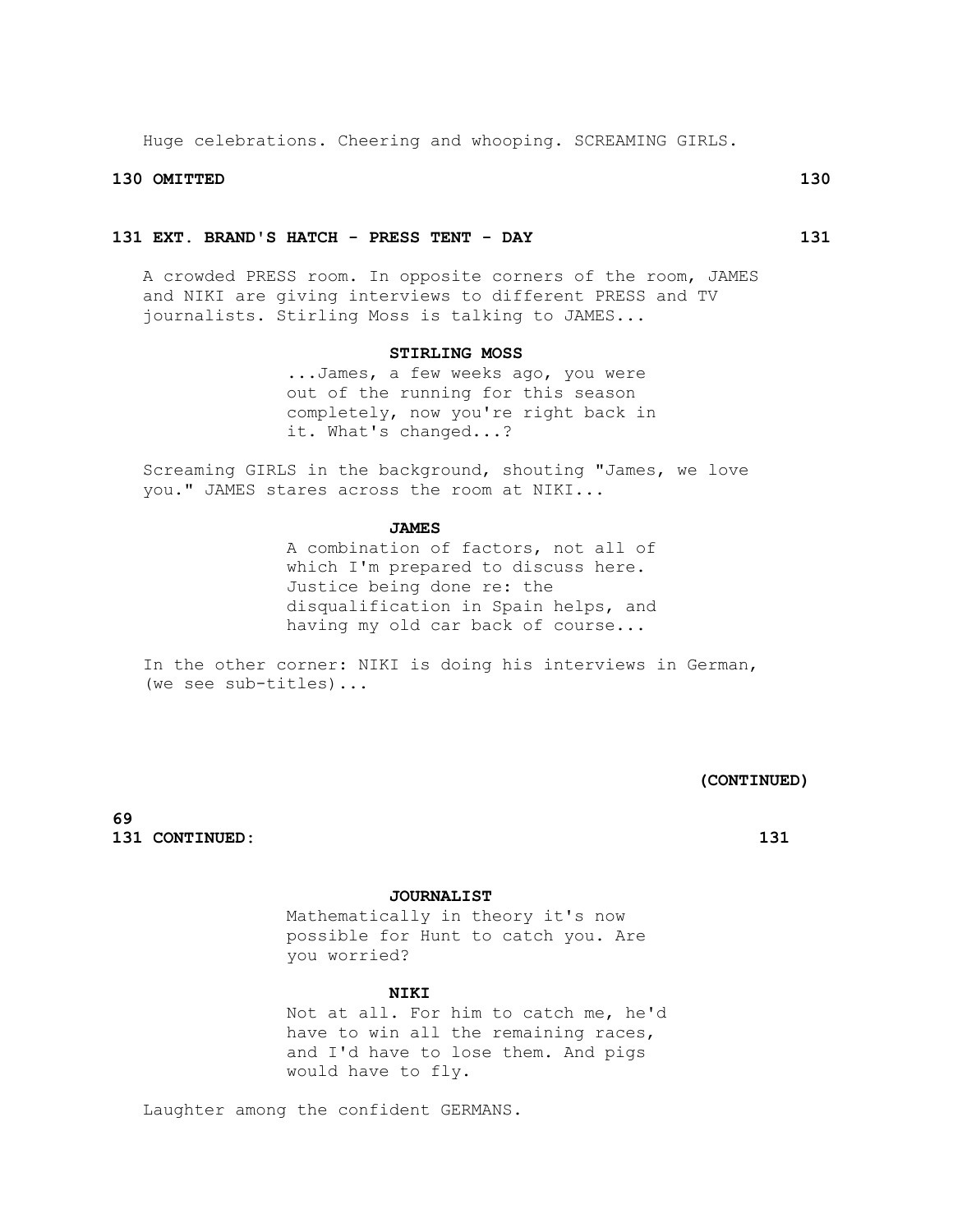# **NIKI**

 Now if you'll excuse me, I have a private family matter to attend to.

NIKI takes MARLENE's hand, and leads her away.

# **132 EXT. VIENNESE REGISTRY OFFICE - DAY 132**

To establish: the Viennese skyline.

# **133 INT. REGISTRY OFFICE - DAY 133**

 NIKI and MARLENE get married. In stark contrast to JAMES's wedding...it's a small, intimate affair. Modest. Not showy. Away from the cameras. Just them. And a witness from the pub.

# **134 EXT. AIRFIELD - DAY 134**

A small aeroplane takes off...

#### **135 INT. AEROPLANE - DAY 135**

 NIKI and an INSTRUCTOR are in the plane. In the cockpit. With MARLENE, who watches...

NIKI is learning to fly.

 MARLENE watches as NIKI soaks up the instruction, asking questions, happy. It's another side to him, completely.

# **136 EXT. IBIZA - NIGHT 136**

 NIKI and MARLENE in a pool. In Ibiza. Playing. Laughing. Honeymooning.

Then NIKI's expression changes. His smile fades.

# **70**

# **137 INT. BEDROOM - HOUSE - IBIZA - NIGHT 137**

 MARLENE is fast asleep. She wakes, to discover the bed is empty beside her..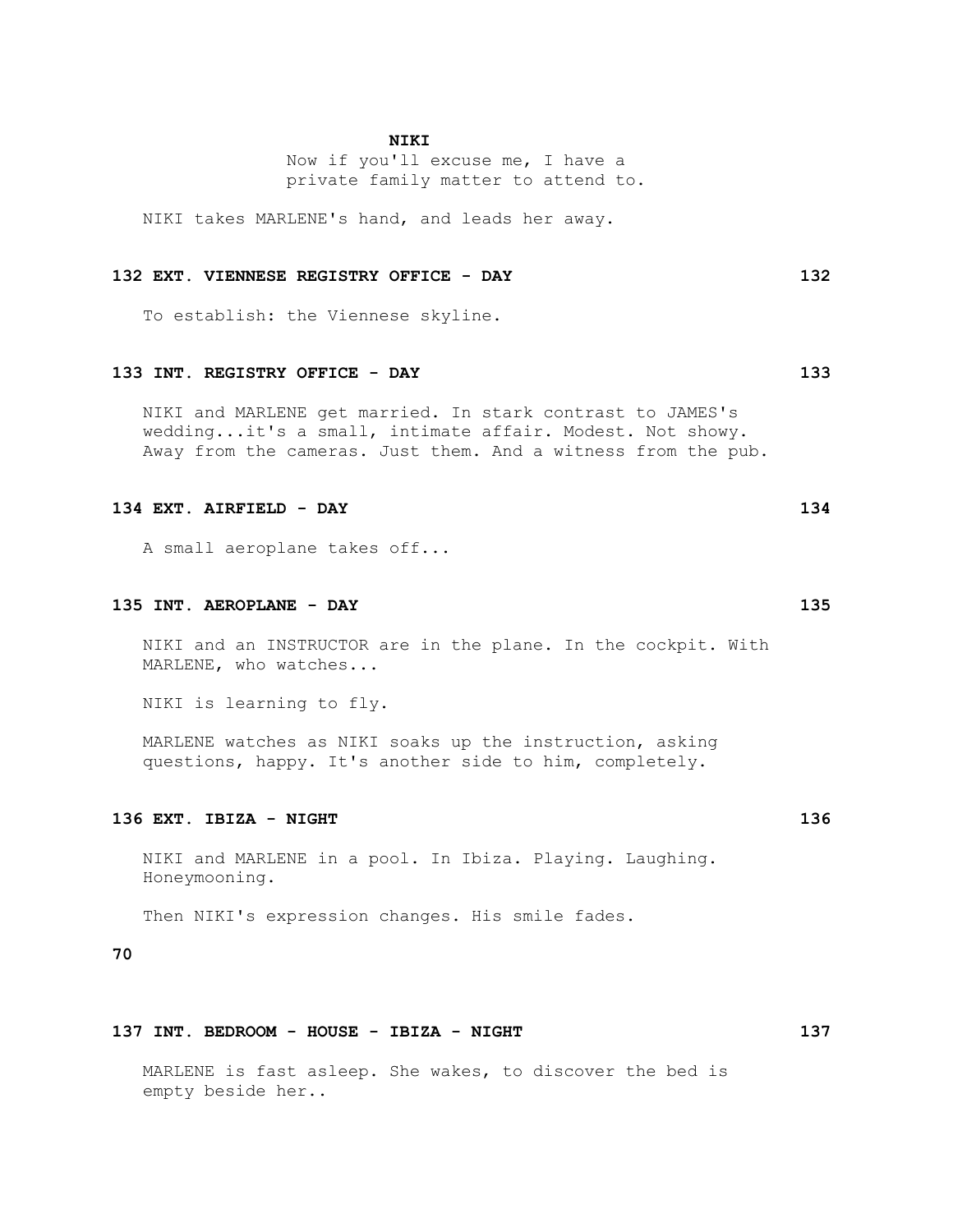# **138 INT. HOUSE - IBIZA - NIGHT 138**

 MARLENE walks through the house, looking for NIKI. Then finds him on a balcony...alone..

#### **MARLENE**

Come to bed.

MARLENE notices his mood. It's different.

#### **MARLENE**

What's the matter?

 **NIKI**

It's the enemy, you know. Happiness.

NIKI looks up at MARLENE...

#### **NIKI**

 It weakens you. Puts doubt in your mind. Because all of a sudden you have something to lose..

MARLENE stares at him.

#### **MARLENE**

When you call happiness an enemy, then it's too late. (a beat) Then you have lost already.

MARLENE turns, and goes..

 NIKI is left alone. We can tell from his expression, he is struggling with something for the first time. Fear.

## **139 EXT. NURBURGRING - DAY 139**

The notoriously difficult and treacherous German race track.

 Testing is underway. A CAR (from one of the other teams) skids, and crashes violently.

# **71**

# **139AEXT. NURBURGRING - CRASH SITE - DAY 139A**

AMBULANCES arrive. The Driver is badly hurt. Screaming in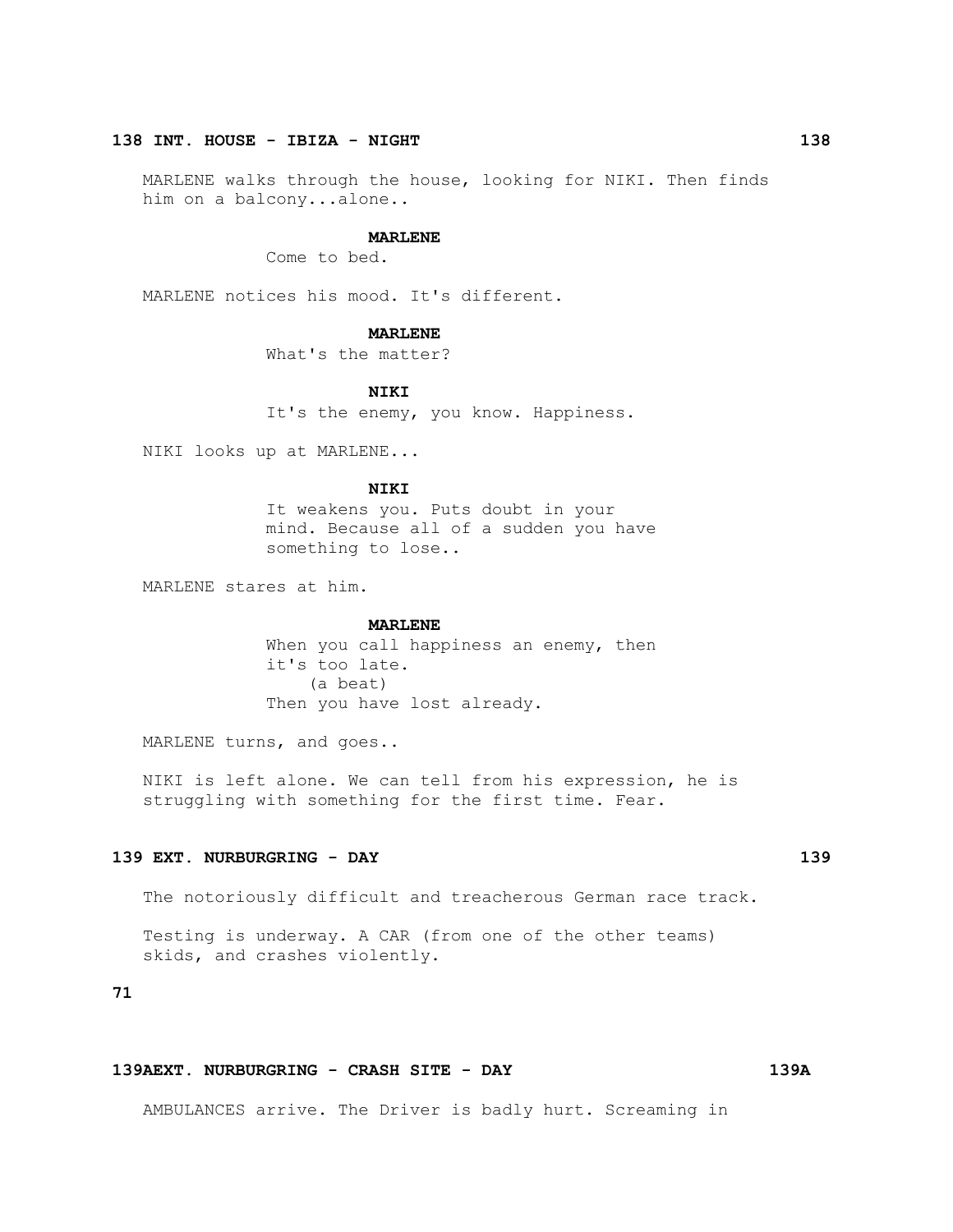pain. His leg is crushed. Bone is sticking out. A brutal compound fracture. He is taken away.

#### **139BINT/EXT. NURBURGRING PITLANE - DAY 139B**

 In the pits, everyone is shaken. JAMES, REGAZZONI, and other DRIVERS nervously talk among themselves as the Ambulance races past.

NIKI's face: visibly pale. More frightened than ever.

# **140 EXT. NURBURGRING - DAY 140**

 Race-day. Huge crowds arrive at the Nurburgring. And rain. Heavy rain falling.

 Television commentary informs us about the Nurburgring's terrible reputation as a `graveyard' track.

# **141 EXT. NURBURGRING - DAY 141**

 JAMES arrives at the race track, to find ALASTAIR CALDWELL waiting for him, a concerned look on his face...

#### **CALDWELL**

 We've just been told, a driver's meeting has been called.

#### **JAMES**

Who by?

#### **CALDWELL**

Niki.

JAMES's face. Instantly suspicious.

# **142 INT. MEETING ROOM - NURBURGRING RACE TRACK - DAY 142**

 About sixty people, (26 DRIVERS and all the different team REPRESENTATIVES), are assembled in the room, where a blazered FIA OFFICIAL and a member of the DRIVERS SAFETY COMMITTEE are sitting behind a table...

 A buzz of anticipation and curiosity. What's going on? What is all this about? NIKI gets to his feet, raises his hands calling for silence...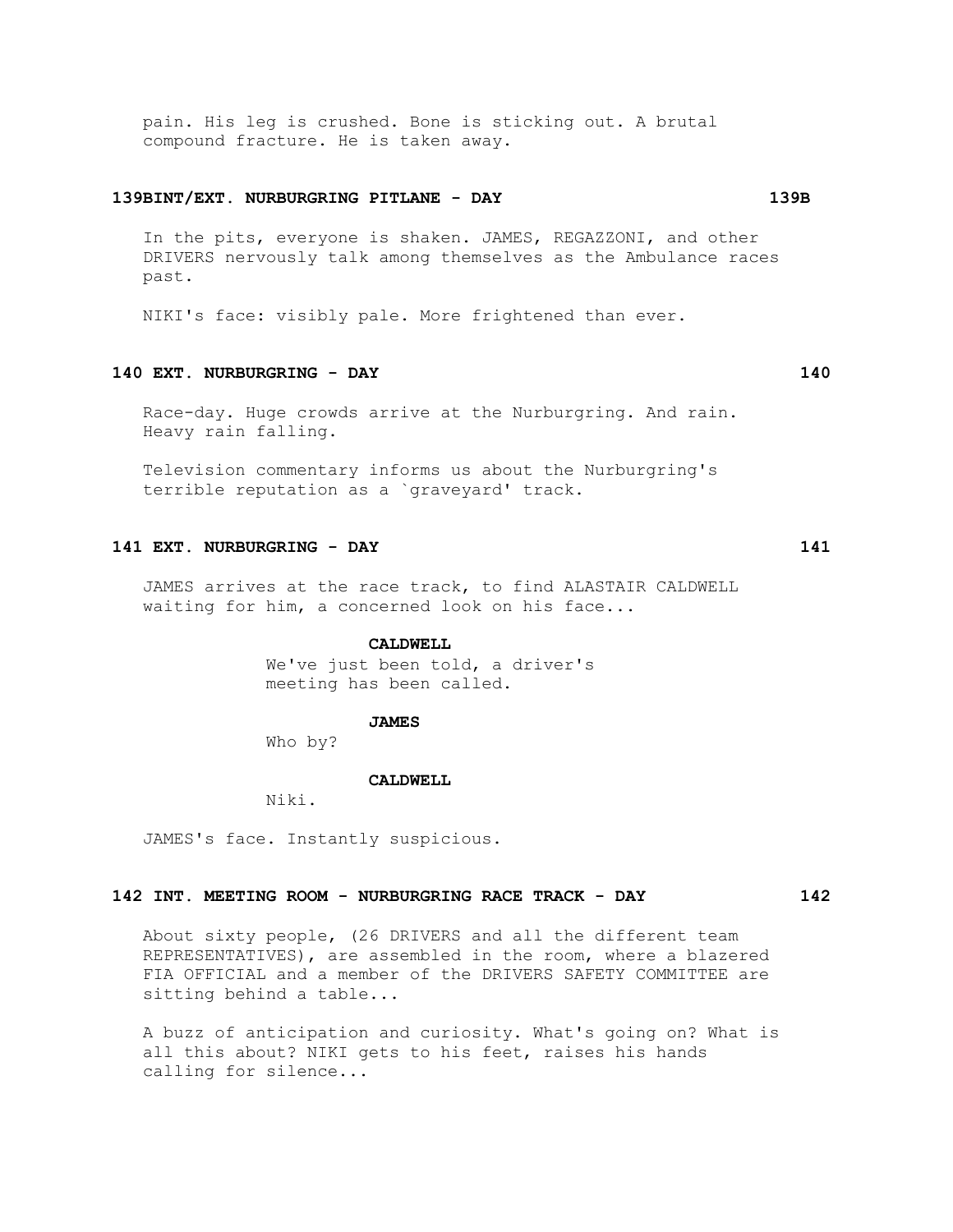# **72 142 CONTINUED: 142**

# **NIKI**

 Thank you. I called this meeting because as all drivers know the Nurburgring is a race track from the Stone Ages. The most stupid, barbaric, outdated, dangerous, track in the world. You've all seen the rain which has been falling this morning. Those of you with experience know the Ring needs perfect conditions to be even remotely acceptable in terms of risk. As you can see today is anything BUT perfect, so I called this meeting to take a vote to cancel the race.

A ripple of astonished reactions among the drivers..

# **NIKI**

 There would be no change to the situation as far as points is concerned. The race would simply be cancelled.

TEDDY MAYER looks over at FERRARI representatives....

### **MAYER**

This is bullshit...

Another DRIVER (GUY EDWARDS) gets to his feet...

#### **EDWARDS**

If the race is cancelled, none of us get our race fees...

# **NIKI**

It's true. You leave without your fee, but you might leave with your LIFE.

Another voice pierces the controversy...

#### **VOICE**

 It also means you would effectively win the championship.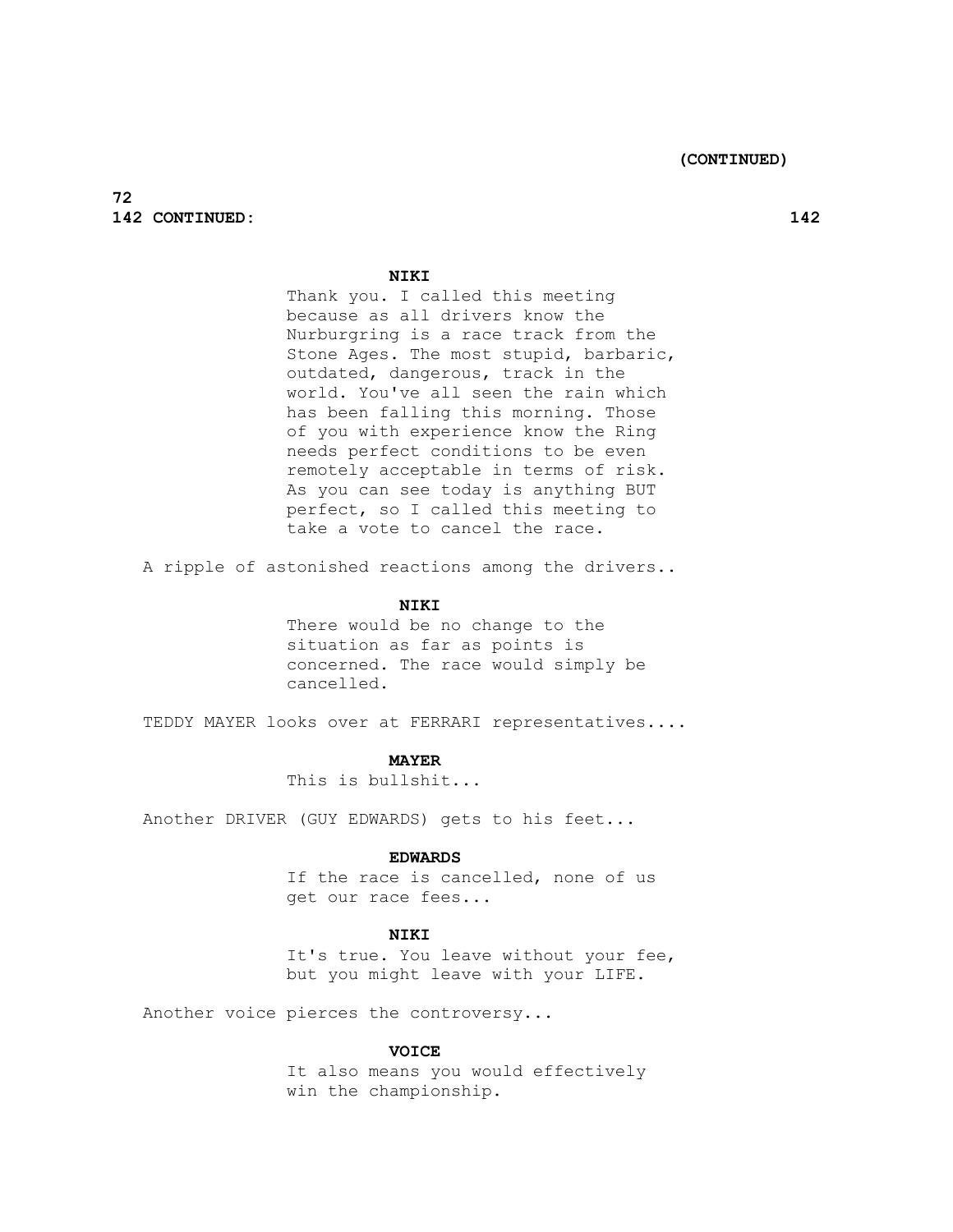It's JAMES HUNT, who is standing up...

 **JAMES**

 So I can see why this suits you just fine.

 **NIKI**

 Why? There would be no points for me either...

 **(CONTINUED)**

**73 142 CONTINUED: (2) 142**

#### **JAMES**

 But there would be one race less where I, or anyone else, could catch you.

Uproar in the room...

#### **BRETT LUNGER**

James is right! This is just tactics!

### **ARTURO MERZARIO**

 Ferrari's dirty tricks! We've seen it before!

#### **HARALD ERTL**

Maybe it's just that he's frightened?

Laughter among the DRIVERS...

 **NIKI**

Which asshole said this?

Silence. No hand goes up. No one has the courage to own up.

# **NIKI**

Yes, I am frightened. Always a little bit when I race. I accept every time I get in my car there is 20% chance that I could die. But not one per cent more. And today, with the rain the risk IS more. How dare you accuse me of lack of courage? Let me remind you. I have the track record here. I am the only person in history to do the Ring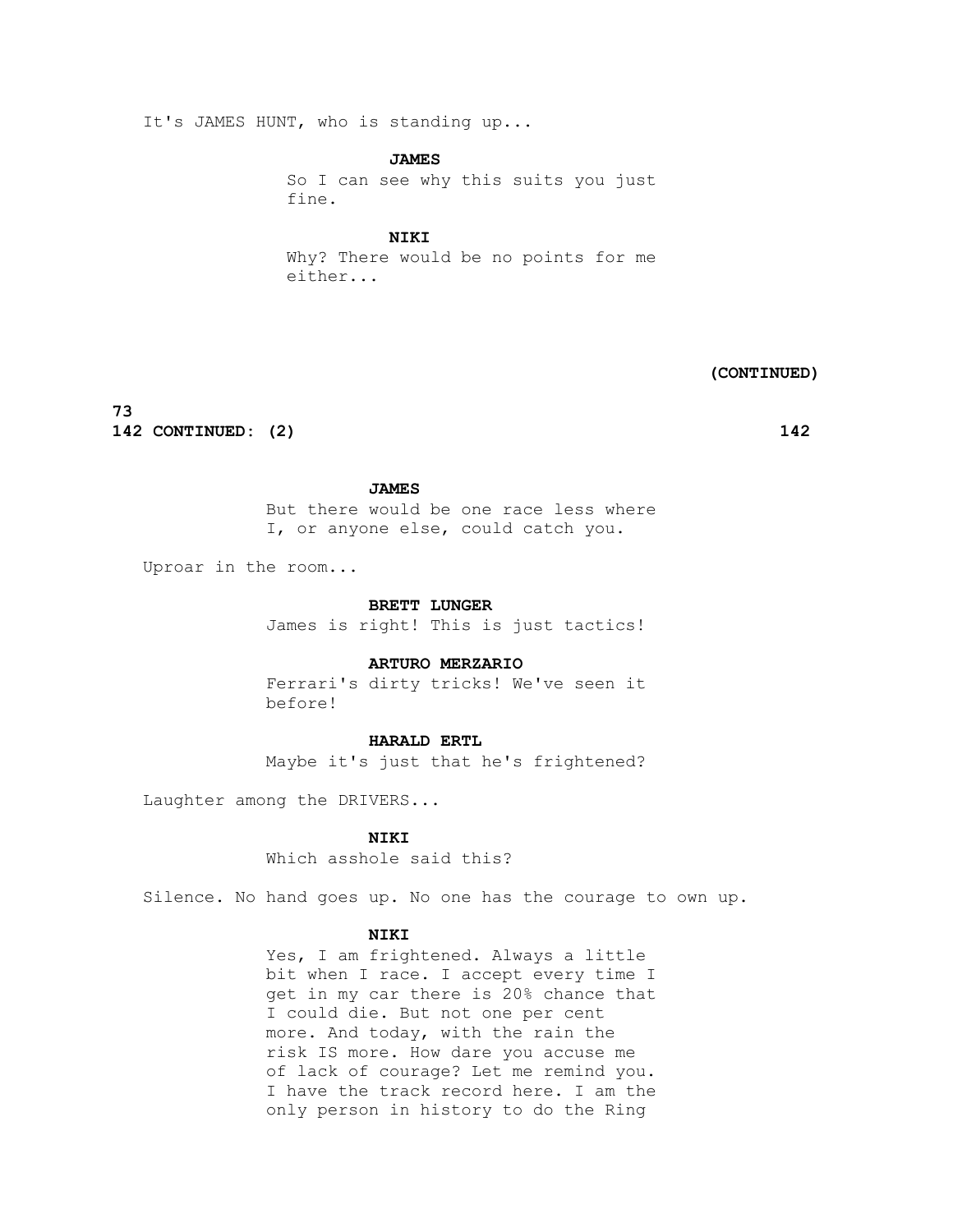in under 7 minutes. So actually it's to my ADVANTAGE to race here today. Because I'm quicker than all of you.

A stunned silence. One voice pierces the room...

#### **JAMES**

Fine. Then let's race!

 It's JAMES who stares at NIKI: a ripple of excitement and enthusiasm among the other drivers...

#### **JAMES**

 There's a hundred thousand fans out there who would never forgive us if we didn't.

# **MERZARIO**

And some of us need our race fees!!

 **(CONTINUED)**

**74 142 CONTINUED: (3) 142**

 **FIA OFFICIAL**

 All those in favour of cancelling the race?

NIKI puts his hand up. One or two other racers, too...

# **FIA OFFICIAL**

All those in favour of racing?

 JAMES puts his hand up. Clearly the more popular, charismatic figure among the DRIVERS, everyone else follows.

#### **FIA OFFICIAL**

Gentlemen, start your engines!!

A clear victory for JAMES. He has swung the room.

 Everyone leaves the room. JAMES and TEDDY MAYER give one another a discreet hi-five...

 But we rack focus through the crowd to see NIKI staring at JAMES accusingly...holding his gaze.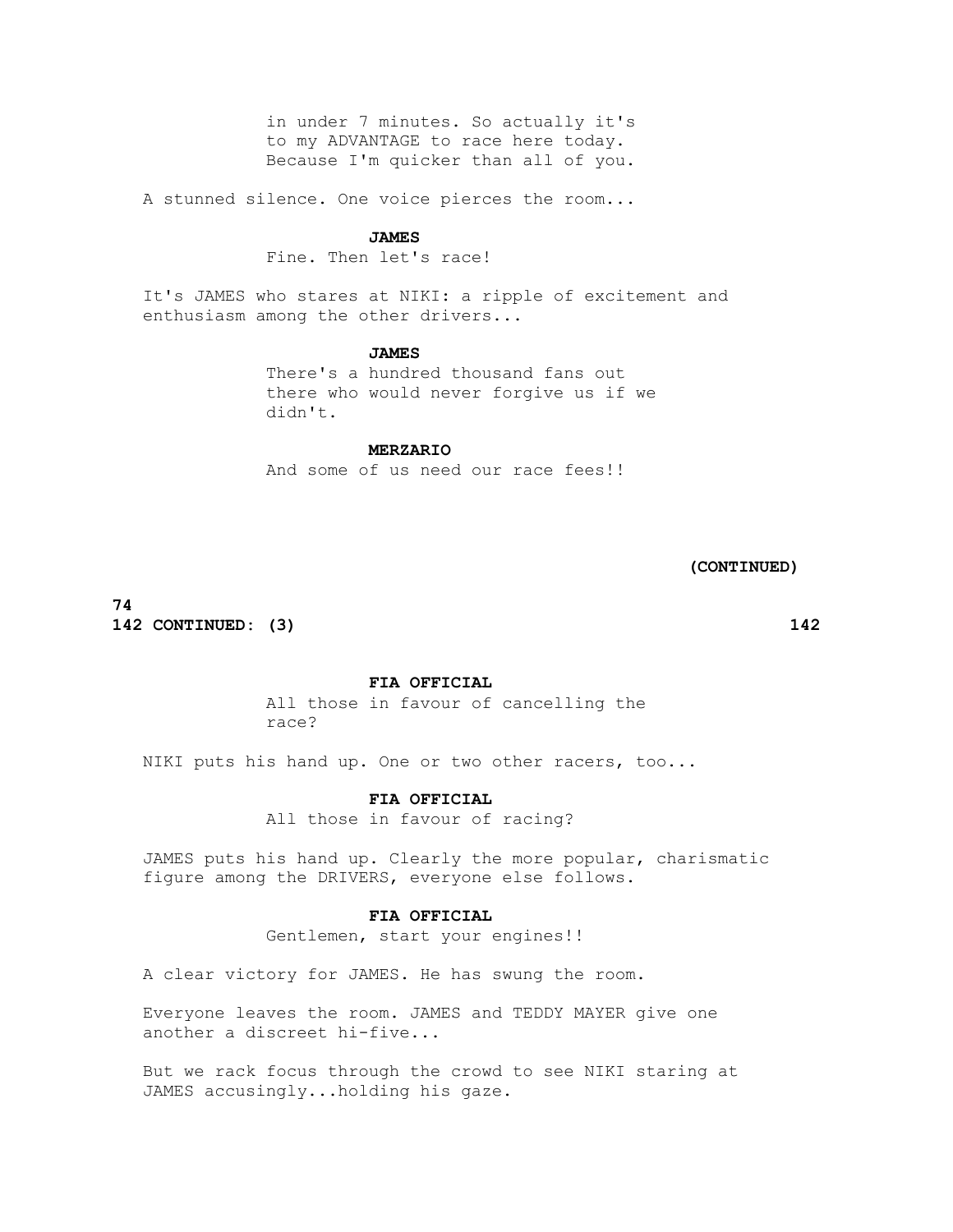#### **143 EXT. STARTING GRID - DAY 143**

 "RRRROAAAR", an explosion of noise, as we widen and find ourselves on the starting grid of the German Grand Prix.

 An OFFICIAL walks through the cars holding aloft a sign, "One Minute"...

Deafening, angry thunder, as cars rev their engines.

#### **143AAN EYE FLICKERS - WIDE OPEN - STARING INTENTLY 143A**

 A pupil dilates and contracts in the light. The eye stares. Blinks. Thinks. Making evaluations..

# **144 EXT. CLOUDY SKY - GERMANY - DAY 144**

 This time the eye belongs to JAMES. He stares up at the clouds.

 His eyelids flicker. Thinking. Agonizing. Wrestling with an all important decision...

Is it going to carry on raining? Or become dry?

 ALASTAIR CALDWELL comes up to JAMES, and shouts above the noise - no time to plug his headset in...

# **(CONTINUED)**

**75 144 CONTINUED: 144**

#### **CALDWELL**

 Jochen's going on slicks. You want to change?

 JAMES looks in his wing-mirror back to his colleague, JOCHEN MASS's car, number 12, several rows behind him.

 White helmet. A team of Mclaren MECHANICS hastily changing the tyres to bald, dry tyres - ('slicks'). Then JAMES looks over at the car beside him...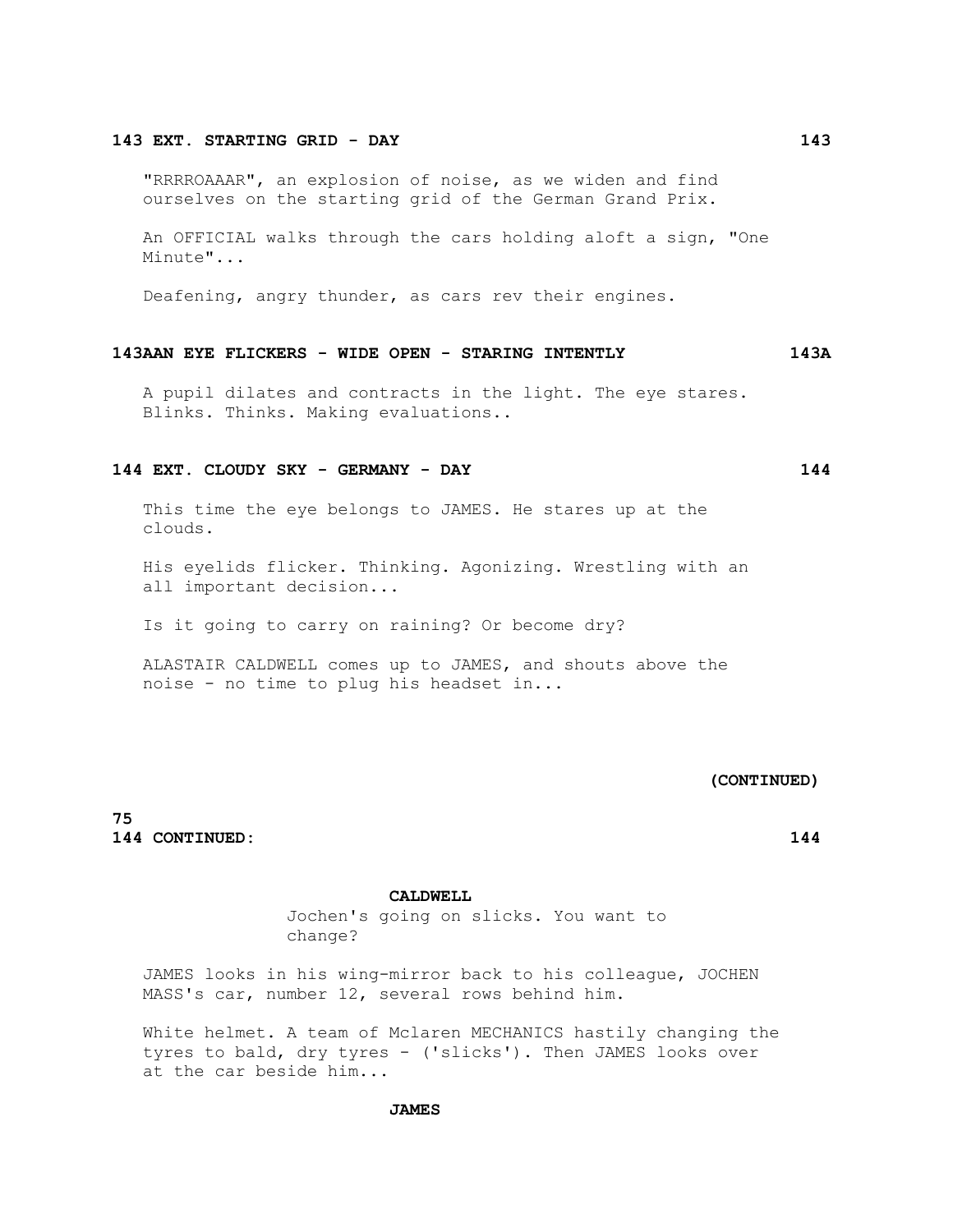Has Niki changed?

#### **CALDWELL**

No. He's going on wets.

NIKI's car: surrounded by Italian Ferrari MECHANICS.

#### **JAMES**

Then we go on wets, too.

 JAMES pulls down his visor...as he and NIKI's eyes meet for a split-second, then...

The STARTER waves the flag. They're off!

 JAMES's foot hits the floor - his engine screams at almost 9,000 rpms, drowning out the roar of the 180,000 crowd. The car is catapaulted forward, the wheel-spin leaving livid black scars on the asphalt..

 JAMES and NIKI both make good starts, and are neck and neck, but within seconds there's a McLaren right behind them, gaining fast.

 JAMES realizes it's his team-mate, JOCHEN MASS in a white helmet. Number 12. On his slick tyres.

 MASS was right to gamble on the track drying out. JAMES curses under his breath...

#### **JAMES**

Shit...!

 JAMES screwed up. Made the wrong decision. He urgently needs to change tyres. With barely one lap completed...

He swerves angrily into the pits..

# **76**

# **145 INT. PITS - DAY 145**

 Commentary from all the world's TV stations explaining the crazy, panicked situation as JAMES comes into the pits to change to dry tyres.

 The McLaren team frantically changes the tyres. Four men with air guns, two men with rapid-duty jacks.

ALASTAIR CALDWELL appears, talks to JAMES..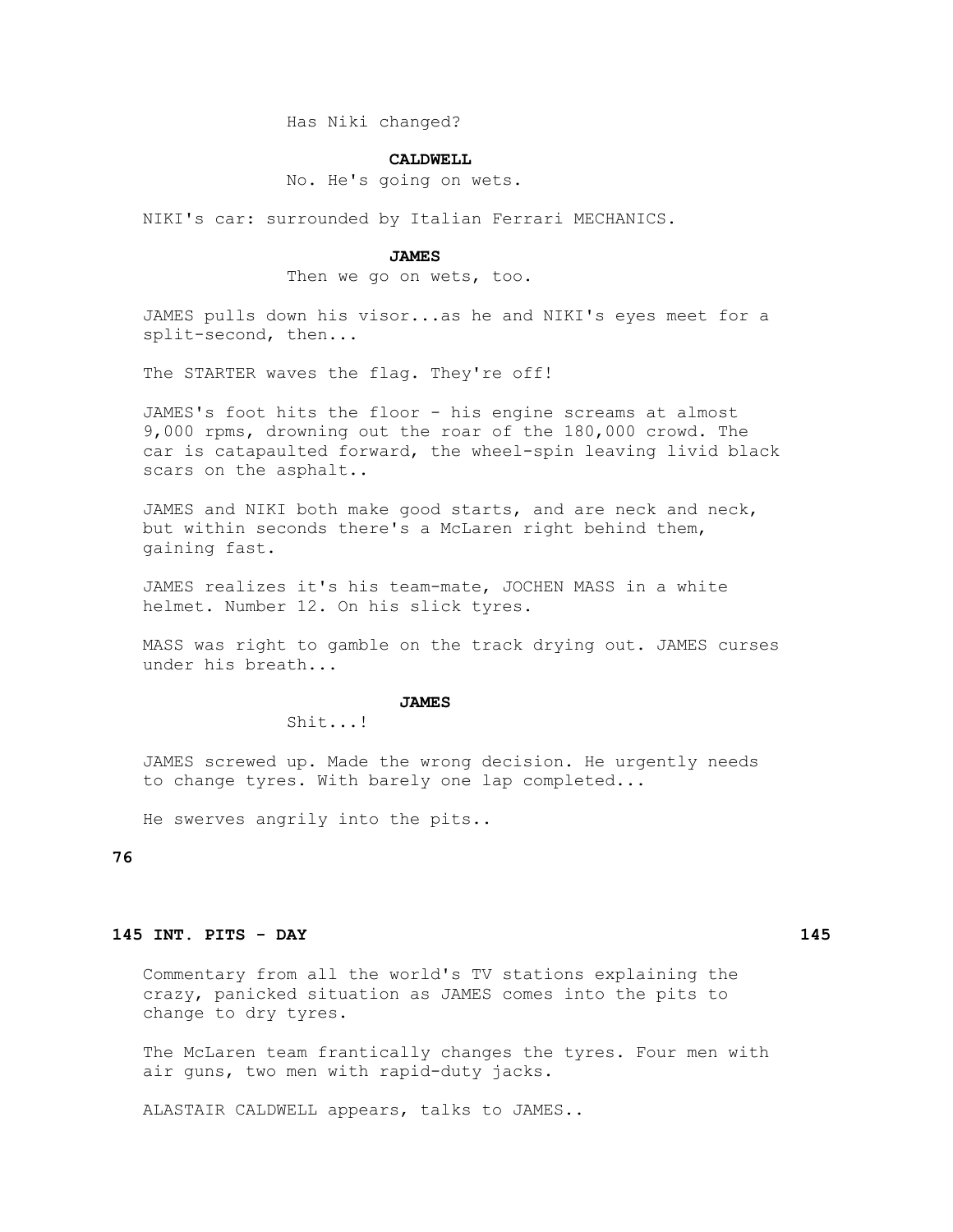# **CALDWELL**

 See? I told you to go on slicks!! You didn't take my advice...

#### **JAMES**

Shut up! Where's Niki?

# **CALDWELL**

Behind you! He made the same mistake!

 JAMES looks in his mirror to see NIKI's red helmet behind him in the pits, then...

 "Thump", new (slick) tyres hit the tarmac. JAMES gets the signal, `Clear!'

#### CALDWELL.

Go! Go!! Go!!

 JAMES's foot hits the floor. He roars out, with new tyres, leaving NIKI behind him in the pits...

# **146 EXT. NUBURGRING - DAY 146**

 Archive commentary: from the world's TV stations informs us that JAMES roars up into 3rd position..

# **147 INT. JAMES'S CAR - DAY 147**

 JAMES gives it everything he's got. Tearing through the gears, breaking as late as he can, engine screaming.

 The world flies past in a blur. The steering wheel shakes. The car cannot be driven any harder. No thought for safety. No thought of failure..

Failure is unimaginable. Unconscionable.

 He turns into the final straight, then stops when he sees something ahead.

 **(CONTINUED)**

**77 147 CONTINUED: 147**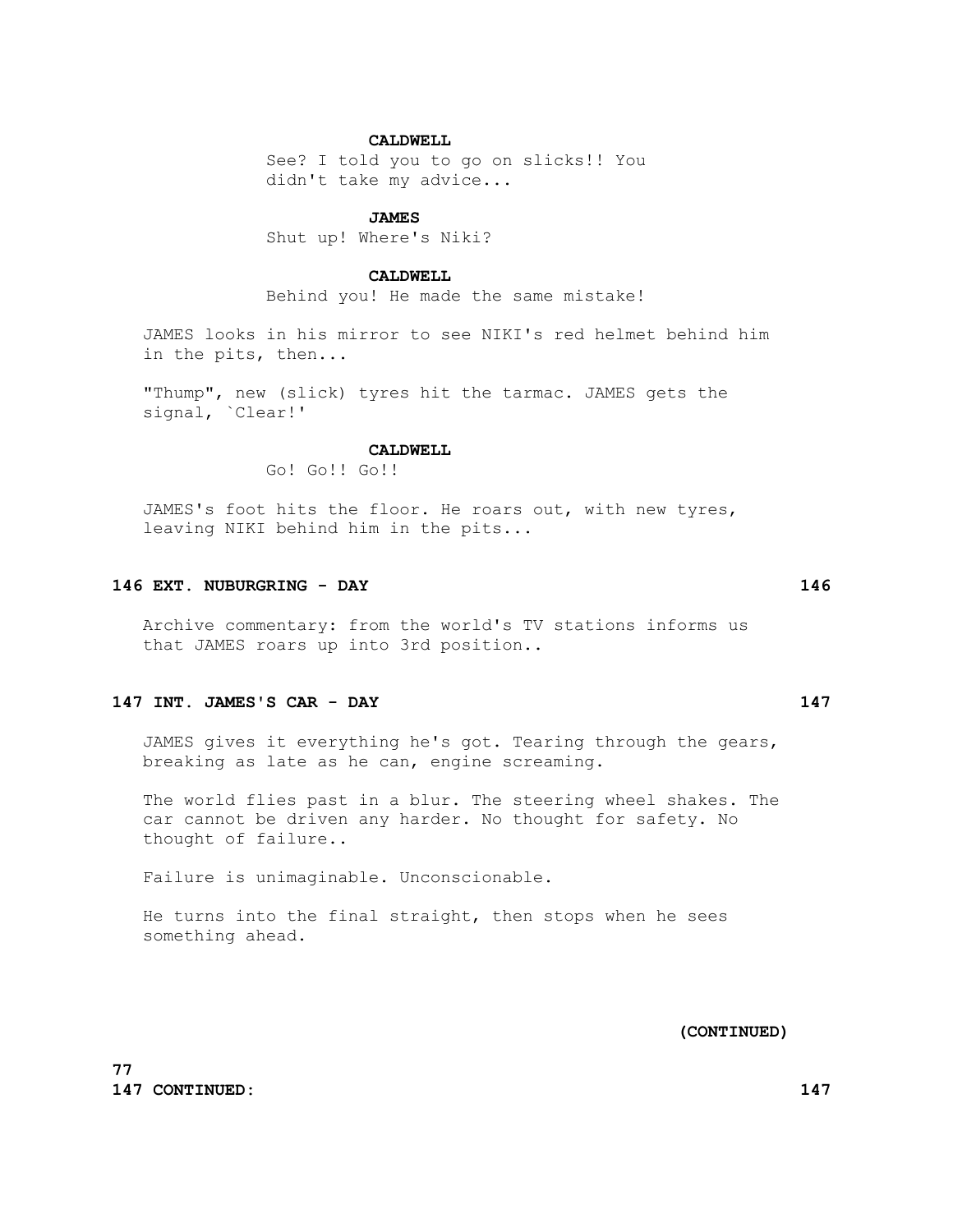Flags. Red flags. RACE MARSHALLS. Something has clearly happened. An accident..

 The race is being stopped. JAMES brakes, slowing down. He pulls level with a uniformed MARSHALL..

# **JAMES**

What's up?

# **MARSHALL**

Accident. Bad one.

#### **JAMES**

Who?

#### **MARSHALL**

We don't know yet.

# **148 INT. NIKI'S CAR - SAME TIME 148**

 NIKI's POV: a continuation of the opening scene. Burning smoke fills NIKI's helmet, burning his lungs. He cries out in agony.

# **NIKI AAAAARRRRGHGHGGHGH!!!!**

 We can just make out the barely recognizable figures of the other DRIVERS rushing towards him, as their hands get burnt in the flames as they try unsuccessfully to undo his seatbelt...

 We notice it is the same DRIVERS that were critical of NIKI in the driver's meeting. HARALD ERTL, BRETT LUNGER, ARTURO  **MERZARIO, GUY EDWARDS...**

 Fire extinguishers blast at the car. Covering NIKI's helmet. Filling his lungs with chemicals, along with the smoke and fumes, blurring his vision, as he screams horribly..

 The sound of panicked TV COMMENTARY in different languages. Screaming voices. Panicked reactions.

Then sound fades. As NIKI blacks out - losing consciousness.

# **FADE TO BLACK:**

OVER THIS: the hypnotic sound of helicopter blades...

 **NIKI (V/O)**

August 1st, 1976, I discovered comas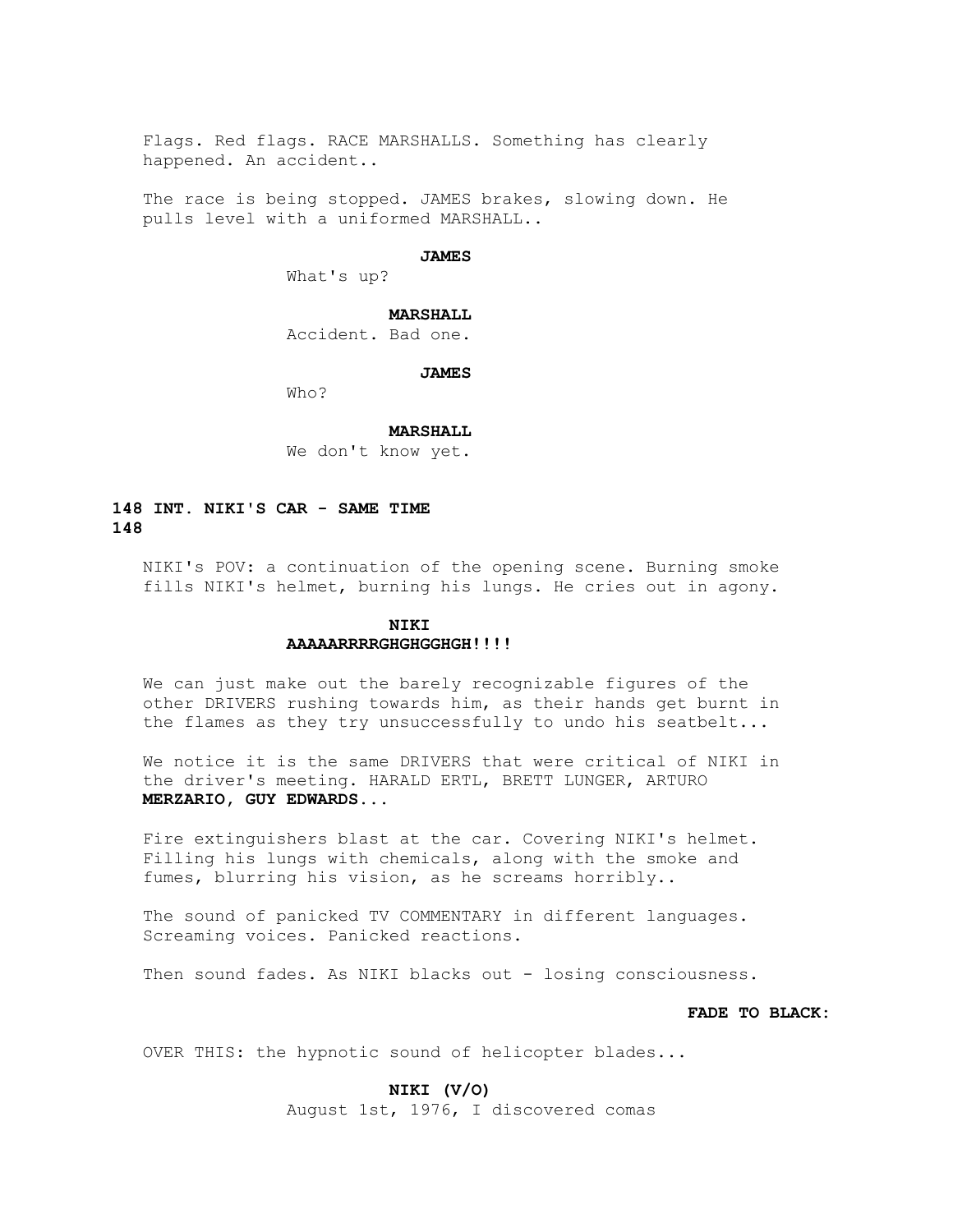exist for a reason.

**78**

#### **149 EXT. MANNHEIM UNIVERSITY HOSPITAL - DAY 149**

 NIKI's POV: the door to a helicopter opens, as it arrives at Mannheim University Hospital...

 The sound of shouting voices. Hospital STAFF pull reach towards NIKI, pull his stretcher out.

NIKI's internal voice groans: cries out at the pain.

#### **NIKI (V/O)**

Some things are better not remembered.

# **150 INT. MANNHEIM UNIVERSITY HOSPITAL - DAY 150**

 "Crash", doors burst open and NIKI is rushed into emergency. Neon ceiling lights pass overhead...

The sound of difficult breathing.

 His stretcher is surrounded by DOCTORS, talking urgently, making quick assessments..

NIKI's POV: fading in and out of consciousness.

 Bursts of concerned, urgent, overlapping dialogue among the German DOCTORS which NIKI can barely make out..

#### **151 INT. INTENSIVE CARE UNIT - MANNHEIM HOSPITAL - DAY 151**

 Two narrow, barely open slits of light. NIKI's swollen eye lids. NIKI's POV: barely making out MARLENE standing beside the senior burns specialist DOCTOR. NIKI hears voices...

#### **DOCTOR**

 It's not the burns to his face that are the danger. It's the burns to his lungs. His blood oxygen level is currently...

# **NURSE**

 **6.8.**

 **DOCTOR**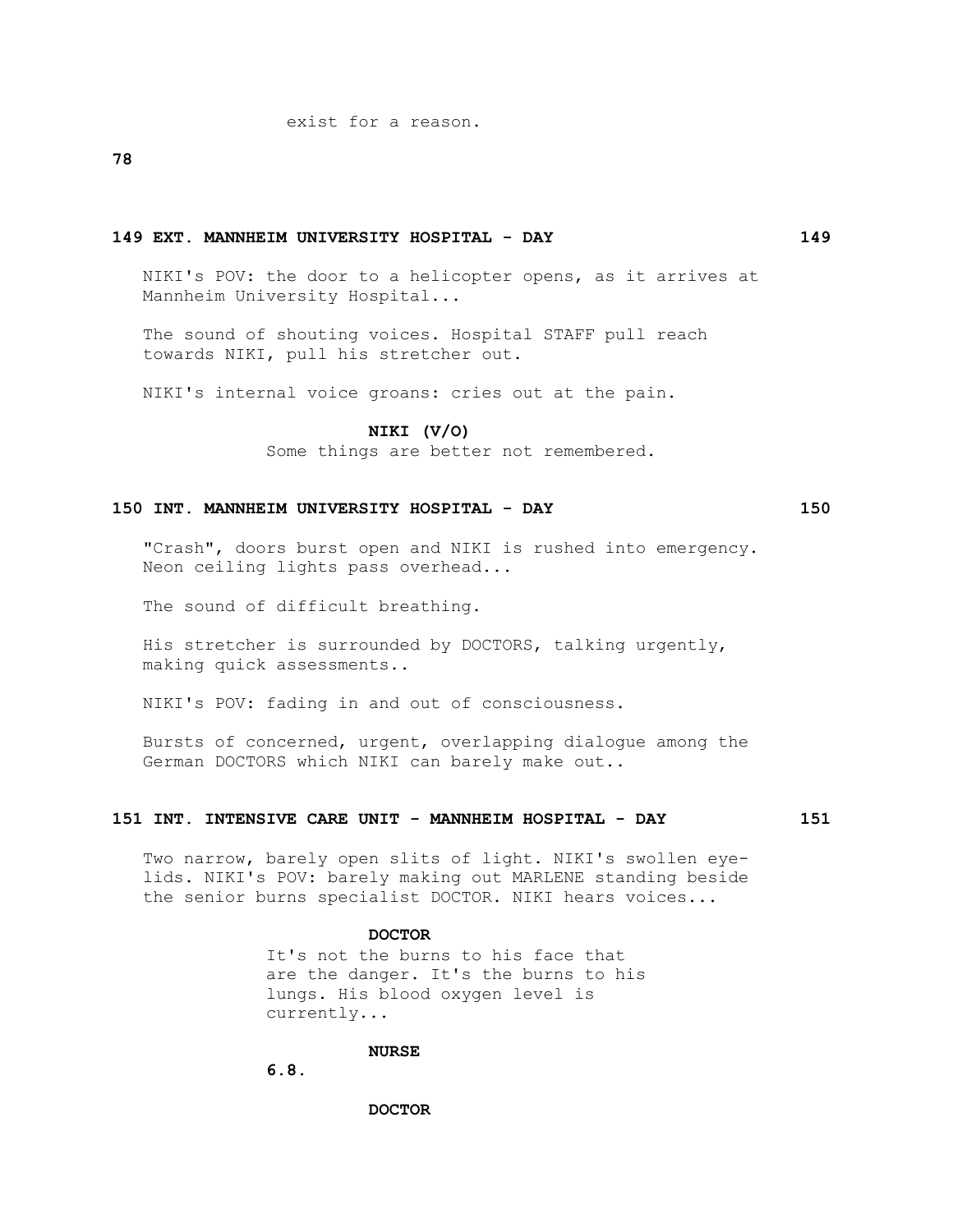Which is not enough to maintain life...

 NIKI slips out of consciousness again. MARLENE is distraught, in tears.

#### **152 OMITTED 152**

#### **153 OMITTED 153**

**79**

### **154 TELEVISION NEWS - FULL-FRAME 154**

TV news: giving the latest information on NIKI's condition.

# **155 INT. JAMES'S APARTMENT - LONDON - NIGHT 155**

 JAMES sits watching the news on TV in his apartment, while feeding his budgerigars, (the collection has grown)..

 He feels terrible. He goes to his desk, pulls out paper and pen...

 JAMES tries to find the right words, tries to write, tries to put his feelings on paper, but words in general, and letters in particular have never been his thing...

 JAMES scrunches up the pieces of paper, throws it away. The budgerigars, sensing his distress, flutter and peep..

# **156 INT. INTENSIVE CARE UNIT - DAY 156**

 NIKI's P.O.V: feels someone touching his forehead and his hands with oil...and the sound of a WOMAN weeping...

#### **PRIEST**

 ...durch diese heilige Salbung helfe dir der Herr in seinem reichen Erbarmen, er stehe dir bei mit der Kraft des Heiligen Geistes...

 NIKI's eyes barely crack open, barely manage to focus to see an ELDERLY PRIEST is giving him the last rites in German..

The sound of MARLENE crying somewhere in the room.

#### **PRIEST**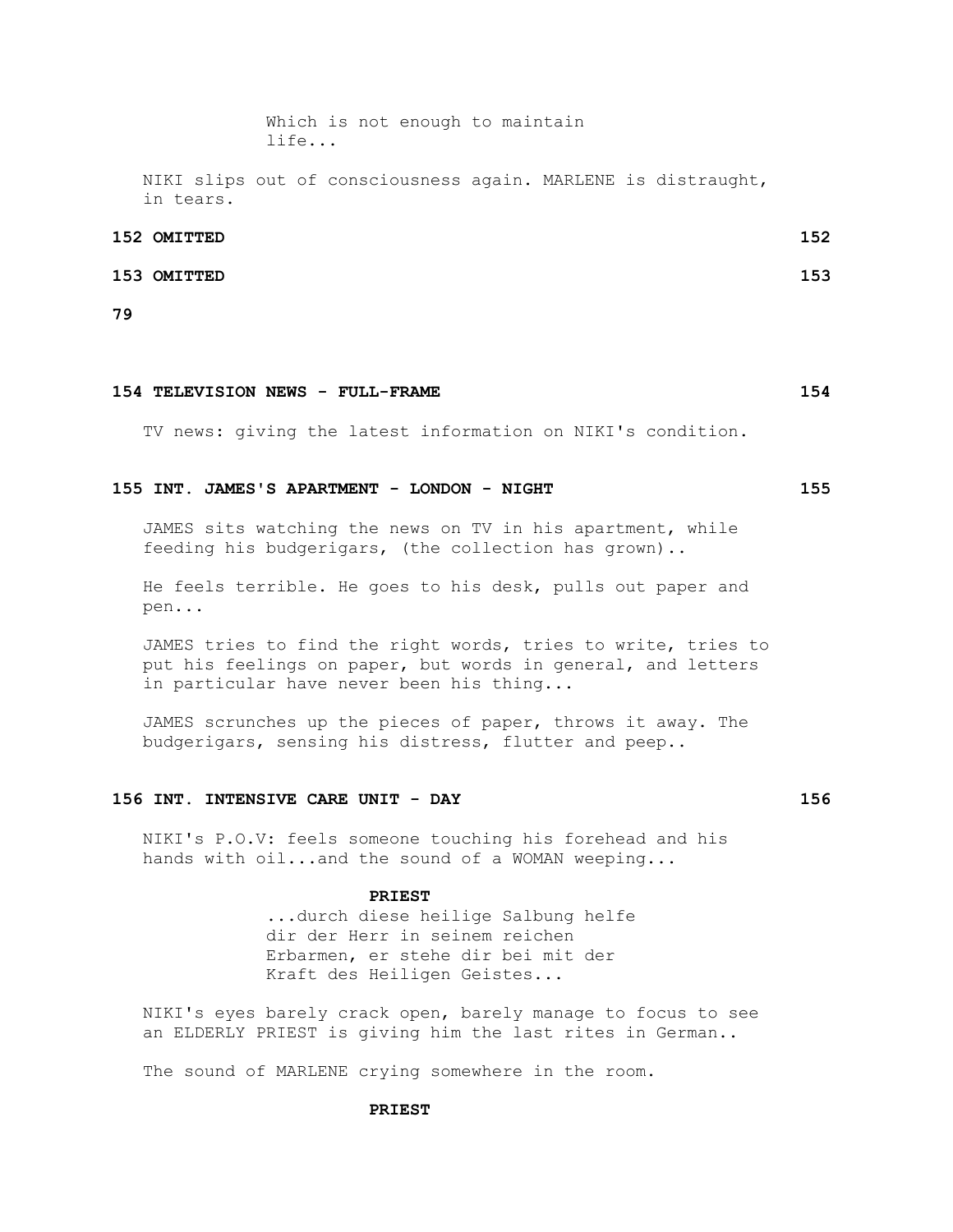Der Herr der dich von Sunden befreit, rette dich in seiner Gnade richte er dich auf...

NIKI strains to move. A sense of excruciating pain.

 He fights to open his eyes, give an indication...ANY indication of the fact that he is hearing this, and is alive and able to fight for life...

 But to no avail. The PRIEST continues giving last rites. MARLENE continues to cry. The PRIEST touches NIKI's shoulder...

> **NIKI (V/O)** I'm here! Can't you tell? I'm here!

> > **(CONTINUED)**

# **80 156 CONTINUED: 156**

NIKI screams inside. Wanting to be heard. Wanting to give them

NIKI blacks out again. The pain is too great.

a sign. He's OK. He's still there. But it's no use.

 **FADE TO BLACK:**

## **157 INT. CORRIDOR - HOSPITAL - DAY 157**

 Sunrise: MARLENE has been sitting in the hospital all night supported by members of FAMILY and several FRIENDS.

Niki's MOTHER and FATHER. CLAY REGAZZONI.

 Presently: the door to the intensive care unit opens and a DOCTOR comes out, beckoning her...

 **DOCTOR**

 Frau Lauda? Bitte kommen Sie! He's awake! And just spoke!

MARLENE scrambles to her feet...

#### **MARLENE**

What did he say?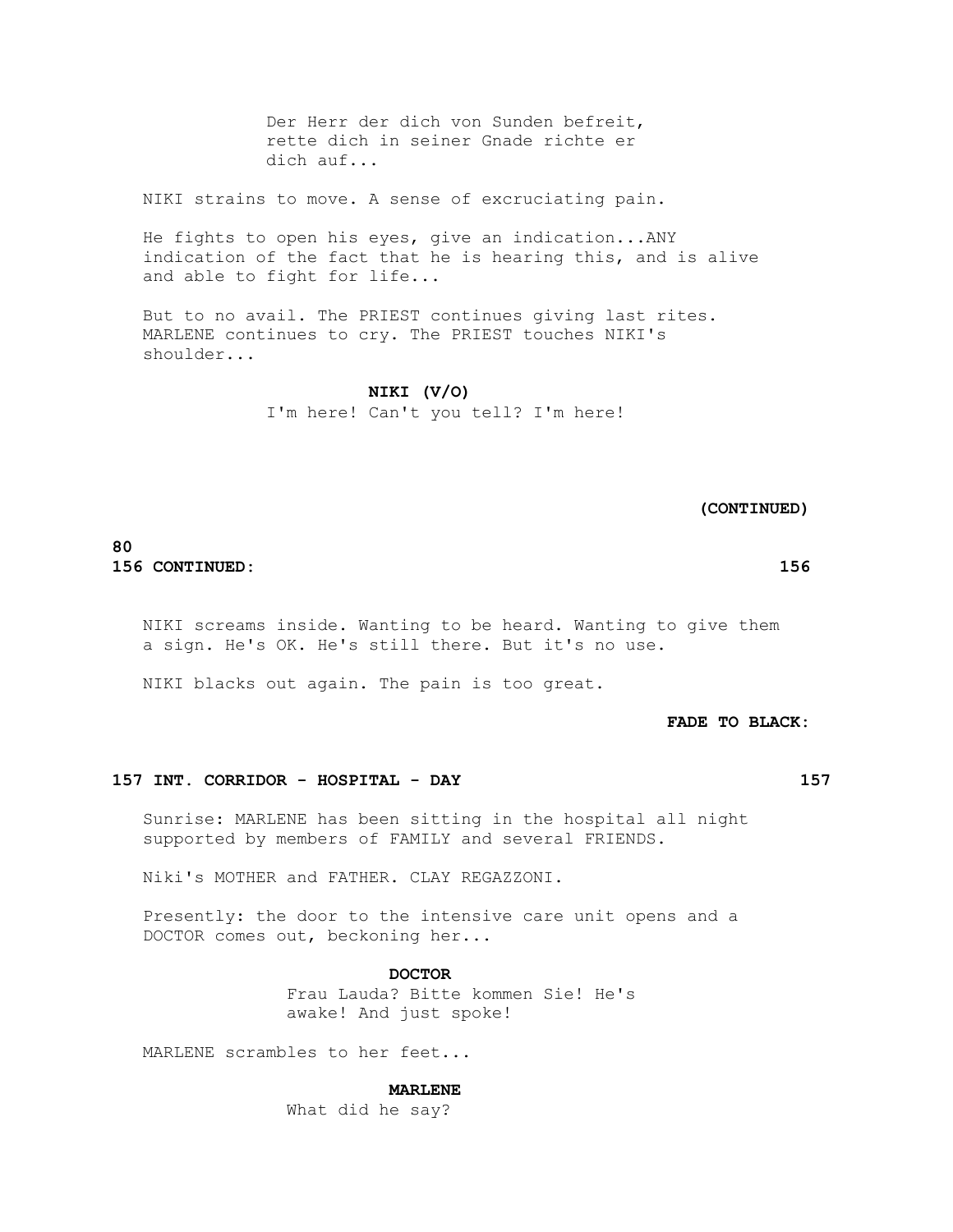#### **DOCTOR**

 "Tell the Priest to fuck off! I'm still alive!!"

 MARLENE covers her mouth, laughs nervously, already in tears. She and the DOCTOR rush into the intensive care unit.

#### **158 EXT. INTENSIVE CARE UNIT - DAY 158**

 Shooting through the window we see MARLENE approach NIKI's bed. She sees NIKI..

 And gasps. Trying to control her expression. Not give away to him how horrified she is.

 NIKI's face: is grotesque. His head has swollen to double it's size. The skin has burned off on his head, his eyes.

 MARLENE bravely composes herself. Then, without displaying the shock she feels - she goes over and kisses him.

### **159 OMITTED 159**

#### **81**

#### **160 INT. NIKI'S HOSPITAL ROOM/TELEVISION COVERAGE FULL FRAME -DAY 160**

 The starter's flag drops. On television we see the Austrian Grand Prix start.

 NIKI watches the race on television, while beginning his rehab in bed, in pain as bandages are changed..

 ON TV: JAMES narrowly misses out on a podium, but still gains on NIKI in his points total...

CAPTION: "RACE 11. HUNT FINISHES 4th"

# **161 INT. HOSPITAL - DAY - (A WEEK LATER) 161**

NIKI continues his rehab in the hospital, now out of bed...

 ON TV: the starter's flag drops. Another Grand Prix starts. This time at Zandvoort, in the Netherlands..

 NIKI watches the race on television as DOCTORS put a vacuuum pump into his lungs. It's AGONY. JAMES leads, driving the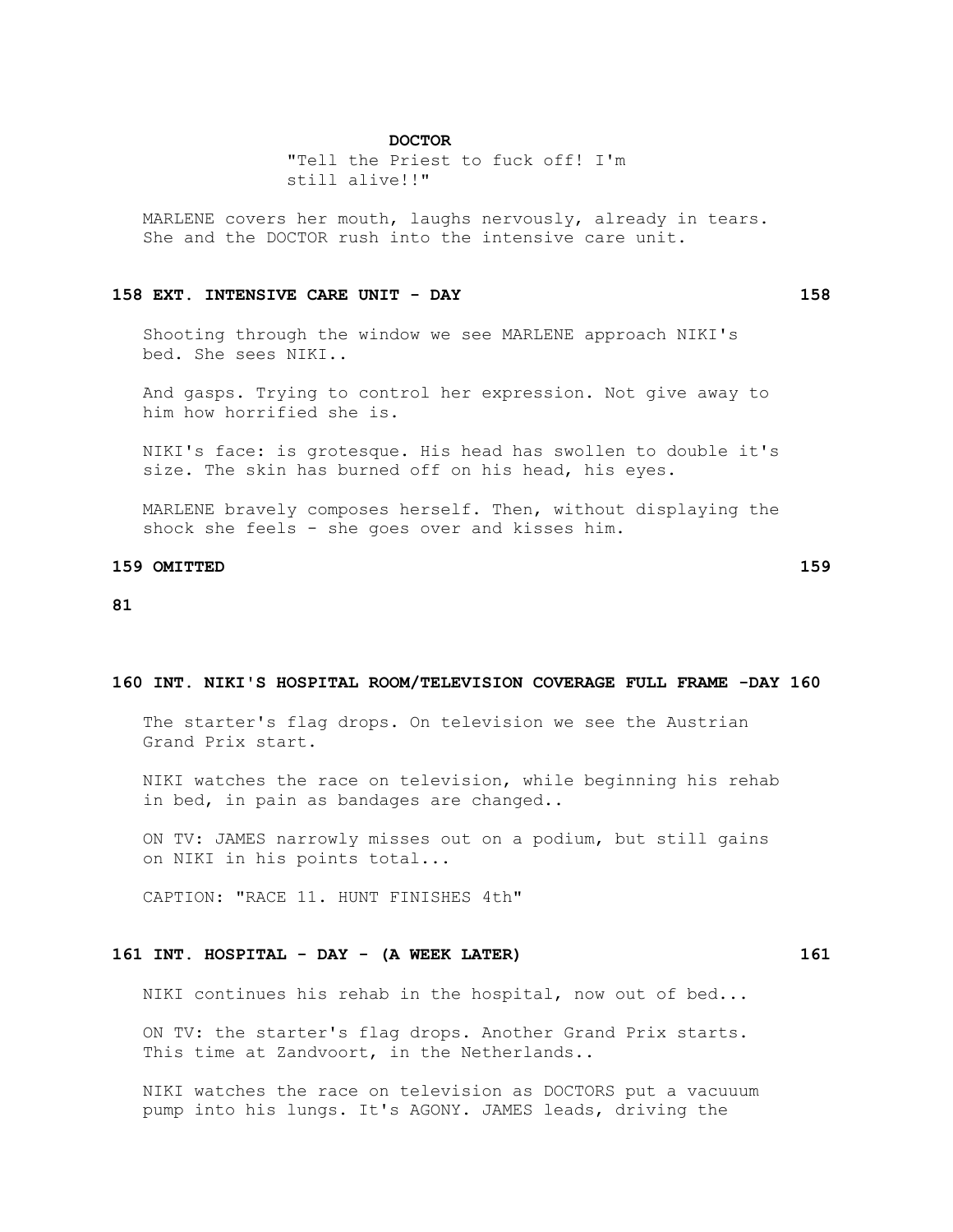perfect race...

# **YOUNG GERMAN DOCTOR**

We need to vacuum the lungs. Without this, they can't heal. But it will hurt.

 An unimaginably painful pump is forced down his burned lungs, to try to hoover out the impurities..

 COMMENTATORS ON TV: talk about how HUNT is catching up with LAUDA on points. It spurs NIKI on, through gritted teeth.

# **NIKI**

Aaarrrggghhhh...

The chequered flag. JAMES crosses the line in first position.

### **CAPTION: "RACE 12. HUNT WINS."**

 The DOCTORS tell NIKI he's had enough vacuum treatment. He's had more than enough pain. But NIKI waves them aside...

# **NIKI**

Again!!

The DOCTOR nods. The vacuum is turned on again.

 NIKI screams in agony. Eyes bulging. MARLENE and NIKI's family cannot bear to watch...

# **(CONTINUED)**

# **82 161 CONTINUED: 161**

 He watches as ON TV: JAMES is on the victory podium spraying champagne.

# **162 INT. HOSPITAL - DAY 162**

 NIKI continues screaming in pain, watching the Canadian GP on TV as..

# **CAPTION: "RACE 13 CANADIAN GRAND PRIX. HUNT WINS AGAIN"**

For the first time, JAMES has taken the lead in points. NIKI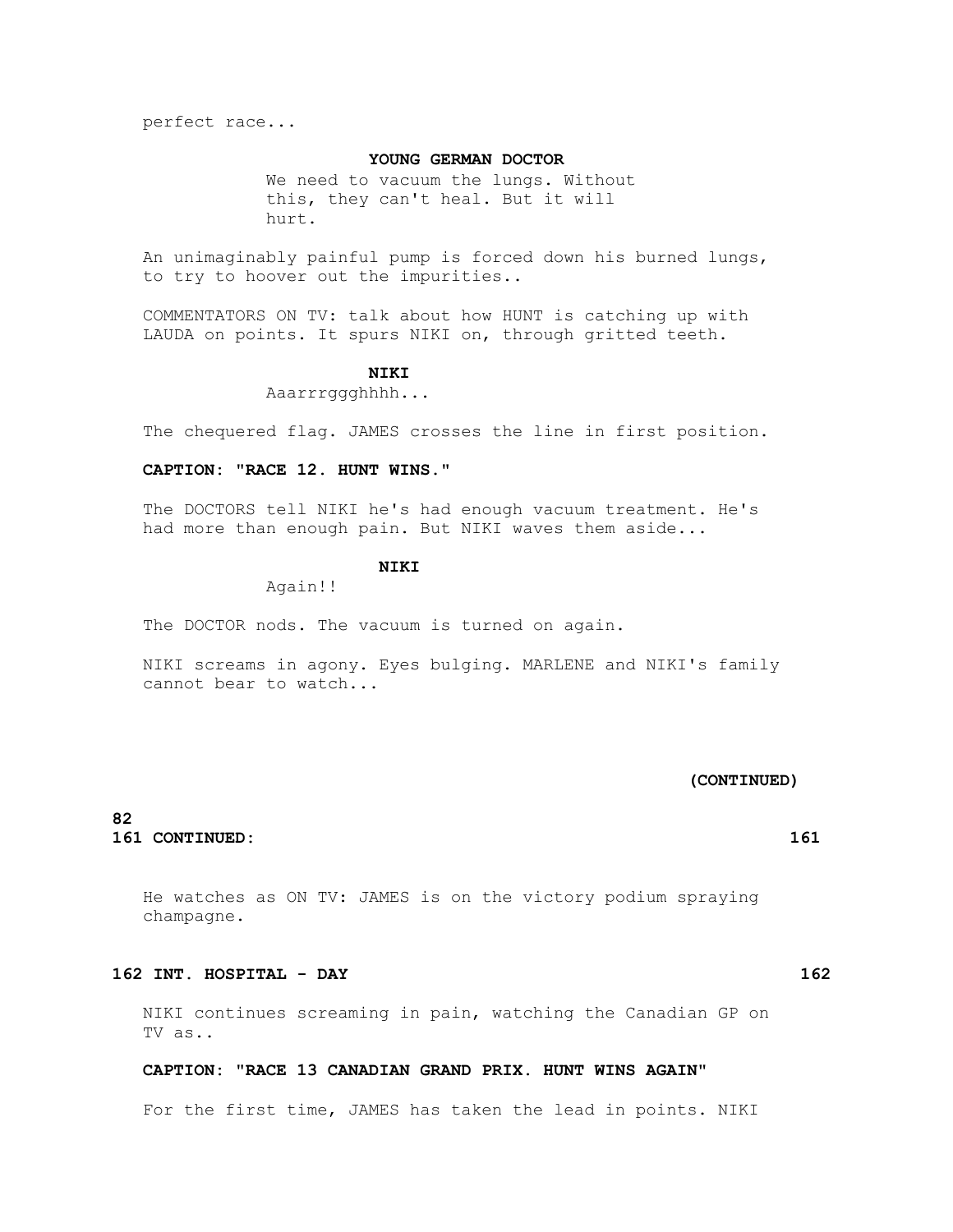stares at the TV: his expression changes.

#### **163 OMITTED 163**

# **164 INT. HOSPITAL - DAY 164**

 NIKI screams again. MARLENE, NIKI's family and the DOCTORS are deeply distressed, cannot bring themselves to watch, as...

# **NIKI**

# Aaaaarrrrggghghhhhhh!!

 We WIDEN to reveal what NIKI is doing. What has caused these unbearable, bloodcurdling screams of agony..

#### **NIKI**

I know what you're all thinking...

 Now we see. With great difficulty NIKI has put his racing helmet on for the first time. Pressing into his open burn wounds...

#### **NIKI**

 But if you love me - all of you - you won't say a word.

 He is almost unconscious with pain. His legs are weak. But he has done it...

### **165 EXT. ITALIAN GRAND PRIX - MONZA - 12TH SEPT 1976 -DAY 165**

The Italian Grand Prix. TELEVISION COMMENTARY sets the scene.

 JAMES and the MCLAREN TEAM arrive in the pits to see a vast commotion going on elsewhere...

# **JAMES**

What's going on?

# **CALDWELL**

Jesus. It's Niki.

 **(CONTINUED)**

**83 165 CONTINUED: 165**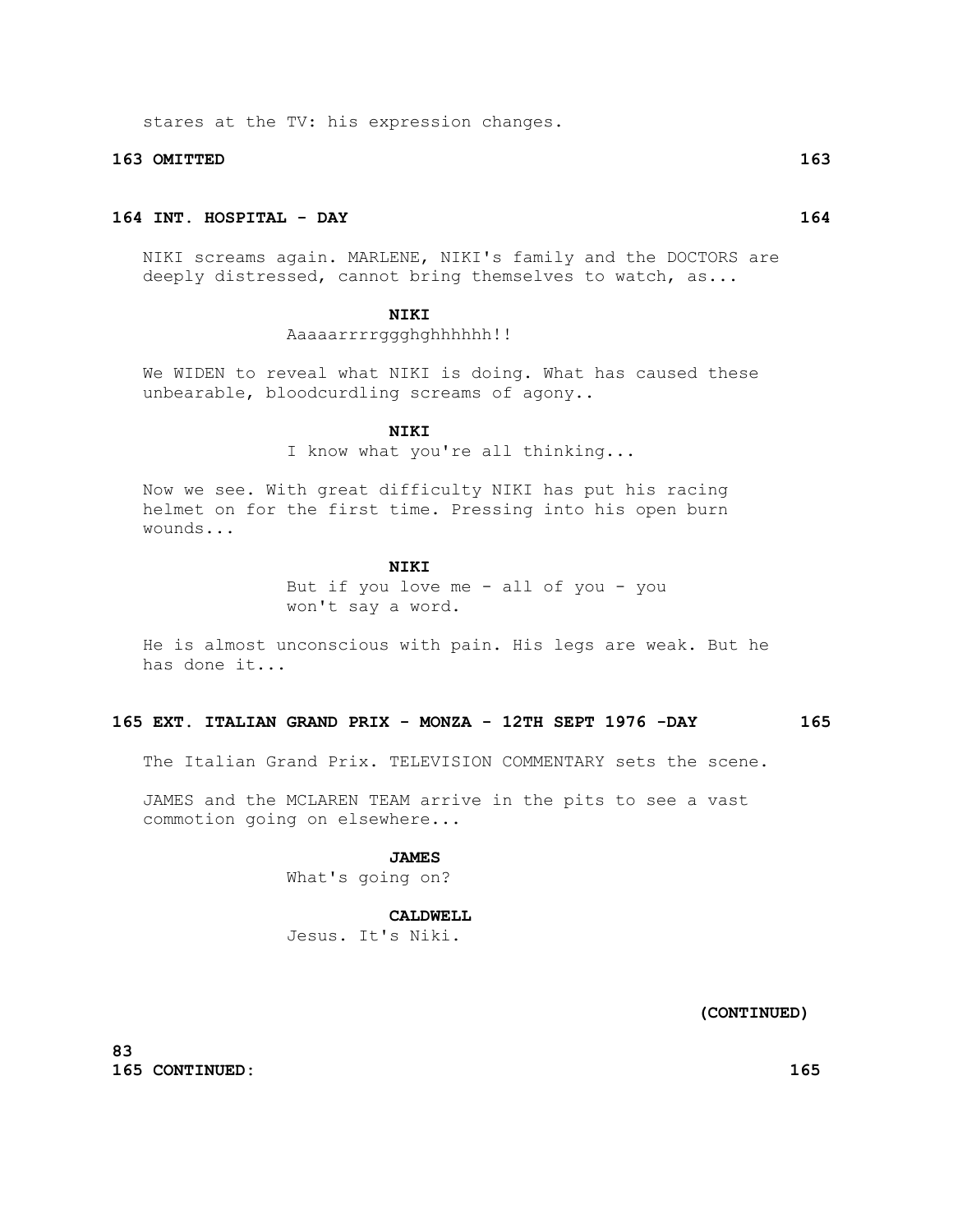#### **JAMES**

What about him?

#### **CALDWELL**

He's here! He's racing!

 **JAMES**

What?? They said he was half-dead.

JAMES stares. Shaken.

#### **166 EXT. MONZA PITLANE/ FERRARI PITS - DAY 166**

 JAMES pushes through the pitlanes, until he reaches the crowded FERRARI pits. He sees a racer in the background. The name LAUDA on his overalls...

### **JAMES**

Niki?

NIKI turns round. JAMES sets eyes on him for the first time.

 JAMES reels, visibly horrified by his appearance. His bandages are blood stained. He has no hair. Looks grotesque..

 NIKI sees the horror in JAMES's face. Sees the shock. The horror. And recognizes in that moment, this is how it's going to be - this is how people will respond to him - forever.

#### **NIKI**

Wow. It's that bad, huh?

JAMES opens his mouth. Tries to say something.

# **NIKI**

 In the hospital I told them to tell me straight, no bullshit - how bad it would be. My appearance. They said with time it'd be fine. But it won't. I can tell, seeing your reaction. I am going to spend the rest of my life with a face that frightens people.

 NIKI stares at JAMES, at his rival's beauty, his blonde, tanned perfection. His matinee idol, movie star looks...

# **NIKI**

That's a tough one to get used to.

#### **JAMES**

I wrote you a letter at the time. To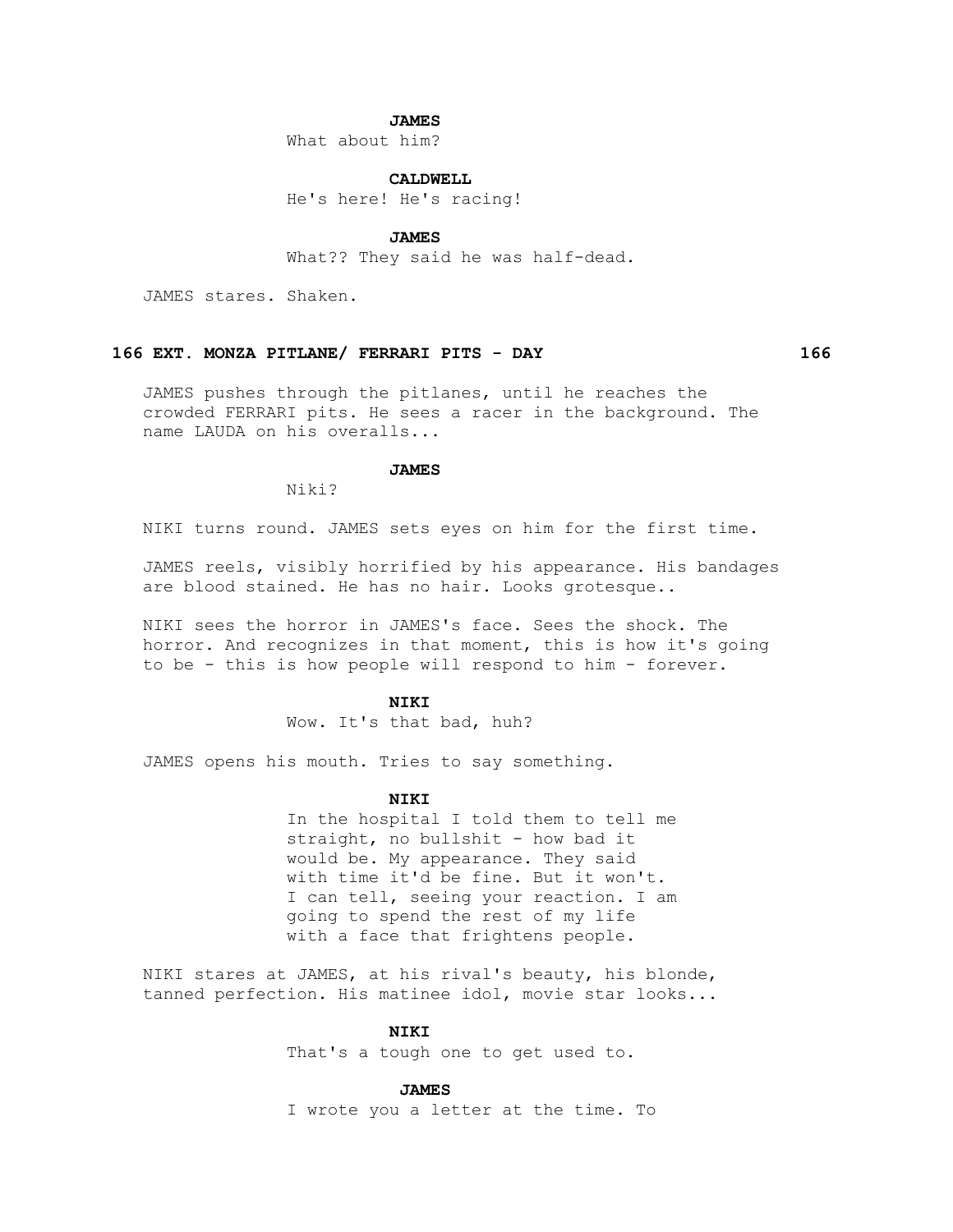#### **(CONTINUED)**

**84 166 CONTINUED: 166**

 JAMES (contíd) The driver's meeting in Germany? Before the race? I swayed the room.

 **NIKI**

Yes. You did.

# **JAMES**

 That race should never have gone ahead.

# **NIKI**

No.

#### **JAMES**

 So in some ways...I feel responsible for what happened. I'm sorry.

### **NIKI**

 Trust me, watching you win those points and all those races while I was in hospital fighting for my life...you were equally responsible for getting me better.

 Ouch. That could have been meant generously. But in this case it wasn't. It was a cold slap in the face.

NIKI turns and goes.

# **167 INT. MONZA GRAND PRIX - PRESS CONFERENCE - DAY 167**

 A packed press conference. The world's media. NIKI's accident and recovery (as a story) has reached way beyond F1 race fans. This is front page news around the globe..

 NIKI walks out onto the podium - all eyes staring at him - the sense of a ghoulish, voyeuristic freak show....

NIKI sits on the podium, in front of microphones, flanked on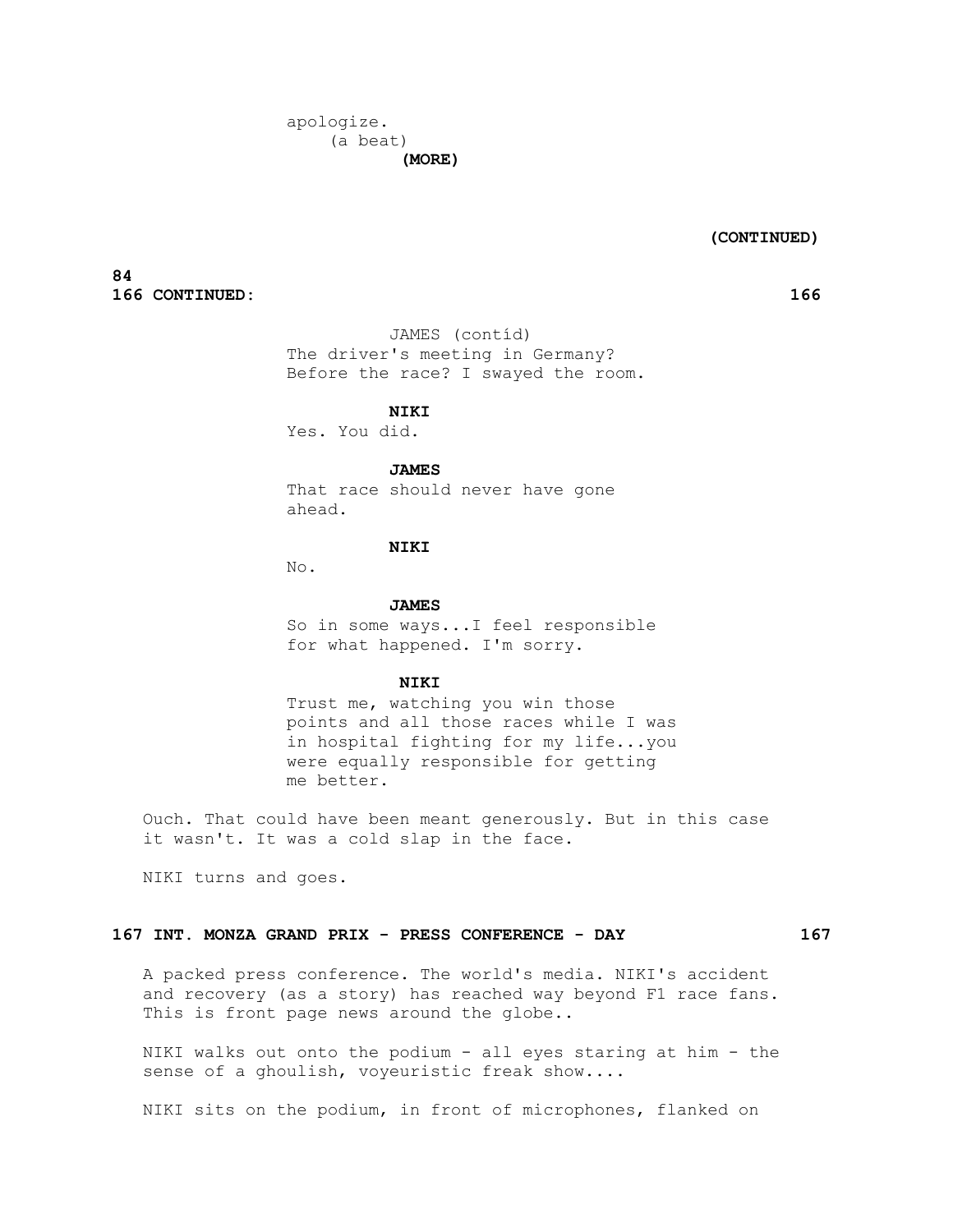both sides by FERRARI drivers and top brass. But no one wants to talk to them. Everyone's here to talk to NIKI..

# **JAPANESE JOURNALIST**

How are you feeling, Niki?

#### **NIKI**

Fine.

#### **AMERICAN JOURNALIST**

 Can you confirm for us exactly which procedures you have had? And the expectations for your recovery?

 **(CONTINUED)**

**85 167 CONTINUED: 167**

# **NIKI**

 Sure. I had a skin graft operation where they put half my right thigh in my face. It doesn't look too good but one unexpected advantage is it's impossible to perspire through a skin graft, so sweat will never run in my eyes again - which is good for a driver.

 Laughter. At the back of the hall, JAMES HUNT creeps in, (unseen by anyone, disguised in a hat), to listen.

#### **BRAZILIAN JOURNALIST**

When they heard about your condition, Ferrari immediately hired another driver, Carlos Reutemann.

#### **NIKI**

Ja. Before even my first operation.

# **JAPANESE JOURNALIST**

Is he your replacement now?

# **NIKI**

 No. Just another team-mate. Keen to make an impression. So let's see where Mr. Reutemann finishes today.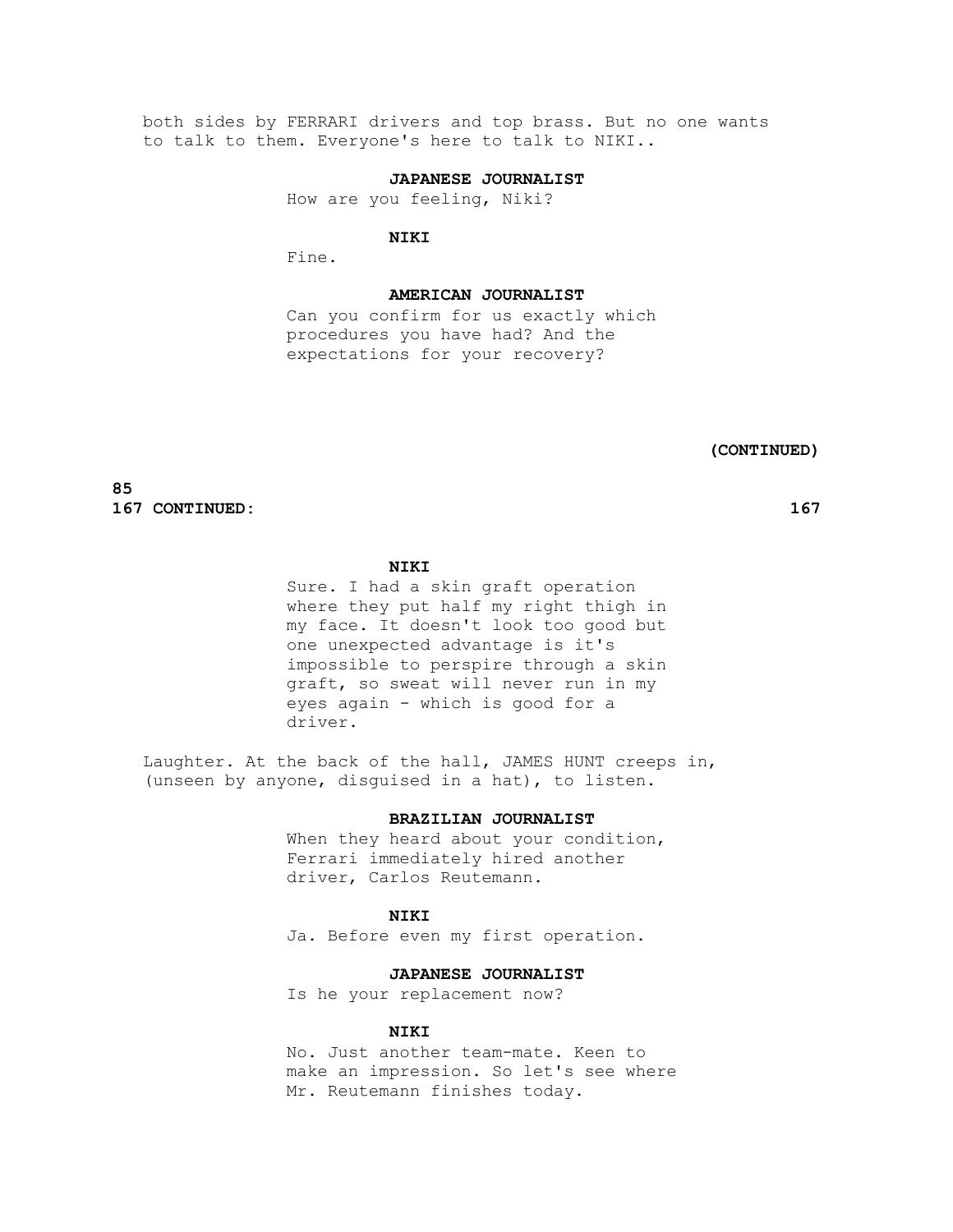Laughter.

# **JAPANESE JOURNALIST**

 James Hunt and McLaren have caught up a lot while you were away.

# **NIKI**

 Yes. (a beat) Is there a question now? Or are you just trying to piss me off?

Laughter.

# **JAPANESE JOURNALIST**

You think you can still win?

# **NIKI**

 Of course. I have the better car. I'm the better driver. But he's a clever guy and has used the time well while I was lying half-dead in hospital to win some points..

Laughter.

 **(CONTINUED)**

**86 167 CONTINUED:** (2) **167** 

# **BRITISH JOURNALIST**

 What did your wife say when she saw your face?

# **NIKI**

 She said, "Sweetie, you don't need a face to drive. Only a right foot."

Laughter.

# **BRITISH JOURNALIST**

 I'm being serious. Do you really think your marriage can survive? With the way you look now?

Silence. NIKI squints into the lights..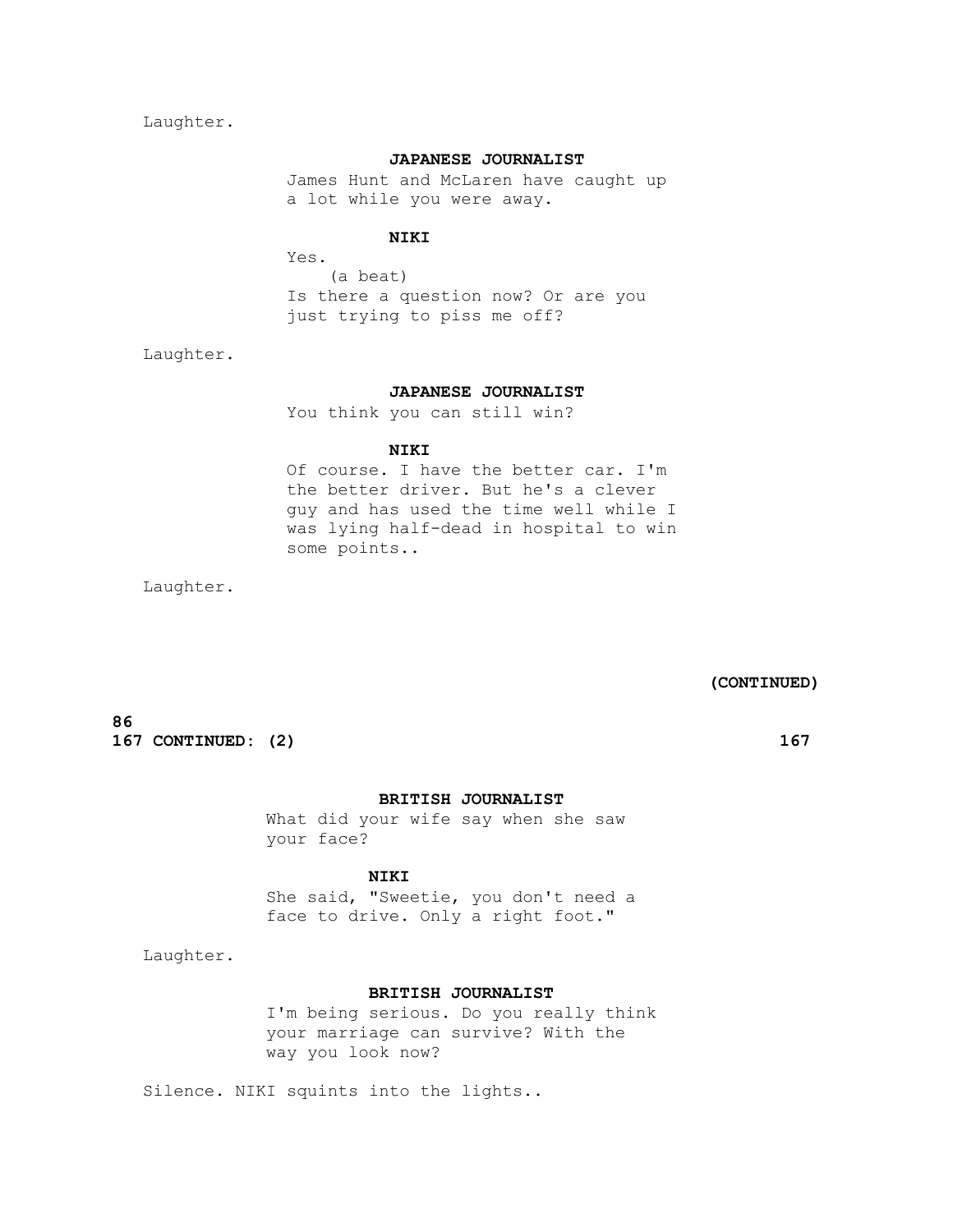#### **NIKI**

 And I'm being serious, too. Which asshole said this? Jesus..

No one moves. NIKI, disgusted, rips off his microphone..

#### **NIKI**

Fuck you. Press conference over.

NIKI walks out. The Press Conference breaks up...

 JAMES sees the REPORTER who asked the question, laughing with his friends. JAMES watches as the REPORTER leaves...

#### **168 INT. CORRIDOR OUTSIDE PRESS CONFERENCE - SAME TIME 168**

JAMES goes after the REPORTER, and calls him..

# **JAMES**

Hey..!

The REPORTER turns, recognizes JAMES..

#### **JAMES**

 I've got something for you on that last question...

 The BRITISH JOURNALIST smiles, "Great, thanks James!" Pulls out a tape recorder. JAMES takes him to one side, then...

 "WHACK, WHACK, WHACK" - JAMES punches his lights out, then takes the tape recorder, stuffs it into the JOURNALISTS mouth.

> **JAMES** Now go home to your wife and ask her how YOU look!!

> > **(CONTINUED)**

**87 168 CONTINUED: 168**

"CRASH" a final, sickening blow splits the REPORTER's nose..

#### **JAMES**

Prick!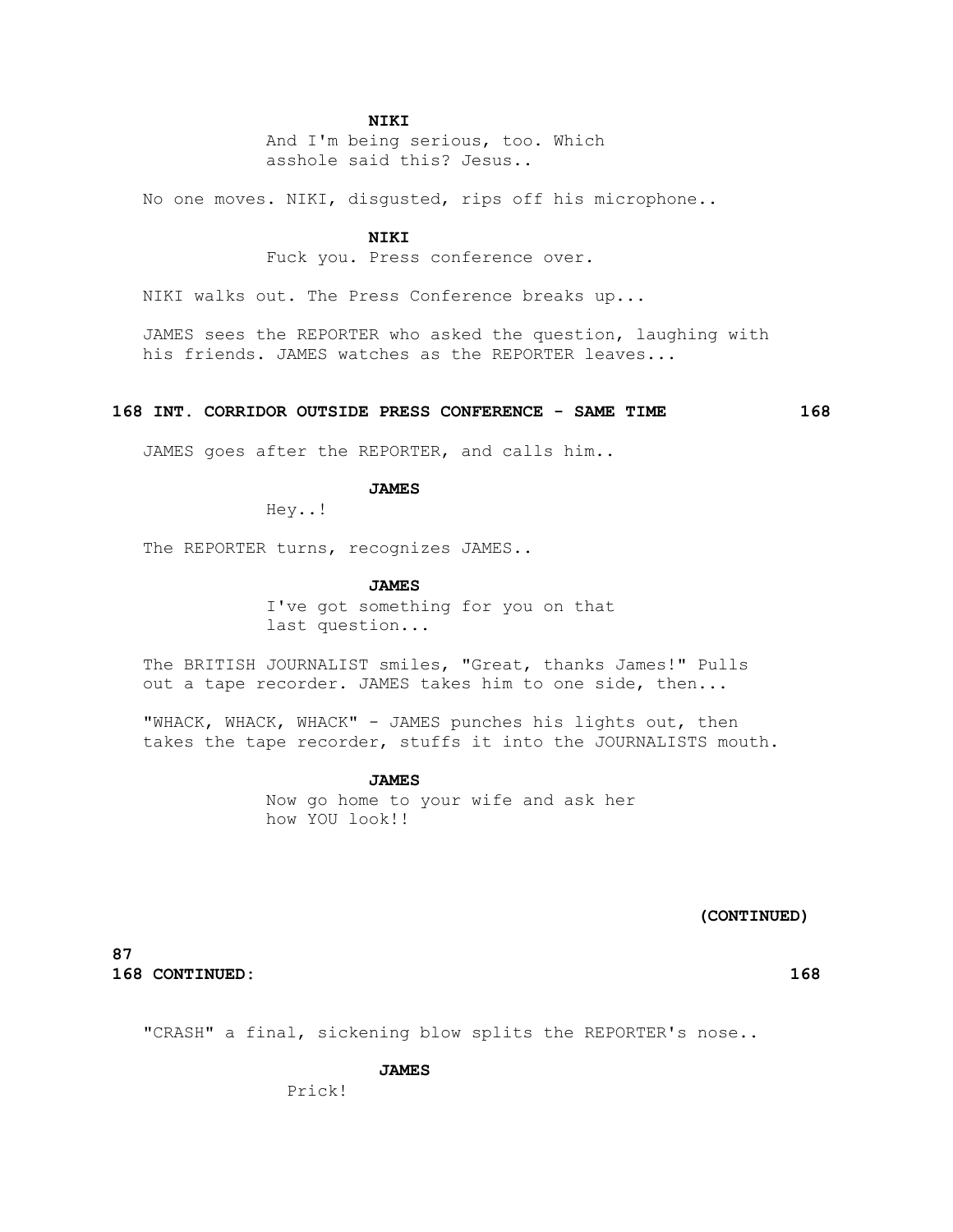#### **169 EXT. STARTING GRID - MONZA - DAY 169**

 JAMES walks out to his car. TV CREWS. Banks of PHOTOGRAPHERS. Commentators talk in different languages.

Everyone talking about NIKI's comeback.

 NIKI is in his car. The MECHANICS are talking to him in Italian...

 But NIKI hears nothing. He looks at the steering wheel, the shell of the car, the gear stick. And then we see..

His hands are shaking violently. He's utterly terrified.

The light turns green. They're off!

 Other cars (including JAMES's), roar forward. But NIKI is frozen.

# **170 EXT. TRACK - DAY 170**

 NIKI's mind is a mess - terrified - he starts slowly...finding his courage..

 COMMENTATORS point out it's madness. It was clearly too soon. Ferrari were right to hire a replacement. NIKI is a wreck..

NIKI suffers terrible flashbacks from his accident...

 NIKI shakes himself out...gradually building up speed ignoring the cars overtaking him all around him...

 NIKI begins to accelerate. Gently at first. Then a bit more. Trusting himself. Gaining confidence..

Blocking out further flashbacks...

# **170AINT. HOSPITAL - DAY 170A**

 Watching NIKI from the hospital where he had his treatment is the DOCTOR who treated him...

# **88**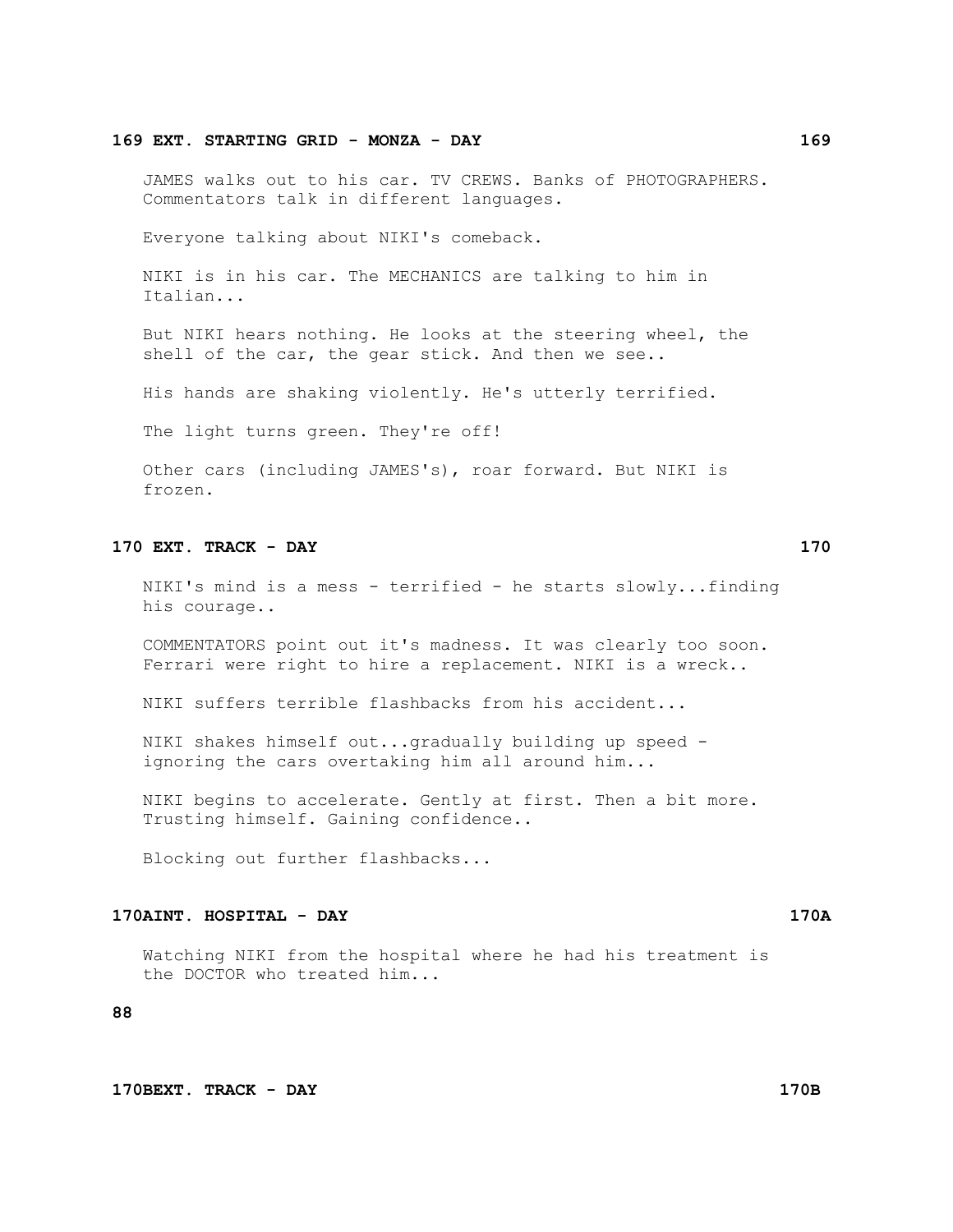COMMENTATORS look up. Notice NIKI's slow increase in speed. What's this? Maybe there's life in him yet...

 NIKI changes gears smoothly. He begins to overtake. The old feelings come back..

# **170CEXT. PADDOCK/PITS - SAME TIME 170C**

 MARLENE watches from the pits. Can hardly bring herself to look...

# **170DEXT. TRACK - DAY 170D**

 COMMENTATORS begin to get excited. LAUDA has started to overtake the back-markers...

 An incredible sequence. As NIKI gains more confidence, more speed, and begins to work his way through the field..

 COMMENTATORS now buzzing with excitement. This is incredible, as NIKI overtakes first CARLOS REUTEMANN, the driver hired to replace him, then others, working his way through the field...

### **170EINT. JAMES'S CAR - SAME TIME 170E**

 JAMES sees NIKI coming up behind him. Cannot believe his eyes. JAMES move to block NIKI's path...

 NIKI attacks fearlessly. Despite terrible pain. NIKI moves to overtake JAMES.

 Utterly intimidated by NIKI's bravery, JAMES panics, and loses control of the car. He spins out..

 COMMENTATORS cannot believe their eyes. HUNT's blown it! LAUDA's overtaken him!

It's a miracle. It defies belief. As NIKI crosses the line....

CAPTION: "RACE 15. NIKI 4th. JAMES RETIRED."

# **171 OMITTED 171**

# **172 EXT. MONZA - DAY 172**

 The Italian crowds are ecstatic. Delirious. NIKI is a national hero. Lazarus back from the dead. Superhuman.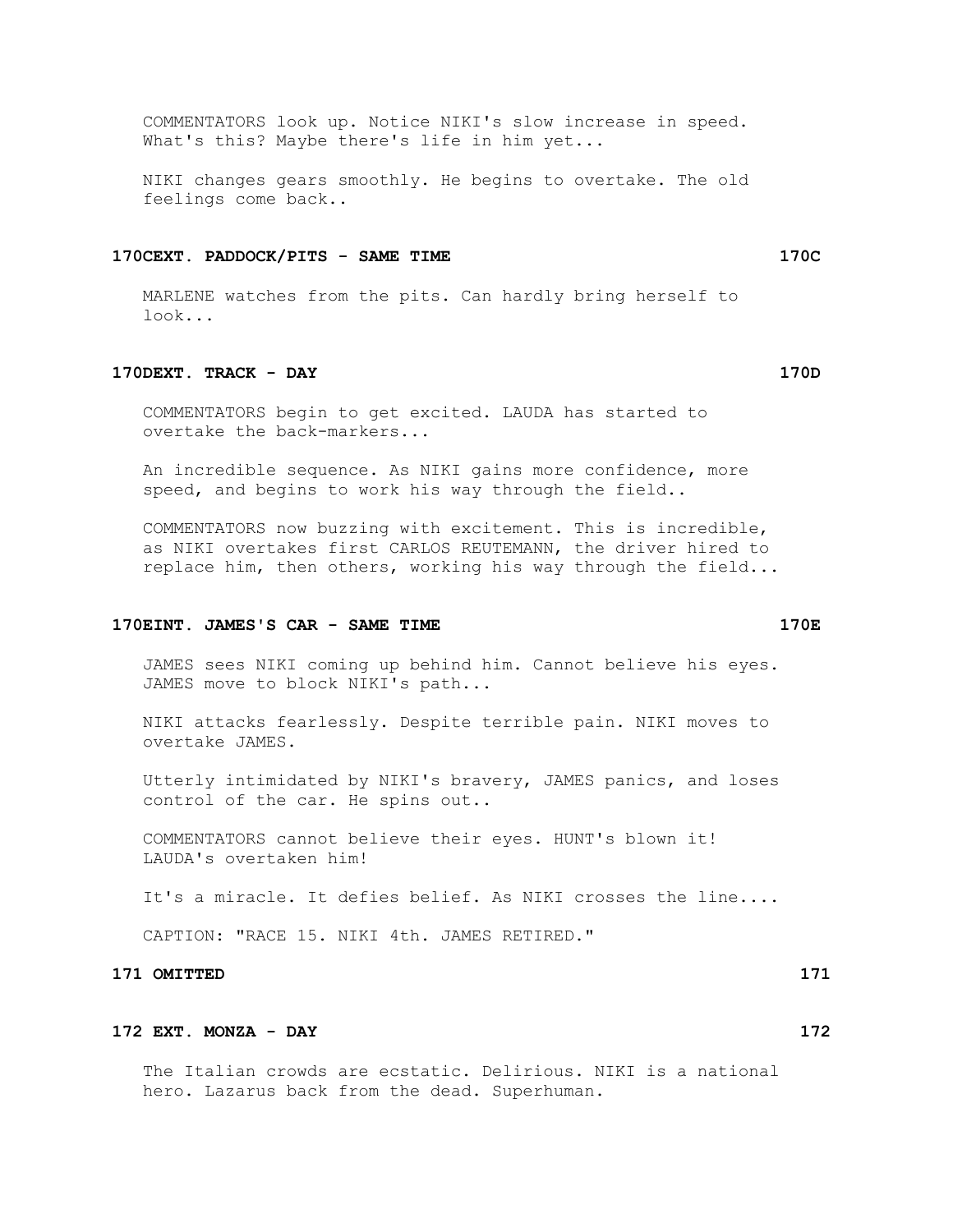**(CONTINUED)**

# **89 172 CONTINUED: 172**

 TV commentary in different languages elaborates on what an extraordinary, superhuman achievement they have just seen...

 **CAPTION: "LAUDA 68 POINTS. HUNT 65 POINTS."**

# **STIRLING MOSS**

 What a race! What a man! What a season! Now it all boils down to the final race in Japan!

Hunt walks past, staring at a triumphant Niki.

# **172AINT. HOSPITAL - SAME TIME 172A**

 The DOCTOR in the hospital shakes his head, cannot believe what he has just witnessed...

#### **172BEXT. PITS - SAME TIME 172B**

The Ferrari Mechanics that had initially so disliked NIKI, are overwhelmed by what he has achieved...

# **172CEXT. TRACK - DAY 172C**

 A reluctant, modest NIKI carried on shoulders, surrounded by LUCA DI MONTEZEMOLO, MARLENE and the PRESS...

# **CUT TO:**

#### **173 EXT. FUJI SPEEDWAY - JAPAN - DAY 173**

 Mount Fuji towers imperiously, dramatically above the Japanese race track, dominating the skyline on a clear day..

 Television cameras and press photographers assemble at the race track for the biggest sporting event of the year...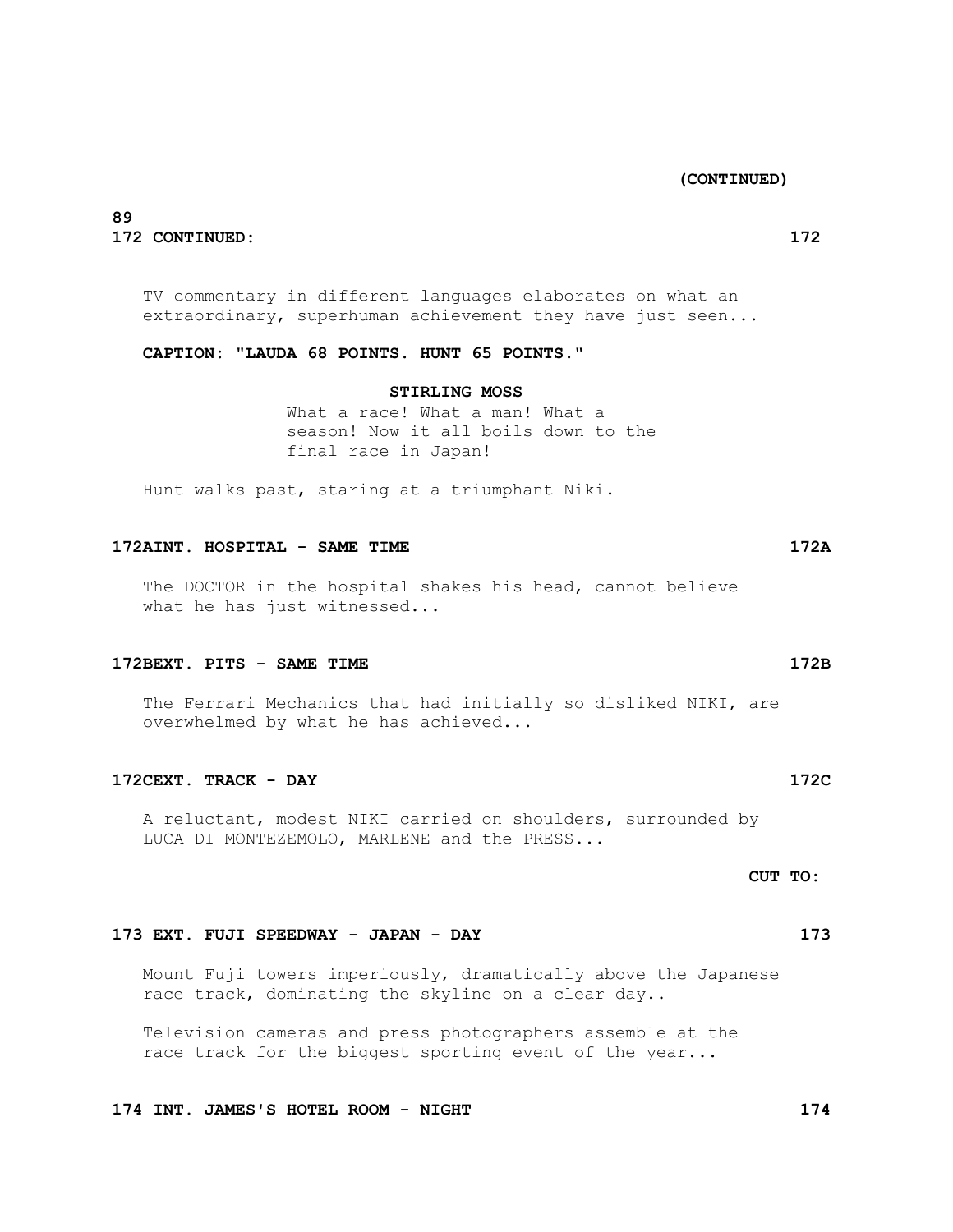JAMES sits alone in his hotel suite. Speaking to an old, trusted friend at the other end...

# **JAMES (ON PHONE)**

 The man was in a coma. His doctors pronounced him dead!! Then he comes back and does THAT???

**90**

#### **174AINT. BUBBLES HORSELY HOME - MORNING 174A**

 BUBBLES HORSLEY back at home in England. At a breakfast table..

#### **BUBBLES (ON PHONE)**

 What did you expect? That Niki would give you the championship lying down? Of course not. He's a fighter. He's going to come at you with everything he's got. But you can do this. As a driver, you're his equal - better, maybe. And God knows you're quick and brave enough. You just..

# **JAMES (ON PHONE)**

 $W$ hat?

#### **BUBBLES (ON PHONE)**

 Need to find the respect for yourself to close out when it really matters. You don't much like yourself, James that's the problem, therefore don't believe you deserve it.

# **174BINT. JAMES'S HOTEL ROOM - NIGHT 174B**

A knock at JAMES's hotel room door..

### **JAMES**

I've got to go.

 JAMES hangs up, and goes to the door. He snaps it open to reveal..

 Two gorgeous-looking BOAC Stewardesses standing outside. Smart blue blazers, short skirts, white gloves, blue caps..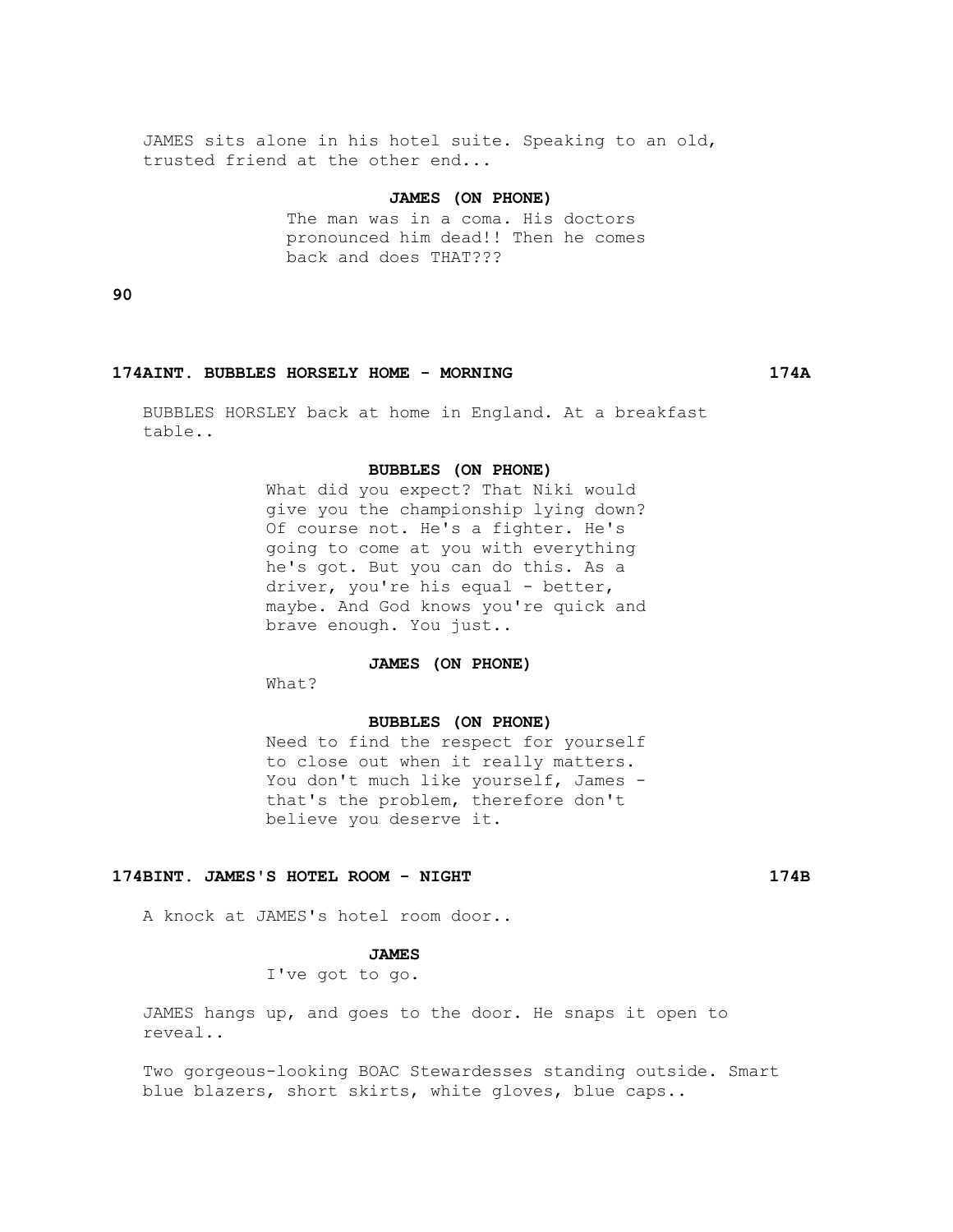# **STEWARDESS**

Hi. We've come for the party?

# **JAMES**

What party?

#### **STEWARDESS**

 The party we were told was going on in room 2109.

Sure enough: on JAMES's door, the number 2109.

# **JAMES**

Who sent you here?

 **(CONTINUED)**

**91 174BCONTINUED: 174B**

### **STEWARDESS**

 A man. On the phone. He didn't give his name.

#### **JAMES**

This man. Did he speak with an accent?

# **STEWARDESS**

Yes. German accent.

JAMES can't believe it. NIKI.

 **JAMES**

I'm afraid it was a joke..

#### **STEWARDESS**

 (liking the look of JAMES) Awwww. Pity.

#### **JAMES**

 Sorry, ladies. Any other time. Not tonight.

 JAMES closes the door. Goes back into his hotel room. Then, after a moment...

 He snaps open the door. The STEWARDESSES are about to disappear into the elevator...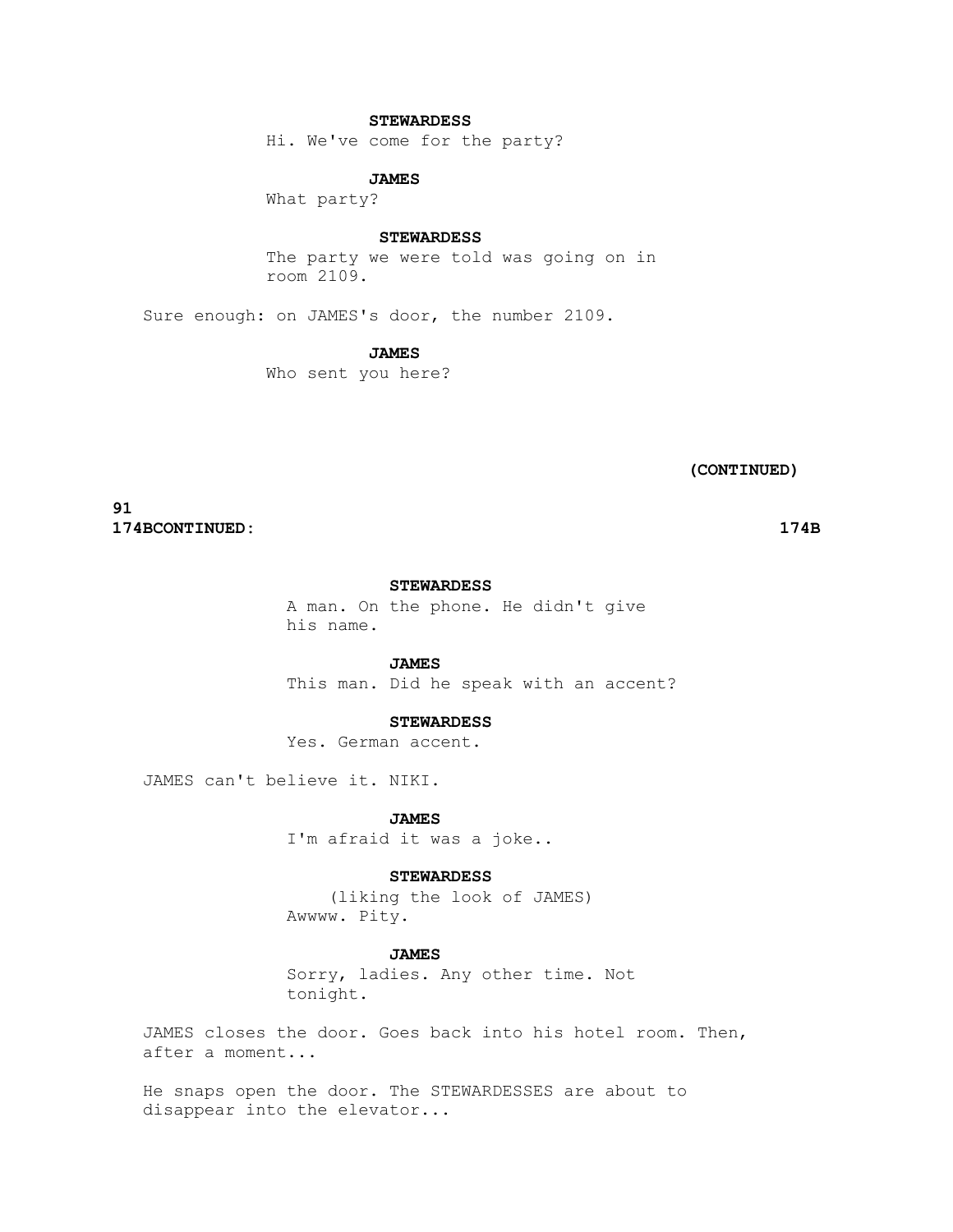#### **JAMES**

Wait..!

# The following morning, day barely breaks. The skies are ominously dark over Tokyo. Thick, black clouds. It's raining heavily... **176 INT. NIKI'S BEDROOM - HOTEL - DAY 176** NIKI wakes up and looks out of the window. Sees the heavy rain which is falling outside... His expression changes. **177 INT. JAMES'S BEDROOM - HOTEL - DAY 177** JAMES wakes up. Flinches. JAMES looks around, bleary-eyed.

Hungover.

He's in a room that looks like a bomb has hit it.

#### **(CONTINUED)**

# **92 177 CONTINUED: 177**

 The two STEWARDESSES are still asleep in the bed beside him. Uniforms discarded on the floor.

 Memories are now flooding back. Jesus, what was he THINKING? JAMES leaps out of bed.

# **178 INT. NIKI'S ROOM - HOTEL - DAY 178**

 NIKI is being massaged by WILLI DUNGL in his hotel room in preparation for the race.

 NIKI continues to stare out of the window. They speak in German. We see sub-titles..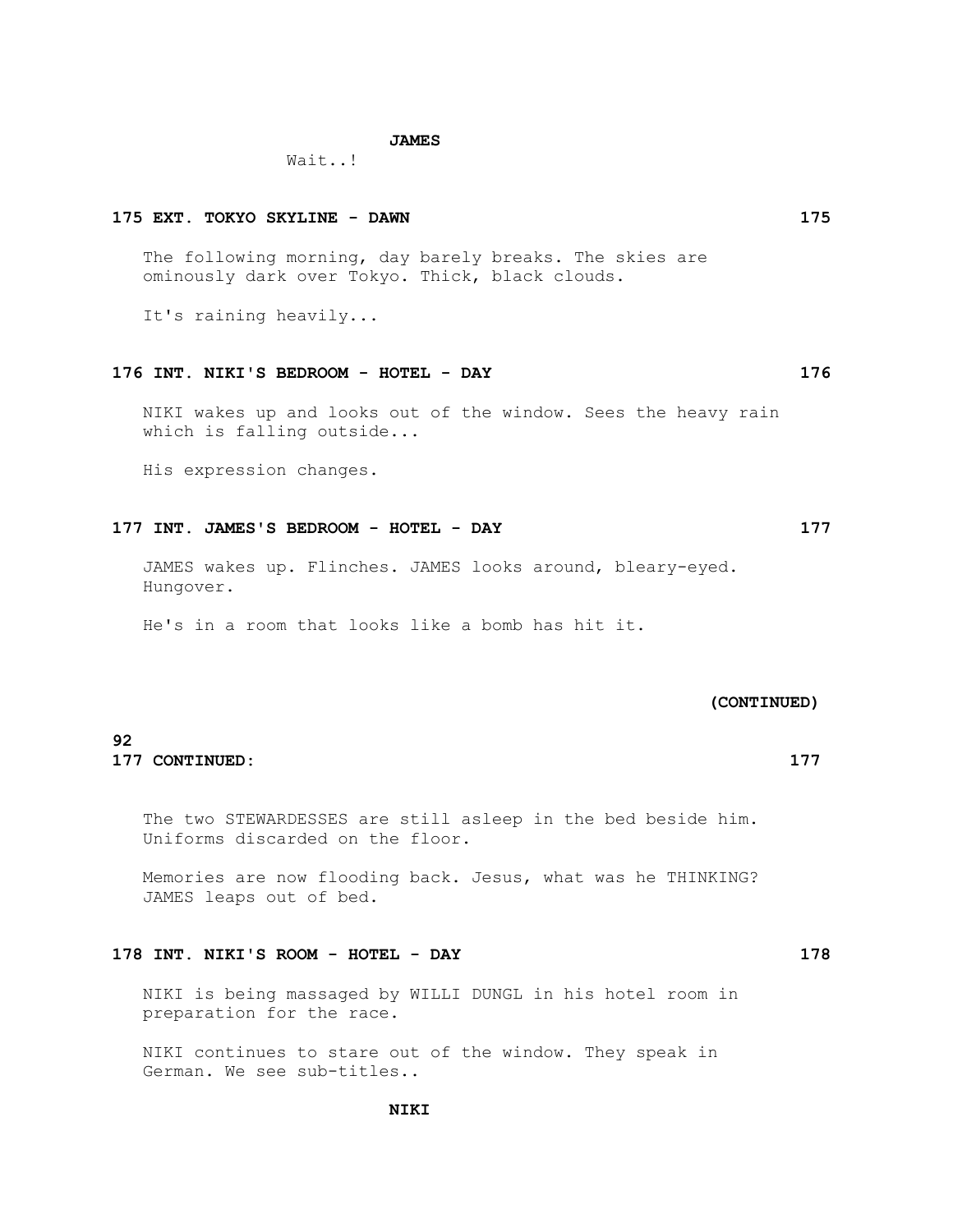Can't see the mountain.

#### **DUNGL**

So?

# **NIKI**

 The locals here believe if you can see the mountain in the morning, it brings good luck.

NIKI's POV: the view. Nothing but mist, dark skies and rain.

**179 OMITTED 179**

#### **180 EXT. JAPANESE GRAND PRIX - FUJI SPEEDWAY - 24TH OCT 1976 -DAY 180**

 Inside the race track: puddles everywhere. The rain continues to fall. The circuit is covered in water...

 DRIVERS and the TEAMS arrive at the race track. JAMES and TEDDY MAYER and ALASTAIR CALDWELL among them...

 SPECTATORS are huddled under umbrellas. TV CREWS struggle to keep expensive equipment dry...

An American VOICE comes over the tannoy...

#### **TANNOY**

 All drivers to the control tower, please. Immediately.

JAMES looks at CALDWELL...

# **93**

# **181 INT. CONTROL TOWER - MEETING ROOM - DAY 181**

 A driver's meeting has been called. All the DRIVERS are in a small room, arguing and remonstrating with FIA OFFICIALS and blazer-wearing POWERS THAT BE...

A Japanese official, (AKIYAMA), is trying to keep the peace...

### **AKIYAMA**

One at a time! Gentlemen, please!

 Local JAPANESE DRIVERS are complaining in Japanese, (we see sub-titles)...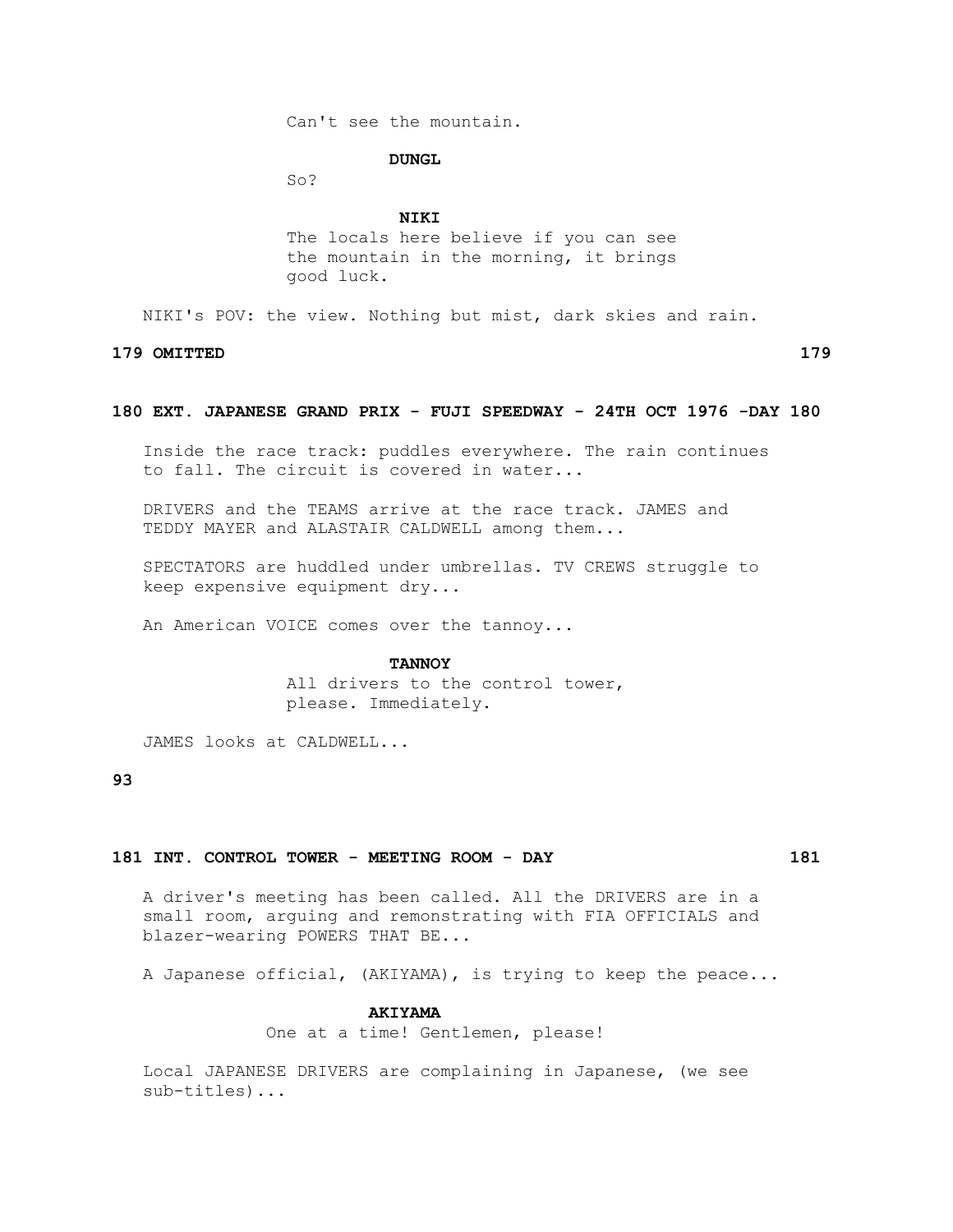# **TAKAHARA**

 You can't send us out in that! It's a death sentence!

### **HASEMI**

You have to postpone the race!

#### **181AINT. CONTROL TOWER - CORRIDOR OUTSIDE - SAME TIME 181A**

 JAMES, MAYER and CALDWELL arrive in a corridor outside the meeting room...

#### **MAYER**

 Niki's talking to them about cancelling the race.

 JAMES's POV: he can see NIKI, his wounds horribly visible, remonstrating with the JAPANESE OFFICIAL about the dangerous track conditions...

JAMES turns to TEDDY and ALASTAIR...

#### **JAMES**

 I don't want any part of this. I'm not going to be responsible for turning the room again.

#### CALDWELL.

 But you have no option. You HAVE to race, James. It's your only shot. If you don't, Niki wins..

#### **JAMES**

 I'm not voting against Niki again....or forcing fellow drivers to risk their lives. Sorry. World Championship or not...

 JAMES raises his hands and walks off. CALDWELL shouts after him, "James, wait..!" Then MAYER reassures CALDWELL...

# **(CONTINUED)**

**94 181ACONTINUED: 181A**

#### **MAYER**

Don't worry, this race is going ahead.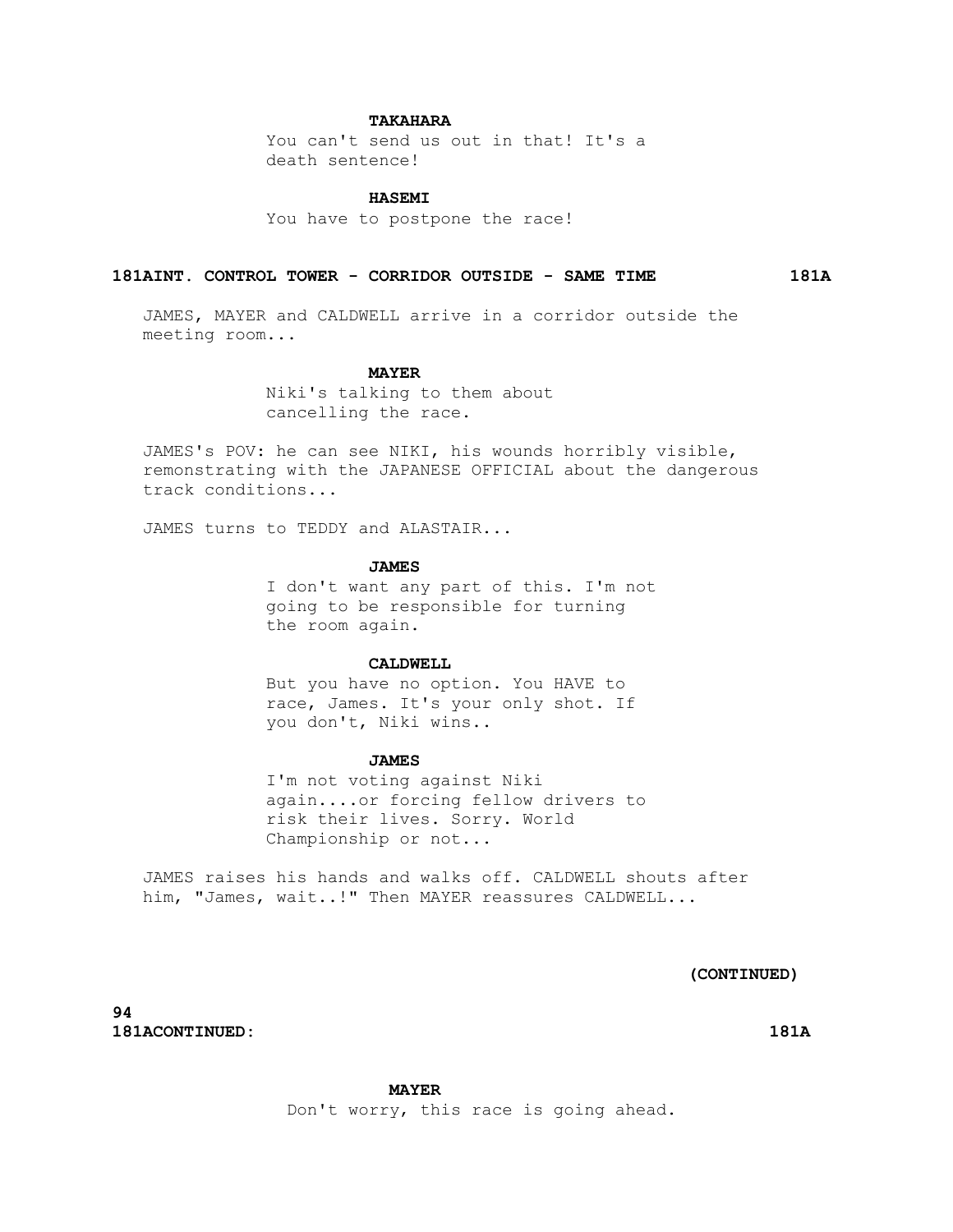The TV rights have been sold all around the world.

 MAYER can see that a vote is taking place in the room. Many of the drivers have their hands in the air, voting...

The JAPANESE OFFICIAL is struggling to keep order in the room.

#### **MAYER**

The drivers can vote all they like.

 A round of applause in the room, as the DRIVERS vote to cancel the race. But unseen by the DRIVERS..

 The FIA OFFICIALS, TV NETWORK EXECUTIVES, and the blazered POWERS THAT BE are in dark, conspiratorial discussion..

...making the decision that the race goes ahead.

#### **182 ARCHIVE TELEVISION FOOTAGE 182**

 NEWSCASTERS from all over the world, in several different languages, announce that a decision has been made..

 The JAPANESE Grand Prix is definitely going ahead. The drivers have been called to the starting grid...

# **183 OMITTED 183**

#### **184 INT. PITS - VARIOUS - DAY 184**

In the pits alongside JAMES...

 A series of shots of the other DRIVERS...being sent out like lambs to the slaughter...

 Visibly terrified, mouthing prayers, smoking last cigarettes, meditating, crossing themselves, hands shaking..

 Among them the JAPANESE DRIVERS. All laughter gone now. Realizing what they've got into. Risking their lives.

Finally we come to rest on NIKI. Strangely calm.

 NIKI puts on his balaclava over his still-raw wounds, wincing with pain as he puts on his helmet..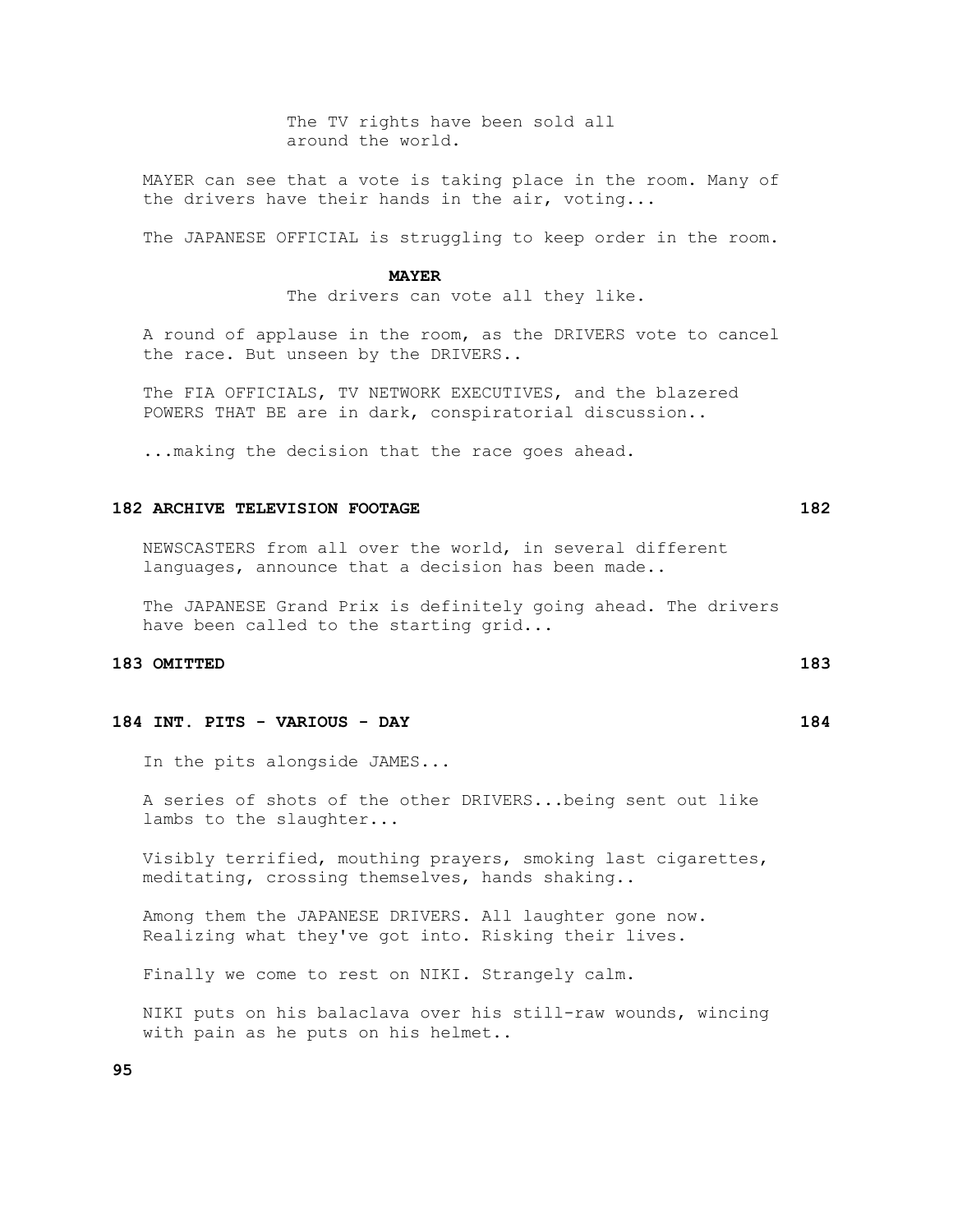#### **185 EXT. JAPANESE GP - STARTING GRID - DAY 185**

 JAMES is piggy-backed to his car by MECHANICS so his feet don't get soaked in the water pooling deep on the track.

# **186 EXT. JAPANESE GP - STARTING GRID - DAY 186**

 JAMES lowers himself into a car with puddles on the seat. He straps himself in.

 ALISTAIR CALDWELL approaches with a power-drill. Leans towards JAMES, with the screaming drill...

# **CALDWELL**

Keep still...

#### **JAMES**

What are you doing???

`ZZZZ", "ZZZZ", "ZZZZ", CALDWELL drill holes in JAMES's visor.

#### **CALDWELL**

To let the condensation out.

#### **JAMES**

But it will also let the water in.

#### **CALDWELL**

Not if you're leading.

CALDWELL stares at JAMES...

#### **CALDWELL**

 Trust me. This race is all about the start. Whoever's in front will see everything. Whoever's second...

CALDWELL gestures, "Nothing"..

#### **CALDWELL**

Good luck.

They shake hands. JAMES starts the engine with a roar.

# **187 EXT. STARTING GRID - DAY 187**

 NIKI's engine replies with a loud roar. He looks over at JAMES. JAMES turns to face NIKI..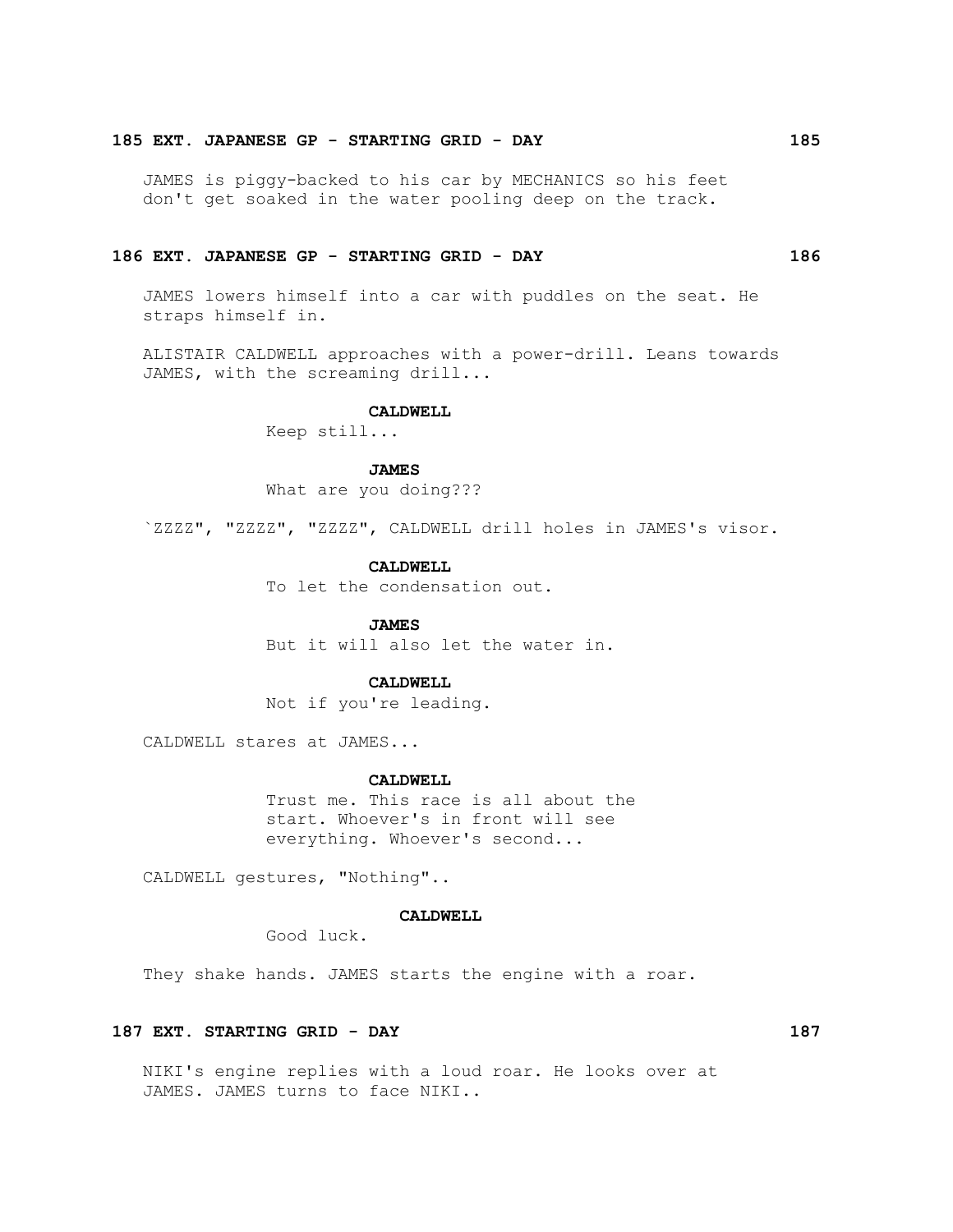### **ALL SOUND GOES SILENT...**

 ...as JAMES and NIKI stare at one another. All around them, the world slows down. Comes to a standstill.

 **(CONTINUED)**

# **96 187 CONTINUED: 187**

#### **THEIR EYES MEET...**

 A connection between them. Unspoken realization of where they have both got to. What this moment means. For them both..

 It's what they have been waiting for. Working towards. All this time.

 NIKI raises his hand. In a gesture only JAMES sees. JAMES raises his in return. A private salute.

 Chivalric. From a bygone era. And in that moment, enemies become brothers. Two men. Risking their lives.

#### **THE TEN SECOND FLAG IS RAISED..**

The moment's truce is broken. They return to the task at hand.

 **THE FLAG DROPS. THEY'RE OFF.**

#### **188 EXT. RACE - JAPANESE GRAND PRIX - DAY 188**

HUNT's foot hits the floor. NIKI's foot hits the floor...

 JAMES gets the better start. His car aquaplanes like crazy, skating over the water, totally out of control...

#### **189 EXT. FUJI PIT WALL - DAY 189**

CALDWELL and MAYER watch from the pit wall...

#### **CALDWELL**

Hold onto it, James..!

**190 EXT. RACE - JAPANESE GRAND PRIX - DAY 190**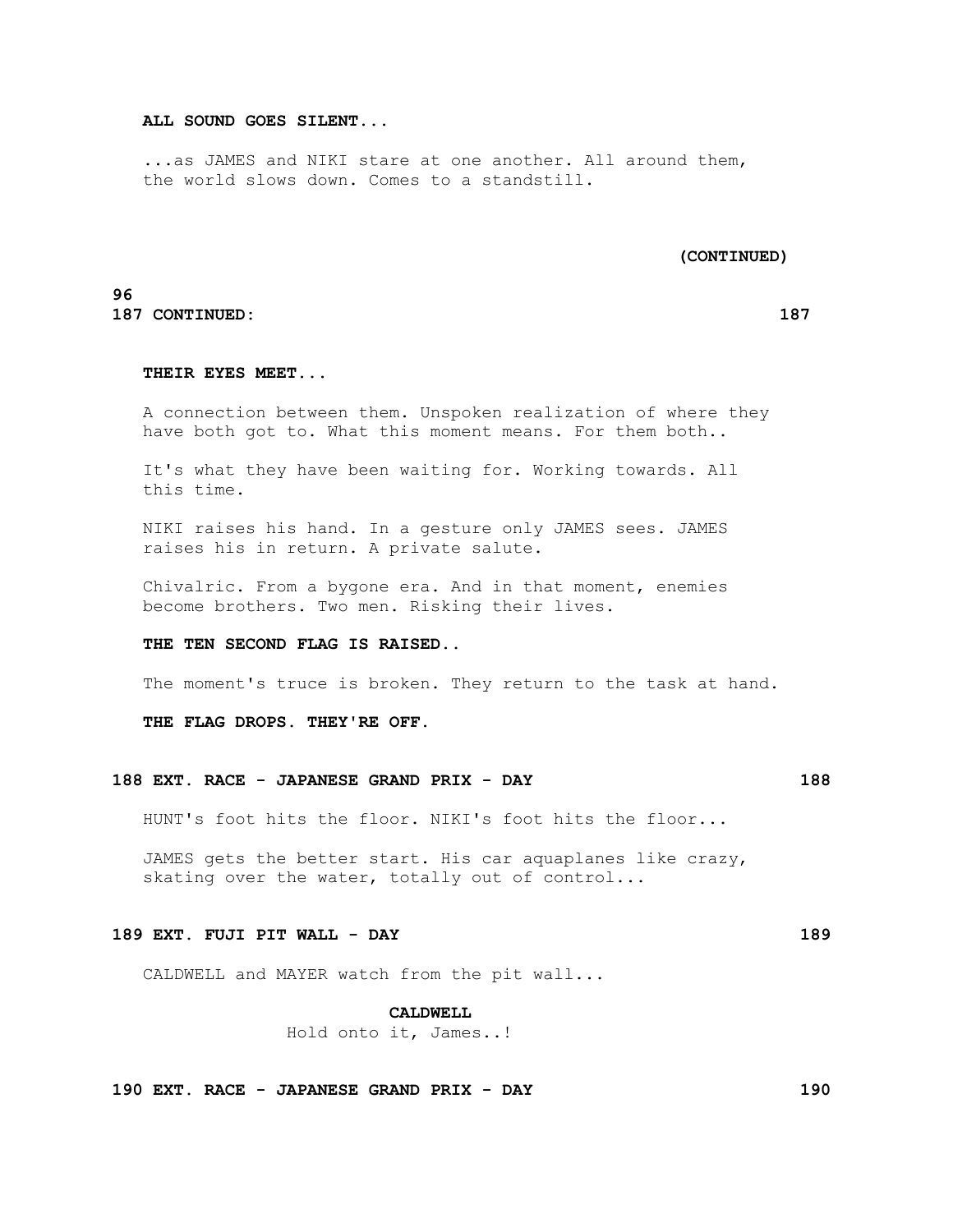Miraculously JAMES steadies the car...

 The spray from his wheels creates a curtain of mist. The other cars are wrapped inside it...

But JAMES has a clear view ahead. He slams his foot down..

### **COMMENTATOR (V/O)**

It's the perfect start for Hunt!

# **191 INT. NIKI'S CAR - SAME TIME 191**

NIKI can see nothing. Surrounded by spray, water, noise.

 **(CONTINUED)**

# **97**

**191 CONTINUED: 191**

 Other cars are spinning all around him. It's chaos. NIKI bravely accelerates into blindness...

#### **COMMENTATOR (V/O)**

 But Lauda's car is right on his tail! Barely visible in the spray..!

# **192 EXT. RACE - JAPANESE GRAND PRIX - DAY 192**

 JAMES goes to a corner, then his car twitches, aquaplanes again...badly...almost losing it completely...

#### **COMMENTATOR (V/O)**

 Hunt turns too tightly! He almost lost his car right there...!

#### **193 INT. EASTON NESTON - DAY 193**

 BUBBLES HORSLEY, ALEXANDER HESKETH and a number of the characters from the Hesketh Racing days are all watching...

### **HESKETH**

Concentrate, Superstar!

**194 INT. JAMES'S CAR - DAY 194**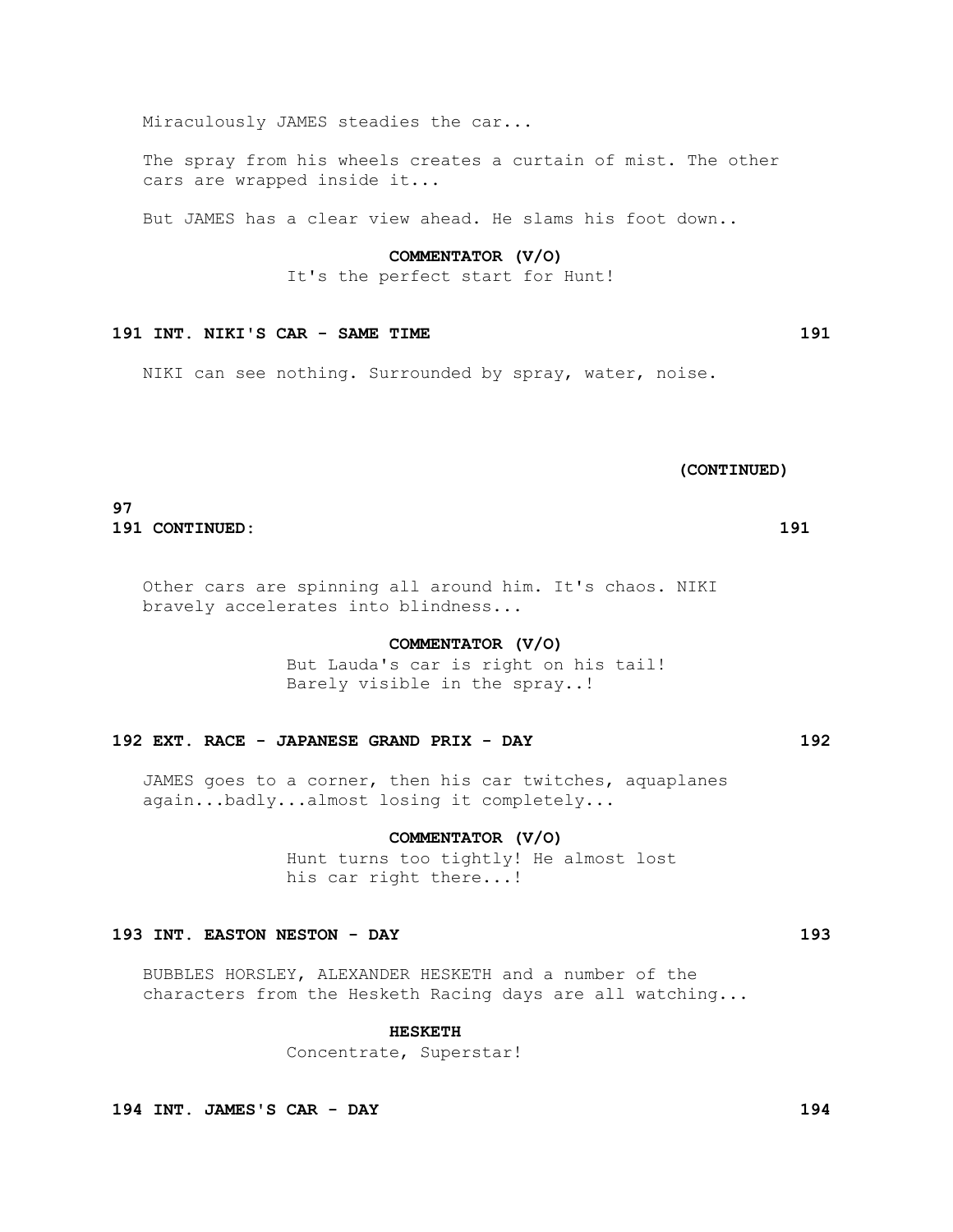JAMES struggles to hold onto his car. He steadies it, maintaining the lead.

#### **194AINT. NIKI'S CAR - SAME TIME 194A**

 JAMES's spray makes it impossible for NIKI to see. NIKI can't blink his eyes...it's agony.

 Half-blind, NIKI tries to overtake. Gives it everything he's got, breaking as late as he can, tearing through the gears...

 For NIKI the world flies past in a near-blind blur. The steering wheel shakes. The car cannot be driven any harder.

 But the visibility is terrible. The spray tears into his scarred eyes. He is unable to see anything but...

 MARLENE's beautiful face: staring at him. Smiling tenderly. Kissing him tenderly.

| 195 OMITTED | 195 |
|-------------|-----|
| 196 OMITTED | 196 |

**98**

#### **197 EXT. RACE TRACK - JAPAN - SAME TIME 197**

 JAMES continues to race flat out. Engine screaming. Foot to the floor. His car aquaplanes again...almost skidding out...

# **198 INT. HOTEL - MANHATTAN - SAME TIME 198**

 SUZY HUNT is watching on television as RICHARD BURTON talks in the background on the telephone...

 **SUZY**

 (urging him on) Come on, James...

# **199 EXT. PITS - RACE TRACK - JAPAN - DAY 199**

A sign is held up as JAMES races. Lap 39.

But there are problems with the car. One of the tyres...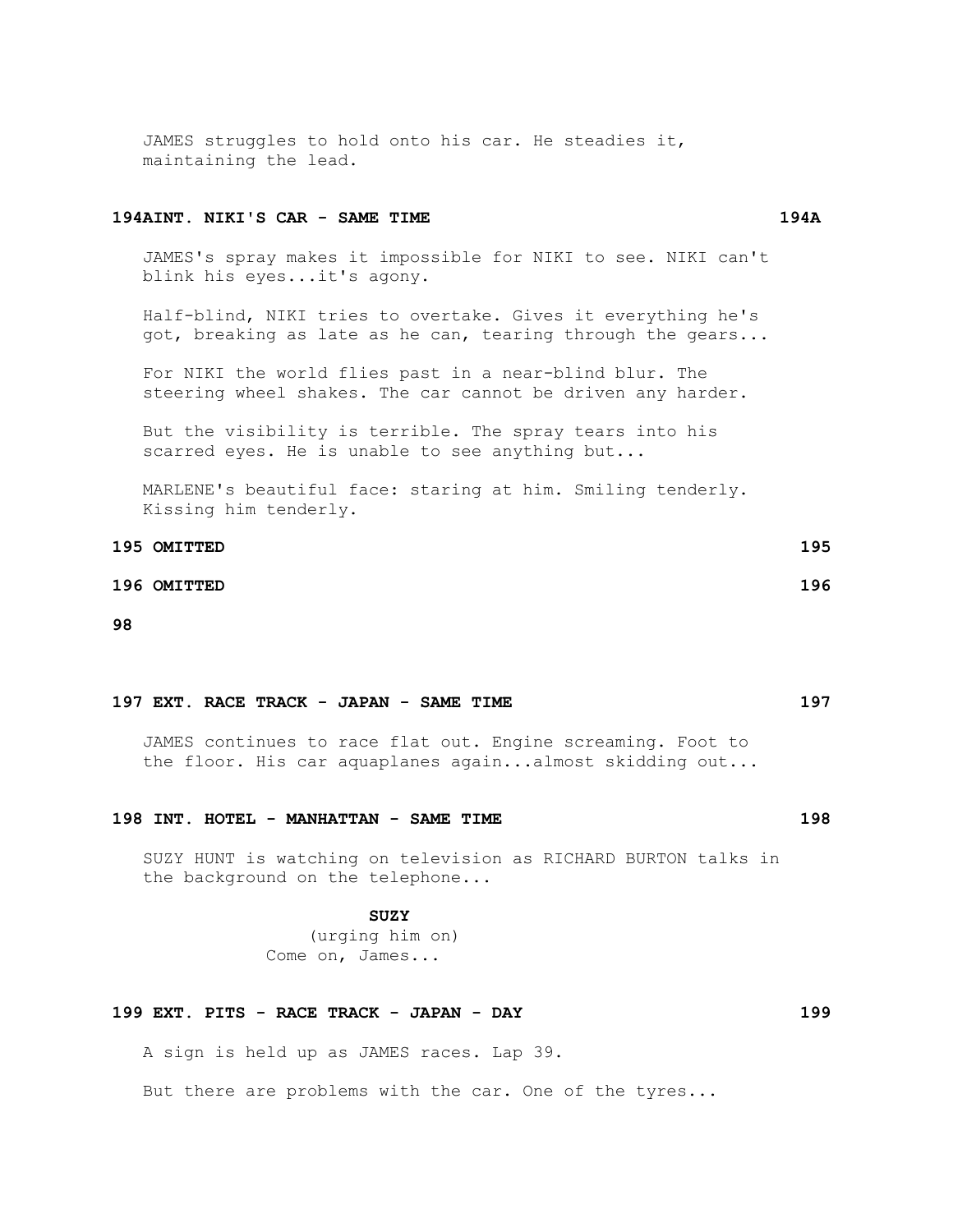### **CALDWELL**

 God! His front tyre! Look! It's completely frayed!

 CALDWELL and TEDDY MAYER watch in horror from the pits and on TV. They can see the shaking car..

#### **COMMENTATOR**

 Hunt's car has problems...it's shaking...the Englishman is definitely getting slower...

#### **199AEXT. PITS - RACE TRACK - JAPAN - DAY 199A**

ALASTAIR CALDWELL holds up a sign....

# **CHANGE TYRE**

#### **COMMENTATOR**

 ...with just a few laps to go, McLaren are calling for Hunt to come into the pits to change tyres...

JAMES's car roars past the pits, refusing to stop...

#### **COMMENTATOR**

 But Hunt is refusing! Simply ignoring his team's orders...! He's made the calculation that he can still hold onto the lead...!

**99**

#### **199BINT. EASTON NESTON - SAME TIME 199B**

HESKETH and BUBBLES cover their eyes. Can't look...

#### **BUBBLES**

James!! What are you doing???

#### **HESKETH**

I can't bear it!

#### **199CINT. JAMES'S CAR - JAPAN GRAND PRIX - SAME TIME 199C**

 Suddenly, a Ferrari in JAMES's wing mirror. Unmistakably, even in the spray, he can see the distinctive RED HELMET...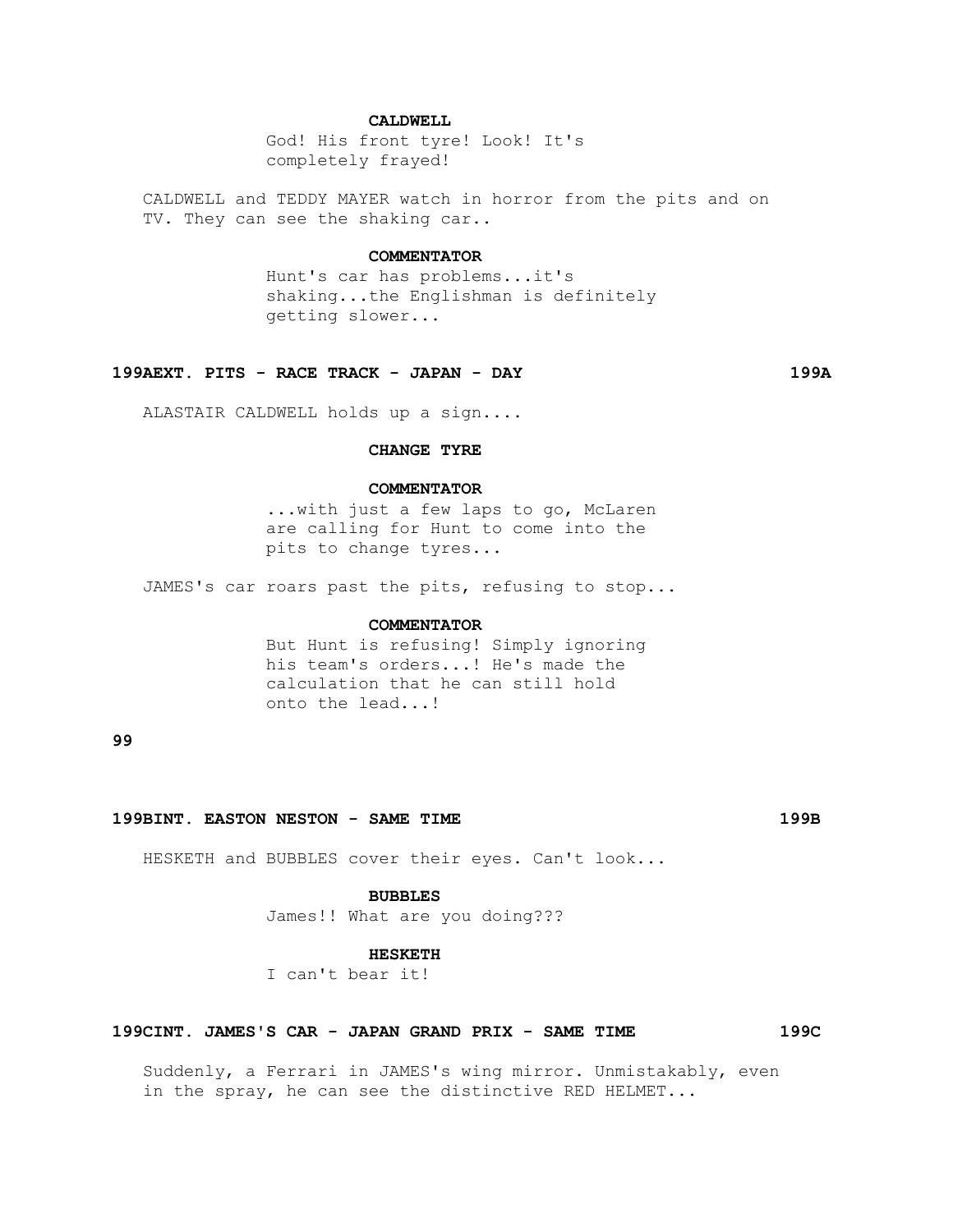It's NIKI. JAMES's blood runs cold...

#### **JAMES**

No! No! NO!!!!

 JAMES tries to fend NIKI off. Swerves this way and that. But his wounded car is now running at seventy per cent at best...

...and disaster!!! NIKI OVERTAKES HIM...

 JAMES screams in agony and frustration. He's lost it! And has no one to blame but himself! His own arrogance. And stubbornness. NIKI's overtaken him!

#### **THE CHEQUERED FLAG.**

 JAMES roars past. Has finished in third place. But that is no consolation. NIKI has beaten him. As far as he's concerned..

JAMES has lost. Lost everything.

# **200 EXT. PITS - DAY 200**

 JAMES's car arrives in the pits. In a fury. At himself. For refusing to listen. What a disgrace. What shame. What a fool. But he is engulfed. JAMES gets out of his car, raging...

#### **JAMES**

I'm sorry!

 But TEDDY MAYER is celebrating wildly. ALASTAIR CALDWELL, too. The world's media descends on JAMES...

 **MAYER**

 Sorry?? What are you talking about?? You did it!

 **(CONTINUED)**

**100 200 CONTINUED: 200**

#### **JAMES**

What?

#### **MAYER**

You WON!!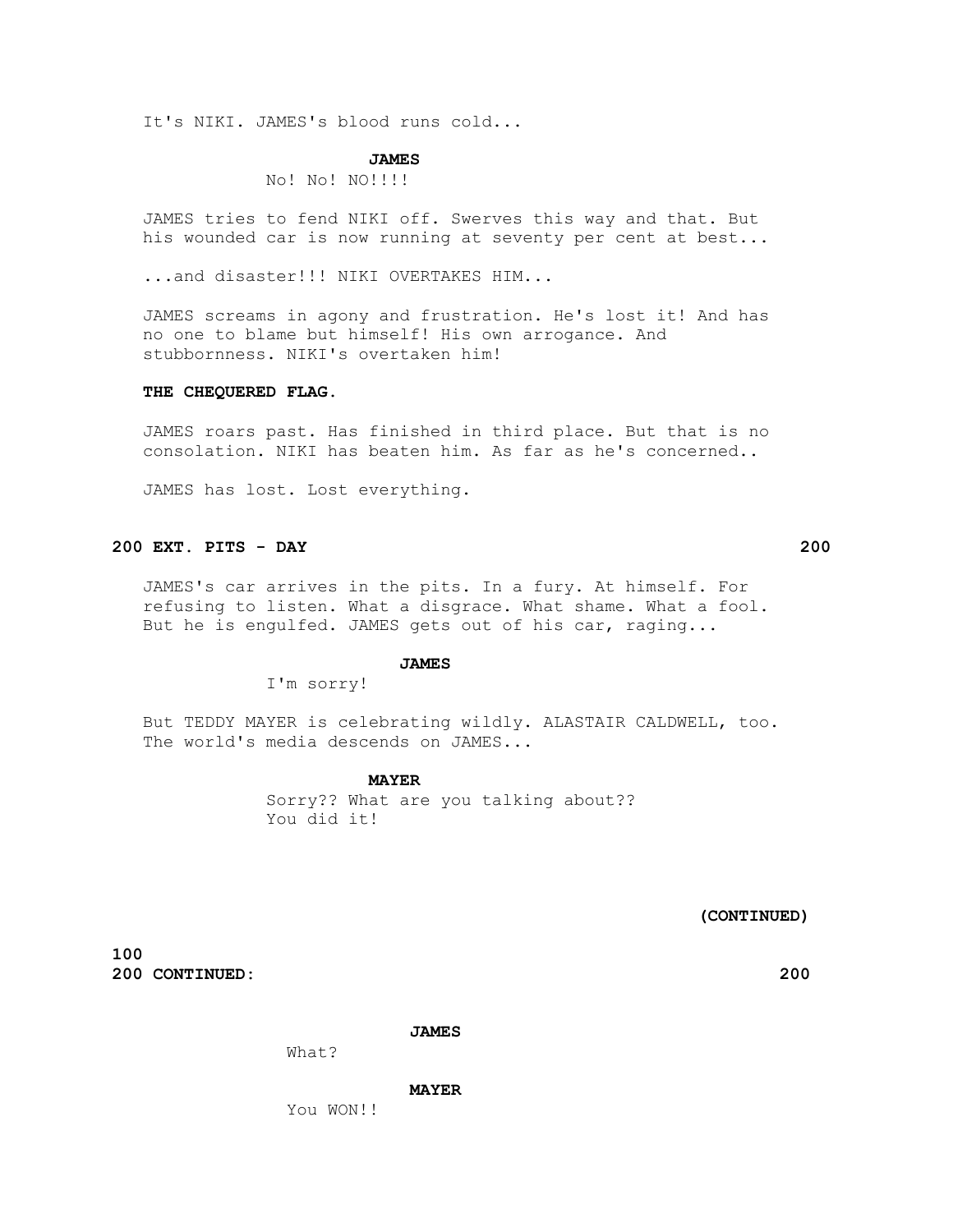# **JAMES**

 Rubbish!! What about Niki?? He overtook me!! I saw it!! A Ferrari with a red helmet..

#### **MAYER**

That wasn't Niki. That was Regazzoni.

#### **JAMES**

What???

#### **MAYER**

 Niki withdrew. Said it was too dangerous, refused to drive!! (gestures) You're Champion of the World, kiddo!

 TEDDY MAYER takes JAMES's number `11' from the side of his car, and tears it in two, leaving number `1'.

JAMES's face: as he realizes. Then explodes with happiness.

### **200AINT. EASTON NESTON - DAY 200A**

HESKETH and BUBBLES cheer in celebration...

#### **HESKETH**

He did it! He bloody well did it!

# **200BINT. HOSPITAL - NIGHT 200B**

 A television plays in the Emergency Ward of the hospital. NURSIE catches sight of the victory, patients cheering and applauding...

NURSIE allows herself a smile.

# **200CINT. HOTEL - MANHATTAN - SAME TIME 200C**

 BURTON is at the door in tuxedo, waiting to go. SUZY, dressed glamorously, smiles.

# **SUZY**

Well done, James..

Then turns the TV off. And follows BURTON out.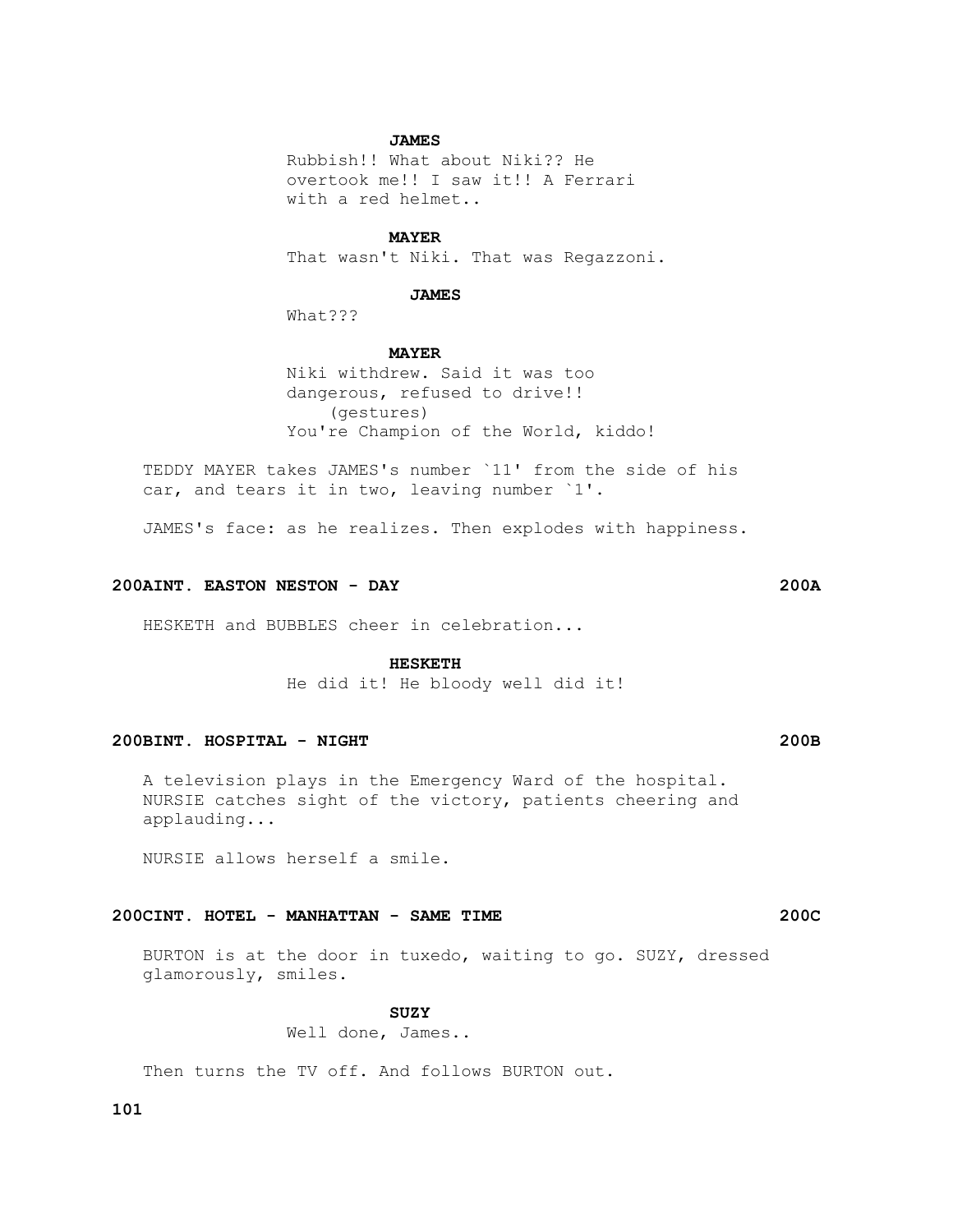# **200DEXT. JAPAN GRAND PRIX - DAY 200D**

JAMES is embraced by CALDWELL and MAYER.

#### **201 EXT. FUJI PADDOCK - HELICOPTER - SAME TIME 201**

 Across the race-track, the sound of helicopter blades turning. JAMES looks over to see...

 NIKI in the helicopter with MARLENE and a PILOT. NIKI, now the ex-World Champion, looks over to see a triumphant JAMES surrounded by press, McLaren colleagues, etc

#### **MARLENE**

Are you OK?

NIKI turns, takes MARLENE's hand as he answers.

#### **NIKI**

Fine. It's just one race.

The helicopter lifts into the air, and flies off...

#### **202 EXT. PADDOCK - SAME TIME 202**

 JAMES watches as the helicopter carrying NIKI flies away, then turns to see...

 ...the world's press begins to descend on him, and the biggest party of JAMES HUNT's life is about to begin..

 In the background, the two JAPANESE DRIVERS are giving interviews again. They didn't just survive, MASAHIRO HASEMI got the fastest lap of the race, and NORITAKE TAKAHARA came 9th...

 And at that moment, magically, the sun breaks through, and the snowy peak of Mount Fuji is finally revealed.

# **203 A QUICKFIRE MONTAGE 203**

 Of newspaper headlines, television talk shows, lucrative endorsements, TV commercials, sponsorship, public billboards.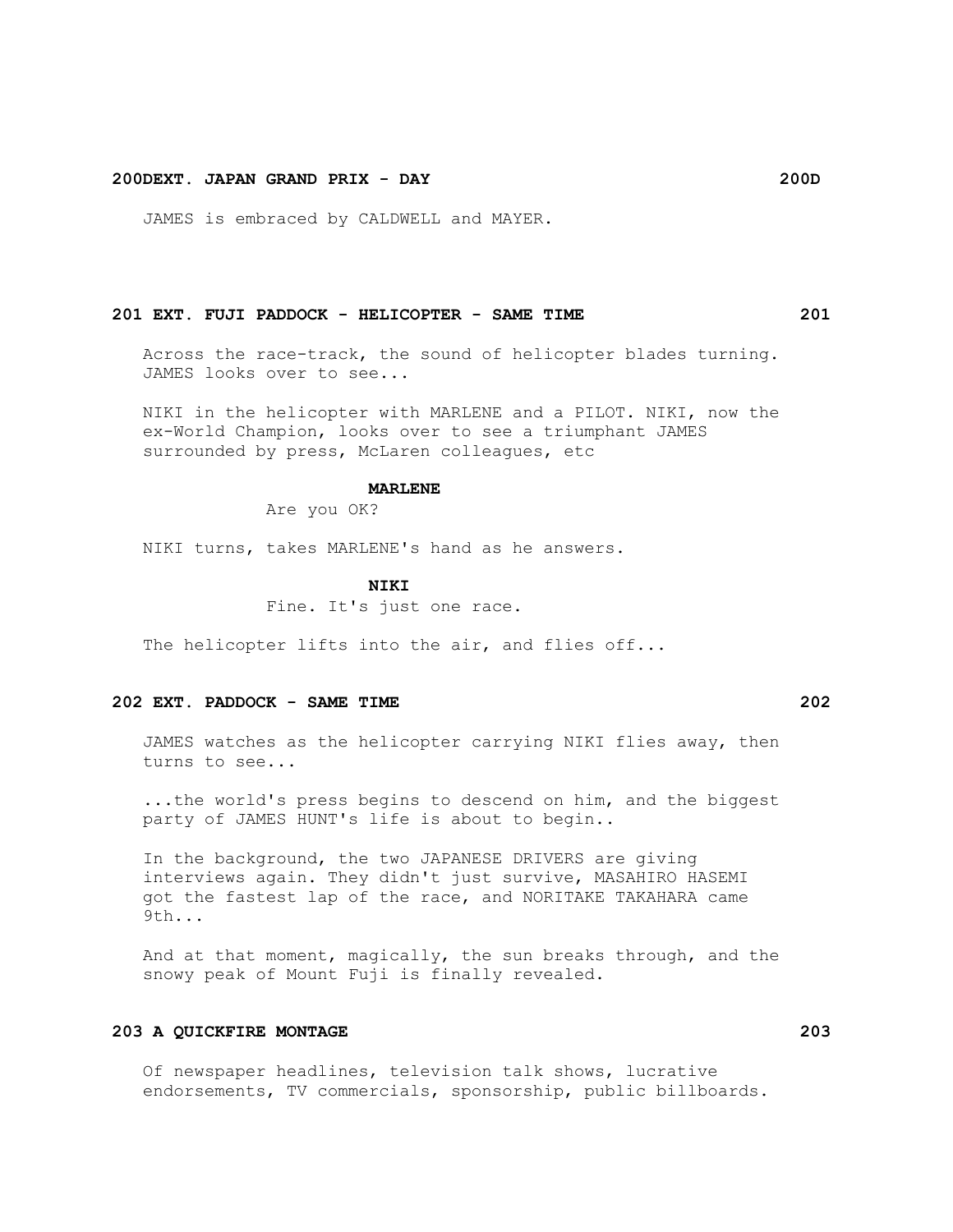JAMES's world championship victory has made him a rich man. His movie star looks make him an international STAR and marketing man's dream.

Girls, more girls, and even more girls.

#### **(CONTINUED)**

# **102 203 CONTINUED: 203**

 JAMES, dashing in a white suit, plays trumpet on the UK's most famous talk show...

# **FADE TO BLACK:**

# **204 EXT. RUNWAY - DAY 204**

We're on the runway of an airport in Northern Italy.

#### **CAPTION: "THREE MONTHS LATER"**

A stretch limousine pulls up on the tarmac.

 A still-drunk JAMES HUNT and several good-looking WOMEN, rowdy FRIENDS (and hangers-on) spill out of the limo...

They cross the tarmac towards their waiting private jet, passing other jets, when JAMES stops.

He's seen something that has caught his eye.

 JAMES sends his FRIENDS on ahead to their waiting jet, and walks over to a small private jet, (a Learjet 35)...

#### **JAMES**

 I heard you were spending more and more time in one of these...

 A hunched PILOT doing final checks. The figure turns. It's NIKI. His wounds have healed a little, but it's still a painful sight...

#### **NIKI**

Do you fly?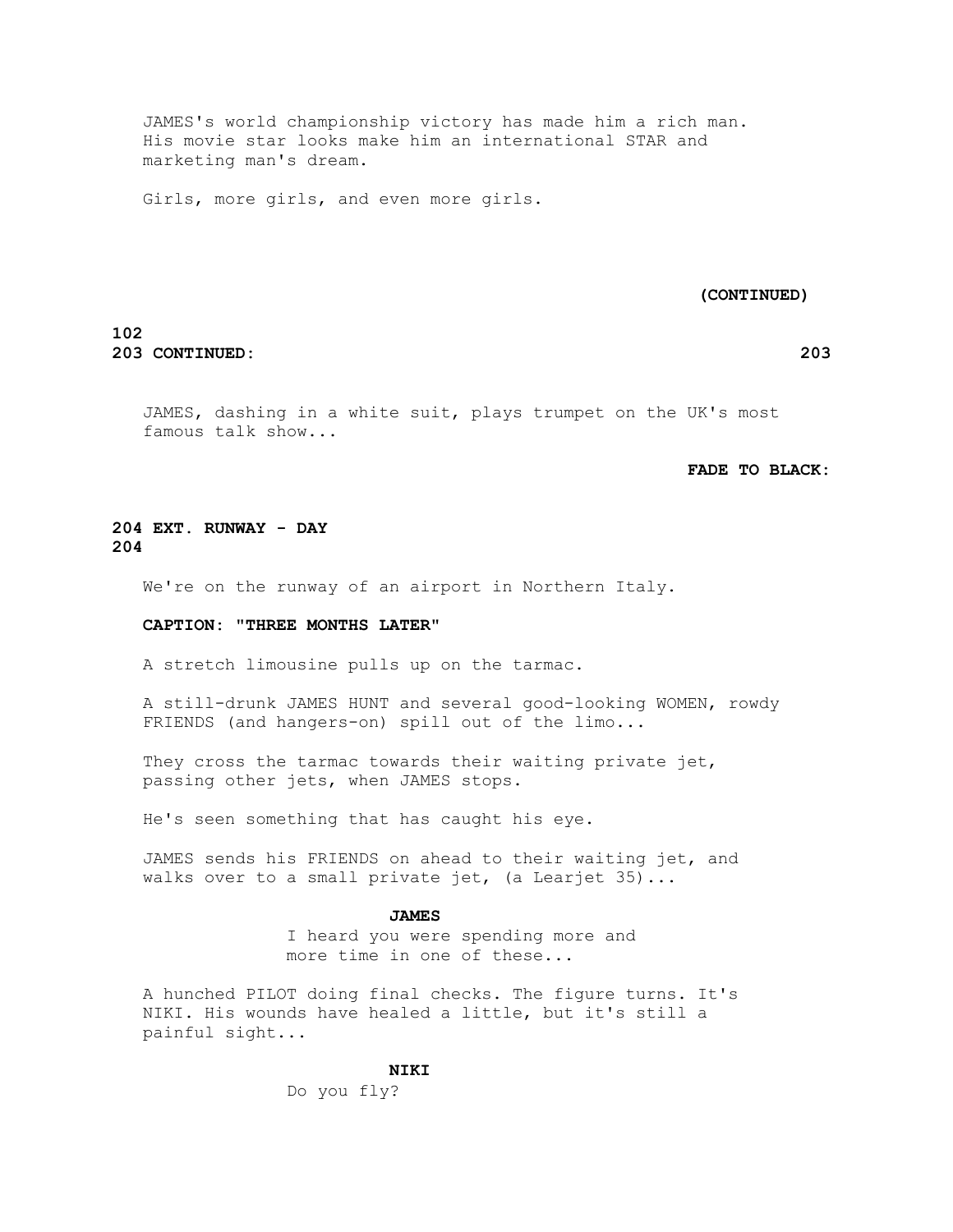# **JAMES**

No.

# **NIKI**

You should try it. If something goes wrong up there, you're on the edge, but have to stay within the rules. Stick to regulations. Suppress the ego. It's good discipline for the racing.

### **JAMES**

 And there I was thinking you were about to wax lyrical about the romance of flight. I should have known better.

#### **NIKI**

What brings you here?

 **(CONTINUED)**

# **103 204 CONTINUED: 204**

JAMES indicates his rowdy, cool-looking friends..

# **JAMES**

 A friend's wedding. At least I think it was a wedding. Might have been a birthday. All a bit of a blur. How about you? Been at Fiorano?

#### **NIKI**

Pre-season testing.

#### **JAMES**

 Already? In February? You're relentless.

# **NIKI**

Thank you.

 **JAMES**

 I'm not sure I meant it as a compliment.

# **NIKI**

But it is one. Relentlessness is good.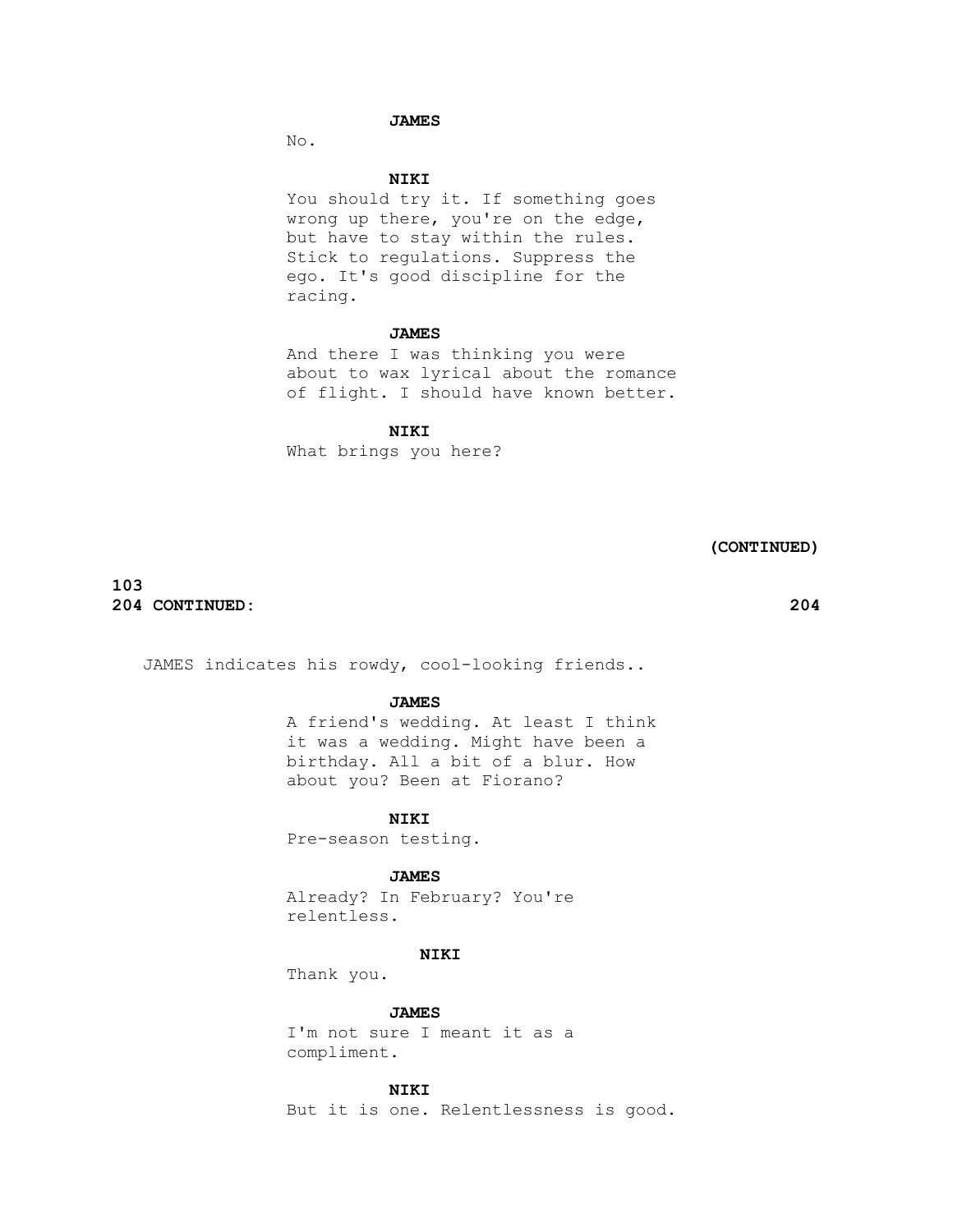Means you're a fighter. That you never give up. Behind my back I know some of you guys call me `The Rat.' Because I look like one. It's meant as an insult. But I don't mind it. Rats are ugly, sure. And no one likes them. But they're intelligent. With a strong survival instinct.

JAMES can't help smiling. That's NIKI.

# **NIKI**

 So when do you start testing? Next week?

#### **JAMES**

 Are you mad? I didn't just win the biggest thing of my life so I could get right back to work.

### **NIKI**

 Why? You need to. To prove to all the people who will always say you only won it because...

#### **JAMES**

 Because what...? Because of your accident? Is that other people, Niki? Or you? I won. On the all important day when it came down to it, we raced on equal terms in equally good cars.  **(MORE)**

# **(CONTINUED)**

**104 204 CONTINUED: (2) 204**

 JAMES (contíd) You bottled and I had the guts to see it through.

#### **NIKI**

 It's true. You won that race. And believe me if I had to lose that title to anyone, I'm happy it was you. But that doesn't change the fact you have to win again.

# **JAMES**

Why?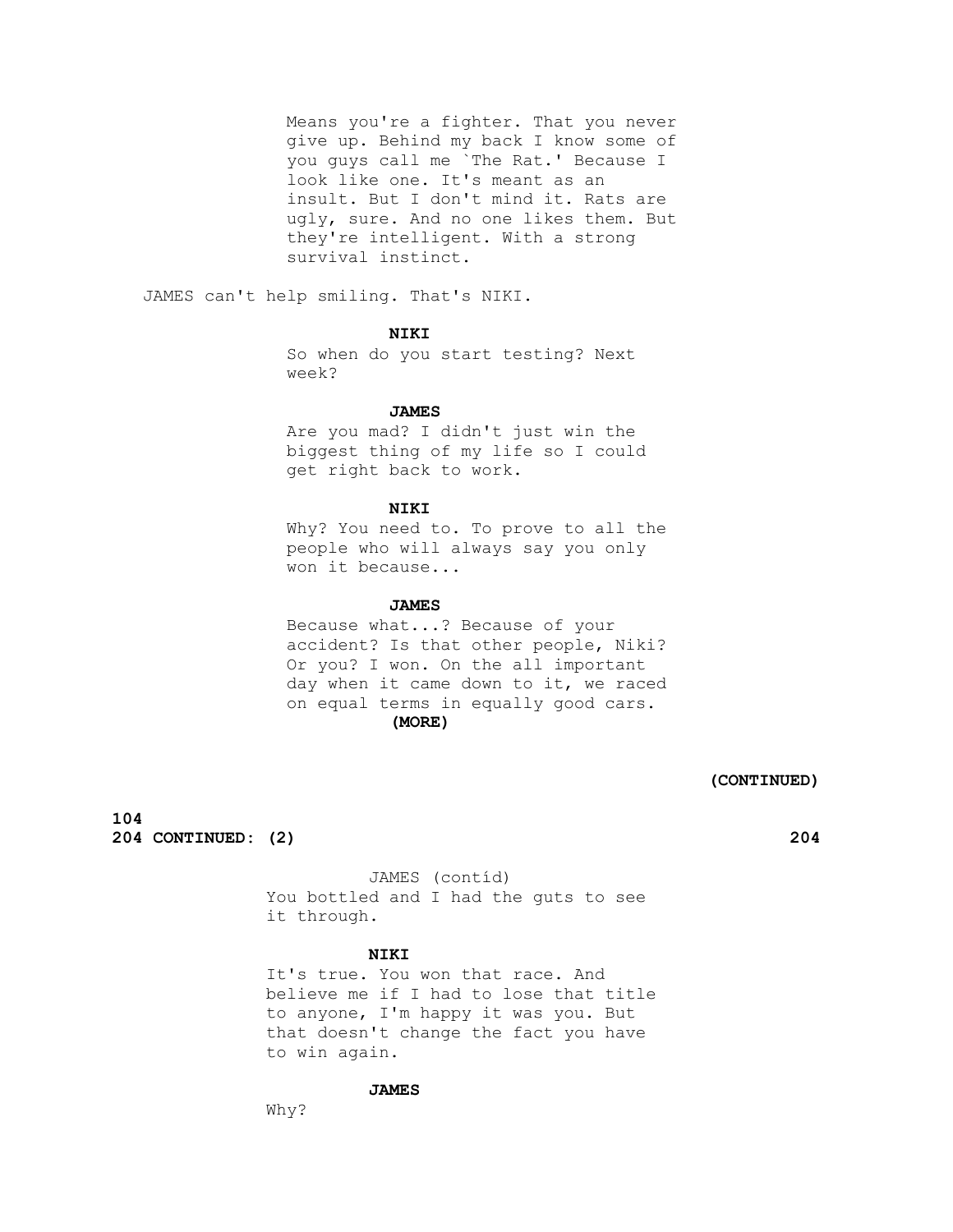# **NIKI**

 Because that's what it means to be a winner, no? It's a permanent condition. Never stops or goes away. It stays with you always.

#### **JAMES**

 That's winning? Sounds like losing to me. Some of life needs to be for pleasure, Niki. What's the use of having a million cups and medals if you never have any fun? How is that winning?

The plane load of JAMES's friends call out..."C'mon, James!"

#### **NIKI**

You're right. I could learn from you. In hospital the toughest part of my treatment was the vacuum. Pumping the shit out of my lungs. It was agony. While doing it, I was watching television...you winning all those races...and I was cursing you.. "That bastard, Hunt", I would shout, "I hate that guy." one day the doctor said, "Mr. Lauda, may I offer one piece of advice? Stop thinking of it as a curse to have been given an enemy in life. It can be a blessing, too." I said, "Who are you, Confucius?" He said, "A wise man gets more from his enemies than a fool from his friends." And you know, he's right. Look at us. We were a pair of kids when we first met. Hotheaded jerks in Formula 3. Headed nowhere. Now we're both Champions of the world. Not bad.

# **JAMES**

No, not bad.

 **(CONTINUED)**

**105 204 CONTINUED: (3) 204**